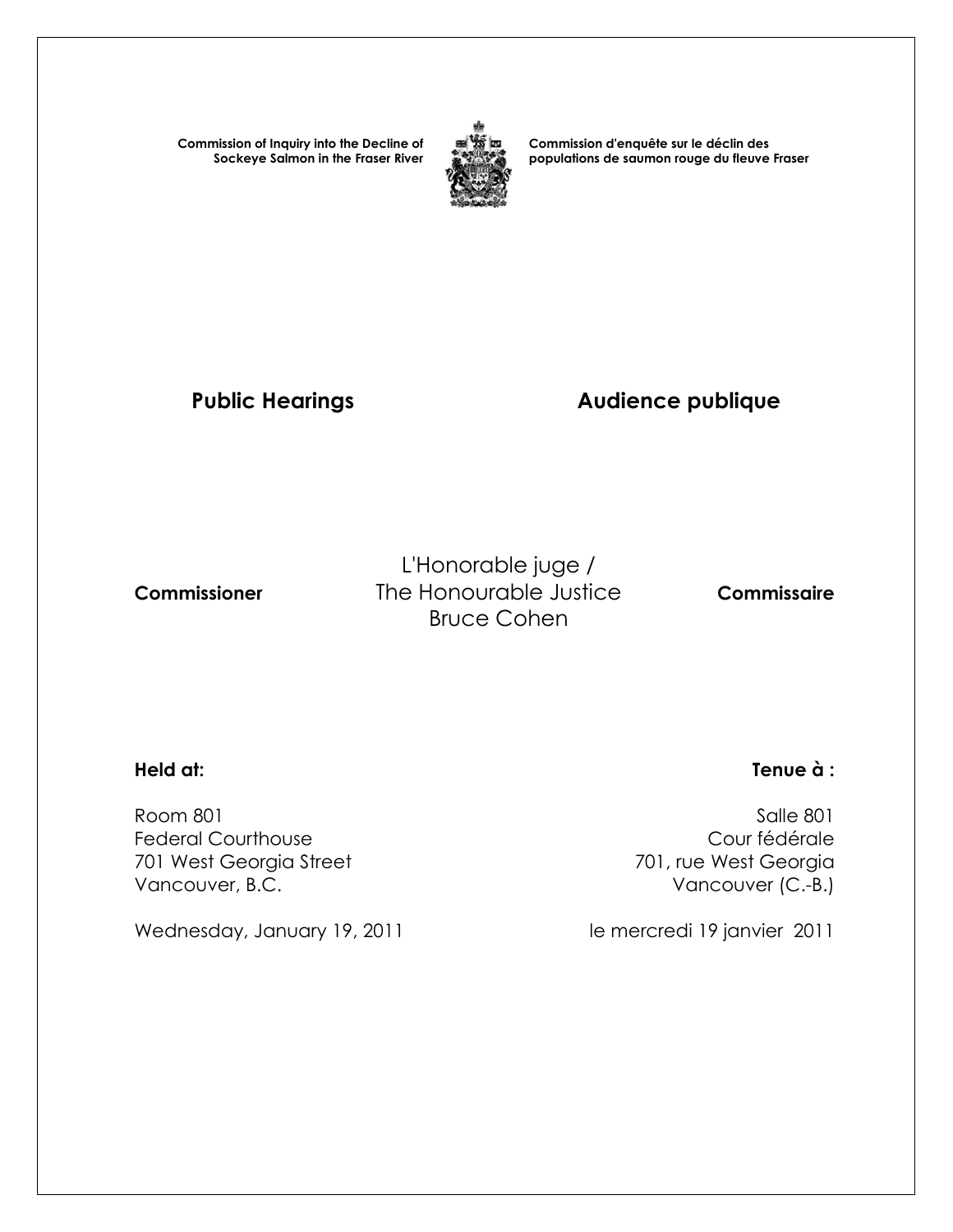### **APPEARANCES / COMPARUTIONS**

| Wendy Baker, Q.C.<br>Maia Tsurumi<br>Line Christensen | <b>Associate Commission Counsel</b><br><b>Junior Commission Counsel</b><br>Articled Student                                                                                                                                                                           |
|-------------------------------------------------------|-----------------------------------------------------------------------------------------------------------------------------------------------------------------------------------------------------------------------------------------------------------------------|
| Hugh MacAulay<br>Jonah Spiegelman                     | Government of Canada                                                                                                                                                                                                                                                  |
| D. Clifton Prowse, Q.C.                               | Province of British Columbia                                                                                                                                                                                                                                          |
| <b>Brent Johnston</b>                                 | Pacific Salmon Commission                                                                                                                                                                                                                                             |
| Chris Buchanan                                        | B.C. Public Service Alliance of Canada<br>Union of Environment Workers B.C.<br>('BCPSAC")                                                                                                                                                                             |
| No appearance                                         | Rio Tinto Alcan Inc. ("RTAI")                                                                                                                                                                                                                                         |
| <b>Shane Hopkins-Utter</b>                            | <b>B.C. Salmon Farmers Association</b><br>("BCSFA")                                                                                                                                                                                                                   |
| No appearance                                         | Seafood Producers Association of B.C.<br>('SPABC")                                                                                                                                                                                                                    |
| No appearance                                         | Aquaculture Coalition: Alexandra<br>Morton; Raincoast Research Society;<br>Pacific Coast Wild Salmon Society<br>("AQUA")                                                                                                                                              |
| Tim Leadem, Q.C.                                      | <b>Conservation Coalition: Coastal Alliance</b><br>for Aquaculture Reform Fraser<br>Riverkeeper Society; Georgia Strait<br>Alliance; Raincoast Conservation<br>Foundation; Watershed Watch Salmon<br>Society; Mr. Otto Langer; David Suzuki<br>Foundation ("CONSERV") |
| No appearance                                         | Area D Salmon Gillnet Association; Area<br>B Harvest Committee (Seine) ("GILLFSC")                                                                                                                                                                                    |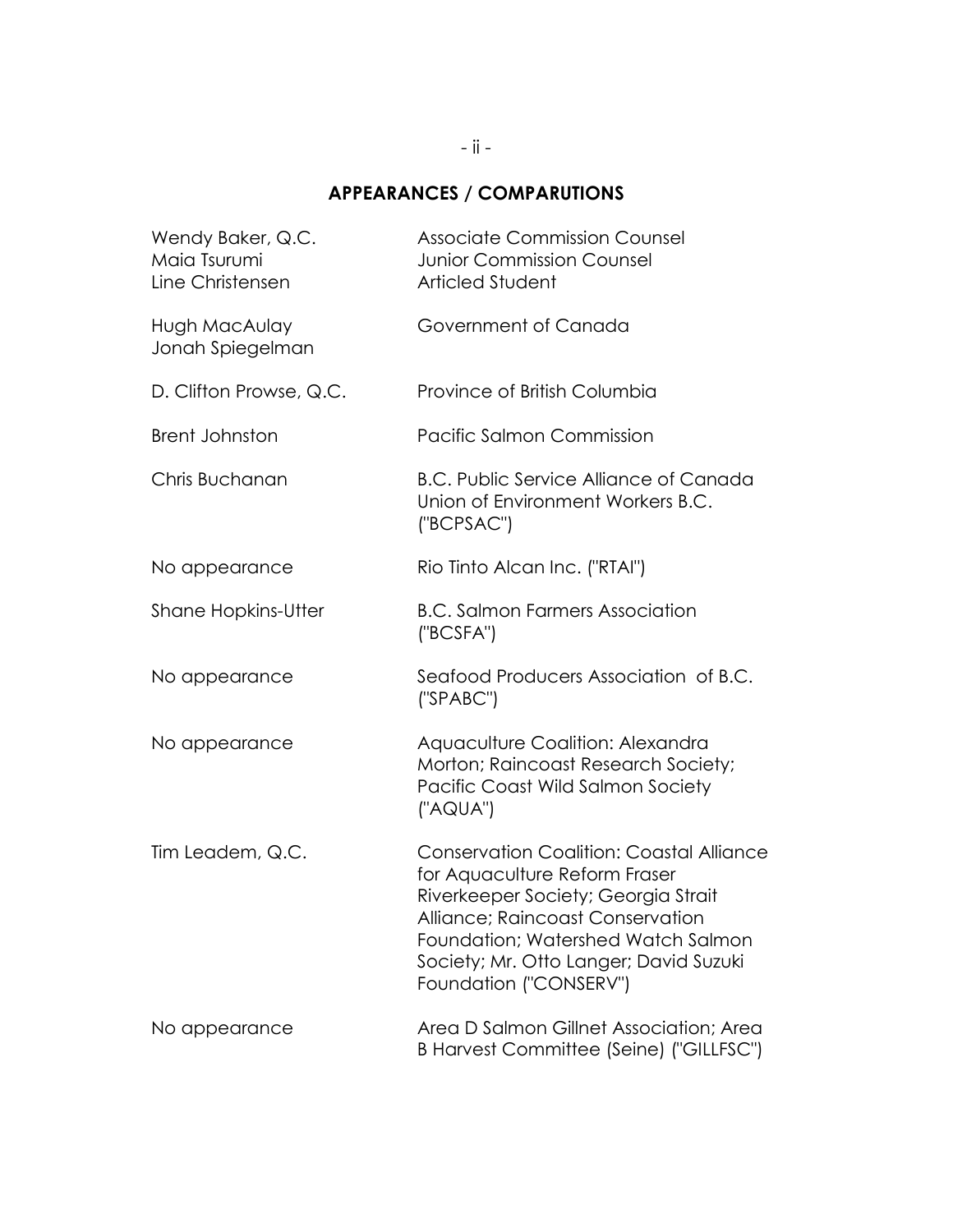# **APPEARANCES / COMPARUTIONS, cont'd.**

| Anila Srivastava                     | Southern Area E Gillnetters Assn.<br><b>B.C. Fisheries Survival Coalition ("SGAHC")</b>                                                                                                                                                                                                                                                                                                                                                                                                                              |
|--------------------------------------|----------------------------------------------------------------------------------------------------------------------------------------------------------------------------------------------------------------------------------------------------------------------------------------------------------------------------------------------------------------------------------------------------------------------------------------------------------------------------------------------------------------------|
| Chris Watson                         | West Coast Trollers Area G Association;<br>United Fishermen and Allied Workers'<br>Union ("TWCTUFA")                                                                                                                                                                                                                                                                                                                                                                                                                 |
| Keith Lowes                          | B.C. Wildlife Federation; B.C. Federation<br>of Drift Fishers ("WFFDF")                                                                                                                                                                                                                                                                                                                                                                                                                                              |
| No appearance                        | Maa-nulth Treaty Society; Tsawwassen<br>First Nation; Musqueam First Nation<br>("MTM")                                                                                                                                                                                                                                                                                                                                                                                                                               |
| No appearance                        | <b>Western Central Coast Salish First</b><br>Nations:<br>Cowichan Tribes and Chemainus First<br><b>Nation</b><br>Hwlitsum First Nation and Penelakut Tribe<br>Te'mexw Treaty Association ("WCCSFN")                                                                                                                                                                                                                                                                                                                  |
| <b>Brenda Gaertner</b><br>Leah Pence | <b>First Nations Coalition: First Nations</b><br>Fisheries Council; Aboriginal Caucus of<br>the Fraser River; Aboriginal Fisheries<br>Secretariat; Fraser Valley Aboriginal<br>Fisheries Society; Northern Shuswap Tribal<br>Council; Chehalis Indian Band;<br>Secwepemc Fisheries Commission of the<br><b>Shuswap Nation Tribal Council; Upper</b><br><b>Fraser Fisheries Conservation Alliance:</b><br>Other Douglas Treaty First Nations who<br>applied together (the Snuneymuxw,<br><b>Tsartlip and Tsawout)</b> |
| No appearance<br>No appearance       | Adams Lake Indian Band<br>Carrier Sekani Tribal Council ("FNC")                                                                                                                                                                                                                                                                                                                                                                                                                                                      |
| No appearance                        | Council of Haida Nation                                                                                                                                                                                                                                                                                                                                                                                                                                                                                              |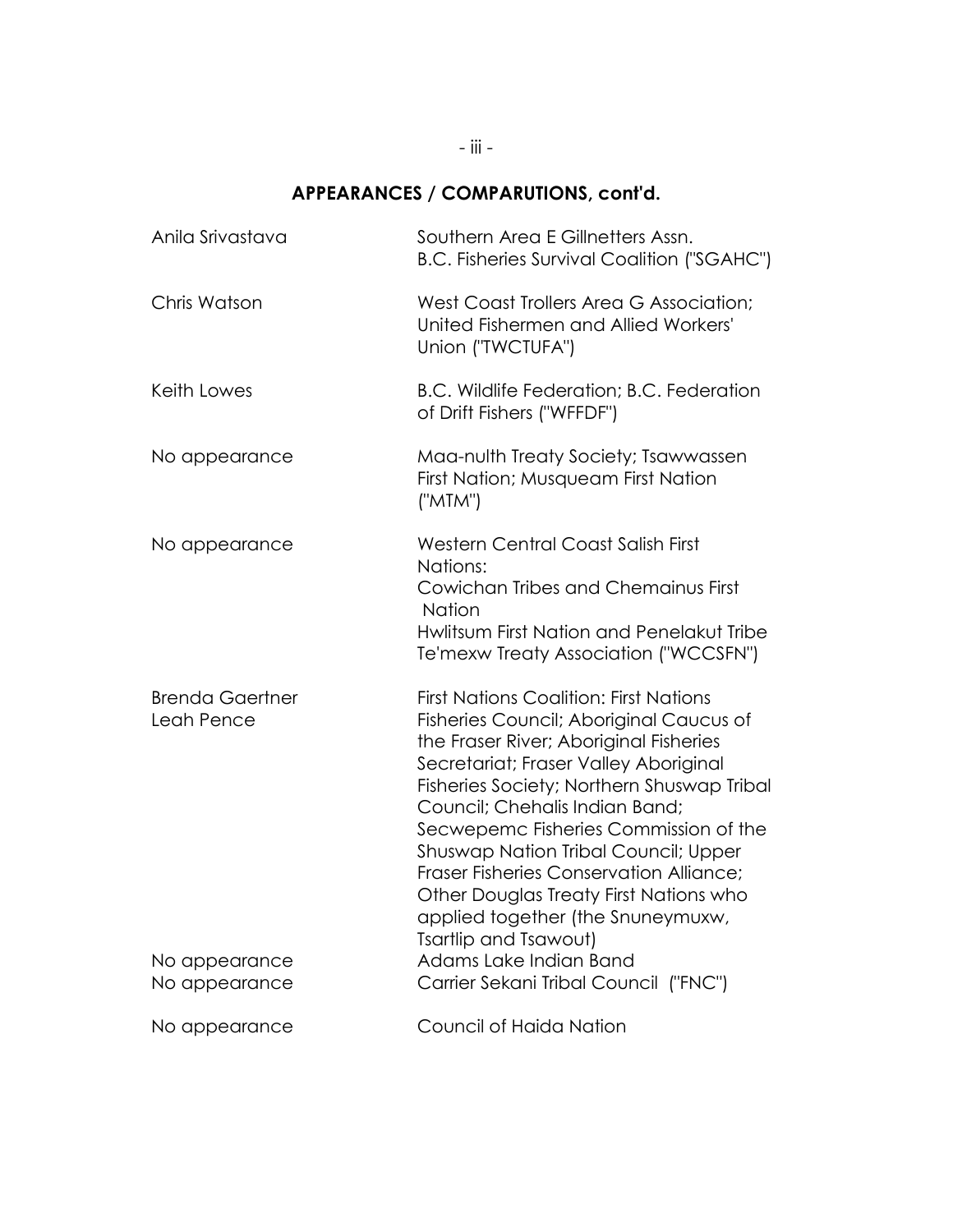# **APPEARANCES / COMPARUTIONS, cont'd.**

| No appearance  | Métis Nation British Columbia ("MNBC")                                                               |
|----------------|------------------------------------------------------------------------------------------------------|
| Nicole Schabus | <b>Sto:lo Tribal Council</b><br>Cheam Indian Band ("STCCIB")                                         |
| No appearance  | Laich-kwil-tach Treaty Society<br>Chief Harold Sewid Aboriginal<br>Aquaculture Association ("LJHAH") |
| No appearance  | Heiltsuk Tribal Council ("HTC")                                                                      |
| No appearance  | Musgamagw Tsawataineuk Tribal<br>Council ("MTTC")                                                    |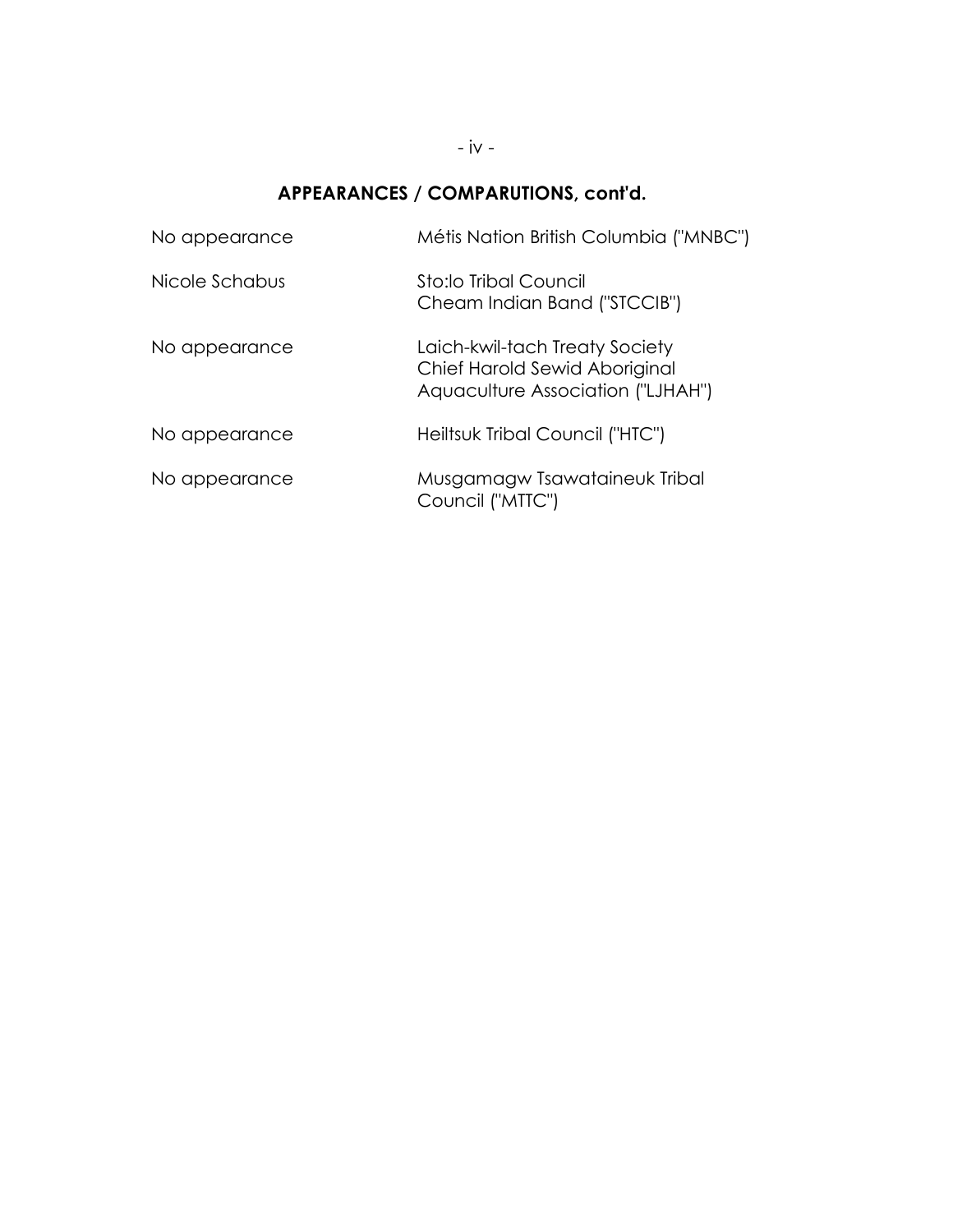### **TABLE OF CONTENTS / TABLE DES MATIERES**

|                                | <b>PAGE</b> |
|--------------------------------|-------------|
| <b>MICHAEL LAPOINTE</b>        |             |
| In chief by Ms. Baker (cont'd) |             |
| Cross-exam by Mr. MacAulay     | 20          |
| Cross-exam by Mr. Leadem       | 24/31       |
| Cross-exam by Ms. Srivastava   | 38/58       |
| Cross-exam by Mr. Watson       | 74          |
| Cross-exam by Mr. Lowes        | 79/89       |
| Cross-exam by Ms. Gaertner     | 93          |
|                                |             |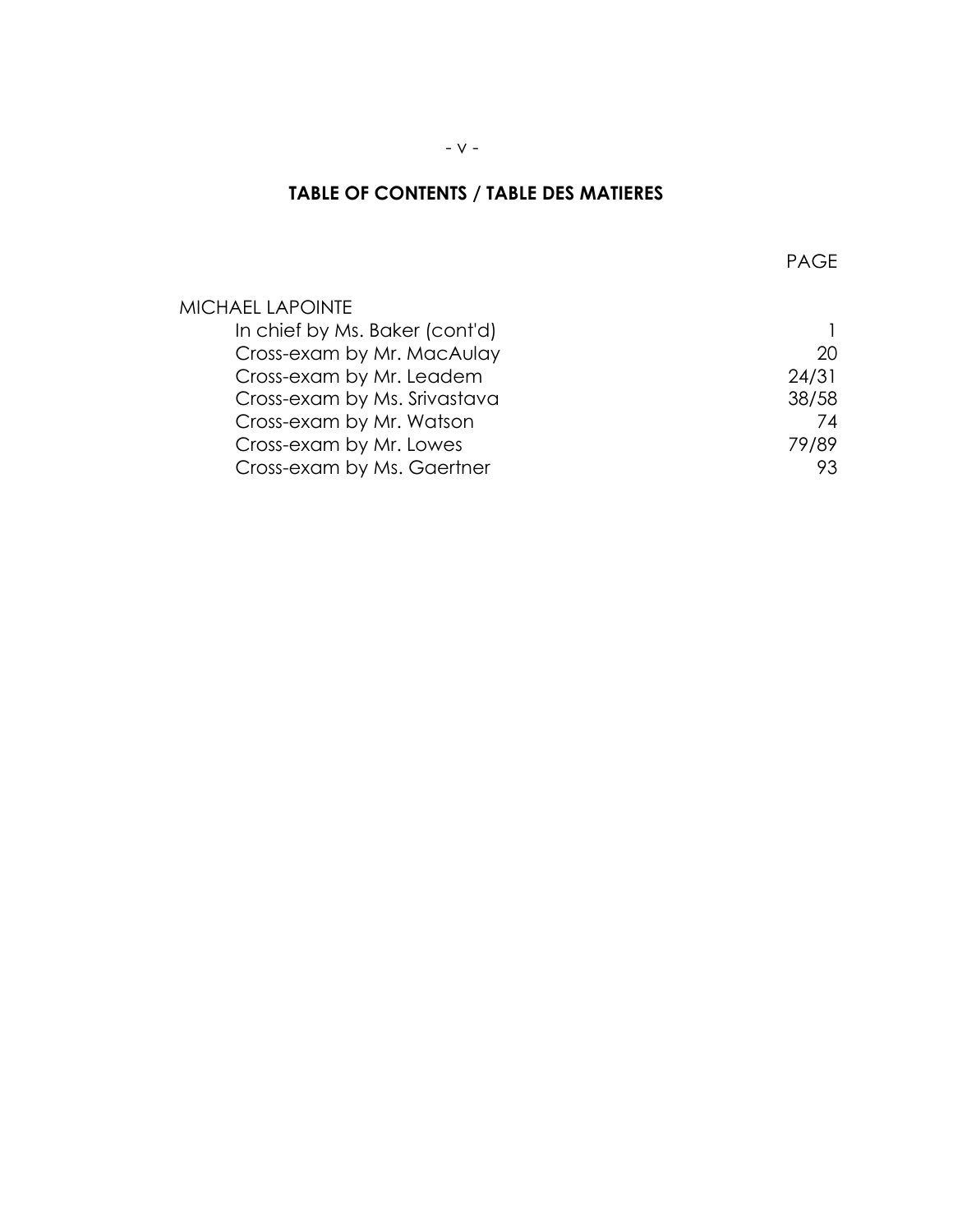1 Vancouver, B.C. /Vancouver (C.-B.)<br>2 January 19, 2011/1e 19 janvier 2 January 19, 2011/le 19 janvier 3 2011  $\frac{4}{5}$ 5 THE REGISTRAR: Order. The hearing is now resumed.<br>6 May I remind the witness that you are still un May I remind the witness that you are still under oath. MS. BAKER: Thank you  $\begin{array}{c} 9 \\ 10 \end{array}$ EXAMINATION IN CHIEF BY MS. BAKER, continuing: Q Mr. Lapointe, just to follow-up from yesterday's session, I wanted to just clarify. When you talked about -- when we were discussing over- escapement and you talked about that you didn't think that the word "over-escapement" was a good terminology and you talked a little bit about benchmarks, if you had agreement on different 19 benchmarks, that would help you to decide whether<br>20 there was the right escapement, that word there was the right escapement, that word "benchmark" has some meaning in terms of Wild Salmon Policy and in terms of the FRSSI model, and I'm wondering, is the benchmark concept that you were talking about one of those two types of benchmarks, or is it something altogether 26 different?<br>27 A Sorry abou A Sorry about that. I'd forgotten -- bad choice of words. I'd forgotten how many days you actually spent on the Wild Salmon Policy so let me try and 30 be a little bit more precise in that language, and<br>31 1 appreciate the opportunity to clarify it. 31 I appreciate the opportunity to clarify it.<br>32 What I was trying to get at was that i What I was trying to get at was that if it was possible, the concept, and it's a concept, okay, it's not an answer, it's not a recommendation, or anything, is that if we could define, you know, use this word and if you need me to help re-find the definition of the site, I can try, but it's going to be a bit vague. If we could define something akin to optical escapement in the context of the various benefits that Fraser 41 sockeye or salmon in general provide, and by the<br>42 various benefits, I gave you examples yesterday, various benefits, I gave you examples yesterday, but just to pick two, I guess, of the many that I -- so if we could define what the optimal escapement was with respect to something like biodiversity, and I think that, probably, John Reynolds, in one of his testimonies early on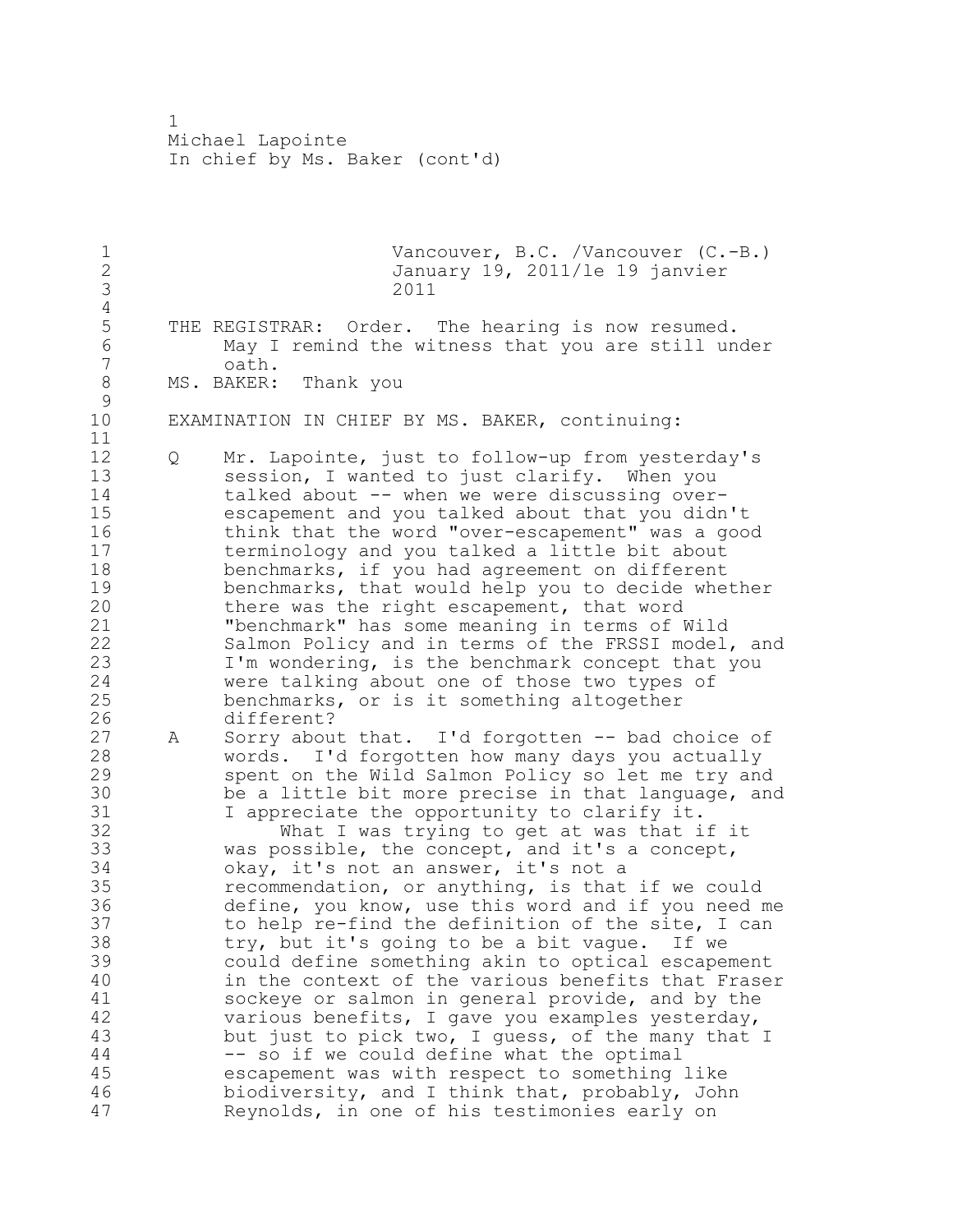1 provided the best definition, a better definition 2 than I could have, that versus the optical 3 escapement for something like sustainable yield,<br>4 and not only the optimum, but also how deviation 4 and not only the optimum, but also how deviations<br>5 from the optimum would impact those two topics. 5 from the optimum would impact those two topics.<br>6 So more escapement or less escapement relative 6 So more escapement or less escapement relative to optimum in those two objectives, then I think it 8 would go a long way towards articulating, kind of,<br>9 the goalposts, if you like, about some of the 9 the goalposts, if you like, about some of the 10 debate. 11 And right now, I think there's a bit of 12 ambiguity about those in some cases and it kind of 13 muddies the waters a bit in our ability to 14 communicate clearly about that topic. So you 15 know, I'm not saying that it's a trivial exercise 16 to do that in any way, and I'm not even 17 necessarily saying it has to be measured in some 18 sort of a number type of a thing because that's 19 always something that can create some problems,<br>20 but just a very careful even verbal description but just a very careful even verbal description 21 would improve our ability to communicate and along 22 the issues of over-escapement, in my view. So 23 that's really where I was coming from. 24 Q All right. And not -- the use of the word 25 "benchmarks" was not intended to reference either 26 of the other benchmarks?<br>27 A No, absolutely not. A No, absolutely not. 28 Q Okay. Thank you. Now, the only things I wanted 29 to cover with you this morning are two. One, I 30 wanted to talk a little bit about Alaska, and I<br>31 wanted to talk about the impacts, if any, of th 31 wanted to talk about the impacts, if any, of the<br>32 1TQ fisheries on management of Fraser River ITQ fisheries on management of Fraser River 33 sockeye. So I think I'll start with that one, 34 actually. 35 A That's a good idea, actually, I think. 36 Q We talked a little bit about ITQ fisheries when we 37 looked at the fisheries planning model, and you 38 described how this is a type of fishery that sets 39 a quota for a period, rather than just opening it 40 up for a period of time. 41 A Sure.<br>42 Q And t 42 Q And that contrasts with the derby fishery. And I 43 take it that the ITQ fishery was tried this year? 44 This was the -- in 2010, that was the first year 45 that's actually been implemented as a trial? 46 A Yes, that's correct. 47 Q Okay. Does that -- and it hasn't -- it wasn't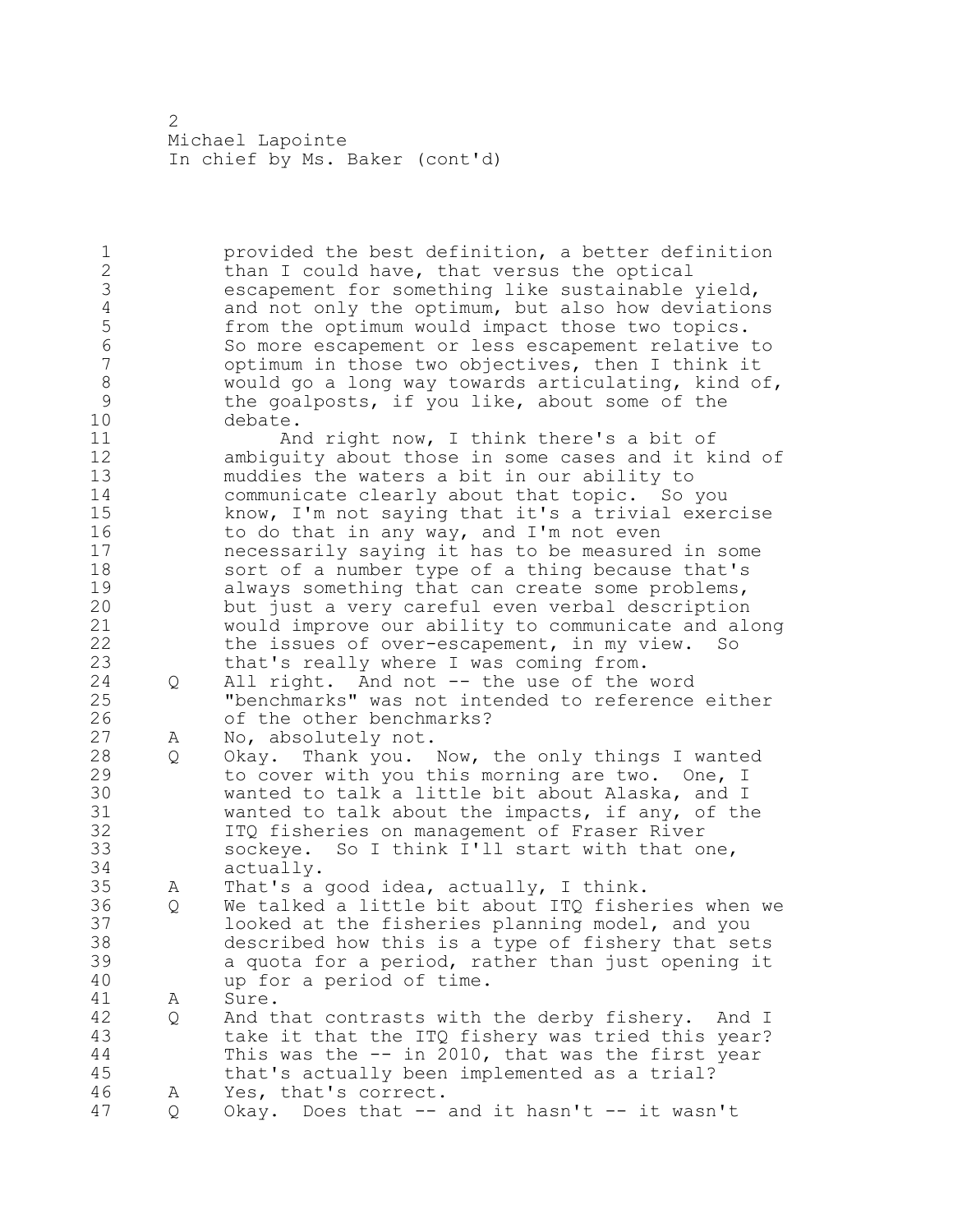implemented for all fisheries, just some? A Yeah, there were only agreements for Area B, which 3 is seine, and Area H, which is troll. I believe<br>4 that, actually, there were some pilot studies in 4 that, actually, there were some pilot studies in a<br>5 couple of those instances, very small scale ones 5 couple of those instances, very small scale ones<br>6 prior to last year, but the first full-scale prior to last year, but the first full-scale implementation -- well, full-scale, I quess, season-wide, fleet-wide was last year. 9 Q Okay. Does that move, if it's to be continued to<br>10 an ITQ fishery, does that impact how the Fraser an ITQ fishery, does that impact how the Fraser River Panel can manage the fisheries, or does it impact the Salmon Commission staff work in terms of the information they gather and how they actually make decisions? A So I spoke yesterday about the stock ID implication so I won't repeat that because that's already in the record, but I would talk about two, 18 I think, other aspects. One is the manageability 19 of the fishery, and by that, it's mostly about the<br>20 misk. And I've got to be a little bit careful risk. And I've got to be a little bit careful about how I word this just because ITQ has a bunch of economic implications about the sharing of quotas and the ability of folks to buy them, and some folks have some sensitivities about what the implications might be for the, you know, 26 independent operator versus the licences that are<br>27 owned by companies and so forth. So I don't know owned by companies and so forth. So I don't know that my comments are really about that part of it. That's really outside -- Q And I'm not asking you about that. That will be in your  $--$  A But it's important for me to clarify because people might think if I'm proponent of that, that I somehow am a proponent of the economic parts, and I really -- that's outside my expertise. So I just wanted to be clear about that. 37 But on the manageability side, the important aspect of it that may not necessarily be a function of the ITQ in a literal sense is that the fishermen are able to fish in a pool towards a 41 catch target. In other words, there is a defined<br>42 catch target which, in contrast to the derby catch target which, in contrast to the derby style, it's a defined fishing time with an unknown catch outcome that relates in part to the abundance of the fish, and the success of the fishermen, and how good the weather is and all those kinds of things. So by having it be a catch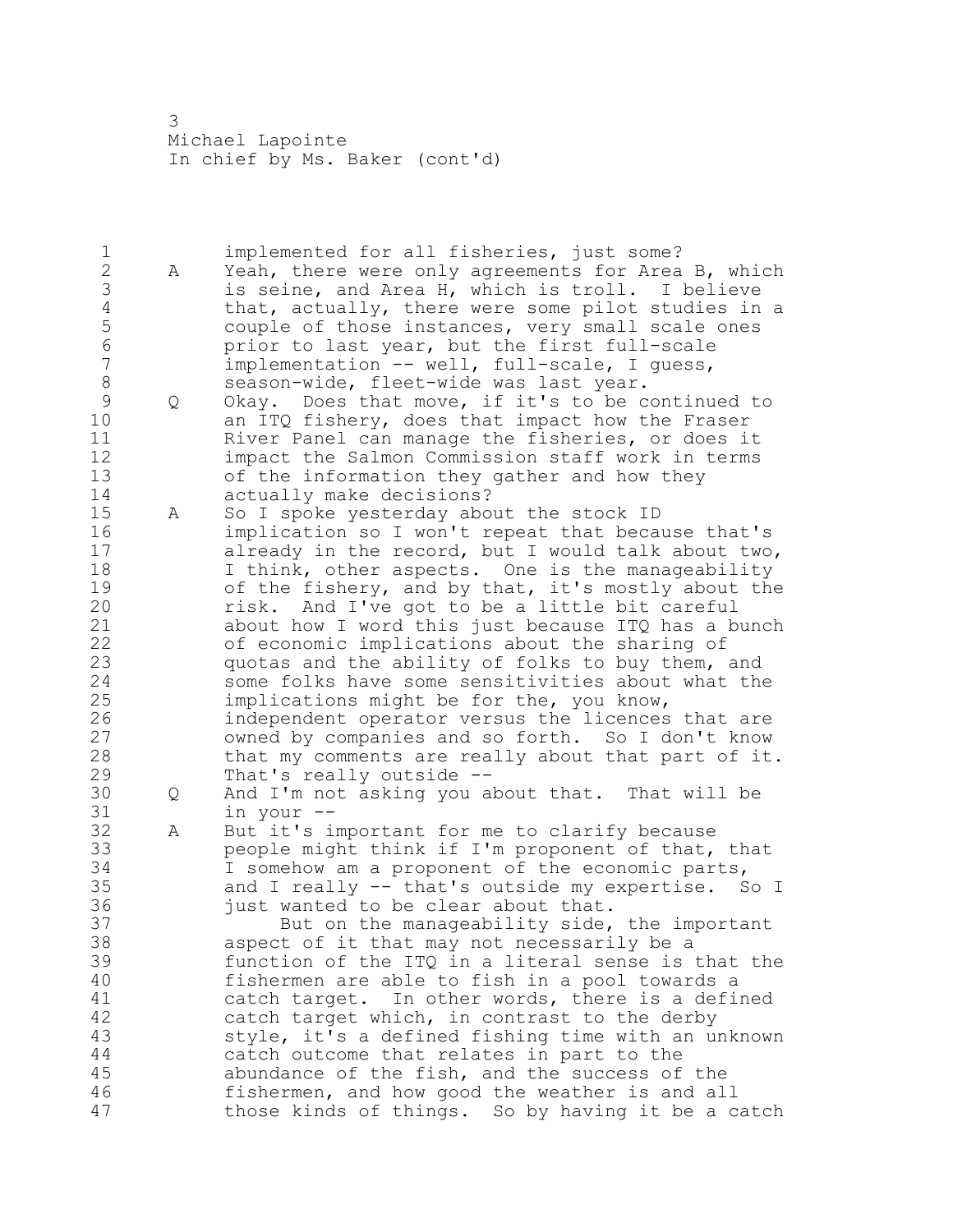1 target, then, it provides two things, one, some certainty about the risk in relation to the magnitude of the catch, and it also provides some capacity to access available harvests of different magnitudes. In other words, if there is a situation where the available harvest is relatively small, in the past, with only the 8 ability to regulate effort, it might have been<br>9 impossible to structure an opening short enoug impossible to structure an opening short enough to have some assurance that the catch would be within 11 the target. I mean, you know, we have had, I 12 think, two or three-hour Area E openings and I suppose one could contemplate a one-hour seine opening, but it's not practical. 15 Whereas now, because the catch is shared and pooled, if the target is 30,000 fish, you don't have to put a seine fleet of 170 boats out there 18 to catch that 30,000 fish, you can send 10 boats 19 out, they are fishing to a target. When they get<br>20 their 30,000 and the benefits are shared through their 30,000 and the benefits are shared through the ITQ. So that's the primary -- those two benefits, the idea that even on a big, big quota situation, you have a focussed harvest that reduces the risk, and on a small harvest, you can access that. It's kind of like a finer volume 26 knob on the stereo. You know, if -- before, it<br>27 was kind of like full on or full off, and I exp was kind of like full on or full off, and I expect if you ask some of the industry guys about this, they would say, you know, "Why didn't we get to go 30 fishing," it's because they didn't have enough<br>31 oraduations on the knob to allow them to allow 31 graduations on the knob to allow them to allow<br>32 them to go fishing under the derby style so, i them to go fishing under the derby style so, in fact, they didn't go fishing because you couldn't take the risk. You know, the policy members, the policy folks couldn't take that risk. So those are the fundamental things from a fisheries management side I'd bring up on the ITQ issue. Q Thanks. And then the other area I wanted to cover with you was Alaska. There's been comparisons made between the Fraser River system and Bristol 41 Bay, in particular. Are there -- first of all, do<br>42 vou have any knowledge of what the fisheries you have any knowledge of what the fisheries regime is in Alaska, and can you draw any comparisons with the B.C. Fraser River system? A Sure. So first of all, the shortest answer to your question is that the information about Bristol Bay is widely known, freely available and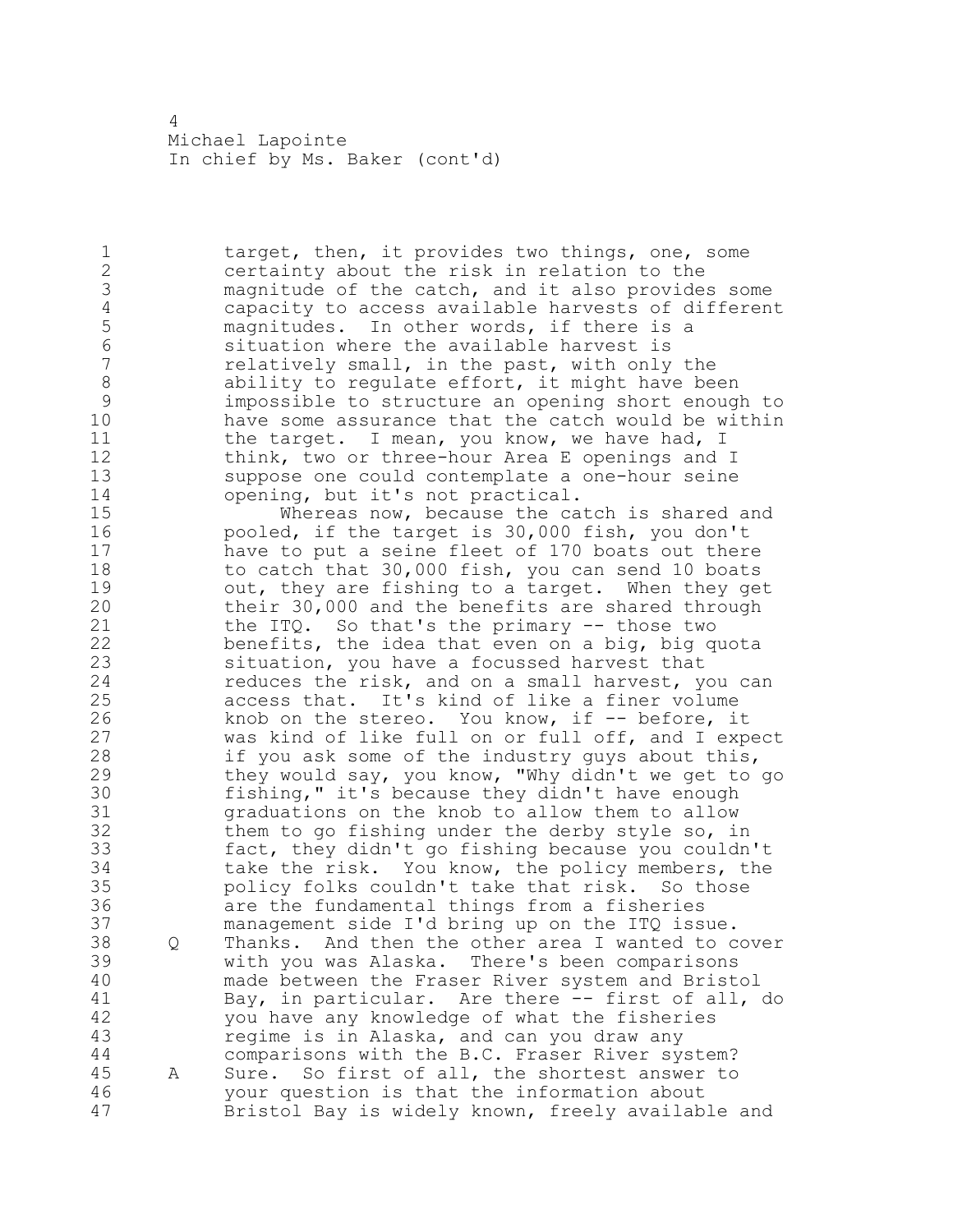fairly well understood, in my view, okay? And part of that relates to, and this may be, you 3 know, a bad word, but I suspect you guys have<br>4 experienced this and part of your process her 4 experienced this and part of your process here is<br>5 that the fisheries world is pretty incestuous. 5 that the fisheries world is pretty incestuous.<br>6 You know, I mean, we all know each other. We You know, I mean, we all know each other. We all have come from different places and it's pretty 8 hard to meet someone who hasn't -- that you don't<br>9 know, or who doesn't know someone you know in the 9 know, or who doesn't know someone you know in the<br>10 fisheries world. I mean, it's very much that way fisheries world. I mean, it's very much that way. 11 And in my own personal experience, and I have to say, Mr. Commissioner, that when I answer this, I'm afraid that it may sound too good to be true and you may question the objectivity of my previous testimony, my personal experience, my connections to Bristol Bay are kind of -- I don't know if they're unusual, probably typical, but just to give you an example of how small the world 19 is, I originally started a Masters program at the<br>20 University of Alaska in 1982, at the University o University of Alaska in 1982, at the University of Alaska, in Fairbanks. So I actually lived in Alaska for a short period. And in the course of my fieldwork for that program, I did fieldwork with a gentleman named Doug Mecum. And excuse me if this sounds like a bunch of name dropping, I'm 26 hot trying to build up my expertise in Bristol Bay<br>27 hy any stretch, but just to kind of give you an by any stretch, but just to kind of give you an idea of how small the world is. Well, I'm not going to go through Doug's career for you, but Doug retired about six or seven years ago from the Alaska Department of Fish and Game as the Director of the Alaska Department of Fish and Game. And I actually made a reconnection with him because he's now a member of the Northern Boundary Restoration Enhancement Fund, the Pacific Salmon Commission. I hadn't seen him for over 20 years, although we did have some interactions over the course of his career. So I mean, that's kind of a happenstance. 39 The reason I left Alaska, and I'm not going to go into detail on this, but I got a phone call 41 from a guy named Ray Hilborn, and Ray wanted me to<br>42 come down to UBC to do a Masters program there. come down to UBC to do a Masters program there.

 Well, Ray, as I'm sure many of you know, is now on the faculty of the University of Washington and he is the main scientist involved with a lot of the Bristol Bay research on Bristol Bay sockeye. 47 Fast forward through a lot of tough years of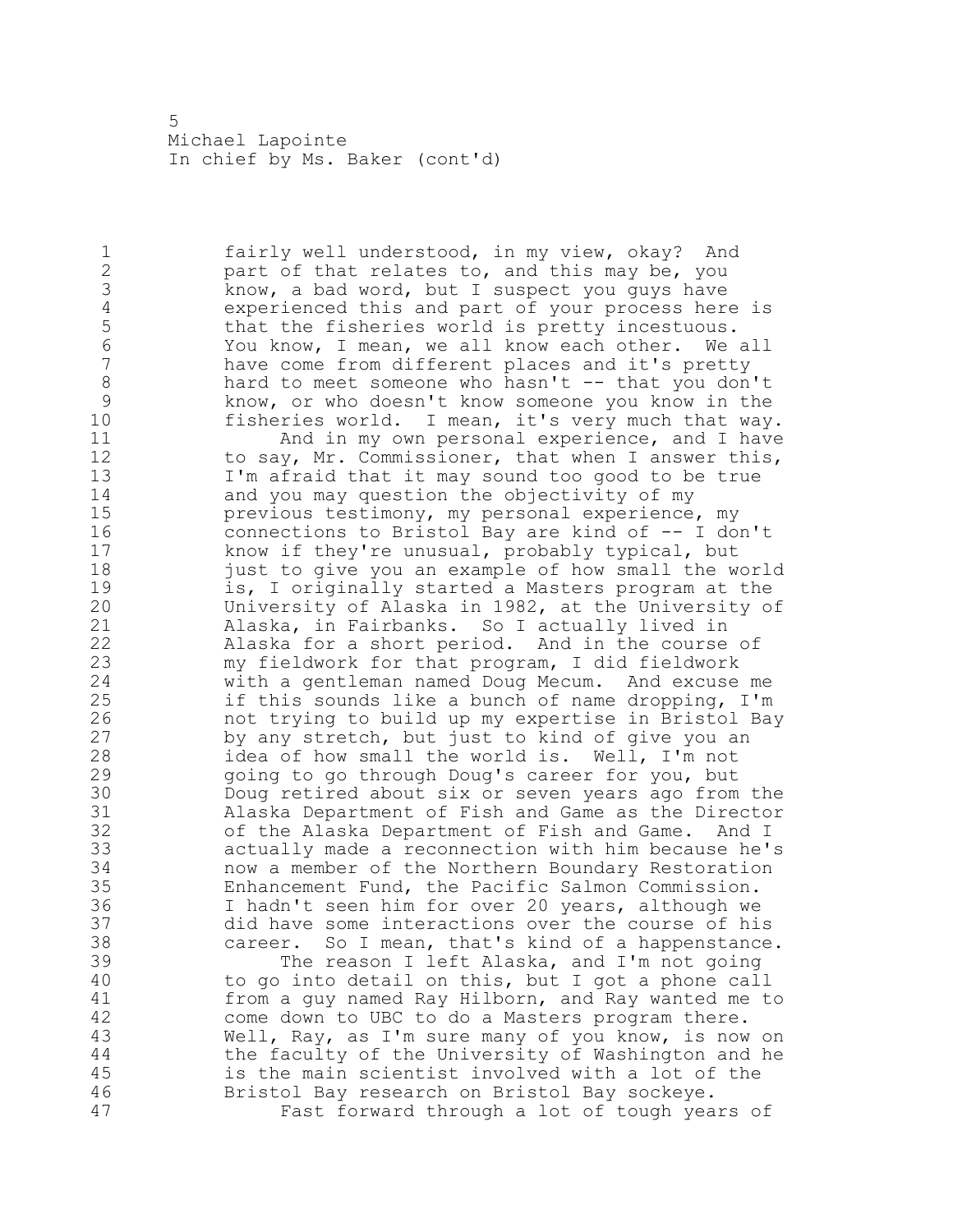1 trying to finish my degree and I end up at Simon 2 Fraser University, working for Randall Peterman, 3 and you have my *CV* that was entered into the 4 record yesterday, and you'll see a couple of<br>5 bublications on there from that four-year st 5 bublications on there from that four-year stint,<br>6 6 working with Randall, and some of them relate to 6 working with Randall, and some of them relate to comparisons between the productivities of Bristol 8 Bay sockeye and Fraser River sockeye. I think the<br>9 text probably says, you know, British Columbia and 9 text probably says, you know, British Columbia and<br>10 10 Alaska, because you always try to be a bit more Alaska, because you always try to be a bit more 11 general in your academic titles, and so forth, on 12 these papers, but you know, my recollection of 13 that, and please don't embarrass me and ask me 14 about the details of those papers. I think they 15 were published in 1990 sometime, early '90s. 16 won't remember, but things I do remember about 17 that is in dealing with the data sets for Bristol 18 Bay, the one thing that really strikes me when I 19 first saw them was I looked at the columns. There<br>20 were columns for the number of spawners and the were columns for the number of spawners and the 21 number of returns, and the number of returns were 22 split up by age class. And I looked at the 23 Bristol Bay file and went, "Where did all these 24 ages come from." I mean, there were ages I'd 25 never seen before and it was like this frustration 26 of doing that work. And I'd like to come back to<br>27 the age issue later on when I talk more generally the age issue later on when I talk more generally 28 about the issue. And then -- so I worked with 29 Randall and, you know, it just kind of -- right 30 now, in the current, obviously, Alaska is a party<br>31 to the Treaty. There are seine fishermen that 31 to the Treaty. There are seine fishermen that<br>32 fish in Bristol Bay and come down and fish in fish in Bristol Bay and come down and fish in the 33 Fraser that are part of the Fraser Panel process. 34 They fish in both places because the Bristol Bay 35 season is earlier. We've had members of the 36 Fraser Panel that also were part of the Alaska<br>37 Department of Fish and Game. There's this 37 Department of Fish and Game. 38 tendency on the U.S. side for -- because Alaska 39 had a 20-year retirement deal where if you worked 40 20 years, you could retire with full pension. And 41 many of those folks actually finished their 20<br>42 vears and got hired by the federal government years and got hired by the federal government and 43 ended up connected to the Fraser panel process 44 and, actually, Doug is one of those folks. He's 45 now working for the federal government, kind of 46 double dipping, as it were, but good for them. 47 So that's my personal connection to those.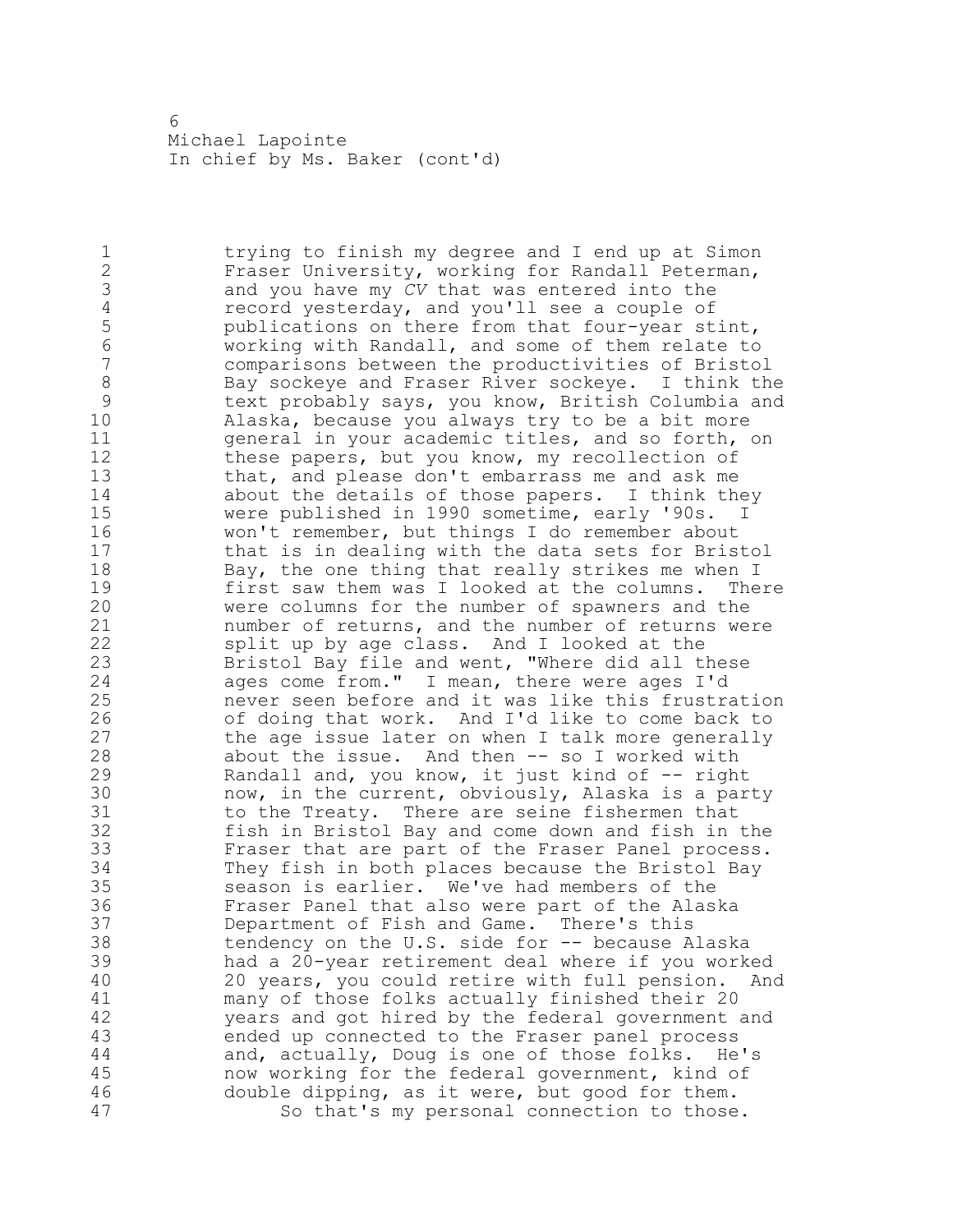1 And the only reason I bring it up is not so much 2 to, as I said, establish that I'm an expert, 3 that's not the point, but the point is that my<br>4 take is that if there was something that I was 4 take is that if there was something that I was<br>5 fundamentally missing, or we were fundamentall 5 fundamentally missing, or we were fundamentally<br>6 missing on the Fraser, one of those folks would 6 missing on the Fraser, one of those folks would probably, you know, call me up and kind of grab me 8 by the shoulders and give my head a shake, sort of<br>9 say, "Hello," you know, "Are you paying attention? 9 say, "Hello," you know, "Are you paying attention?<br>10 You were my student," you know? And it's not like You were my student," you know? And it's not like 11 Fraser sockeye issues have not been in the public 12 domain, right? So there's been lots -- you know, 13 they read newspapers, they see stuff. So that's 14 the kind of interconnectedness, an example of 15 interconnectedness of all of us that work on 16 salmon. 17 Now, I do want to speak more generally about 18 the Bristol Bay and provide you some -- not to 19 convince you of my knowledge, but to provide some<br>20 high-level observations, I quess I would say, from high-level observations, I guess I would say, from 21 what I would know. And I want to speak about 22 three main themes. The first one relates to 23 geography. The second one relates to fisheries 24 management, and the third one relates to biology. 25 So those three themes. 26 Now, I'll start with geography, and of the<br>27 three themes, I think that the geography and the three themes, I think that the geography and the 28 biology are the drivers, and the fisheries 29 management's kind of a reaction, I guess, to those 30 two things, as it should be.<br>31 0n the geography side, 31 On the geography side, first, does everyone 32 know where Bristol Bay is? Like, you know, the 33 map of Alaska, if my arm is kind of the Aleutian 34 Islands, and the Alaska Peninsula is here, and 35 Bristol Bay is kind of where my neck is, here. 36 All right. So it's above the Aleutians, north of 37 the Alaska Peninsula, right near the -- you know, 38 almost part of the Bering Sea, basically. Above 39 the Alaska Peninsula is the Bering Sea, below is 40 the Gulf of Alaska. So that's where Bristol Bay  $41$  is.<br> $42$ One of the most fundamental differences 43 between Fraser sockeye and Bristol Bay with 44 respect to geography is that in Bristol Bay it's 45 multiple stocks and a number of those stocks have 46 different points of ocean entry with respect to 47 where those stocks migrate out to sea and where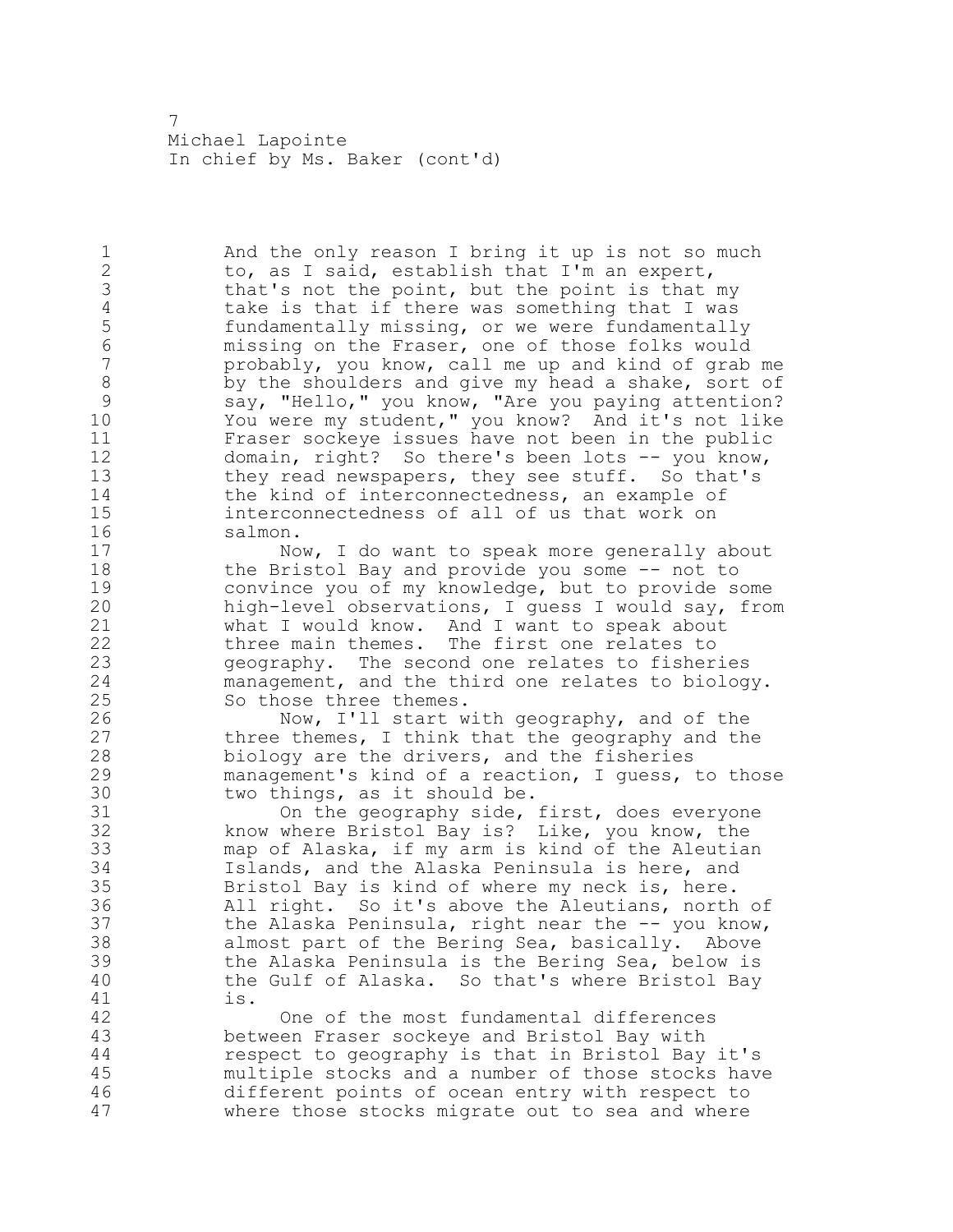1 they come back and enter into the rivers to return 2 home to spawn. 3 There's about six or eight major entry points<br>4 across the -- so Bristol Bay is not a river, it's 4 across the -- so Bristol Bay is not a river, it's<br>5 a qeographic location with a whole bunch of 5 a geographic location with a whole bunch of<br>6 5 Streams. The Fraser has a whole bunch of s 6 streams. The Fraser has a whole bunch of streams,<br>7 but the important distinction is that the streams but the important distinction is that the streams 8 in Bristol Bay spill out about eight different<br>9 major spots over an area of about 200 kilometr 9 major spots over an area of about 200 kilometres.<br>10 And just for a point of reference, 200 kilometres And just for a point of reference, 200 kilometres 11 is about the distance between Vancouver and 12 Seattle, 220, something like that. Okay. So the 13 Fraser, of course, has one main stem stream that 14 spills out in one location. It may have the same 15 number of individual streams that contributed to 16 it, but it doesn't have the advantage of that, or 17 the difference, and I think it's an advantage, but 18 of the multiple points of ocean entry from all the 19 streams that contribute to Bristol Bay. So<br>20 clearly that geography is a fact of nature. clearly that geography is a fact of nature. It's 21 not something you can change, but it does 22 influence the kinds of things you can do in a 23 fisheries management sense. 24 A few minor things on the geography just 25 because sometimes people think this is kind of a 26 cause as opposed to just an effect. I think the<br>27 driver in the geography is the stream entry poin driver in the geography is the stream entry point. 28 Bristol Bay is very remote. I suspect the 29 largest city on any of these streams in Bristol 30 Bay would probably be Dillingham, and it's a<br>31 population as of the 2008 Census, of about 2 31 population as of the 2008 Census, of about 2,500<br>32 people. Now, I suspect it's significantly large people. Now, I suspect it's significantly larger 33 than that during the fishing season, but you know, 34 it's a lot smaller than Vancouver. It's only 35 located around one of those entry points. I'm not 36 that familiar with how much forestry is done up 37 there, but I would suspect that the ecosystems 38 would be relatively pristine relative to many 39 parts of British Columbia, certainly, the Fraser 40 Valley and some parts of the interior. So that's 41 an issue.<br>42 Ther There's also the issue of warm water, okay? 43 Bristol Bay streams have not experienced the 44 warming trend that has occurred in the Fraser 45 River, okay? It just hasn't gotten that far north 46 yet and that obviously is a big player in the 47 Fraser.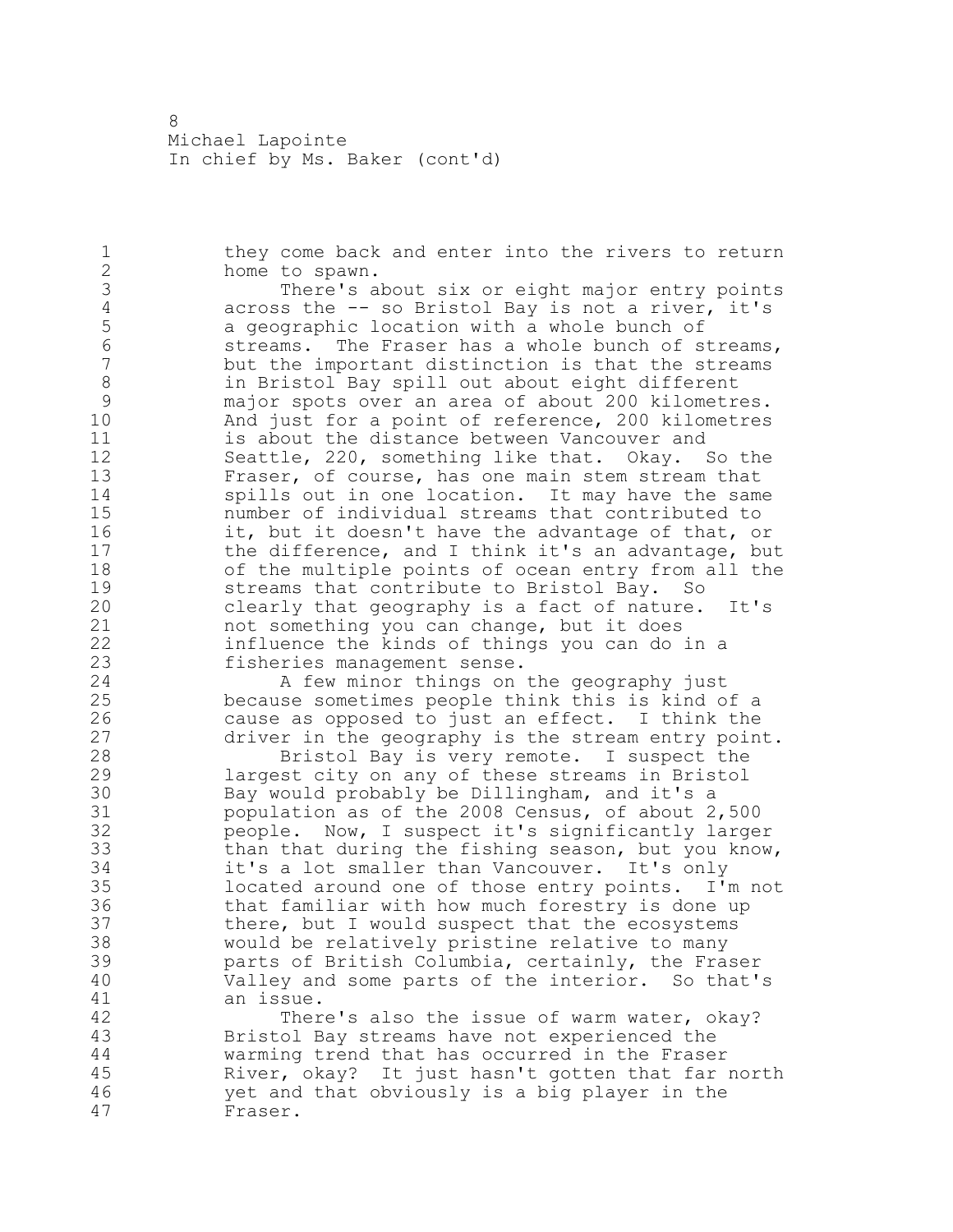1 On the jurisdictional side, and I think this 2 is a bit of a red herring, but it is simpler up 3 there. There is just the State of Alaska with<br>4 some interactions with the federal government, 4 some interactions with the federal government, and<br>5 one of the things I learned when I was in Alaska 5 one of the things I learned when I was in Alaska<br>6 was that those -- something about those 6 was that those -- something about those<br>7 interactions, and I'll just say that I interactions, and I'll just say that I think the 8 state kind of drives the show up there and the<br>9 feds are kind of potentially viewed a little b 9 feds are kind of potentially viewed a little bit<br>10 as a nuisance, if I could use that word, but I as a nuisance, if I could use that word, but I 11 might get myself in trouble with my Alaskan 12 colleagues by making that remark, but that would 13 not be an unfair characterization, in my view, of 14 what both I personally observed and what I 15 understand to be the case. But some folks have 16 tried to draw the conclusion in the Fraser that<br>17 maybe if the jurisdiction was simpler, everythi maybe if the jurisdiction was simpler, everything 18 would be solved, and I guess I would say the 19 iurisdiction is definitely more complex and it's a<br>20 challenge, but it's really not, in my view, the challenge, but it's really not, in my view, the 21 issue, but it has -- there has been some folks 22 that feel that way so I'm happy to be challenged. 23 So that's all I have to say about the geography. 24 Turning to the fish management, first of all, 25 escapement policy. I'll try not to get too 26 technical about this, but there's two major basic<br>27 strategies that one can use to determine the strategies that one can use to determine the 28 number of fish that you'd like to have escape. 29 One of them is a fixed escaping policy, and the 30 concept behind that one is that no matter what the<br>31 cun size is, the escapement is a number, period. 31 Tun size is, the escapement is a number, period.<br>32 This whatever the escapement target is. It is whatever the escapement target is. 33 The other one is a fixed exploitation rate 34 strategy and the concept there is that the 35 escapement will vary as a fixed fraction of the 36 total run, so a fixed proportion of the total run 37 instead of a fixed number. There's lots of 38 theoretical papers on this. I'm not going to go 39 into great detail on it, and my knowledge is a 40 little bit foggy, but two comments I will make 41 relate to the fact that the fixed escapement<br>42 policy has theoretically been shown to resul policy has theoretically been shown to result in 43 higher, long-term yield, but greater variation 44 between years. Whereas the fixed exploitation 45 rate strategy results in lower long-term yield, 46 but more stable yields over time, two really 47 categorical differences between those that have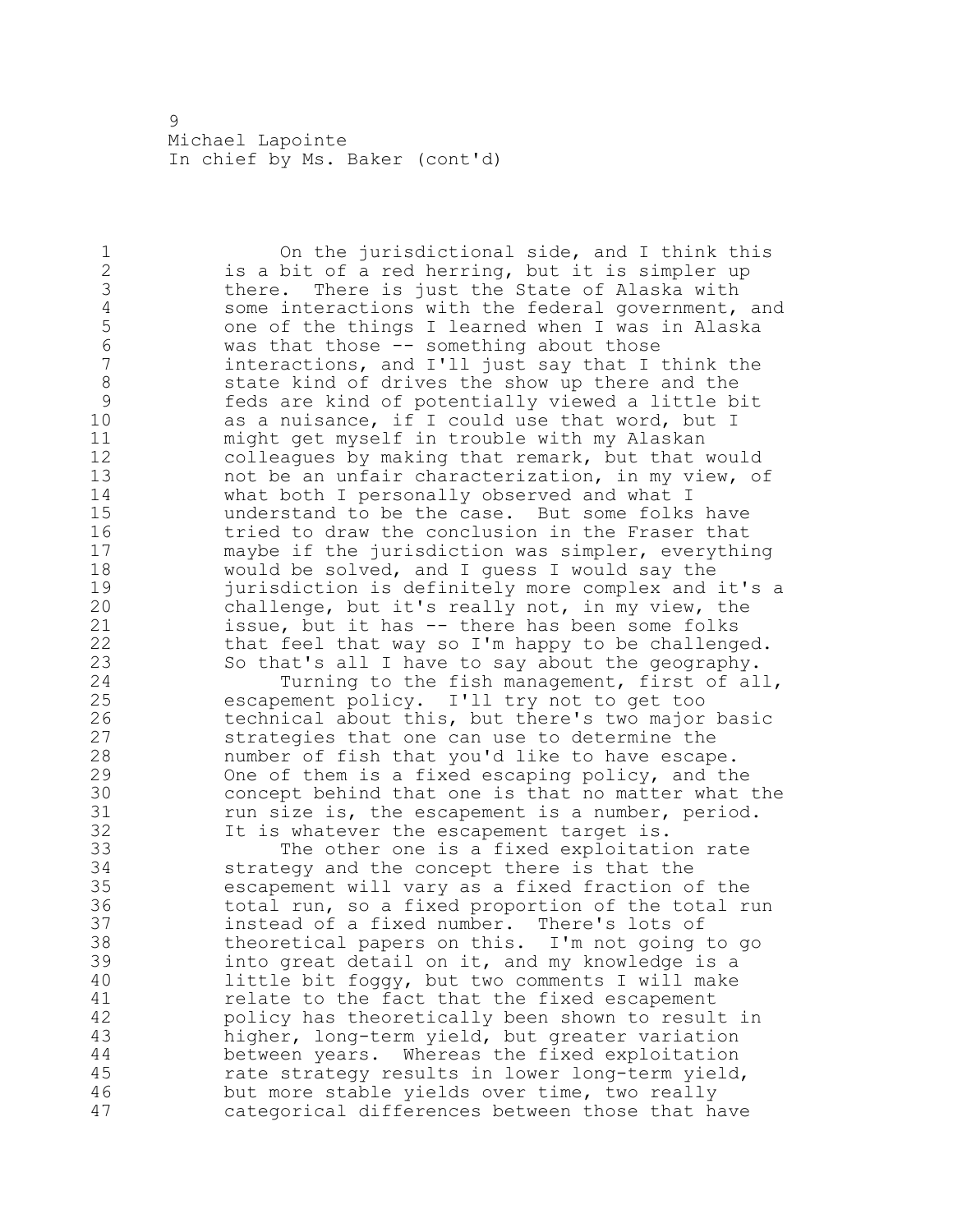1 fairly well-accepted concepts. 2 So what happens in Bristol Bay? Well, in 3 Bristol Bay, they have a fixed escapement policy.<br>4 Basically, it's a fixed number. And I can talk 4 Basically, it's a fixed number. And I can talk<br>5 about how the fisheries relates to that shortly, 5 about how the fisheries relates to that shortly,<br>6 but in the Fraser, I think there's a -- you know 6 but in the Fraser, I think there's a -- you know,<br>7 because, and you're going to get a whole day or because, and you're going to get a whole day or 8 two more than you want, probably, on FRSSI so I 9 don't want to pre-empt that all, but from what I<br>10 know about the FRSSI process, and I do implement know about the FRSSI process, and I do implement 11 it on a daily basis in the summer, at some ranges 12 of run size below what's called the cut-off point, 13 the upper cut-off point, it's a fixed escapement<br>14 policy. It doesn't look like one because there' policy. It doesn't look like one because there's 15 this shape drawn, but it is indeed, algebraically, 16 mathematically, however you want to define it, a 17 fixed escapement policy. So where they differ is 18 at big run sizes. At big run sizes the policy of 19 the FRSSI model says there's a cap on the<br>20 exploitation rate, or on the total mortal exploitation rate, or on the total mortality rate. 21 It's a 60-percent cap, I think, right now. 22 So what that means is that beyond some 23 abundance level defined by the cut-off point, 24 you're in a fixed escapement rate strategy mode, 25 or a fixed exploitation rate, sorry, strategy 26 mode. So it's kind of a hybrid between the two.<br>27 There's an interaction here between the There's an interaction here between the 28 geography and these strategies, in my view. In 29 other words, I believe that the reason, one reason 30 why they may be different is the fact that the<br>31 opeographies are different. What would be the 31 geographies are different. What would be the<br>32 implications for the Fraser of a fixed escape implications for the Fraser of a fixed escapement 33 policy at all run sizes? It's the same 34 implication it would be anywhere else, as the run 35 size goes up, the exploitation rate goes up 36 because the escapement target is fixed and what 37 goes to catch is the balance so the catch goes up, 38 right? The catch part of that -- it's a zero sum 39 game here. So if the exploitation -- if the 40 escapement is a fixed number and the catch goes 41 up, I mean, the abundance goes up, then the catch<br>42 bart of that has to increase because they add to part of that has to increase because they add to 43 the total run, right? So that means that at high 44 abundance levels, if you -- the literal 45 interpretation of a fixed escapement plan would be 46 you would increase the exploitation rates to 47 represent whatever the balance of the catch is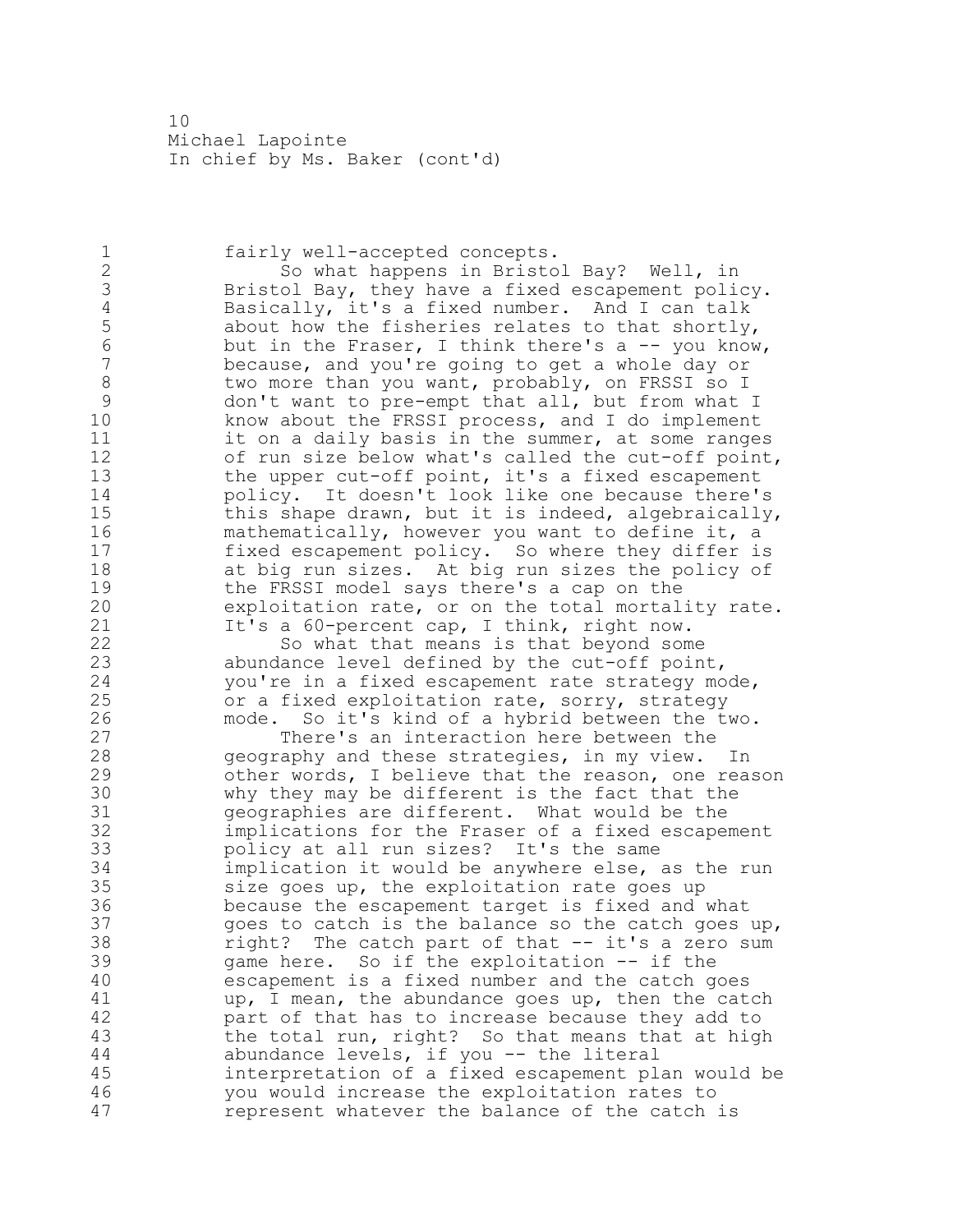1 left from subtracting that catch from the total 2 run.

3 If you apply that kind of a strategy in the<br>4 Fraser, and I'm not going to -- as you know, I t 4 Fraser, and I'm not going to -- as you know, I try<br>5 to be careful about making value judgments, but 5 to be careful about making value judgments, but<br>6 0 000 one of the concerns that's been expressed in the 6 one of the concerns that's been expressed in the Fraser consequence, or context, as a consequence 8 of the geography is that because 99.9 percent of<br>9 Fraser sockeye are currently harvested in a mixe 9 Fraser sockeye are currently harvested in a mixed<br>10 stock way, in other words, I'm defining it very stock way, in other words, I'm defining it very 11 strictly. In other words, there's very few 12 fisheries directed at single stocks, okay? Is 13 that you need to be concerned about, or people 14 have expressed concern about the fact that the 15 exploitation rates that can be sustained by 16 different stocks may be different. And so that's 17 one of the reasons why I believe there is a cap on 18 the total mortality rate for Fraser sockeye.

19 19 If you turn that over to Bristol Bay and look<br>20 at Bristol Bay's geography, they have more or less at Bristol Bay's geography, they have more or less some capability, and in fact, this is the last part of the fisheries management thing I'll describe to you, they take advantage of the geography. Their fisheries are located pretty close to the mouths of the six or eight streams 26 that empty into Bristol Bay and so they have a<br>27 capability, as a function of the geography, the  $capability,$  as a function of the geography, that allows them to be a little bit more stock specific in the way that they harvest these fish, and 30 that's what they do. So the risk to Bristol Bay<br>31 sockeye of having, say, a fixed escapement sockeye of having, say, a fixed escapement strategy is mitigated by the geography that allows them to be a little bit more selective in their harvest, okay?

35 So the only other thing I'll say on the fisheries management side, and then I'll end with the biology, is that the in-season tactics are somewhat similar to what we do in the Fraser, but somewhat different because of the geography. So they fished in terminal areas near the stream 41 mouths and they can control the effort in each of<br>42 these areas depending upon whether certain these areas depending upon whether certain component stocks are weak and those drainages are strong. And they have these counting towers, visual towers on the streams where they get the index of abundance and they can -- and they're only about a three days' distance swim from where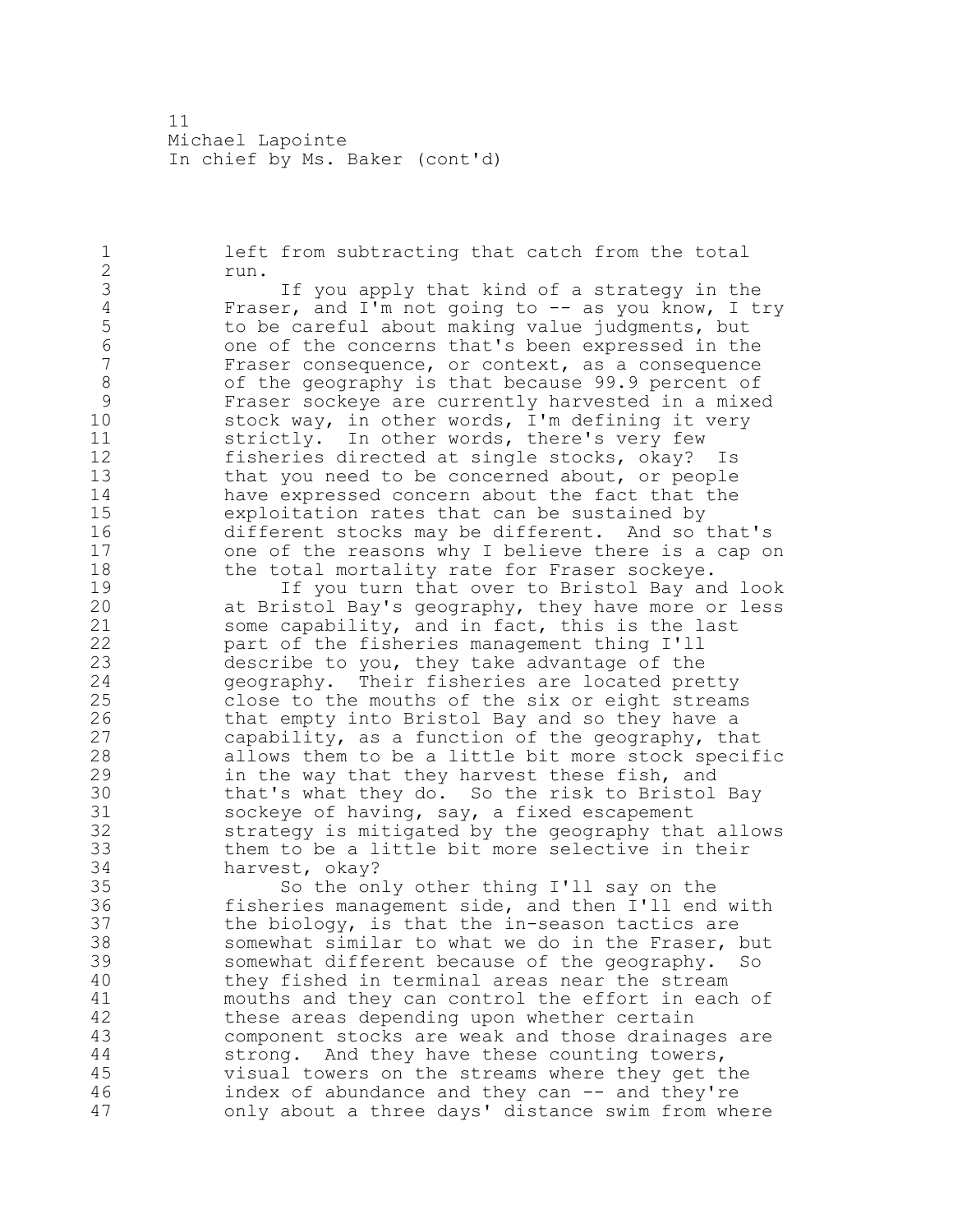1 the fishing takes place. So they have a very immediately in-season feedback about how they're 3 going and how they're tracking relative to their<br>4 escapement targets. So that's pretty similar to 4 escapement targets. So that's pretty similar to<br>5 the hydroacoustic station at Mission, except 5 the hydroacoustic station at Mission, except<br>6 there's more than one of them. The differen 6 there's more than one of them. The difference is<br>7 that our fisheries, under the current allocation, that our fisheries, under the current allocation, 8 are much more seaward, right, they're six to eight days seaward. In the case of the marine commercial fisheries, the allocations are more seaward. So the in-season tactics are similar. 12 I would actually suggest, because we have to be this way, and interaction I've had more recently with Ray is consistent with this, that we're probably a bit more sophisticated in our in- season assessments because we have to be because we have more seaward fisheries. We have to have more developed test fisheries. They're just 19 starting to develop their genetics right now for<br>20 their one test fishery, the Port Moller test their one test fishery, the Port Moller test fishery. So we've had some interaction with them. I was kind of telling them our experience, and them telling us their experience. So that's all in the fisheries mandate. 25 Now, the biology, if I had to pick one of 26 these three that is the fundamental driver, it<br>27 would be the biology. And it relates back to would be the biology. And it relates back to my little comment about my dilemma when I was working for Randall way back when and it's the age. 30 There's a very excellent paper, I don't know<br>31 if you quys have it in Ringtail, written by Dan if you guys have it in Ringtail, written by Dan Schindler. I have it with me and I'm happy to provide it. It's published in 2002, in the nature of Schindler, you know, Hilborn and Tom Quinn. There's a whole bunch of authors, I don't remember them all. And it has to do with the portfolio effect in Bristol Bay sockeye. It's a really good overview, actually, on paper. That paper does a great job of documenting the importance of age variation to the robustness of the biology of 41 Bristol Bay sockeye.<br>42 It says the por It says the portfolio effect, and there is an element related to stock, and I don't want to say there's not an element related to stock, but what I will say from some conversations I have had with some folks is that I think if you read the paper carefully, I think you'll see most of the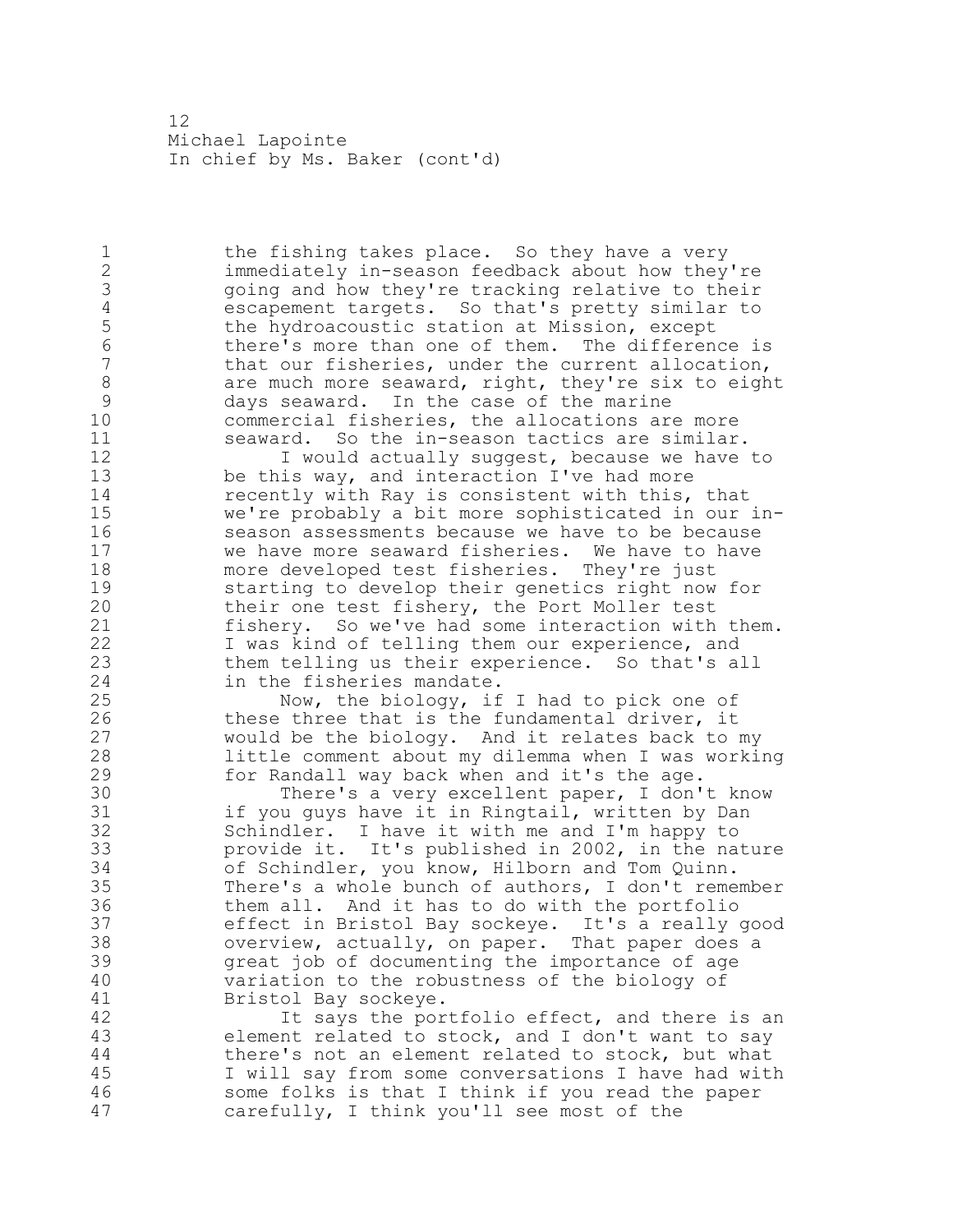1 robustness is coming from age, not from stock. 2 There's one figure in that paper, Figure 1C, and 3 it describes the variation and abundance if you<br>4 iust looked at the variation of a single stock, 4 just looked at the variation of a single stock,<br>5 the variation of multiple stocks, and similarly 5 the variation of multiple stocks, and similarly,<br>6 the variation of a single age class across the 6 the variation of a single age class across the stocks or the variation of all the age classes in 8 all the stocks combined.<br>9 and what it shows, 9 And what it shows, if you just look at the<br>10 stock effect and account for the reduction and stock effect and account for the reduction and the 11 variation in total return that's associated with 12 that, it ends up giving you a CU of about 100 13 percent. Now, can I describe this to you in a way 14 that you'll understand? And I'm not trying to be 15 negative about your capacity, it's just that I 16 realize it's a big of jargon, okay? 17 A CU of 100 percent would be analogous to 18 having the median run size be one value and say 19 the 75p value being half, and the 25p value being<br>20 double, just to give you an idea of the concept o: double, just to give you an idea of the concept of 21 that. As soon as you incorporate the age 22 variation and the stock variation component, it 23 drops to 30 percent, from 100 percent to 30 24 percent. 25 Fraser sockeye, just to remind you of what I 26 talked to you about back in October, have one<br>27 primary age class in the freshwater, one prom primary age class in the freshwater, one prominent 28 age class that enters freshwater. The smolts 29 enter -- most of them enter, almost all of them 30 enter the sea after one year in a lake, right?<br>31 And one primary adult return age class age fou And one primary adult return age class age four. 32 The offspring come back four years later. Some 33 come back as fives. I don't want to -- it's not a 34 100 percent, okay, but it's mostly four. 35 Bristol Bay has at least two primary 36 freshwater age classes. A fair fraction of the 37 fish spend two -- one year in the lake and a fair 38 fraction spend two years in the lake. They have 39 about, well, threes, fours, fives and sixes, and 40 occasionally the odd seven on the adult return 41 side. That was my kind of dilemma, working for<br>42 Reynolds, like, "Holy smokes, I set up this fil Reynolds, like, "Holy smokes, I set up this file 43 to work this way and there's all these extra ages, 44 what do I do?" You know, and I really remember 45 vividly encountering that challenge. So the 46 portfolio effect is absolutely real. I mean, you 47 can think of it in the context of 2009. What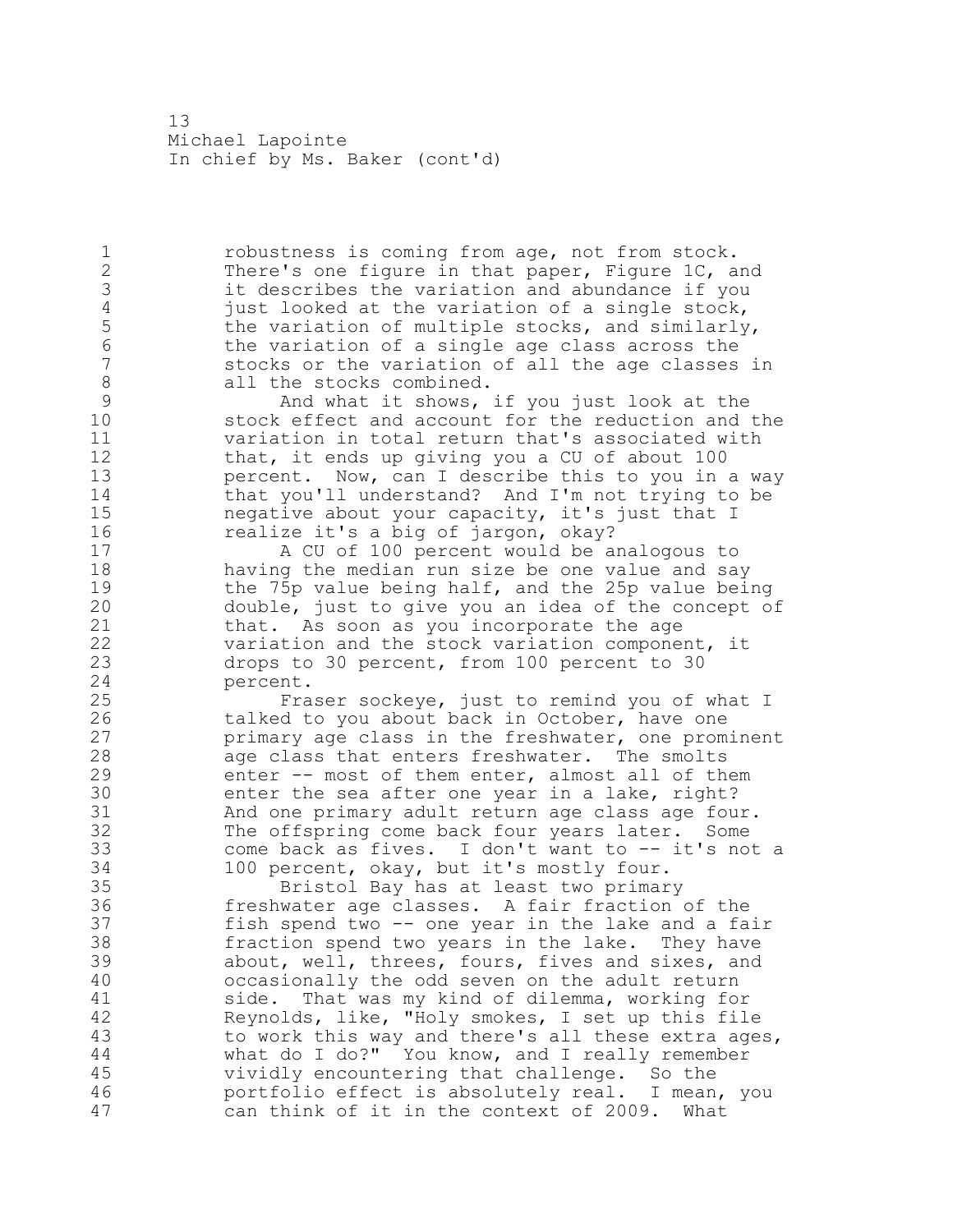1 would a 2009 return been like if the 2009 causes 2 are related to something in the ocean, and I don't 3 want to prejudge that conclusion, and I know<br>4 that's part of what you're going to look at 4 that's part of what you're going to look at a<br>5 little later on, and you've got some reports 5 little later on, and you've got some reports to<br>6 mead, and so forth. And we had returns in 2009 6 read, and so forth. And we had returns in 2009 that resulted from not just ocean entry in  $'07$ , 8 but another year of ocean entry, and that year<br>9 wasn't quite as bad. Well, then I suspect tha 9 wasn't quite as bad. Well, then I suspect that we<br>10 would have had a little bit of a buffer from that would have had a little bit of a buffer from that 11 whatever it was that affected that 2007 ocean 12 entry year, right? 13 Similarly, on the adult return side -- now, 14 Bristol Bay doesn't have these temperature things 15 that we have on the Fraser, but if something 16 impacts one spawning group returning, say, the 17 2004 group, that adult age class, and they hit hot 18 water or something, then four years from now you 19 can pretty well predict, and I'm warning the<br>20 Fraser Panel about 2012, and stuff, in this Fraser Panel about 2012, and stuff, in this 21 context, that you're not going to get a good 22 return because it's all in one basket. You know, 23 the eggs are one basket so to speak. 24 Bristol Bay, some of those fish are going to 25 spawn in one year, some are going to spawn in 26 another year so that the offspring come from a<br>27 whole bunch of environmental experiences, if ye whole bunch of environmental experiences, if you 28 like, both in the marine and in the spawning 29 areas. It's much more buffered. And so that's my 30 summary, I guess, of the principal issues with<br>31 sespect to Bristol Bay, and I think those are t 31 respect to Bristol Bay, and I think those are the<br>32 ones I focus on. And I think that the kev one, to ones I focus on. And I think that the key one, to 33 me, is the age. The geography obviously feeds 34 into the management, it's an important player, but 35 the reason that Bristol Bay are then sort of more 36 robust is that their resource has been granted a 37 bit more evolutional tool so to speak than the 38 Fraser sockeye and we can't -- we've got to live 39 with what we've got, you know? I'd like to say 40 that, you know, we could make Fraser sockeye more 41 diverse in age, but that's kind of outside of<br>42 anyone's power, I think. anyone's power, I think. 43 Q Well, thank you. And there was one last local 44 other management option I wanted to review with

45 you and there's been some talk about increasing 46 the fisheries in-river in recent years. If there 47 was a move to more in-river fisheries, would that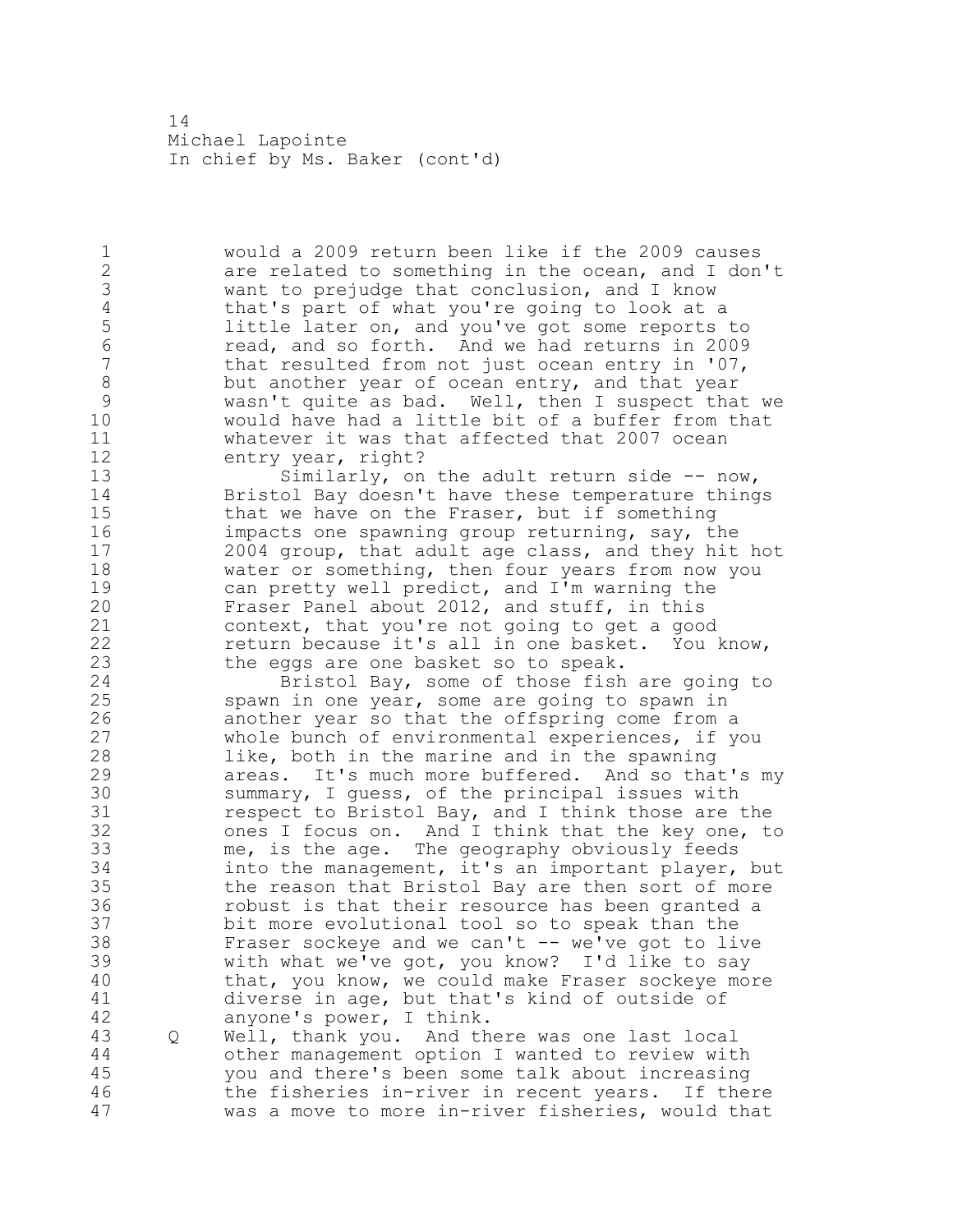1 change any management impacts from your 2 perspective, working with the Fraser -- or, 3 exhibit, the Pacific Salmon Commission?<br>4 A You like to ask me difficult questions, 4 A You like to ask me difficult questions, don't you?<br>5 This is -- it's not that difficult, but it's just 5 This is -- it's not that difficult, but it's just 6 -- I really would prefer not to get into kind of a speculation situation in terms of the future 8 because then you have to pull out a scenario and 9 ask what if in any scenario you pull off. But I<br>10 will answer, I just want to be careful about will answer, I just want to be careful about 11 getting too far out in front. 12 I think the way I'd prefer to answer it is to

 just simply say that we've already had some changes in in-river fisheries that have occurred since '92. I think you've had discussions about 16 those and so far, the Fraser Panel has coped with those. I mean, it's not like the process has grinded to a screaming halt because of the changes 19 that have occurred, okay? So I think that we just<br>20 have to acknowledge the fact that there have been have to acknowledge the fact that there have been some decisions made and, you know, we have -- the Fraser Panel has coped with implementing those policies and I think, you know, so far, we've done 24 okay.

25 Now, I'm sure that some would take some 26 exception about the impacts to them, okay, but I<br>27 don't really want to get into the impacts to the don't really want to get into the impacts to the 28 different groups.

29 The only point that I raised yesterday that I would perhaps flag and just because it is in the 31 record already and it's not about any particular<br>32 oroup in the river is this gear temperature group in the river is this gear temperature interaction. It doesn't matter who is fishing, like if it's a sport fishery, if it's the Area E, or the aboriginal groups, it's the potential of the gear fishery interaction that, and associated with temperature, that will simply, in my view, cause us to think about the manner in which we harvest these fish. It's not about the geography. Geography is like one of the biggest complications 41 in this whole thing. It's just about the biology<br>42 of a fish encountering -- anything that makes the of a fish encountering -- anything that makes the fish's life more difficult in a warm environment creates a challenge. It might be, heaven forbid, 45 a dam, or something like that, but it's what -- so that's the only thing I'd say. And in the context of your question, then, in thinking about the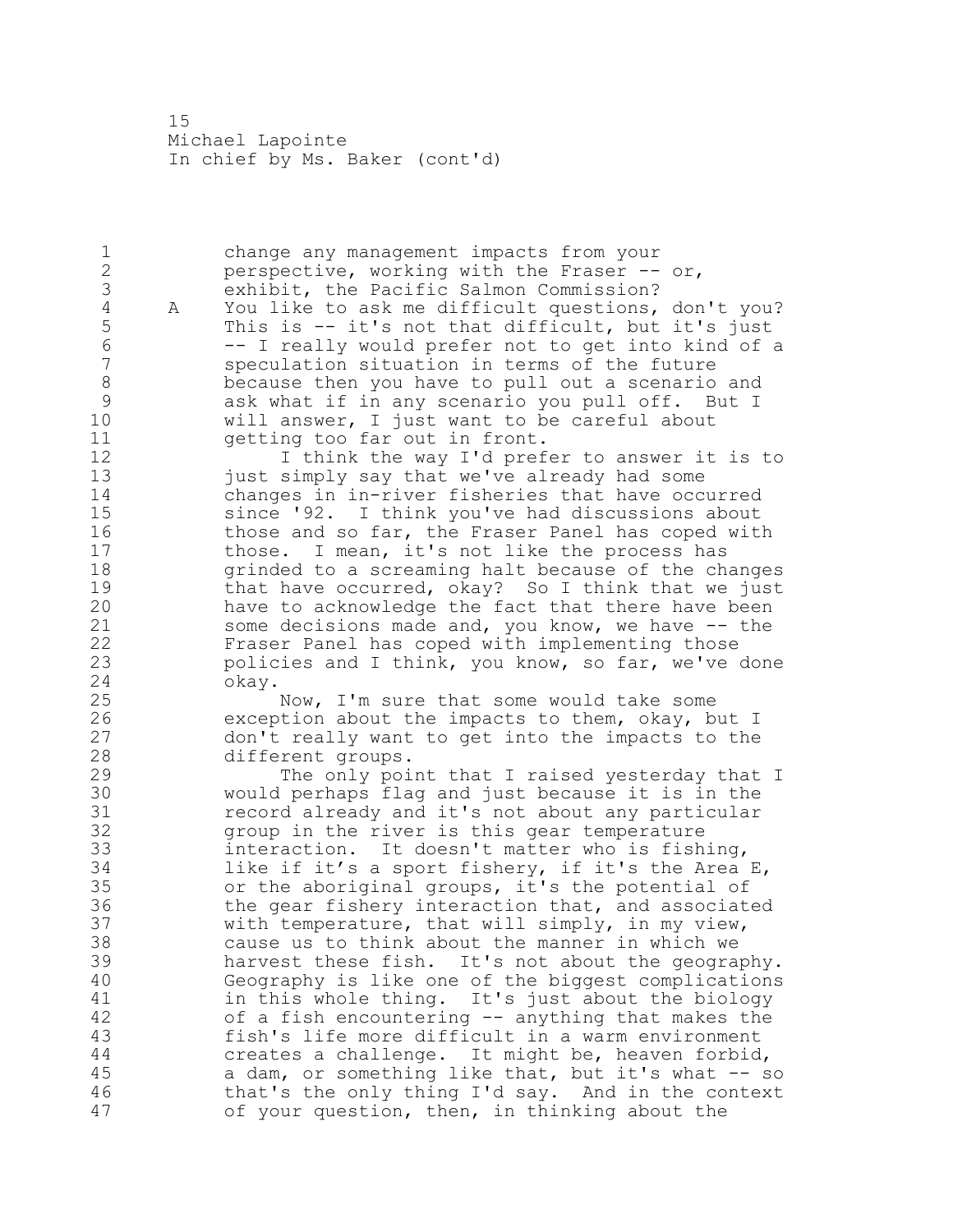future, we're just going to have to deal with that. It's going to be a challenge to think about how to meld whatever the future is in that 4 context.<br>5 MS. BAKER: T MS. BAKER: Those are my questions, thank you. The 6 first --<br>7 A Excuse m A Excuse me? 8 MS. BAKER: Oh, sorry. 9 A Yeah, I just wondered, I don't know, Mr.<br>10 Commissioner, if this is appropriate, bu Commissioner, if this is appropriate, but there 11 are a couple of things that -- on the over- escapement issue that I didn't get to yesterday and I wondered if it would be okay if I would just make a few more comments, but I'm okay with just going to cross. I don't want to take any more 16 time in the testimony than has been taken already. MS. BAKER: I'm fine if that is -- THE COMMISSIONER: Yes, that's fine. 19 A Okay. There's only two and there's no graphs, I<br>20 bromise. The first one relates to a report that promise. The first one relates to a report that's out on this issue, and I think the title of the report is called, "Does over-escapement cause stock collapse." It's often referenced in regards to this issue. And I actually don't take any particular issues with the report, okay, I want to 26 be clear about that, or the authors, and the<br>27 authors are, you know, Carl Walters and Bria authors are, you know, Carl Walters and Brian Riddell, both of whom are going to be here before you. And so it's not about the report per se. 30 What it's about is the context in which that<br>31 eport has sometimes been referred to. Like report has sometimes been referred to. Like, I think that report does a pretty good job of addressing one very specific issue, the issue of stock collapse in the context of over-escapement, okay? But it's only one and I think that in my experience in seeing references to this report, I quite often see a reference to the effect of, "There are no issues associated with over- escapement," and then parentheses, you know, "(PFRCC 2004)." People have over-generalized the 41 conclusions from that report. And I flag it<br>42 because there are lots of other issues, and because there are lots of other issues, and I'm not -- I don't want to really get into the issues, but just to bring this point home a little bit, I would offer you this example. Let's say you come home from work and one of your children comes to you and says, "Hey, mom, or dad, you know, I saw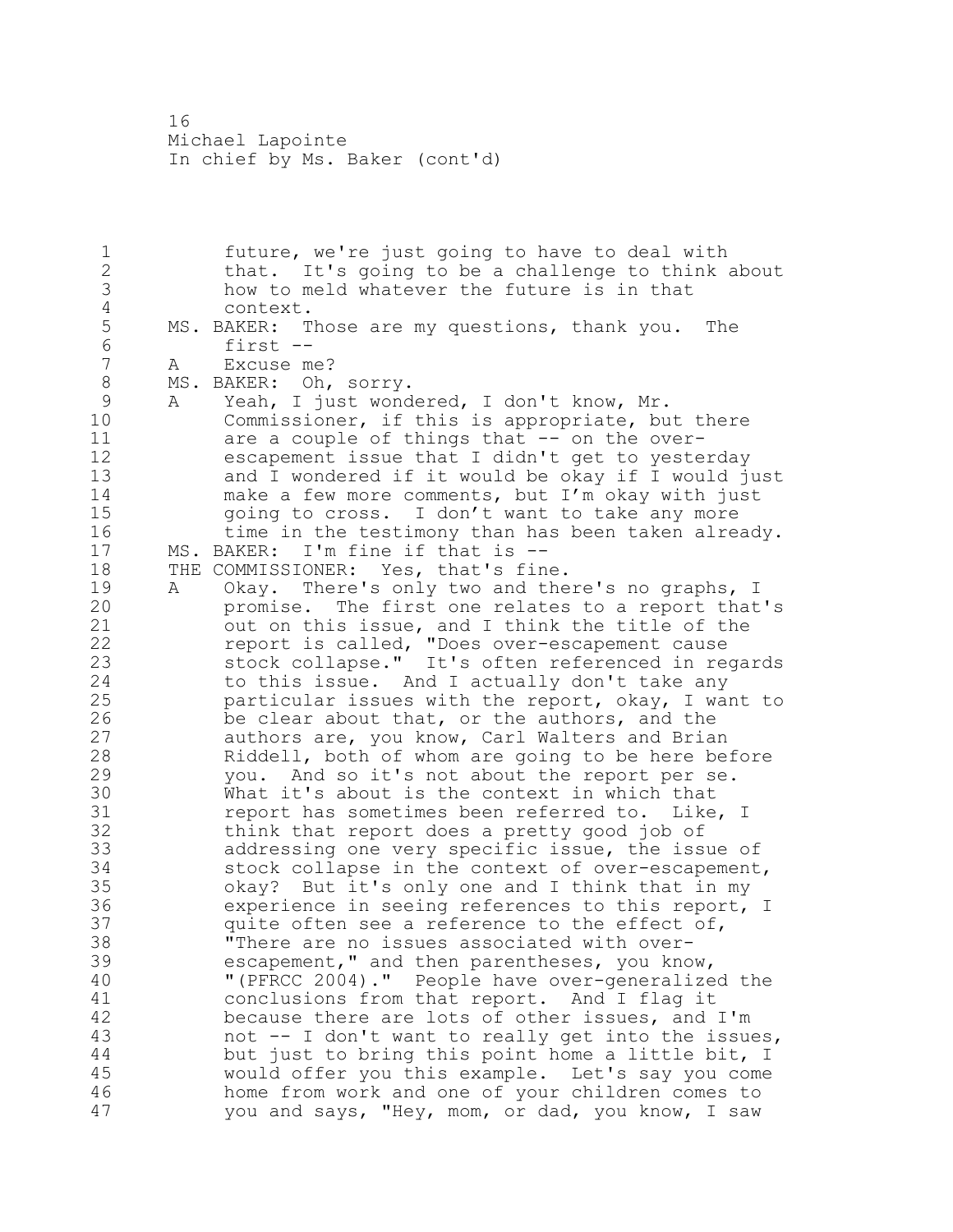1 this really cool report on the Internet and the 2 title of the report is, "Children who don't do 3 their homework don't fail."" And I think, you<br>4 know, we'd all react to that differently, 4 know, we'd all react to that differently,<br>5 depending upon our parenting skills and s 5 depending upon our parenting skills and so forth,<br>6 but I think one way we probably would react is 6 but I think one way we probably would react is that we would probably say to our child that we 8 think there's a higher goal than not failing 9 associated with not, you know, doing our homework.<br>10 1 don't think many of us would sav, "Don't do vour I don't think many of us would say, "Don't do your 11 homework."

12 So the analogy I would draw to this report, and it's not a negative on the report, but it's a negative on how it's been used, in my view, by some and it's not -- maybe they haven't read the report, I don't know. I mean, you Google search "over-escapement," you get a hit and you go, "Ah, there's a report on over-escapement." We're kind 19 of lazy that way these days. Is that I think that<br>20 one would accept management of Fraser sockeye no one would accept management of Fraser sockeye with only the objective to avoid stock collapse. We ask more of folks like me in terms of what our objectives are.

24 So that does not mean the report is 25 irrelevant, it does not mean it's not germane, it 26 is very germane, but it doesn't help. It's not<br>27 specific enough towards whatever the objectives specific enough towards whatever the objectives 28 are for management of Fraser sockeye. It doesn't 29 address all of those objectives and so it's just a 30 cautionary note. I suspect it will come up in<br>31 vour discussions. There is other things that 31 your discussions. There is other things that we<br>32 want to -- and it doesn't -- and it's clear in t want to  $-$  and it doesn't  $-$  and it's clear in the 33 report, if you read the report, it specifically 34 says, "We didn't address A, B, C, D, we addressed 35 this one." So that's just that one on that 36 report.

37 The other one relates to the statement I made 38 yesterday about issuing some sort of a challenge 39 to kind of help understand the context of the 40 over-escapement debate with respect to all the 41 benefits. We need to understand this.<br>42 Well, I want to be clear that I'm

Well, I want to be clear that I'm not trying to add to the list of things that DFO was being asked to do. I'm sure that in the Wild Salmon Policy testimony there's a lot of things on their list. Certainly, part of the responsibility falls with DFO. But I personally think it's a little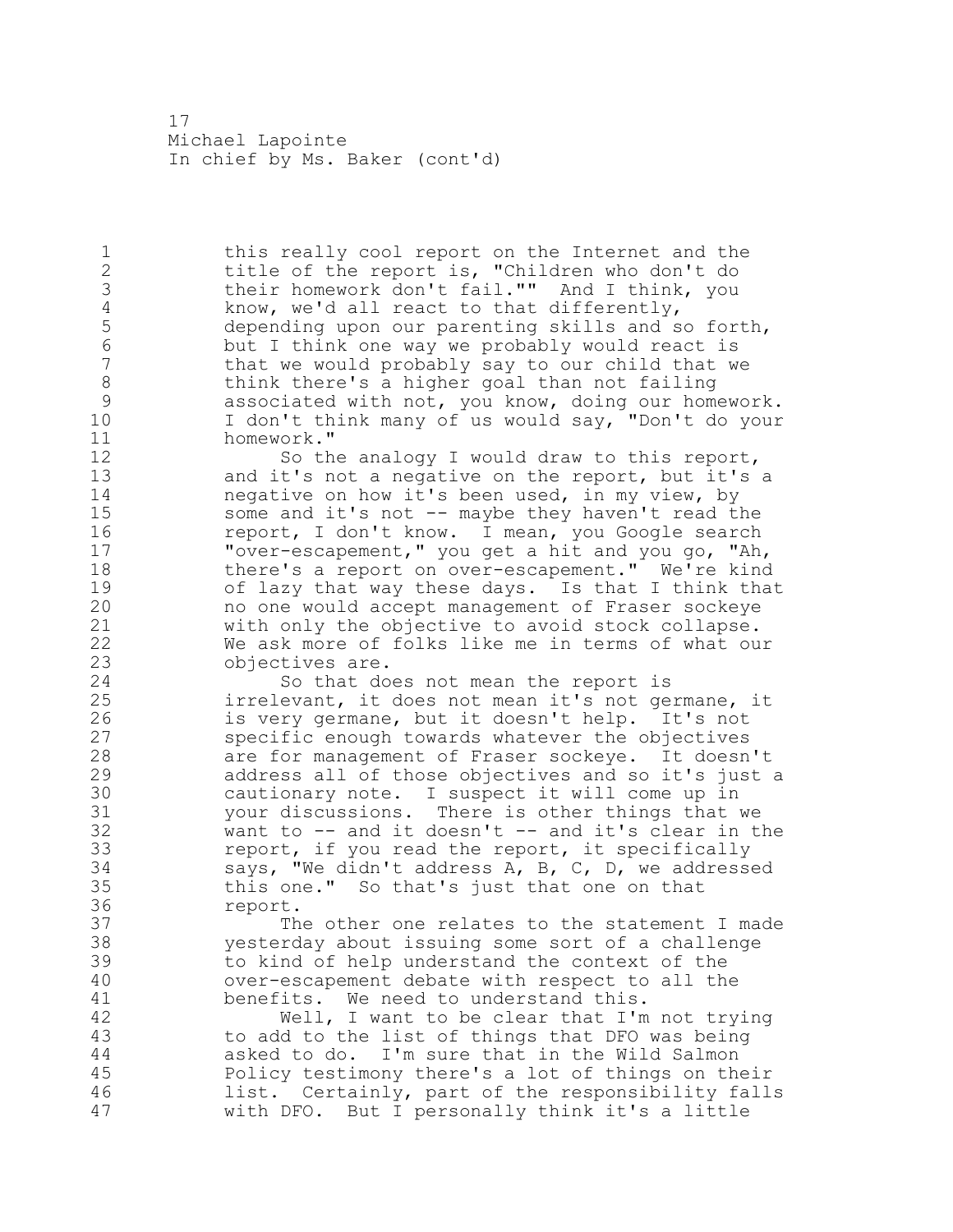bit hypocritical to be a proponent of that kind of 2 -- those diverse views and not, you know, roll up your sleeves and grab a shovel and pitch in. You 4 know, there are things to be offered by people<br>5 outside of DFO and both academically and idea-5 outside of DFO and both academically and idea-wise<br>6 that we shouldn't all dump on DFO. I think that's that we shouldn't all dump on DFO. I think that's a mistake. I think it's a hindrance of the 8 progress. I think better outcomes would come from<br>9 broader participation. And I think that -- so you 9 broader participation. And I think that -- so you<br>10 know, along those lines, I quess I just finish by know, along those lines, I guess I just finish by saying one of my best mentors, I guess, when I was a graduate student was a guy named Norman Wilimovski. And Norman was a theologist, but he taught a course in fisheries management. He had a lot of peculiar personality traits, including his classes were always with the door open and it got pretty cold in there. There was one year we had 18 two students from Bangladesh and, boy, I felt bad 19 for them. They had toques on, and mitts, and wool<br>20 fackets, and everything. But one of the things jackets, and everything. But one of the things that Norm said which I've carried with me throughout my career and it has to be at least close to 30 years ago now when I heard this first, is he said there's no limit to what you can do if you're not concerned about who gets the credit. 26 And maybe I would turn that around a little bit<br>27 and paraphrase it slightly to say something to and paraphrase it slightly to say something to the effect of, you know, focus on self interests limits our capacity to make progress on issues of 30 neutral concern.<br>31 Now, I know 31 Now, I know this isn't a, you know, Fraser<br>32 sockeye focus group. Clearly, it's not. But I sockeye focus group. Clearly, it's not. But I do think part of the essence of the -- you know, if we feel like we're stuck in the mud, part of the issue is that there aren't enough of us pushing the vehicle here. And there's only -- and not only that, the folks that are pushing the vehicle are getting told to push the vehicle in about 15 different directions. 40 Now, that may be a little bit philosophical, 41 it may be naive, it may be, you know, kind of --<br>42 sound a bit like a sermon, I'm not sure, but it's sound a bit like a sermon, I'm not sure, but it's an observation I would make from what I observe. And yet, I'm kind of on the outside, looking in to some extent. I'm not really on the outside, looking in, but I'm not really on the inside. But

47 if you go back and read some of the remarks that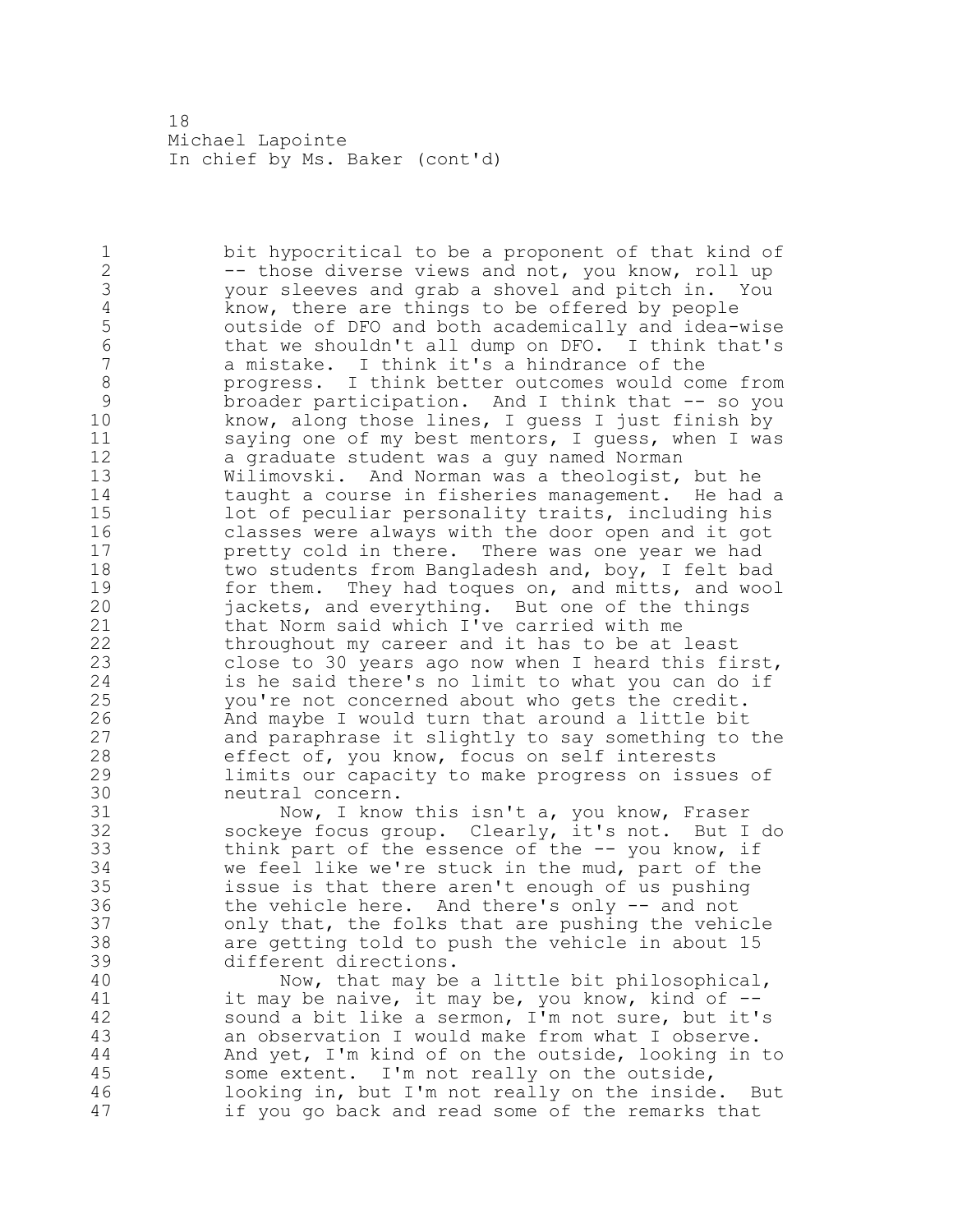Paul Sprout made when he came and he talked about 2 the context of making decisions in the context of environment of the Fraser, Paul is definitely 4 someone who is making those decisions. He was<br>5 sesponsible for those decisions. I think of h 5 responsible for those decisions. I think of him<br>6 as Commissioner Sprout because he was a as Commissioner Sprout because he was a commissioner, but obviously, he was the Regional 8 Director General. If you read that, just those<br>9 few comments, and I think it was in the context 9 few comments, and I think it was in the context of<br>10 the gravel issue, I think you'll see some very the gravel issue, I think you'll see some very common themes from someone who is on the inside of that, very much involved, more involved than I am. And so, you know, in the process of knowing that I was going to be here and thinking about this for quite some time, I've had these thoughts kind of swirling in my head, if you like, on my bike rides 17 home and so forth, and I just thought -- I doubt that I'm telling you something that you don't 19 know, sir. I'm sure you've intuited it from the<br>20 proceedings thus far, but I really think that proceedings thus far, but I really think that that's one of those fundamental things. You know, when I look at this group, you know, maybe I have to squint a little bit sometimes, I see a team, you know, but I don't see a group of people acting like a team. I see a group of people that maybe 26 are acting like a team that's on a losing streak<br>27 and, you know, it's like the hockey team where, and, you know, it's like the hockey team where, you know, the centreman's telling -- you know, the ringers are complaining the centreman's not 30 passing the puck and centreman's complaining that<br>31 the defenceman can't make a breakout pass, and the 31 the defenceman can't make a breakout pass, and the<br>32 opalie's saying the defencemen can't clear the goalie's saying the defencemen can't clear the puck. I mean, it's like -- that's what happens to teams when they go through change and that's what's happened to this team so the challenge, then, is to get us, "us," in the royal us sense, thinking about each other as team mates, kind of not looking for mortar to reinforce the bricks in our silo, but, in fact, try to figure out a way to get rid of those silos and start working together. 41 And I don't think anyone can expect you or<br>42 DFO, or anyone else to -- or any coach to get y DFO, or anyone else to -- or any coach to get you to play together. It's going to have to be a decision that you want to play together and you want to work together, and you believe that that's a path towards a better solution. So I'm going to stop now. I've said enough and I'm going to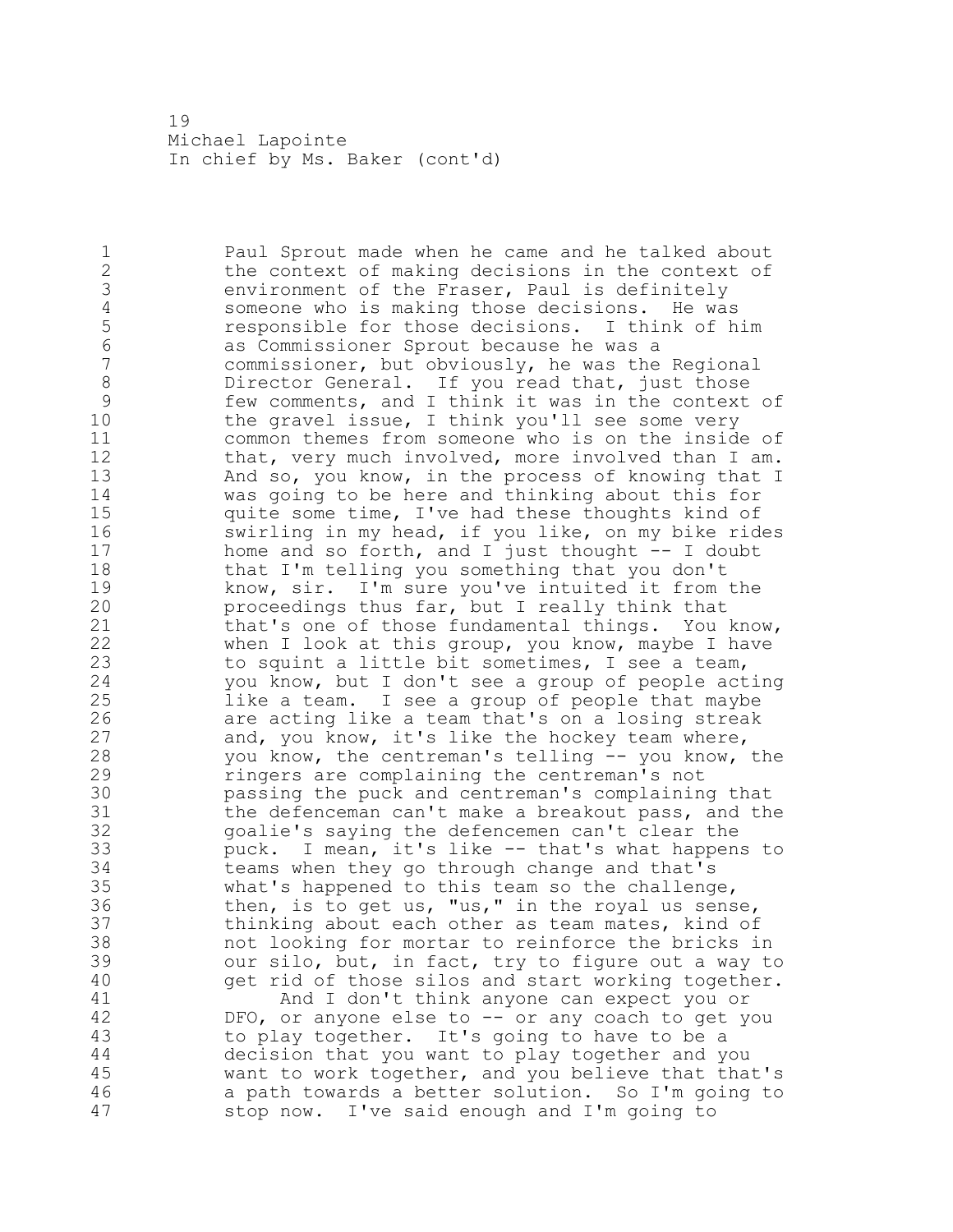Michael Lapointe In chief by Ms. Baker (cont'd) Cross-exam by Mr. MacAulay (CAN)

 answer cross-examination questions. MS. BAKER: Okay. Thank you. The first counsel whose entitled to cross-examine Mr. Lapointe is counsel 4 for the Salmon Commission.<br>5 MR. JOHNSTON: Mr. Commissioner 5 MR. JOHNSTON: Mr. Commissioner, I'm Brent Johnston, I<br>6 appear for the Pacific Salmon Commission. I'm appear for the Pacific Salmon Commission. I'm here in place of John Hunter this week. I have no 8 questions for Mr. Lapointe.<br>9 MS. BAKER: Thank you. And then 9 MS. BAKER: Thank you. And then the next counsel would<br>10 be the Department of Fisheries and Oceans. be the Department of Fisheries and Oceans. MR. MacAULAY: Mr. Commissioner, for the record, Hugh MacAulay for the Government of Canada. CROSS-EXAMINATION BY MR. MacAULAY: Q Mr. Lapointe, I just have a few questions. One of them arises from a response that you offered yesterday morning, I think it was, to Ms. Baker with respect to management adjustments. I'll come to that in a minute. A Okay. Q Just a clarification issue. A Sure. Q And then I wanted to ask you some general questions about some of the concepts that is then 26 spoken to in some of the testimony to date,<br>27 concepts like biodiversity, which you, your concepts like biodiversity, which you, yourself, have spoken to in part yesterday afternoon, and ecosystem-based management. I'll come back to 30 those.<br>31 A Okav. A Okay. Sure. Q In response to a question from Ms. Baker yesterday morning, you indicated that the use of management adjustments is unique to the Fraser system. First, I just wanted to make sure I understood your testimony on that. Is that correct? A I am not aware of another salmon situation in the world where there is the removal of fish from available harvest in reaction to potential mortality in the way that it's done on the Fraser. 41 Q I guess what I'm getting at is in terms of seeking<br>42 Some clarification, here, is this because of the some clarification, here, is this because of the enroute loss issue that you've spoken to or is this because of data being available in the Fraser system through the Mission hydroacoustic operation, et cetera, that allows for the difference between estimates calculations to be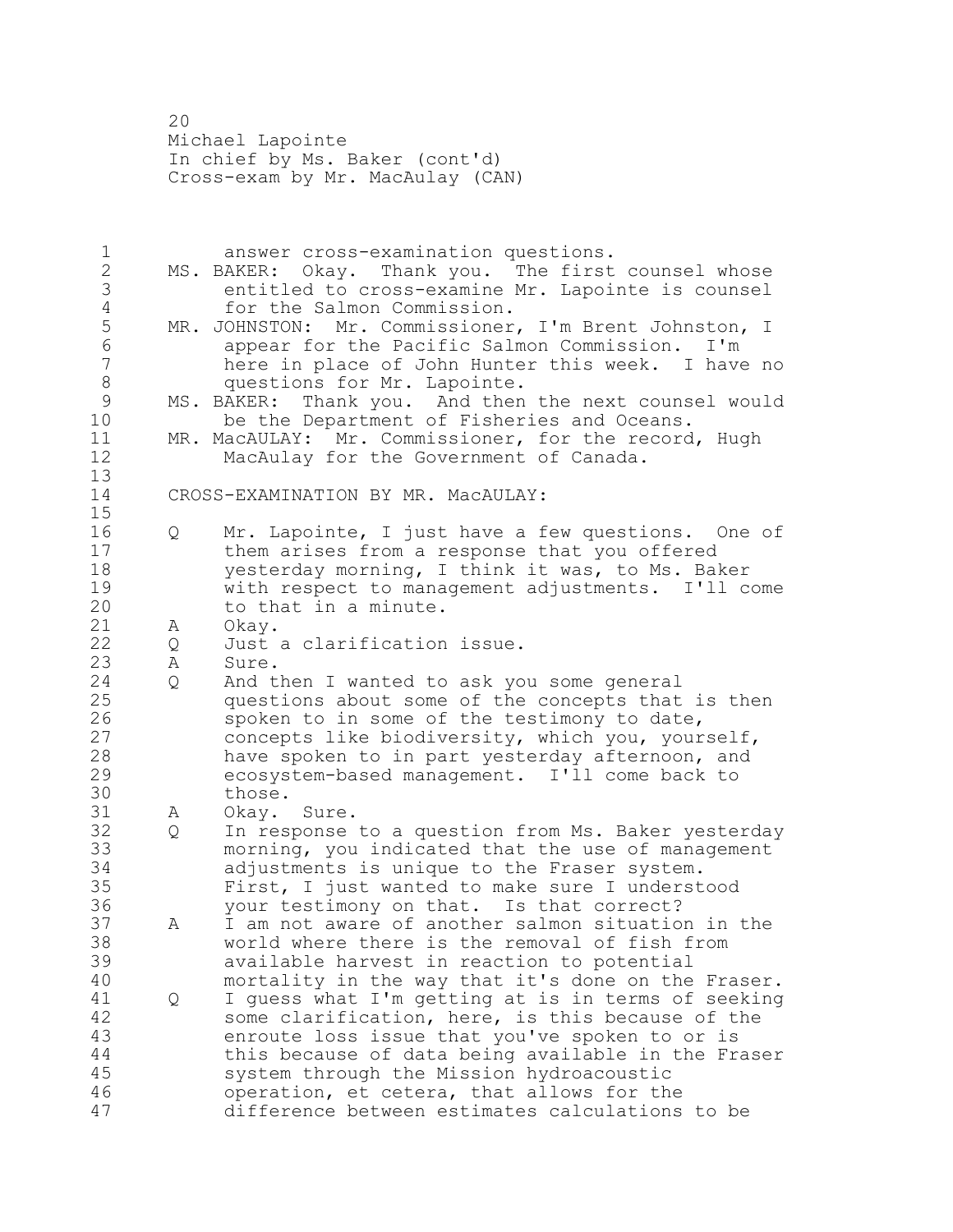Michael Lapointe Cross-exam by Mr. MacAulay (CAN)

 made? A I would say both. I would actually say both. 3 Q Okay. Thank you, that's helpful. Turning then<br>4 to, just again, some concepts that Mr. 4 to, just again, some concepts that Mr.<br>5 Commissioner has heard about from othe Commissioner has heard about from other witnesses 6 and with respect to biodiversity, as I say you've<br>7 spoken to it vourself, how is the protection of spoken to it yourself, how is the protection of biodiversity for Fraser sockeye reflected in the 9 work of the Pacific Salmon Commission?<br>10 A Strictly in our work, I would say it w A Strictly in our work, I would say it would be in the nature of the way that decisions are made. Decisions are made in a very sequential form so fisheries decisions early in the season are -- there's a fair amount of precaution made in terms of getting fisheries started. And then I guess 16 the broader context, I guess, would be in the context of the objectives that we're asked to manage to. And so to the extent that the 19 escapement policies that were provided to us by<br>20 Canada respond to biodiversity, and I'll talk Canada respond to biodiversity, and I'll talk about two of those, and I know you're going to spend some days on this so I suspect you'll learn more about this than I can provide you. Within the context of the escapement policy, there's two things, one of which I just mentioned, which was 26 the maximum total mortality rate that applies at<br>27 1arger run sizes. That's clearly a reflection o larger run sizes. That's clearly a reflection of the need to protect the differential productivities of stocks. Some maximum beyond 30 which there could be certain stocks that would be 31 31 adversely impacted.<br>32 The second wav The second way is a little bit more subtle, and I'm not sure I'm going to be able to explain it very well, but there are benchmarks within the spawning initiative model for the 19 populations and, clearly, part of the evaluation of which alternative total allowed mortality rule would be selected includes performance measures that relate to the probabilities of individual stocks. In some cases, there are actually subsets of CUs. 41 What the probability -- what is the impact of a<br>42 particular option on the probability of those particular option on the probability of those populations being above some benchmark where benchmark is more in the Wild Salmon Policy context that you guys heard about before. Those would be the sort of comments I would offer. Q You spoke yesterday about alignment, I think was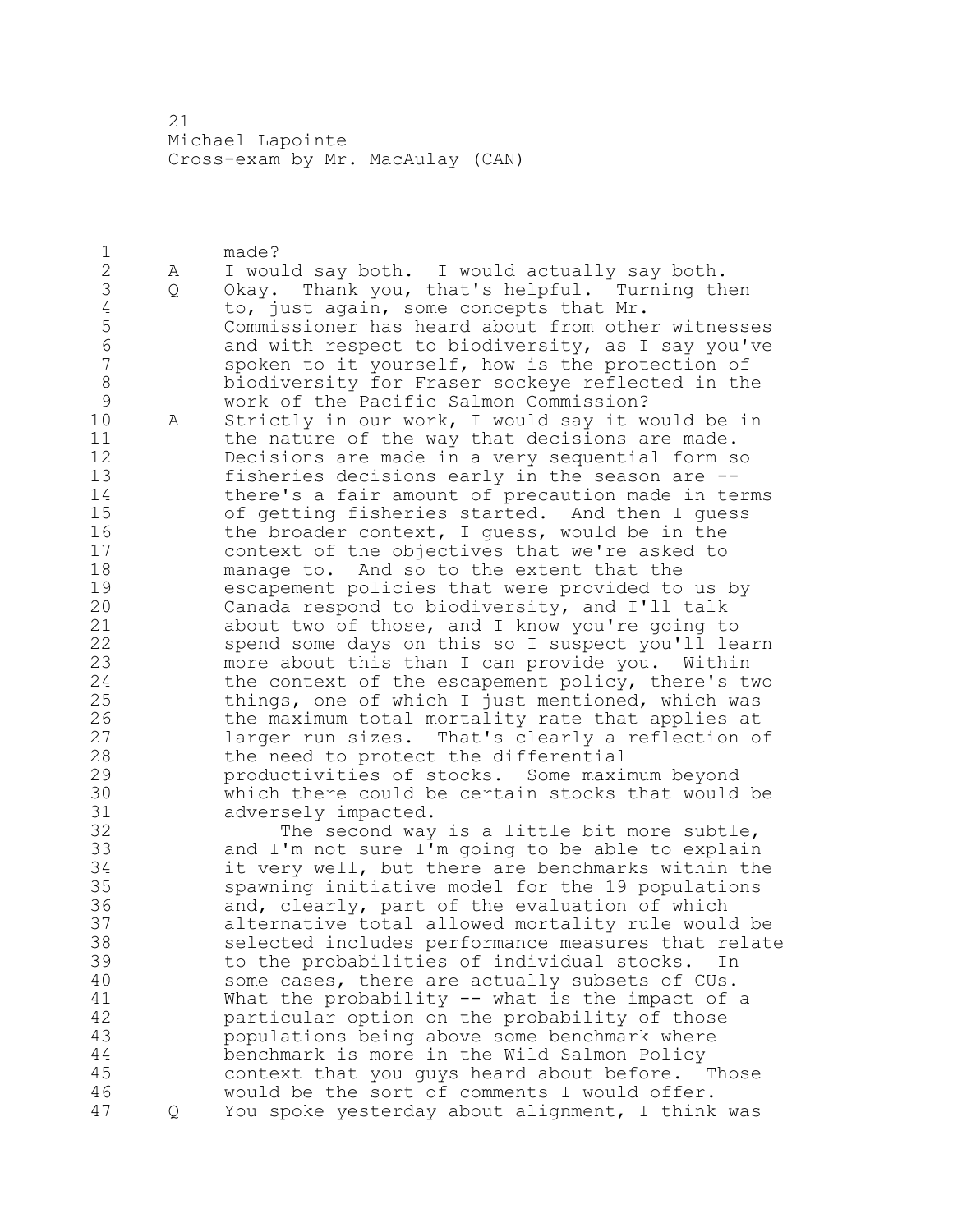Michael Lapointe Cross-exam by Mr. MacAulay (CAN)

1 the word that you used, with respect to CUs and the Wild Salmon Policy. Is that an example of the work of the Pacific Salmon Commission in conjunction with DFO reflecting a protection of 5 biodiversity?<br>6 A Yeah, I would A Yeah, I would think so. That would be a fair characterization. 8 Q Thank you. I appreciate that the mandate of the<br>9 Pacific Salmon Commission is about salmon. Isn' Pacific Salmon Commission is about salmon. Isn't the concept of eco-based management reflected in 11 the work of the PSC? 12 A There are at the PSC level, outside the PSC staff, discussions ongoing about habitat and other factors. There's some habitat papers. The restoration funds habitat, a range of projects 16 that include habitat. Yeah, I think there's lots of aspects of what we do that implicitly, perhaps, but not explicitly include aspects of the 19 ecosystem in them. It's not very well<br>20 articulated, perhaps, and that's one o articulated, perhaps, and that's one of the things that I think we all could do a better job. And I'm not sure I'm going to be able to help you out immediately right now, but yeah, I do think it is part of it and the only other comment I'd say about ecosystem-based management is that 26 sometimes, I think, and I'm not saying this is a<br>27 sqood thing or a bad thing, but sometimes I think good thing or a bad thing, but sometimes I think we have a tendency to think of the ecosystem from the window of an Apollo-orbiting spaceship in 30 looking down at the earth and trying to remove<br>31 ourselves from it. In other words, we kind of 31 ourselves from it. In other words, we kind of<br>32 don't acknowledge the fact that, you know, par don't acknowledge the fact that, you know, part of the ecosystem is us and we have a big impact on it. Now, that's not to say that the ecosystem should be managed for us, necessarily, although perhaps there are cases where it is, it's just to say that we are part of the ecosystem and so I think that sometimes is lost sometimes when I hear discussions on this topic. Q Thank you. Another concept that this Commission 41 has heard testimony about is a precautionary<br>42 approach to fisheries management. Again, ho approach to fisheries management. Again, how is the precautionary approach reflected in the work of the Pacific Salmon Commission? A I'm not an expert on that topic. I actually have a paper with me that discusses some of the elements of the precautionary approach, and I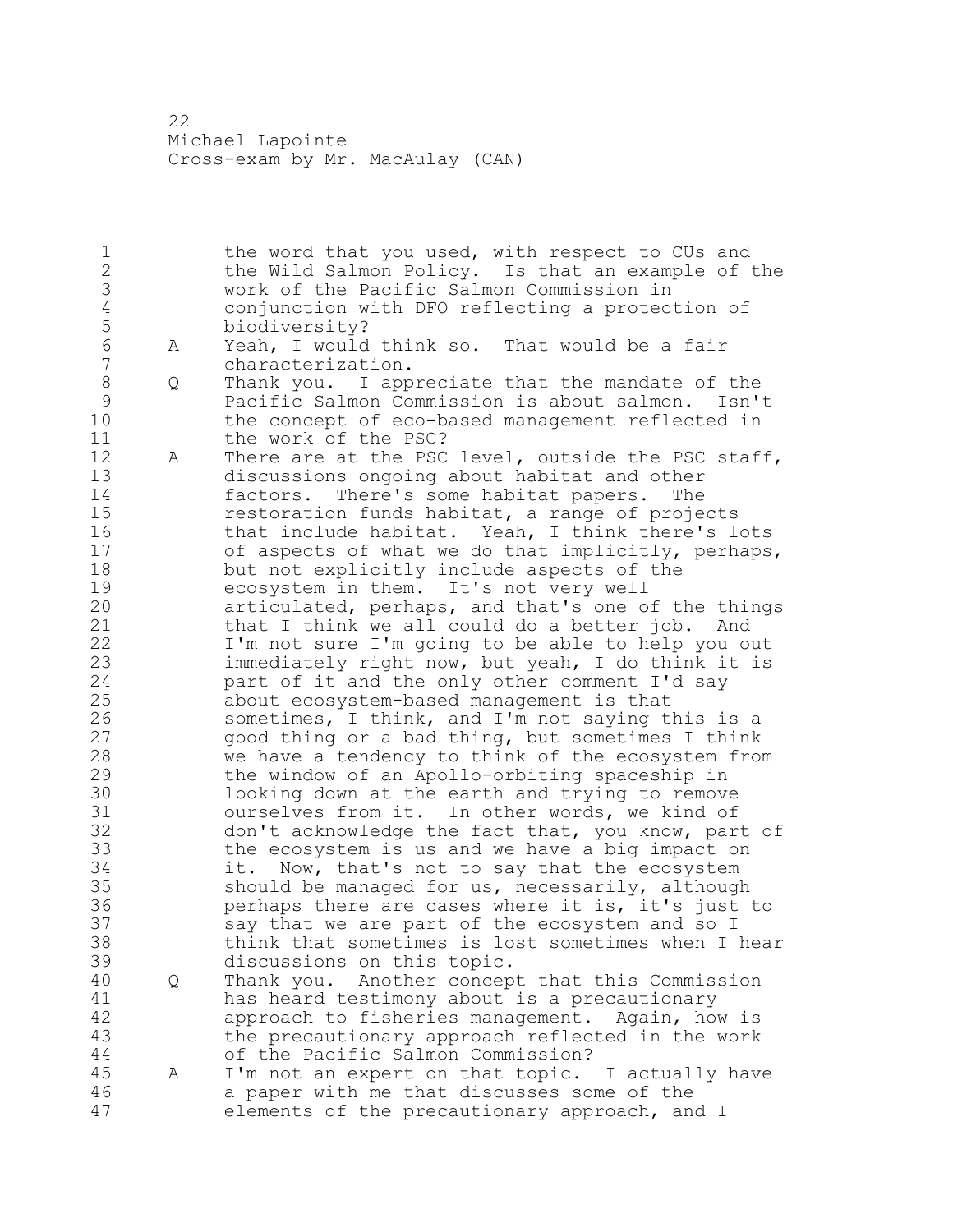23 Michael Lapointe Cross-exam by Mr. MacAulay (CAN)

1 couldn't recite them all for you, but again, I 2 think in the harvest management policies that are 3 developed, there's an element of precaution<br>4 associated with those. In our approach to 4 associated with those. In our approach to the<br>5 sequence of fisheries that we plan in the Fras 5 5 sequence of fisheries that we plan in the Fraser<br>6 6 River Panel and the way that they are triggered. 6 River Panel and the way that they are triggered,<br>7 6 or not, depending upon the in-season data flow, or not, depending upon the in-season data flow, 8 there's an element of precaution.<br>9 There isn't as yet, and I'm

9 There isn't as yet, and I'm not saying there<br>10 should be, any formal quantitative risk-based should be, any formal quantitative risk-based management use of uncertainty, in other words, uses of probabilities in any explicit way in the management context. As I said yesterday, I've been trying to build the tools within the PSC staff to provide and quantify as best we can those uncertainties, but as yet, it's not. It's more intuitive. It's more based on experience and to me, 2009 is probably a very good example of an 19 outcome that happens as a result of an escapement<br>20 bolicy and a very poor run. You know, I've kind policy and a very poor run. You know, I've kind of tried to wipe 2009 from my brain to some extent because it's not necessarily happy memories in terms of the resource, but what happened in 2009? We had a small run. We detected it early. There was about an eight percent of the run that was 26 harvested and that went to test fisheries that<br>27 were designed to detect whether we had a probl were designed to detect whether we had a problem in the first place in FSC fisheries. And 92 percent of the run was made available for

30 escapement.<br>31 I don' 31 I don't remember in detail, but I don't<br>32 Tecall -- so my experience in Fraser sockeve recall -- so my experience in Fraser sockeye management the 20 years I've been involved is that 34 when fish are really in trouble, people do the<br>35 fight thing. When they're really in trouble, right thing. When they're really in trouble, they do. I mean, there were no nets wrapped around Burrard Street office last summer. There weren't people on the Fraser River saying -- you know, having protest fisheries. And it's easy for me to say because all I did was deliver bad news. Some 41 of those folks didn't get the amount of food that<br>42 they would otherwise have wanted to have. Some o they would otherwise have wanted to have. Some of those folks didn't make the payments on their debt because they didn't have any income. So it's partly a management strategy, but the most important thing is, I think, people give a darn about these fish and they act appropriately when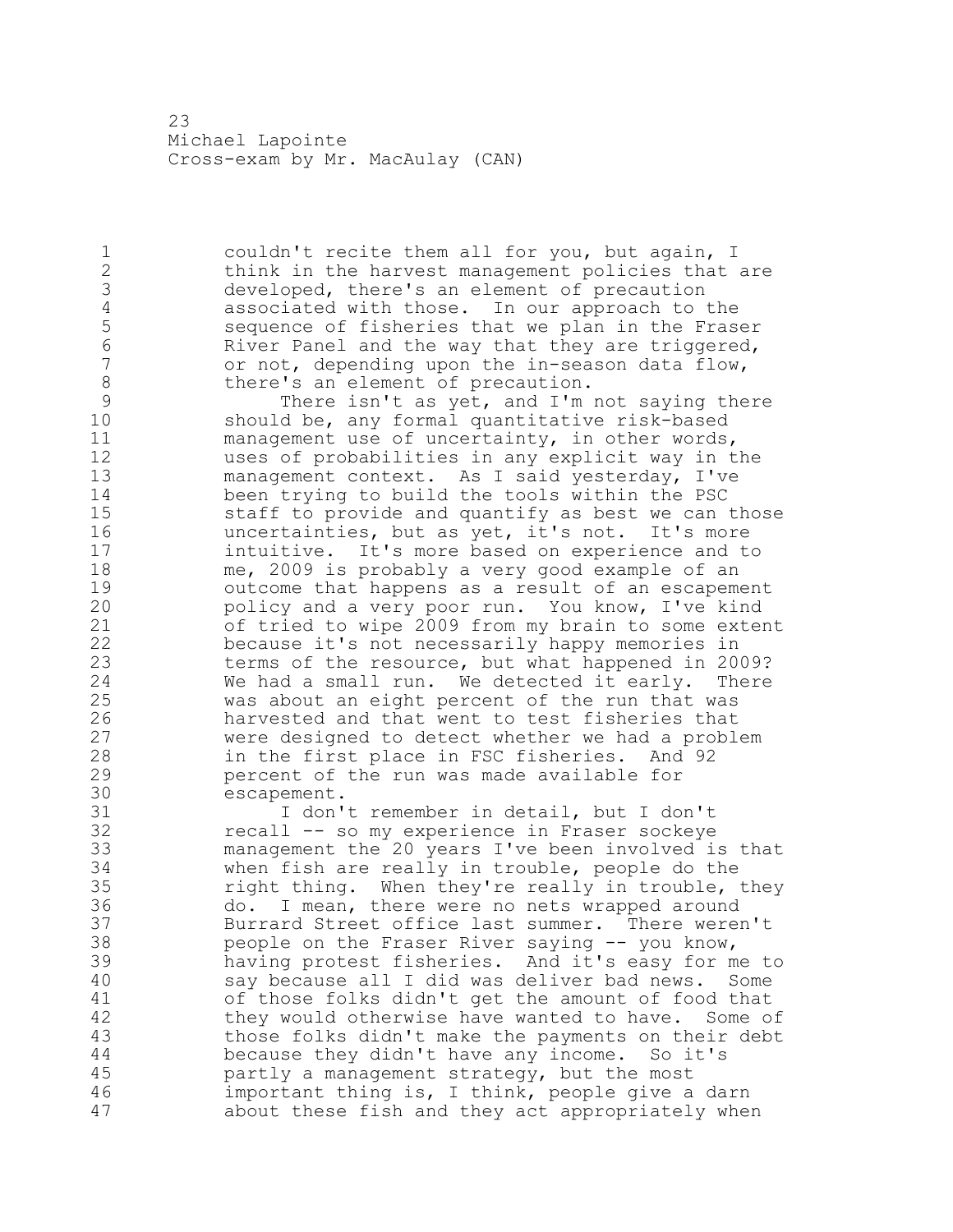Michael Lapointe Cross-exam by Mr. MacAulay (CAN) Cross-exam by Mr. Leadem (CONSER)

 they're asked to do so. And I think 2009 was a 100-percent excellent example, the most recent 3 one, but there are many others I could point to in<br>4 the past of that ethic that's here on this coast. 4 the past of that ethic that's here on this coast.<br>5 0 In response to many of Ms. Baker's questions, you 5 Q In response to many of Ms. Baker's questions, you<br>6 efferred to a great deal of contact and referred to a great deal of contact and information sharing between the Pacific Salmon 8 Commission and Department of Fisheries and Oceans.<br>9 Could you describe in general terms the working Could you describe in general terms the working relationship between the PSC and DFO? A Well, I would describe it as excellent. I would describe it as collaborative, cooperative, excellent, probably at the most -- the best it's been since I've been a member of the Pacific Salmon Commission. It's been that way for about 16 six, seven, eight years now. MR. MacAULAY: Thank you, those are my questions. MS. BAKER: Thank you. The next counsel is Mr. 19 Buchanan, who is not here. Rio Tinto, David<br>20 Bursey. I don't think he's here. Pacific S. Bursey. I don't think he's here. Pacific Salmon Farmers Association? MR. HOPKINS-UTTER: Sorry, B.C. Salmon Farmers Association and we have no questions. MS. BAKER: Oh, sorry, what did I say? Did I say something else? Sorry. Seafood Producers 26 Association of B.C., Mr. Walden? No. Aquaculture<br>27 Coalition, Mr. McDade? Mr. Leadem for the Coalition, Mr. McDade? Mr. Leadem for the Conservation Coalition? MR. LEADEM: For the record, Leadem, initial T., 30 appearing as counsel for the conservation<br>31 coalition. coalition. CROSS-EXAMINATION BY MR. LEADEM: Q I'd like to have a discussion with you, Mr. Lapointe, rather than a cross-examination. I'm mindful of your last words that you gave in direct about pushing the truck out of the mud and I like to be one of those that's helping to push the truck out, rather than digging it in deeper. 41 I want to start by looking at Exhibit 330,<br>42 which is the fairly lengthy one, and I want to which is the fairly lengthy one, and I want to start by pulling up pages 379 and 380 of that particular exhibit. And if you can look at the bottom of the page, Mr. Lapointe, the context of this is that this appears to be part of a draft that was dated September 17th, 2009, and it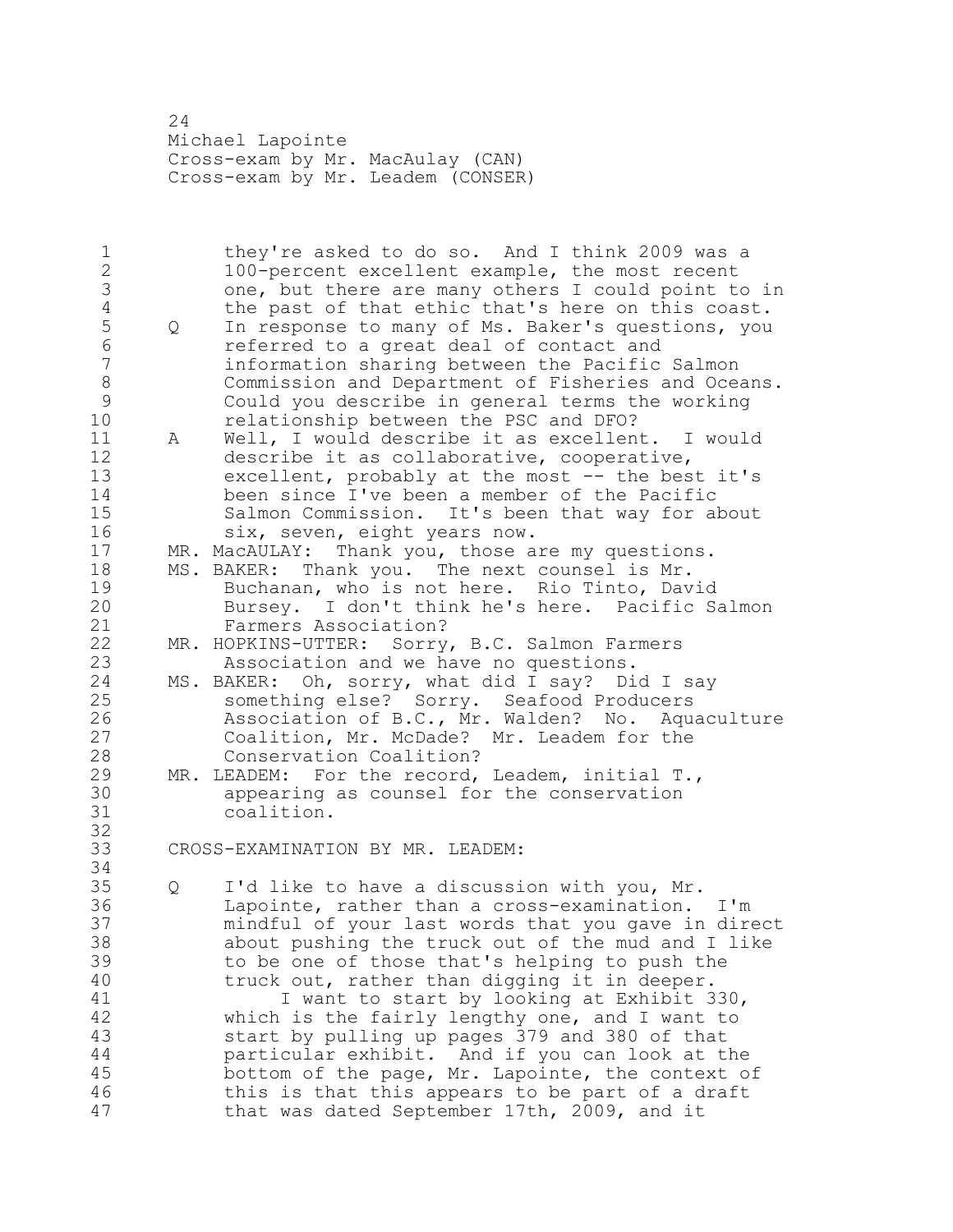appears to be the Pacific Salmon Commission's work plan for 2009/2010. 3 A That's correct.<br>4 Q And at the bott Q And at the bottom of page 379, I find "Outline of Other Activities of the Fraser River Panel for the 6 2009/2010 Cycle."<br>7 A Yes. A Yes. 8 Q And the first one is "Fraser Sockeye Forecast<br>9 Performance Issues." And I find these words: Performance Issues." And I find these words: The poor performance of the Fraser sockeye return forecast in 2009 will likely trigger scientific efforts to identify the causes for 14 the poor performance and the developments of<br>15 ways to improve the forecasts. ways to improve the forecasts. 17 So I want to just stop there because I think those are two important concepts. If you take it that 19 2009 is an instructive year because we learn from<br>20 boor returns perhaps much more than we learn from poor returns perhaps much more than we learn from good returns, then obviously one focus of trying to learn as much as we can about what caused that poor return in 2009 will discern whether there's any scientific rationale for that. Would you agree with it? 26 A Yeah. What happened?<br>27 Q Yeah. Q Yeah. A Sure. Q And to that end, one would hope that there would 30 be a lot of scientific thought and study that<br>31 would go into trving to focus upon the causes would go into trying to focus upon the causes for the poor return? A That's correct, and there has been already. Q Right. And I'm mindful of the fact that Simon Fraser University sponsored several workshops on the decline, both last year in December 2009 and March 2010; is that right? A That's correct. Q And then I think your own Commission sponsored a workshop in June of 2010? 41 A That's correct. And the report is available on<br>42 our website and probably among your exhibits he: our website and probably among your exhibits here, or among your Ringtail documents, I should say. Q Right. Now, the other aspect that's in that commentary is improving the forecasts. A Mm-hmm. Q And that's what I want to get at. You've been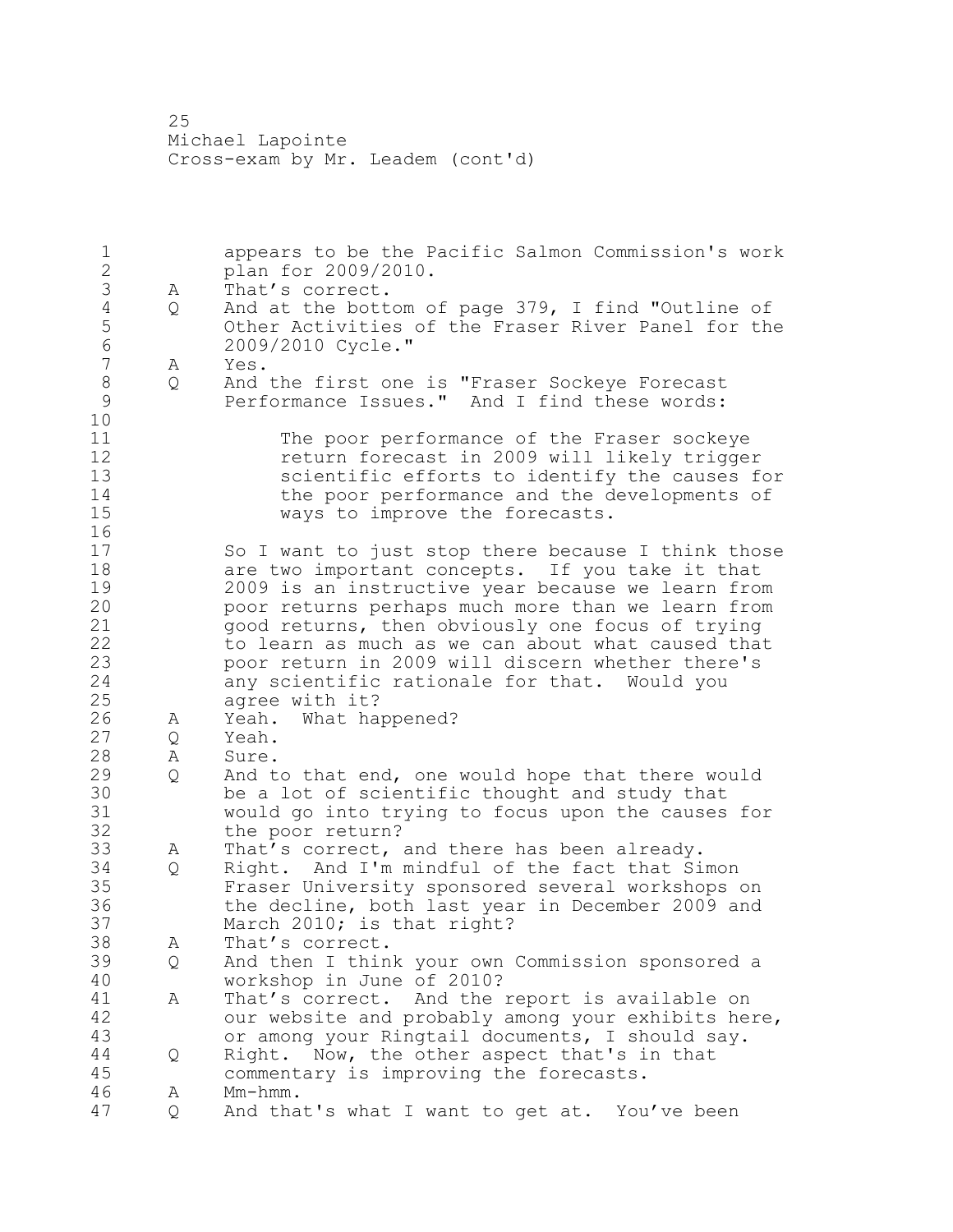1 associated with the Pacific Salmon Commission for 2 a number of years. Are the forecasts always this 3 wonky, or are they always so off?<br>4 A Well, that's a -- my answer to the

4 A Well, that's a -- my answer to that may be a<br>5 little bit longer and perhaps provide some 5 little bit longer and perhaps provide some<br>6 (context, and some of it actually relates to 6 context, and some of it actually relates to some of the comments I made yesterday, in fact. Prior 8 to about '85, and this relates to the signing of 9 the treaty in '85, forecasts were done by the<br>10 10 International Pacific Salmon Fisheries Commis International Pacific Salmon Fisheries Commission, 11 which was the predecessor to the PSC.

12 I actually, as part of the think tank work, and I don't know if it was provided at the workshop that the PSC had, looked at the historical performance of Fraser River sockeye 16 forecasts and what I found was a pattern that I thought was really peculiar in that it seemed like 18 there were very few years prior -- and I won't get 19 this date exactly right, but prior to around 1985,<br>20 when there was -- where the actual return was much when there was -- where the actual return was much less than the forecast. And since I know some of the individuals who were making those forecasts, some people like Jim Woodey, for example, I kind of looked and it and went -- whereas -- just to complete the story, whereas since '85, there is a 26 fairly pronounced tendency for the returns to be<br>27 less than forecast. Okay? More than half the less than forecast. Okay? More than half the time, I don't know the exact percentage. And I looked at it and went, "Well, how could that be? 30 Like, that doesn't make any scientific sense to<br>31 me." So I did what I usually do, I got out the 31 me." So I did what I usually do, I got out the<br>32 bat phone and called Dr. Woodey and talked to h bat phone and called Dr. Woodey and talked to him about the history. And what I said to Jim, and I felt a little bad asking this, because it wasn't - - you know, "Jim, you guys didn't, like, pick a conservative number, did you, to -- for some reason in those years," and he kind of, you know, you'll get to hear him speak here next week, or so, kind of cleared his throat as he usually does, and in his very deliberate manner said, "Well, 41 yes." You know, why is the critical thing.<br>42 The reason I think why, and it goes ba The reason I think why, and it goes back to a comment I made last -- yesterday. In the IPSFC

 days, the fishing plan was announced at the beginning of the year and in order to alter the plan, you had to have an extraordinary meeting. So those IPSFC guys, they were pretty smart. They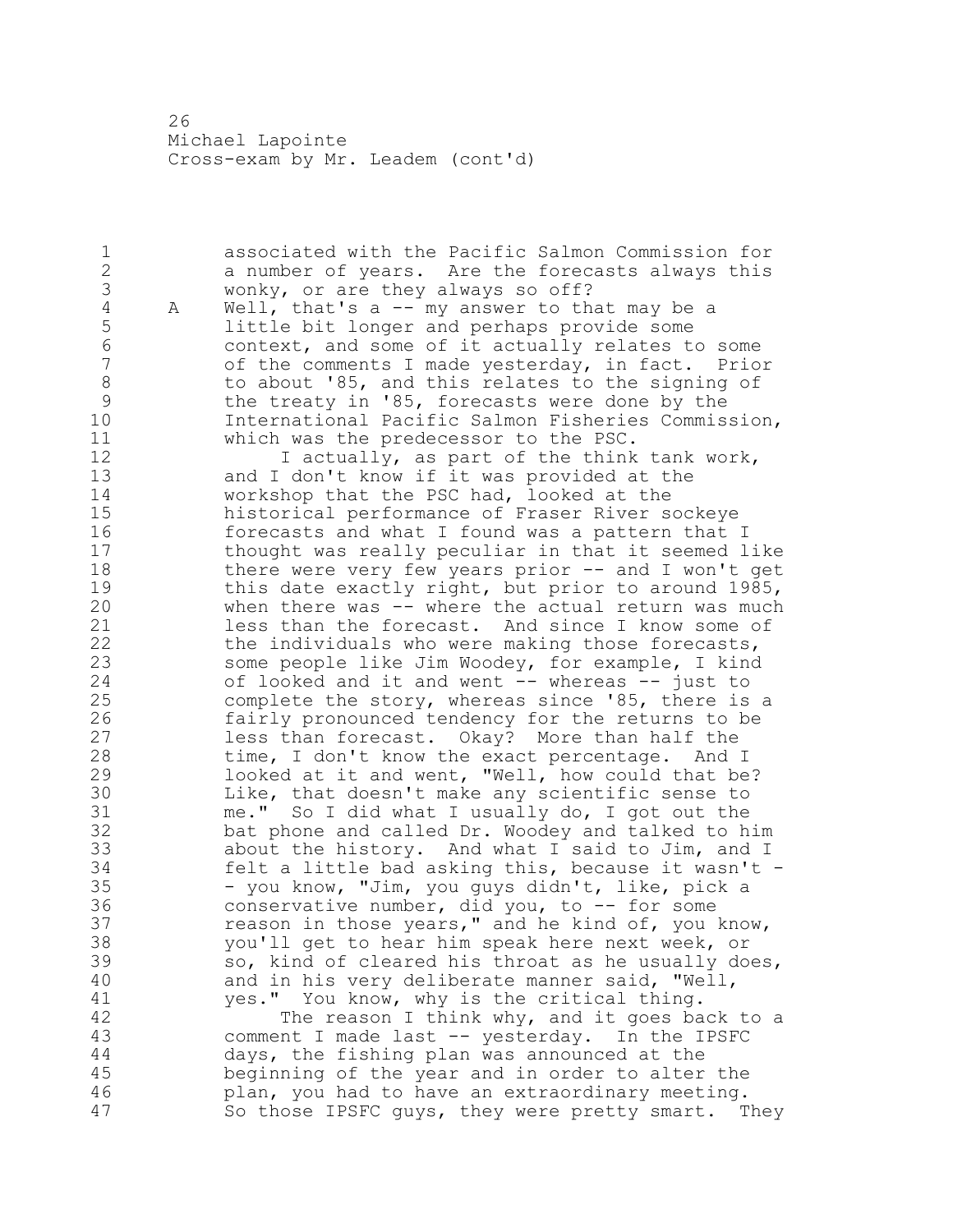said, "Well, jeez, you know, if the run's a lot smaller, we're going to have to trigger an 3 extraordinary meeting and that's going to create a<br>4 whole bunch of problems here." So in other words, 4 whole bunch of problems here." So in other words,<br>5 what I'm saying is that the -- even though there 5 what I'm saying is that the -- even though there<br>6 were statistical methods used, and you maybe cou were statistical methods used, and you maybe could arque the ones we are using now are much more 8 sophisticated and so forth, it wasn't a strict<br>9 application of a statistical model. There was application of a statistical model. There was some judgment used. There would be three or four pieces of information and they'd kind of average and rationalize, and maybe tend to be a little bit on the low side because of the management context 14 in which they were operating. 15 Now, fast forward to post-'85 and there are two kinds of changes. One is we have a closed and less open situation with respect to the fisheries 18 that I had talked about yesterday. The second 19 thing is there was a move to make sure that there<br>20 was a scientific consensus about the methodology was a scientific consensus about the methodology for forecast through Canada's PSARC process, Canada assumed responsibility for the forecasts. Science is allotted for its objectivity and transparency and so the ability for at least the scientists, the biologists to influence judgment 26 10 in making the recommendations for forecast as was<br>27 done in the IPSFC years was greatly diminished. done in the IPSFC years was greatly diminished. I mean, it would look like you were picking a number for some reason and think about also picking that 30 number in the political environment that is Fraser<br>31 sockeye, as well. So the idea was it was going to 31 sockeye, as well. So the idea was it was going to<br>32 apply the same statistical model, every year the apply the same statistical model, every year the best model as defined by model performance criteria. So on average, that model should be, because of the way it's evaluated, be high half the time and low half the time. Statistics, right? That's what it's supposed to be. What have we observed? What has a lot of the analysis shown about what's happened, and 2009 being the most recent example? We've been in a period of 41 declining productivity. The productivity hasn't<br>42 been average, it's been declining. So if I was been average, it's been declining. So if I was to describe to you why forecasts have tended to be higher in more recent years than they were before, it's those two things. The reason they're higher now is because the models fundamentally assume average productivity and there's a tendency for it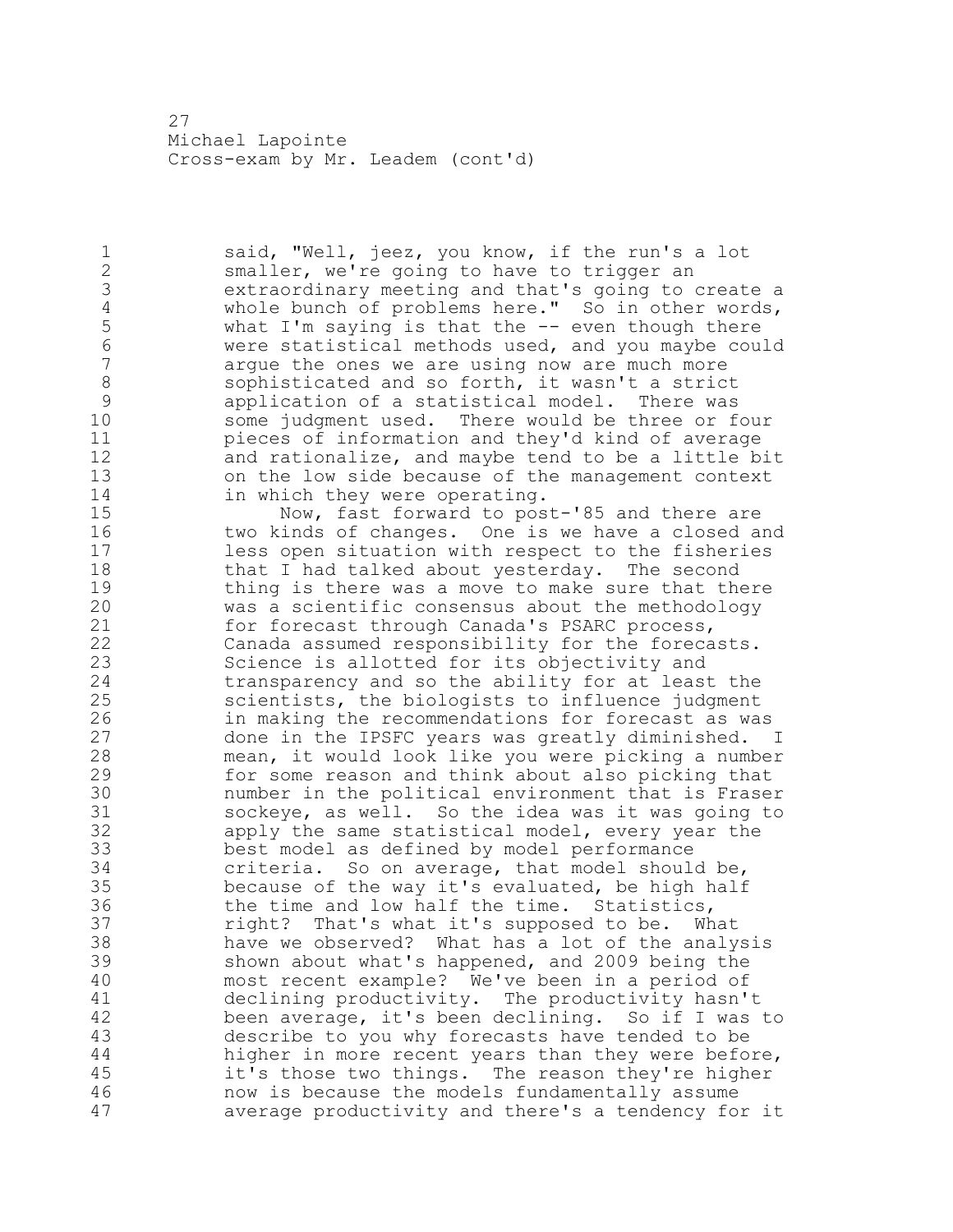1 to have been lower. It's not because anyone was 2 picking higher numbers, they were trying to pick 3 to the statistically best model, but that best was<br>4 defined by the long-term average performance. 4 defined by the long-term average performance.<br>5 hnd so in the 2010 forecast, if you look 5 And so in the 2010 forecast, if you look at<br>6 that document, you know, it wasn't a surprise to 6 that document, you know, it wasn't a surprise to  $--$  this is something that  $--$  I've been reviewing 8 forecasts now for a number of years within the<br>9 Department and I don't claim to, you know, have 9 Department and I don't claim to, you know, have<br>10 been the, you know, messenger on this way back been the, you know, messenger on this way back 11 when, but there was a recognition that that's an 12 assumption. The assumption of average 13 productivity is an assumption. And that one ought 14 to develop forecasts with different scenarios in 15 mind and so the 2010 forecast reflects that. 16 There's three scenarios. One is average<br>17 The productivity, the same way a forecast ha productivity, the same way a forecast has been 18 done for the last 15 years. Another one is 19 declining productivity and the other one was if<br>20 it's as bad as 2005, brood year, 2009 return, t it's as bad as 2005, brood year, 2009 return, this 21 is what it is. And so I think that that now 22 there's a clear understanding of the fact about 23 the uncertainty about productivity was not 24 necessarily being explicitly included in the past 25 forecasts. It was a bit difficult for some of the 26 folks in the science community to accept that<br>27 because they felt like there was a judgment b because they felt like there was a judgment being 28 made. In other words, there was a -- you know, 29 what basis do we have -- you know, this is the 30 debate. I was in the room, right? What basis do<br>31 we have to say that 2010 will be more like 2009 31 we have to say that 2010 will be more like 2009<br>32 than 1982? If we don't, then we should err on than 1982? If we don't, then we should err on the 33 side of it could be either one of those and that's 34 the scientific argument against using judgment, I 35 think. 36 Q Well, these are all just best guesstimates, aren't 37 they? When we get to the -- we're talking about 38 paper fish until such time as we actually get 39 numbers derived from test fishing -- 40 A Yeah, so -- 41 Q -- we're really talking about fish on paper?<br>42 A -- I think the forecasts are important for A -- I think the forecasts are important for 43 providing context, for providing the range of 44 scenarios used in the contingency planning. I can 45 tell you also in the context of the Bristol Bay 46 question that there's nothing unusually different 47 or better about the forecast methodologies used at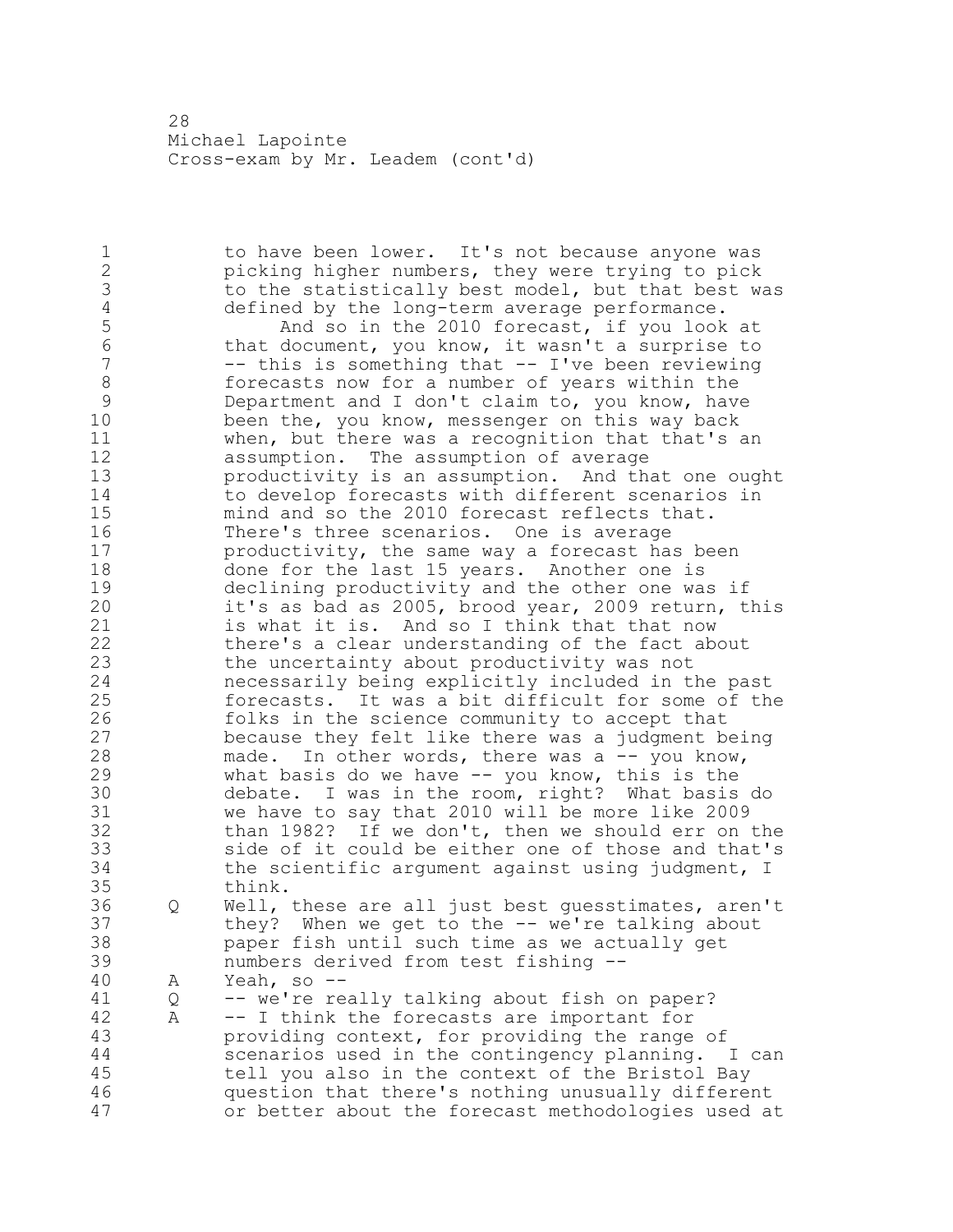Fraser sockeye than Bristol Bay. There's a very large insert grant program that was run by Reynold Peterman, you can read his papers. There's no 4 magic bullet out there for forecasting. You're<br>5 fight, it's a number on paper, it provides a 5 5 right, it's a number on paper, it provides a<br>6 6 context. It does, you know, for some folks context. It does, you know, for some folks probably more than others set some sort of 8 expectation. There's some element of that, but as<br>9 1 hope we made clear yesterday when we talked, 9 I hope we made clear yesterday when we talked,<br>10 it's that it's closed unless open. Fisheries it's that it's closed unless open. Fisheries are not opened based on forecasts, they're opened based on what the in-season data tell us. Q All right. I take some comfort from that. The next item down under the list of things that you're going to do in 2009/2010, and I'm at page 380 now of the report, is "Continue the Development of an Improved Fraser Fishery Model." Is that done every year? Do we take the data that 19 we've learned from the year before then<br>20 incorporate it into a new model? Is that incorporate it into a new model? Is that how it works? A The specific reference to this Fraser Fishery Model is the preseason planning model that I described in some detail yesterday. Q Okay. 26 A And as I said yesterday, we -- I've just got a new<br>27 hire and we want to kind of modernize that and so hire and we want to kind of modernize that and so that's the reference that's being referred to here. It's more of a -- improving the tool than **reactions to particular data flow issues.**<br>31 0 Okav. Dropping down, I want to focus on Q Okay. Dropping down, I want to focus on something that you spent a lot of time on yesterday in your direct examination. The Late run, Early entry, about mid-page, and I find these words: The Fraser River Panel will receive a report on the information available regarding the 2009 upstream migration behaviour of Late run sockeye. 41 Have you received that report as of today's date?<br>42 A It's not a document, it's an annual evaluation of A It's not a document, it's an annual evaluation of what the Late run did in each year, how early did they come up and, in fact, so I guess I would have generated that report because I process those data. So it's probably a couple of slides in a presentation I would have given to the Fraser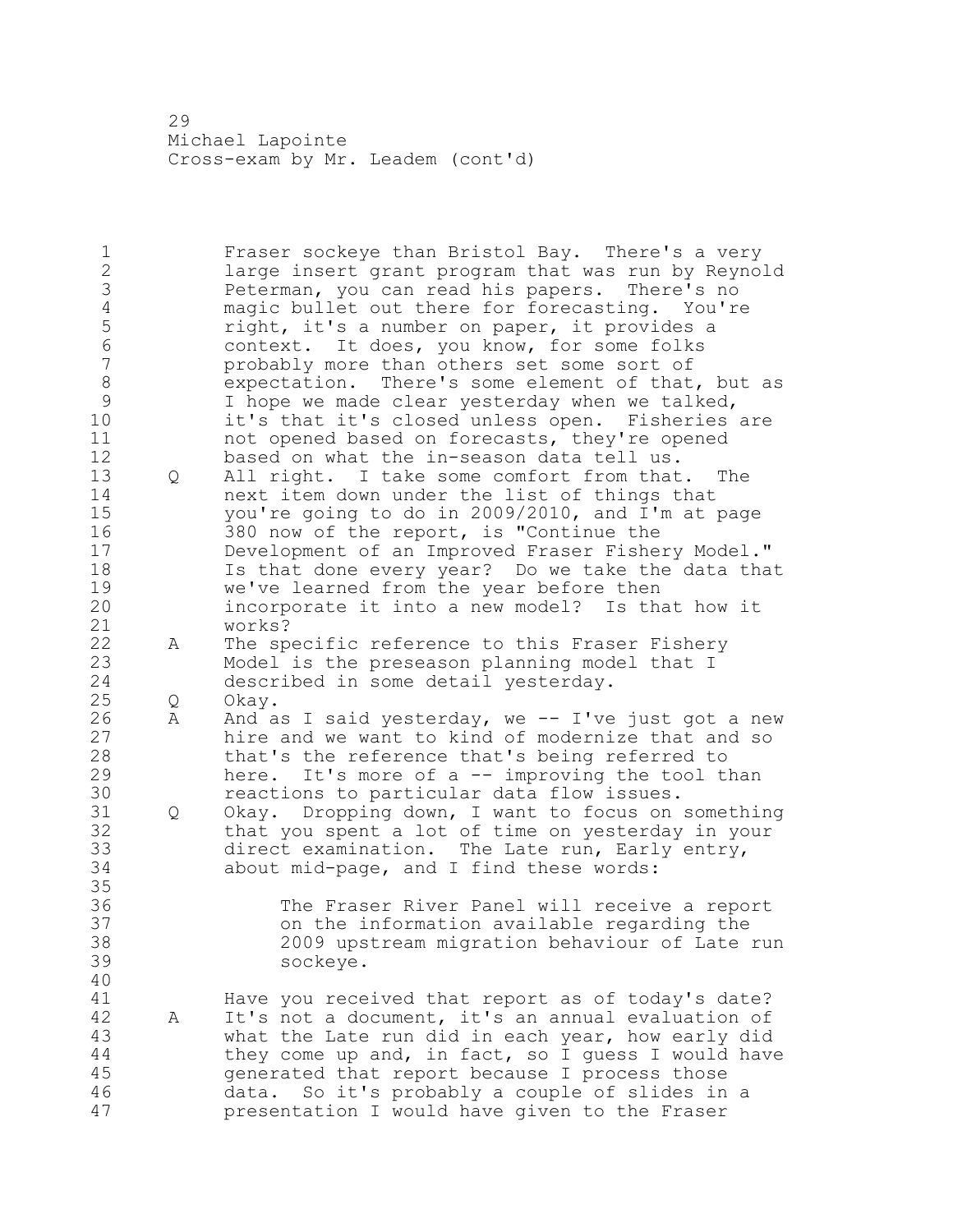Panel. 2 The 2009 situation was kind of interesting. We had a very small Late run which in most past 4 years would have meant that we would have had most<br>5 of the fish come up early. That's sort of the 5 of the fish come up early. That's sort of the<br>6 2000/2001 scenario. We actually had, for the 2000/2001 scenario. We actually had, for the first time I can remember, a portion of this very 8 small run delay and we don't know why. We<br>9 actually were able to catch some in the Gu. actually were able to catch some in the Gulf troll delaying so we knew they were there and we saw a bump of fish come up more -- in September, more normally timed and so it may signal a change. Most of the times in past years, we've seen more evidence of delay in the big Late run years, like the Adams years, like last year, but in 2009, we actually had a little kind of glimmer of light, if you like and maybe some of these fish have figured out that that's not the good thing to do, to come 19 up early so it was a really positive sign.<br>20 0 So you did not see the expected early entr Q So you did not see the expected early entry? A Well, we saw most of the run come up early. Q Oh, okay. A But what was unique was we saw a portion of the run delay, a larger portion than we would have expected. I don't remember the exact upstream 26 date, but I could certainly find it for you.<br>27 0 So there were still some early entry of that Q So there were still some early entry of that late run with consequential -- A Yes. 30 Q -- pre-spawn mortality and enroute mortality?<br>31 A Yeah, it was a glimmer of hope, but the behav 31 A Yeah, it was a glimmer of hope, but the behaviour<br>32 was still there and it's still a concern. was still there and it's still a concern. MR. LEADEM: I'm going to be some length with other areas, Mr. Commissioner, if this is an appropriate time to take a break? THE COMMISSIONER: Thank you, Mr. Leadem. THE REGISTRAR: The hearing will now recess for 15 minutes. (PROCEEDINGS ADJOURNED FOR MORNING RECESS) 41 (PROCEEDINGS RECONVENED) THE REGISTRAR: The hearing is now resumed. CROSS-EXAMINATION BY MR. LEADEM, continuing: Q Before the break, Mr. Lapointe, we had been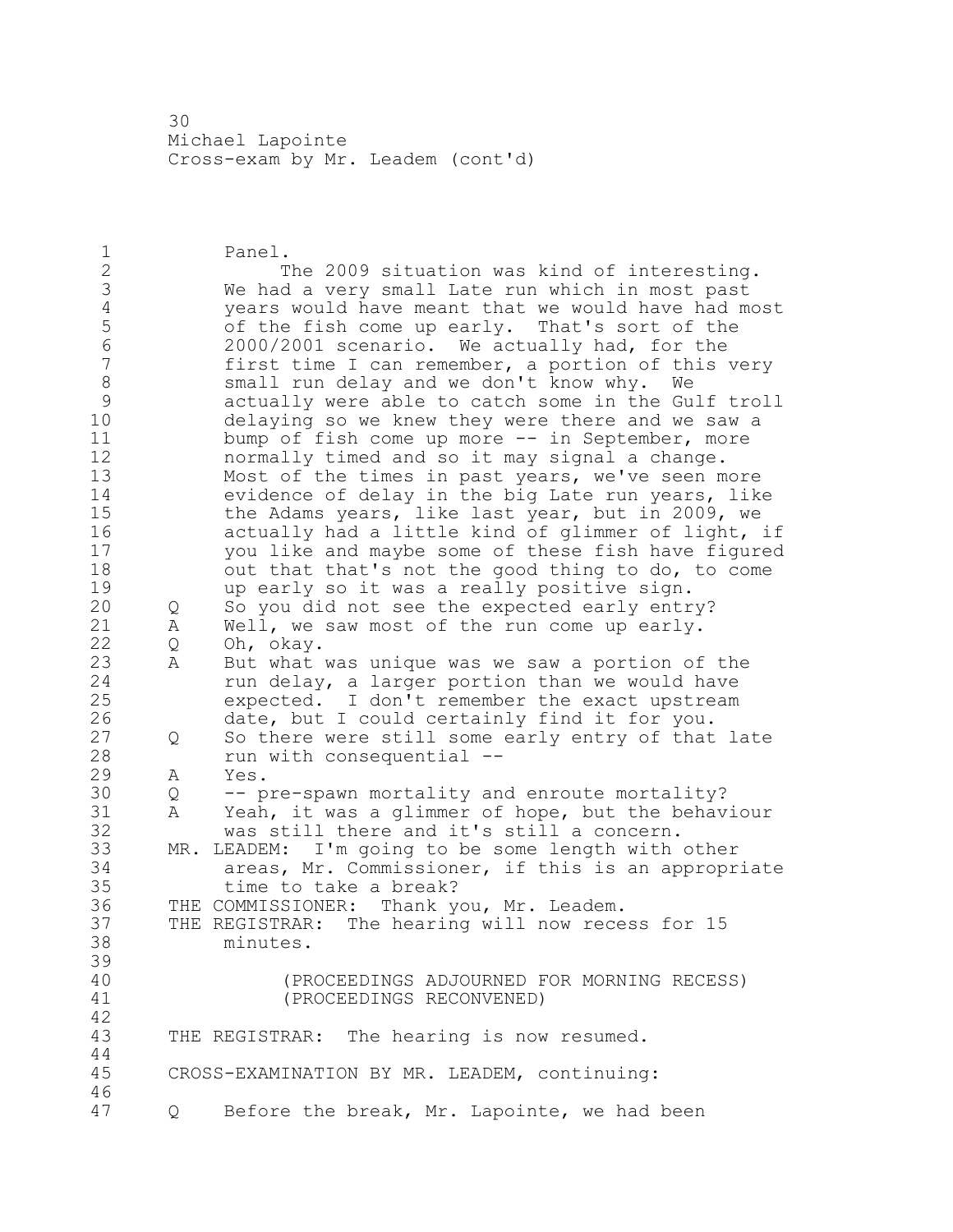discussing this phenomenon of early entry at the late run sockeye into the Fraser system. Are you 3 familiar with the work of Dr. Kristi Miller from<br>4 Department of Fisheries and Oceans, who's done 4 Department of Fisheries and Oceans, who's done<br>5 Significant work in trying to determine what t significant work in trying to determine what the triggering mechanism may be for this early run? A In a relative sense, yes. Kristi has been funded by the Pacific Southern Endowment Fund of the 9 Pacific Salmon Commission for some of her work.<br>10 And I'm actually on part of her team for the And I'm actually on part of her team for the current large grant that she has through Genome BC. I basically have been liaison with Kristi and with Genome BC on the Fisheries Management aspects of this problem so it helps -- so on the science side, this micro stuff, it's -- it's been over- the-top sophistication for me in terms of the detailed science. But I am loosely familiar with 18 the work and have a lot of respect for Kristi and 19 the progress she's been making up until this<br>20 point. point. Q All right. She's been determining or trying to determine a genomic signature for the fish that are actually returning earlier to try to determine where the in gene sequence this triggering could occur; is that right? 26 A Yeah, I think the gist of it is there's two lines<br>27 of study that she's pursuing. One relates to the of study that she's pursuing. One relates to the signal that relates to the likelihood that the fish will survive. Okay? So same concept that 30 you presented but more designed not so much on<br>31 bredicting the behaviour but asking is there 31 predicting the behaviour but asking is there<br>32 something different about the fish that event something different about the fish that eventually end up making it to the spawning grounds and those that don't. 35 On the behaviour side, she also has been involved and I would characterize the work more -- 37 and I don't think this is a disagreement -- it may just be a semantics-type thing -- but from my perspective, I look at Kristi's work as trying to find a genetic marker that might be able to be 41 used to tell us in a marine sample what a fish is<br>42 oping to do. going to do. Q Okay. And are you aware of her hypothesis that the -- this genomic signature or this genomic signal is associated with elevated mortality in response to a virus? A Yes, I am aware of that hypothesis.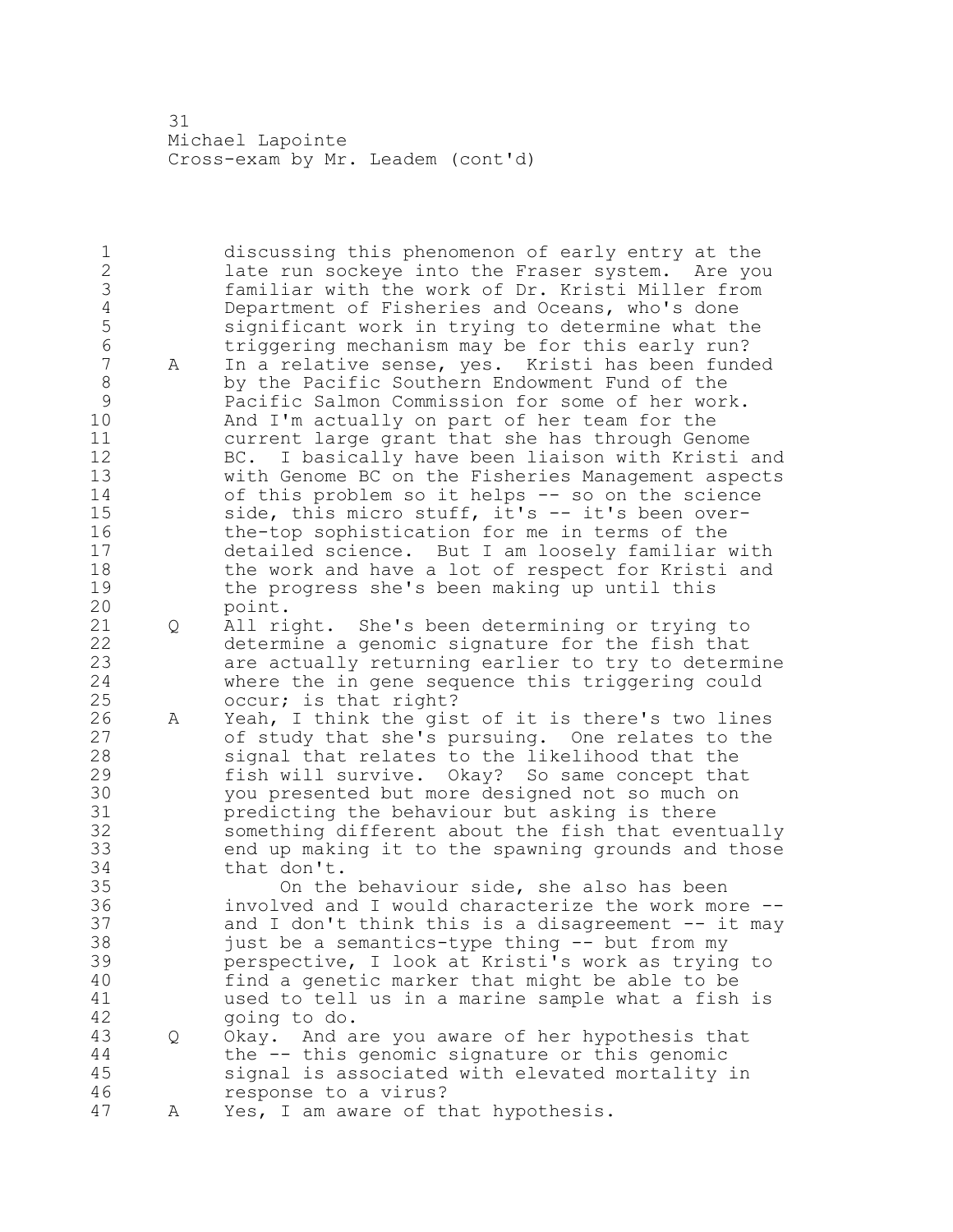MR. LEADEM: And I'll just throw that out, Mr. Commissioner, as a marker more or less because it's something that I would like to see us discuss 4 at some stage in these proceedings. And I'll be<br>5 in discussions with your counsel about that. 5 in discussions with your counsel about that.<br>6 0 1 want to now turn to page 22 of Exhibit 330 Q I want to now turn to page 22 of Exhibit 330. And the reason I'm going to turn to it, it's actually 8 a focus on Cultus Lake sockeye and late run, Mr.<br>9 Lapointe. 9 Lapointe.<br>10 A Okav. A Okay. Q And the reason I want to focus upon it, because I think it points out some of the challenges that we face when we deal with a four-cycle management group. And the Cultus Lake is just one of those that somehow gets lost in the shuffle. Let me begin by this. I understand that there are the four management groups, the Early Stuart, the Summer, Late Summer, et cetera. And that's a 19 human construct. I mean obviously that's<br>20 something that we, as humans, determined something that we, as humans, determined rather than the fish determined for themselves. That's obvious, right? A Yes, I mean, there's a loose relationship, as you know, between the arrival timings of those stocks and what groups they're in. But the choice of 26 those four groups, and I said it yesterday and<br>27 I'll repeat it again now, in the context of the I'll repeat it again now, in the context of the treaty, was all about how the United States should or should not, to the extent practical, take its 30 share. That's the only context that that -- comes<br>31 into the treaty. The fact that it's trickled into into the treaty. The fact that it's trickled into other aspects of the management is certainly a fact. I'm not saying that's not true but I'm just saying the reason it came up in the first place was not about dictating anything related to that. Q But the problem with managing, when you start managing those, what are called mixed stocks, is that some conservation units get caught up in those stocks and can be overfished and -- and fished to their detriment. Is that not correct? 41 A So -- yeah, so each stock, if you measured it<br>42 separately, would have an optimum exploitatio separately, would have an optimum exploitation rate. And so it's possible that if the optimal exploitation rate of that mixed stock fishery is higher than some of the stocks that have lower sustainable ones, that they would be held at an abundance level that would theoretically be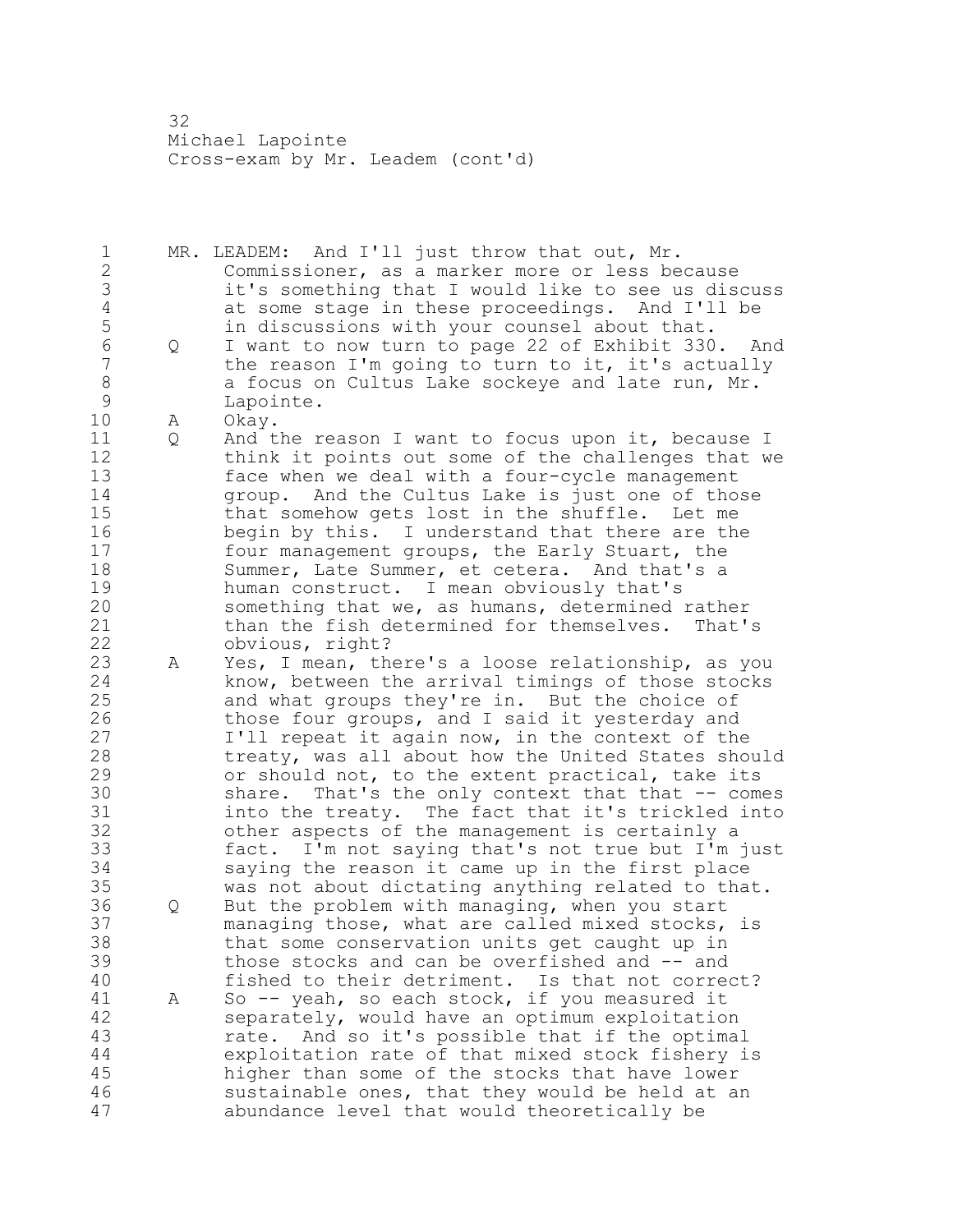sustainable in the sense that there are sustainable yields at all abundance levels but it 3 could be a low enough level that when something<br>4 else comes along, and early upstream migration: 4 else comes along, and early upstream migration is<br>5 the one I would throw out for you in the Cultus, 5 the one I would throw out for you in the Cultus,<br>6 it puts in that greater risk of that extra stres 6 it puts in that greater risk of that extra stress,<br>7 if you like, associated with something else, if you like, associated with something else, 8 which, clearly, the Cultus case it would be early<br>9 wpstream migration and the predator situation upstream migration and the predator situation within Cultus Lake that are both two significant bottle -- bottlenecks. Q So the conundrum, if I can put it this way, is essentially it comes down to this, is that if you are trying to preserve biodiversity by defining conservation units and defining benchmarks for conservation units and working towards achieving that biodiversity aim but you also are then encompassing that same conservation unit within a 19 mixed stock fishery, the conundrum and the real<br>20 challenge is how do you isolate that stock so ti challenge is how do you isolate that stock so that you can keep it preserved? Is that fair to say? A When you say "isolate", do you mean respond to the particular needs of that individual stock separately from the other stocks? Is that -- I'm 25 just trying to understand if... 26 Q When I say "isolate", I mean for the purposes of<br>27 fishing because when the fish come up the river, fishing because when the fish come up the river, they don't unfortunately have flags saying, "I'm a Cultus Lake sockeye." 30 A Mm-hmm.<br>31 Q There's 31 Q There's no -- no discernible way when a fisher<br>32 ages and catches that fish that they know that goes and catches that fish that they know that they're catching a Cultus Lake sockeye, as opposed to an Adams -- Adams Lake sockeye; isn't that right? A That's correct. Q And so the real problem, as I see it, is that if you're -- if you're going to try to preserve these conservation units that we learn so much about in the Wild Salmon Policy, the only way that you can 41 possibly do so in the context of commercial<br>42 fishing is to actually move towards a fishi fishing is to actually move towards a fishing that's much more deterministic and must more segregating of those conservation units. And what I have in mind is moving towards a fishery -- a terminal fishery, more or less. A So I will both agree and disagree with those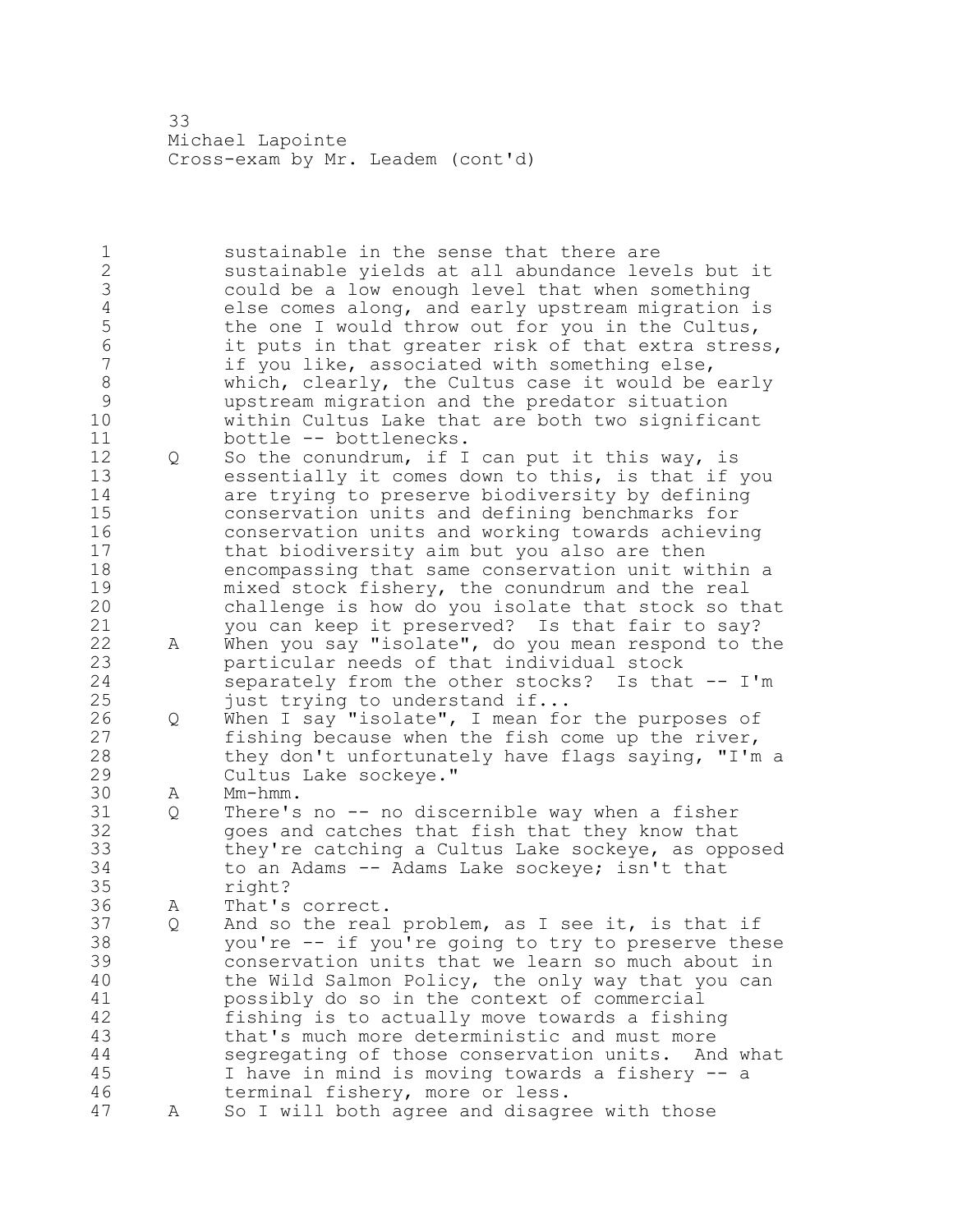1 1 1 remarks and I'll try to explain why. The issue of 2 mixed stock fishing challenges folks to consider 3 the manner in which they fish. I would not<br>4 suggest -- and I think in my responses to c 4 suggest -- and I think in my responses to cross-<br>5 examination last time I was here -- that it 5 examination last time I was here -- that it 6 necessarily prescribes a geography. And the reason I would say that is when you say the word 8 "terminal" and maybe this is where we need to have<br>9 a dialoque, so let's explore that further, 9 a dialogue, so let's explore that further,<br>10 certainly above the Vedder confluence of t certainly above the Vedder confluence of the --11 Vedder to the Fraser, because the Vedder is the 12 stream that the Cultus swim out to get into the<br>13 Fraser to make it down to the mouth. Fraser to make it down to the mouth. 14 If you fish upstream of there, you would be 15 unlikely to harvest many Cultus sockeye. There 16 may be the odd one that may overshoot, you know, 17 or -- but other than that -- so if terminal is the 18 mouth of the Fraser, I would say that there's no 19 **19** really fundamental difference between the mixed<br>20 stock nature at the bottom of the Fraser River stock nature at the bottom of the Fraser River 21 than there is the top of Johnstone Strait. I mean 22 they're pretty much all there. So -- so there's 23 an opportunity that relates to geography. But you 24 could think of alternate ways. 25 For example, if you knew what the sustainable 26 exploitation rate was of Cultus sockeye, you could<br>27 still harvest Cultus sockeye in a mixed stock still harvest Cultus sockeye in a mixed stock 28 fishery but you would have to harvest them at a 29 much lower rate. In other words, you could 30 dictate the rate of harvest based on the least<br>31 productive stock and still have a sustainable 31 productive stock and still have a sustainable<br>32 fishery, if you wanted to have a fishery, in fishery, if you wanted to have a fishery, in a 33 mixed stock fishery but you would just lower the 34 rate. So the reason I'm being careful about my 35 answer here, other than your already general 36 knowledge that I will be careful in my answers, is 37 that I believe to think about it from a 38 geographically-specific way throws that idea into 39 all of the other things that are attached to 40 geography that challenge us in our -- in our 41 thinking of solutions. So I prefer to think of it<br>42 much more qenerally. much more generally. 43 If there was a manner of fishing -- and 44 Kristi's work you brought up -- if someone told me 45 15 years ago that I could take a fish in Johnstone 46 Strait, take a little piece of tissue from it, put 47 a radio tag down its throat, identify within 12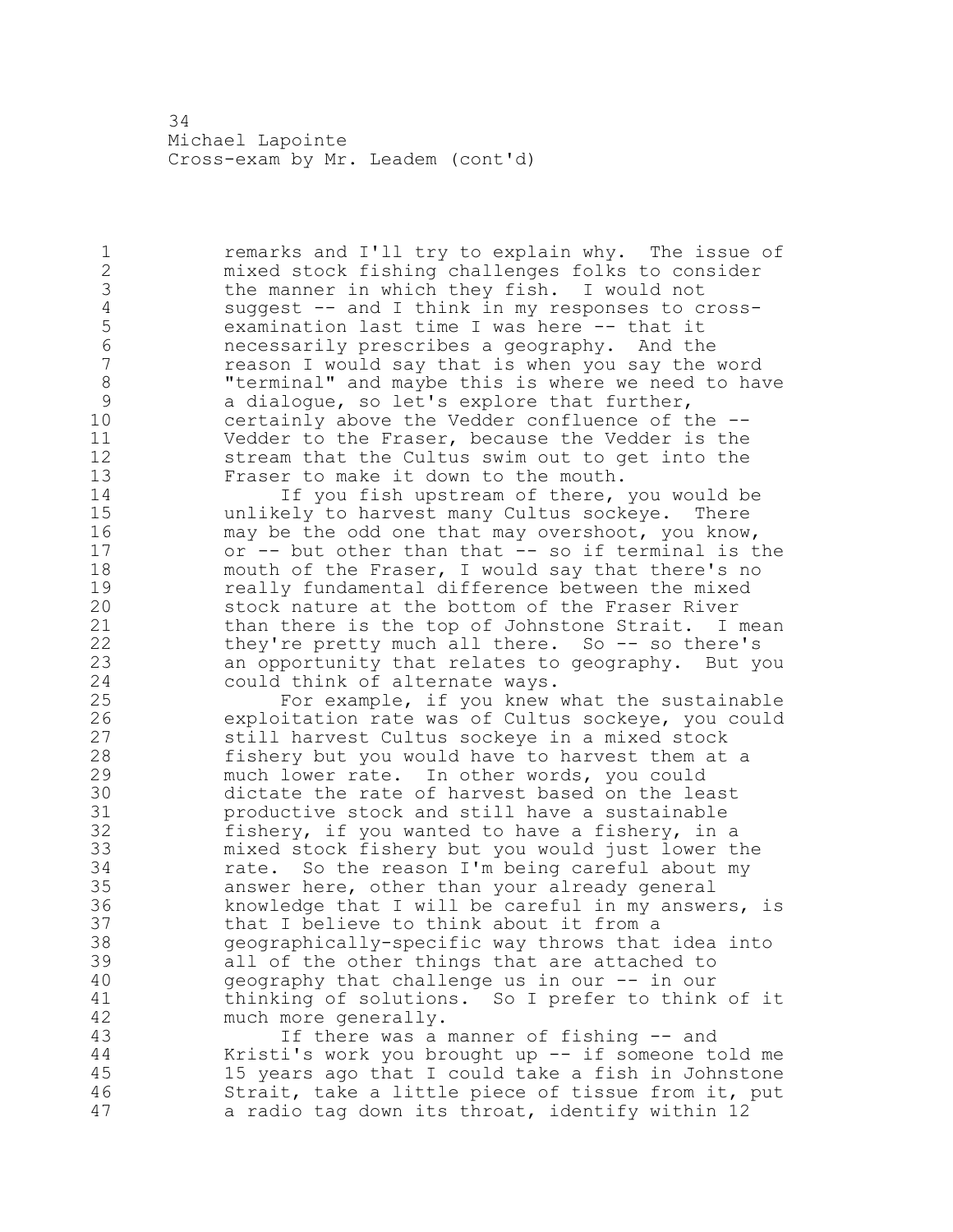hours of when I caught it where I think that fish would spawn and detect it three weeks later on the 3 place that I said it would go, you know, I would<br>4 have said, you know, what are you smoking and 4 have said, you know, what are you smoking and<br>5 where can I get some? You know, thank you ve 5 where can I get some? You know, thank you very<br>6 much. I mean it would be something -- I mean - much. I mean it would be something -- I mean - sorry, sir, that was an inappropriate comment. It would be -- I wouldn't have guessed it could happen. So why would we preclude a possibility such as that in the future by having people focus on geography? Why would we do that? 12 12 I think we have to be open-minded to the possibilities that maybe 20 years form now it'll cost 15 cents to take a sample of a fish that you catch, you hold it in a live bin, you take a sample of that fish and you say that is a Cultus sockeye. I'm going to let that one go. Now, that may be, you know, a bit pie-in-the-sky speculation 19 but I think that the point is that all the options<br>20 bo accomplish the objective that you defined of to accomplish the objective that you defined of trying to protect the least productive stocks should be on the table and we shouldn't pretend to think that we know now what all those are. Q All right. And I appreciate your response because my response is dictated by trying to find a 26 solution. And to my limited way of thinking, not<br>27 being a fish person such as yourself it strikes me being a fish person such as yourself it strikes me that if you can solve this from a geographic perspective that might be a possible solution. 30 Your solution that you're proposing is -- is every<br>31 much as -- good as a solution, which is limit the much as  $-$  good as a solution, which is limit the catchability or limit -- limit your take and your catch down to the level of the -- the least -- most vulnerable of the conservation units in that particular segment of the fishery. A Yeah, each could accomplish a similar objective and each would have costs and benefits and maybe the solution is some combination of the two or something like that. But I think to think of it in any prescriptive way, I think, kind of throws 41 it into the controversy that is Fraser sockeye<br>42 with respect to the geography of where these with respect to the geography of where these animals are harvested. Q I just have a couple more questions and they relate to over-escapement. I can't resist that aspect of -- of trying to -- to prod you a little bit with respect to over-escapement. My clients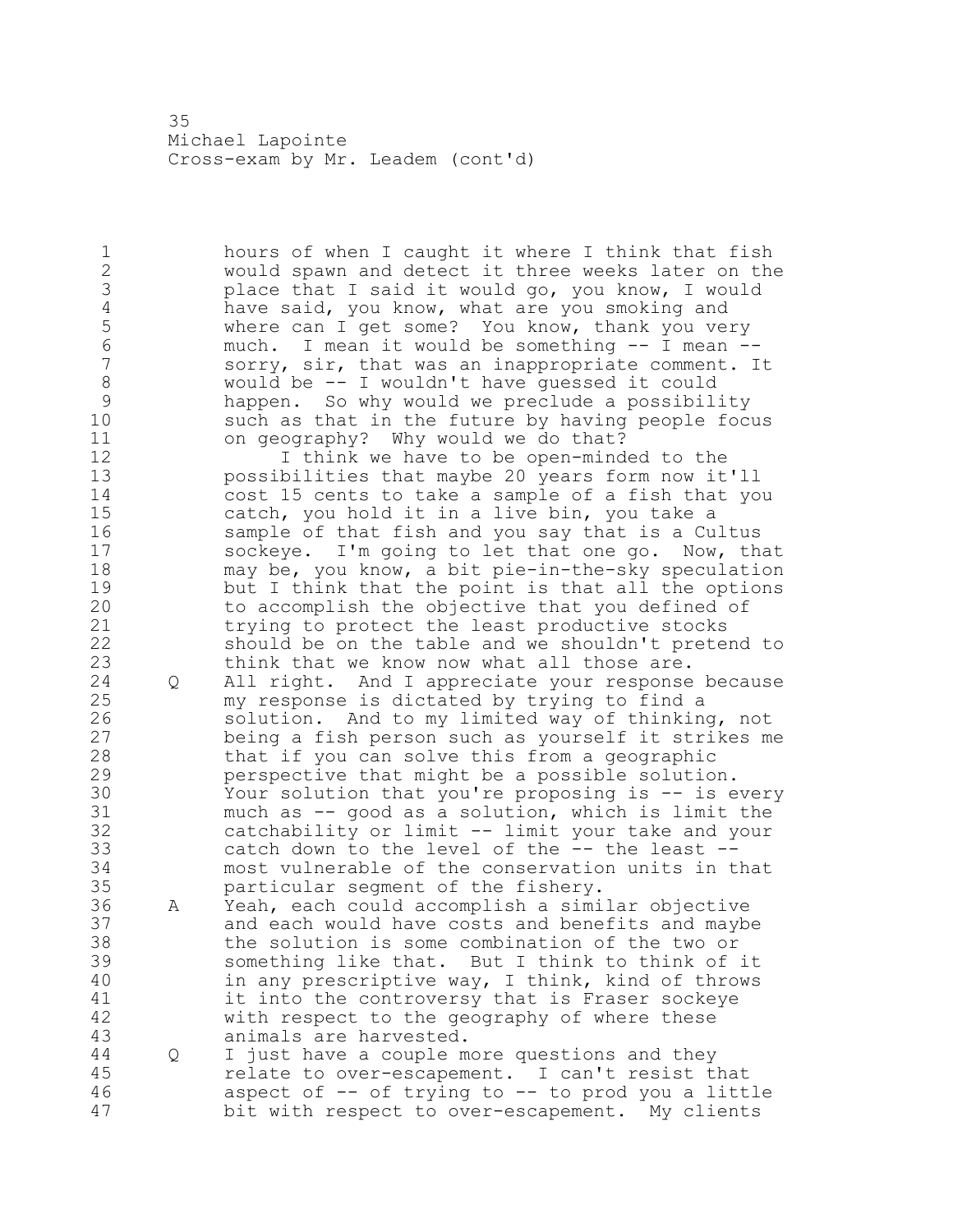being conservation biologists by and large don't see that there's a problem with over-escapement at 3 all because they like to see this from the aspect<br>4 of an ecosystem approach so that a fish on the of an ecosystem approach so that a fish on the spawning grounds is not necessarily a wasted fish because there are other species that can take from that fish and nutrient levels and so forth at that ecosystem approach. Do you agree with that 9 concept, that basically, theoretically, there is<br>10 mo such thing as over-escapement from an ecosyst no such thing as over-escapement from an ecosystem perspective?

 A No, I don't. And it isn't because I believe that the fish are wasted and I think I had responded directly to this concept previously in my testimony. I believe there are impacts, and this is -- you know, don't think about salmon for a minute. Just think about general ecological knowledge. I know you have some biological 19 training. And ask yourself whether any part of<br>20 the ecological training that we have, and I can the ecological training that we have, and I can speak on my part, would suggest that we shouldn't anticipate impacts on an ecosystem at the extremes. Okay? I'm talking about really, really low, say, abundance of fish or really, really high abundance of fish. I think we do anticipate that 26 if we put a really, really large number of<br>27 bredators, which is what the sockeye -- th predators, which is what the sockeye  $-$ - the sockeye are when they're in their lakes, the juveniles, in that ecosystem it's going to have an 30 impact on that ecosystem.<br>31 Ouesnel sockeye is a

31 Quesnel sockeye is a perfect example.<br>32 Ouesnel sockeye impacts of that -- of this Quesnel sockeye impacts of that -- of this build- up of the Quesnel run have not just impacted the number of fish that came back in 2006. The Kokanee population in Quesnel Lake has collapsed. The large trout population in Quesnel Lake has also been impacted. That ecosystem is fundamentally different, not better or worse, you know, than it was before. Its capacity to produce Fraser River sockeye may be different now. So 41 what I'm trying to suggest to you not -- it's not<br>42 about the benefits here, okay? It's not about the about the benefits here, okay? It's not about the distribution of the surplus or whether there is a surplus. It's about the potential risks and consequences not just to the folks that might want to catch some of these fish but to the ecosystem at large. And to think that there is no risk, no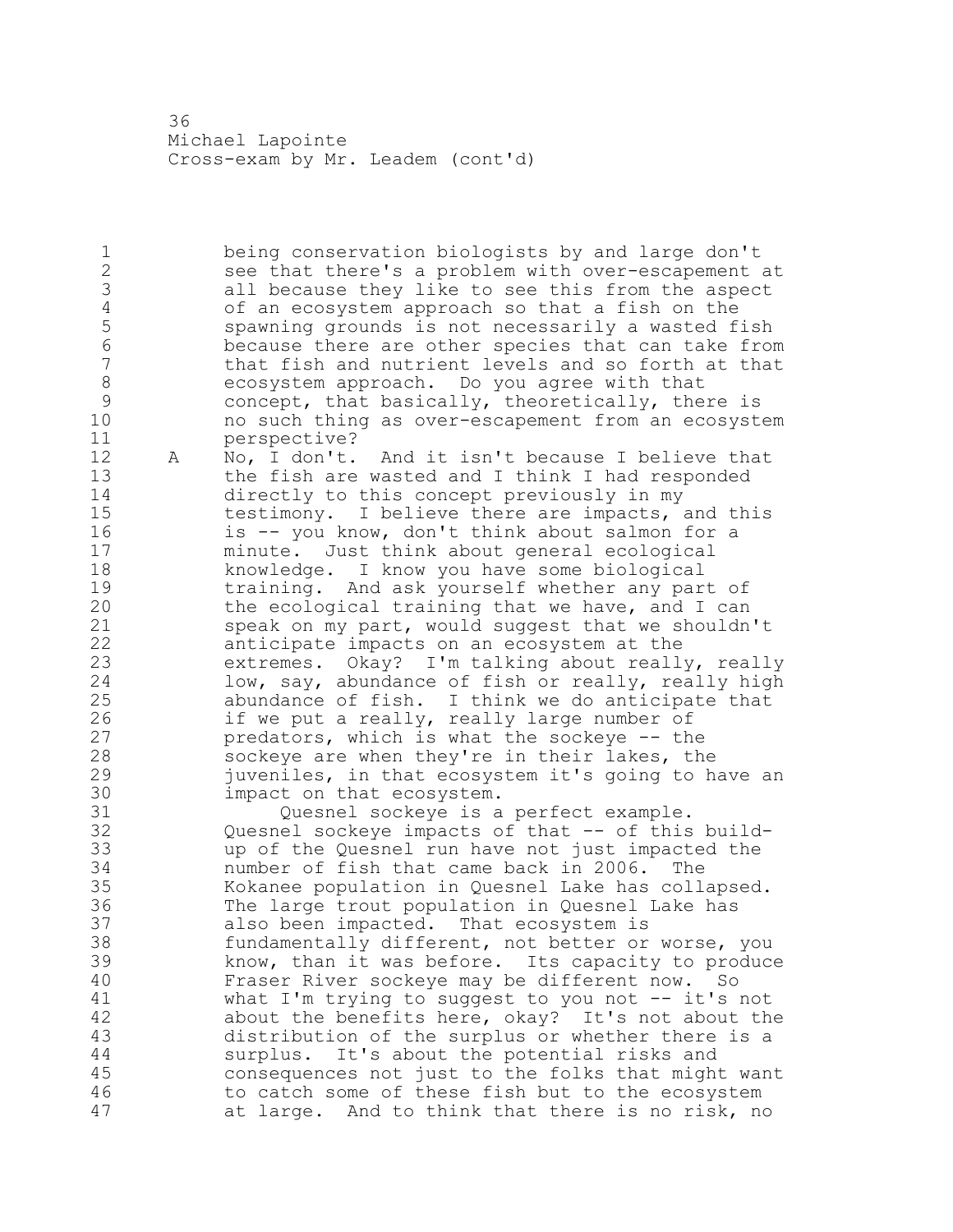consequence to the ecosystem of a very large escapement, I think, is not consistent with all of 3 our training.<br>4 And in t 4 And in the case of Quesnel, we have very<br>5 Strong empirical evidence. So whether you're strong empirical evidence. So whether you're a bear in the Quesnel ecosystem that wants to eat those sockeye or whether you're some other part of 8 the ecosystem like the trees that might benefit 9 from the nitrogen and the phosphorous that those<br>10 carcasses deliver, extremes have a consequence t carcasses deliver, extremes have a consequence to all parts of the ecosystem. So that's where -- 12 that's where I'm coming from. Q Okay. I understand that. My last question **relates to the Wild Salmon Policy.** We learned about it at length. How often is that subject to discourse at the bilateral talks or at the Fraser River Panel? Does it enter into the fray at all in discussions? 19 A Not in a -- well, in an explicit way in the<br>20 bilateral, so this is the thing that I expe bilateral, so this is the thing that I experience. 21 I don't experience the caucuses. We've had about, I would say, four or five presentations informing the Fraser River Panel about the ongoing developments of that policy, okay? So that's one area that it's entered into the -- into the 26 bilateral realm. In the course of those<br>27 discussions, I can tell you that there i. discussions, I can tell you that there is some cross-border sharing of the United States' experience with endangered species and ESU's and so forth. 31 There is some dialogue that I think benefits<br>32 the -- the -- you know, discussion in terms of the the  $--$  the  $--$  you know, discussion in terms of the -- in terms of the explicit accounting for how the Wild Salmon Policy would be implemented. The explicit way that we, you know -- what I believe I'm implementing that is Canada's response to that is the escapement plan, okay? That's -- that's the kind of nuts and bolts of the way it enters into our process beyond what I've said. And there hasn't been any other broader sort of debate-type 41 things related to that.<br>42 MR. LEADEM: Thank you. Tho MR. LEADEM: Thank you. Those are my questions. MS. BAKER: Thank you. Next would be Area D and B, but I don't think they're here. So the next would be Southern Area E Gillnetters and B.C. Fisheries Survival Coalition. MS. SRIVASTAVA: Mr. Commissioner, I'm Anila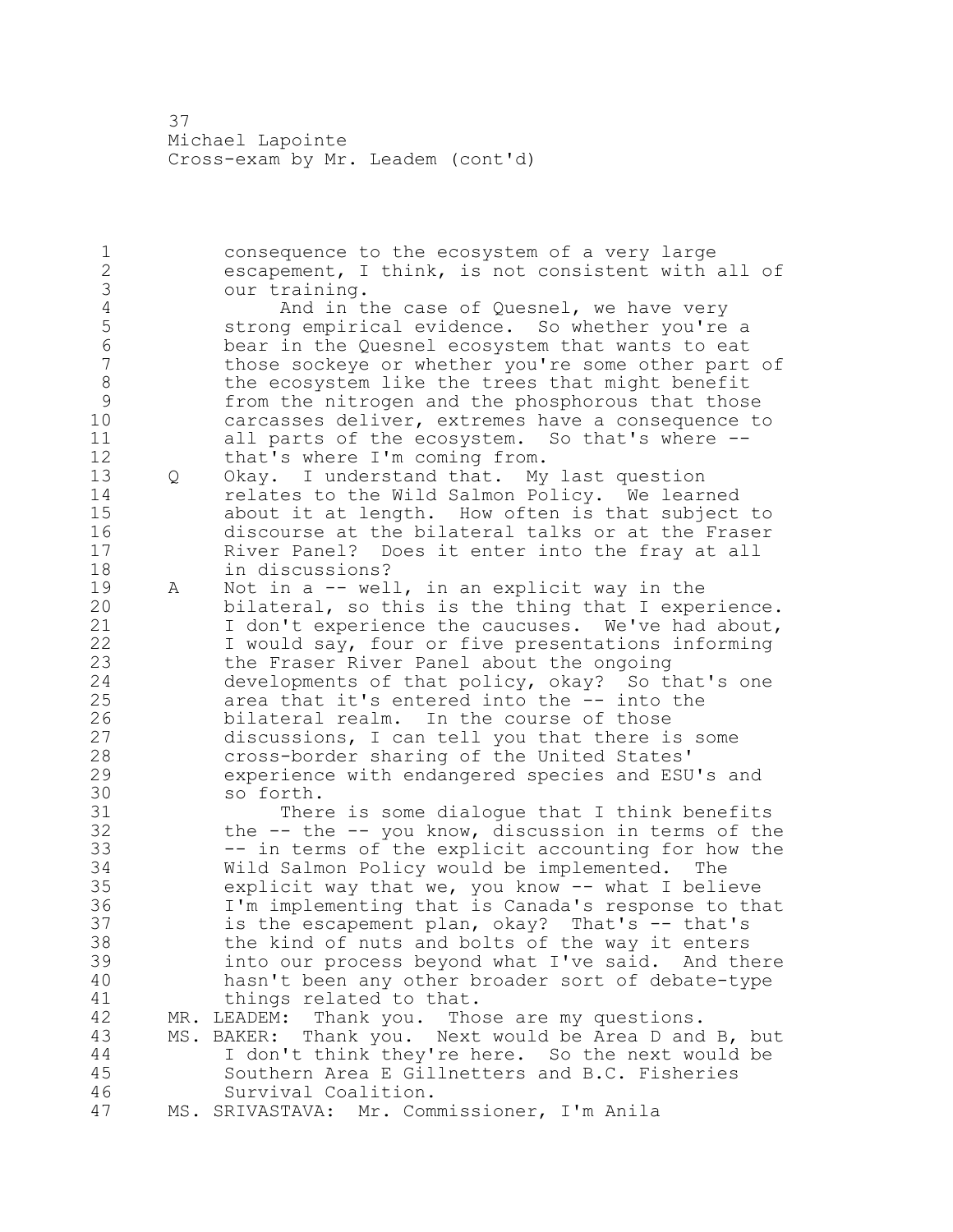Srivastava. I'll just spell that in case the reporter's trying to deal with it. Last name is S-r-i-v-a-s-t-a-v-a, first initial A., appearing 4 for the B.C. Fisheries Survival Coalition and<br>5 Southern Area E Gillnetters. Mr. Butcher is 5 Southern Area E Gillnetters. Mr. Butcher is away<br>6 this week and next week. this week and next week. CROSS-EXAMINATION BY MS. SRIVASTAVA:  $\begin{array}{c} 9 \\ 10 \end{array}$  Q Mr. Lapointe, you answered a lot of my questions 11 iust in your last bit of testimony today and your cross-examination. So thankfully, I'm sure my cross-examination will be much shorter than it was 14 going to be. I do want to take you back, though, to some really basic notions about science and management. A Sure. Q You're trained as a zoologist? 19 A That's my Master's degree. That's correct.<br>20 O As a scientist, when you are considering th Q As a scientist, when you are considering the usefulness of a model, would it be fair to say that a model is useful to you if it has either explanatory power or predictive power or both? A It would be both. Q So the best model is one that both explains and 26 predicts?<br>27 A That's co A That's correct. Q And prediction is just another word for forecasting? 30 A That's correct.<br>31 O So the word use 31 Q So the word used by -- by PSC and DFO is<br>32 "forecasting" but essentially that is wh "forecasting" but essentially that is what scientists and other contexts would simply call predictive capability of that model? A Yeah, that's correct. Q Is that correct? A Sure. Q If a scientific model shows that it's inaccurate at predicting over a long period of time, is it possible that something is wrong with the model 41 itself, scientifically?<br>42 A Yes, and Fisheries has A Yes, and Fisheries has got a long history of that kind of experience. It usually means that there's something that wasn't considered in the model that's driving the process you're trying to predict. Q And one of the solutions to an inaccurate model is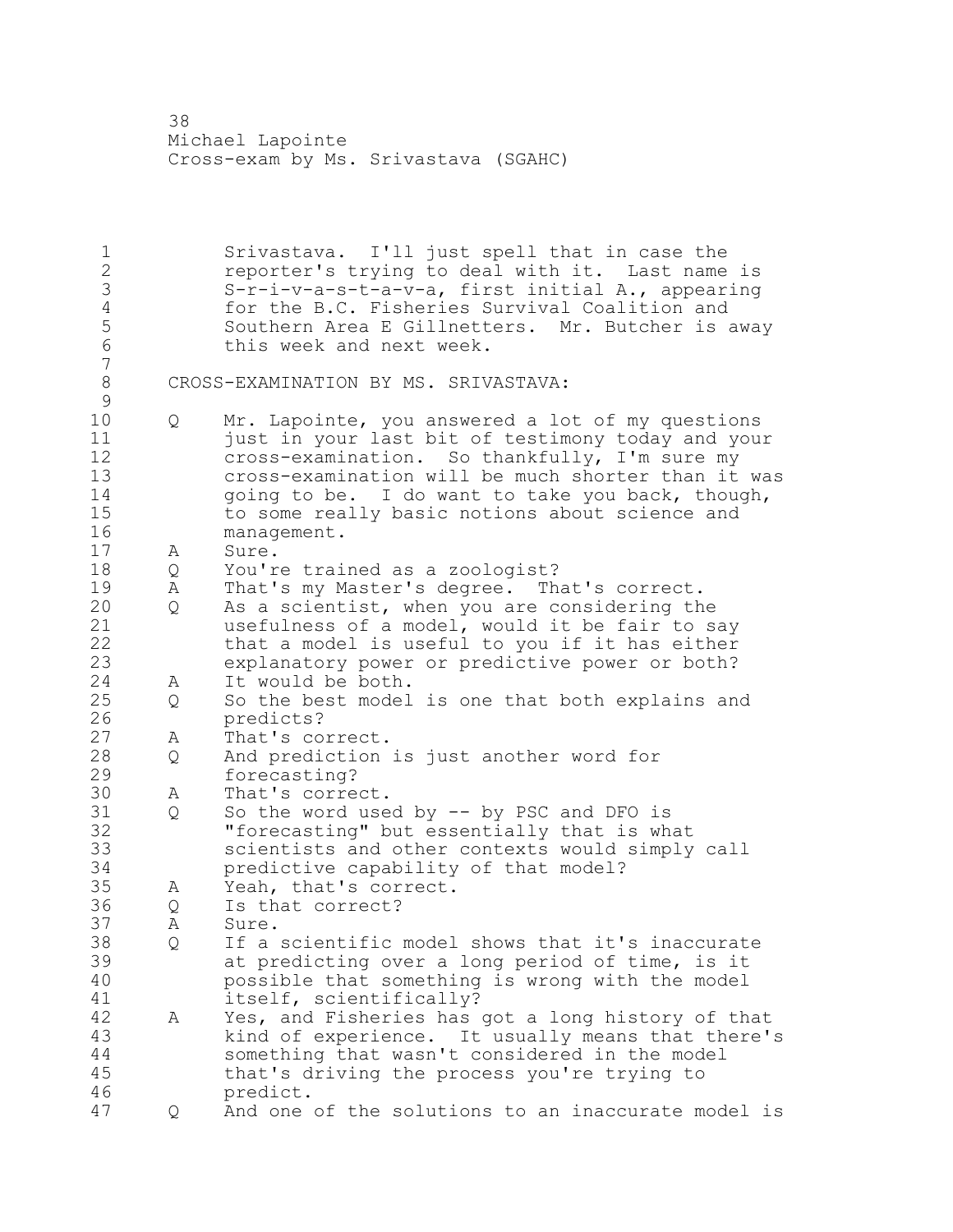tweaking? By that, I mean, not rejecting the model outright and searching for an entirely new 3 paradigm but trying to add new information?<br>4 A That's correct. 4 A That's correct.<br>5 Q If the model ha 5 Q If the model has shown itself to be wildly<br>6 inaccurate over a long period of time, is inaccurate over a long period of time, is it likely that tweaking will work or does it call for 8 a wholesale change in the model?<br>9 A It calls for more the latter, mo 9 A It calls for more the latter, more of a<br>10 reconsideration of the assumptions to t reconsideration of the assumptions to think of a model that would incorporate more of the assumptions. Q In your view, are we at that point with the current Pacific Salmon Fisheries model, that tweaking is not what's called for but a wholesale reconsideration? A When you say a "Pacific Salmon Commission Fisheries model", which model exactly are you 19 referring to?<br>20 0 Well, that's Q Well, that's a good question. And so let me go on from that. You testified yesterday that the model that's currently used by Pacific -- by PSC has celebrated its 25th birthday? A That's correct. That's the Pre-season Planning Model. 26 Q The Pre-season Planning Model?<br>27 A Yeah. A Yeah. Q That Pre-season Planning Model has built-in probability components; is that correct? In other 30 words, this 25, 50 and 75 P --<br>31 A No, there's a confusion about 31 A No, there's a confusion about which model we're<br>32 talking about. The Pre-season Forecast Models talking about. The Pre-season Forecast Models are done by the Department of Fisheries and Oceans by the Government of Canada and those are the models that are used to predict the returns four years out from a spawning escapement four years prior. We are involved in that process in terms of providing scientific input but those are not our models. The Pre-season Planning Model just moves fish and space and time and predicts what the 41 outcomes of potential fisheries might be given<br>42 that schedule. So maybe we have a bit of a that schedule. So maybe we have a bit of a disconnect on which -- which model it is so maybe that'll help you in your further questions. Q That absolutely helps because certainly I think I'm -- I'm not the only one who sometimes is a little unclear on precisely who's contributing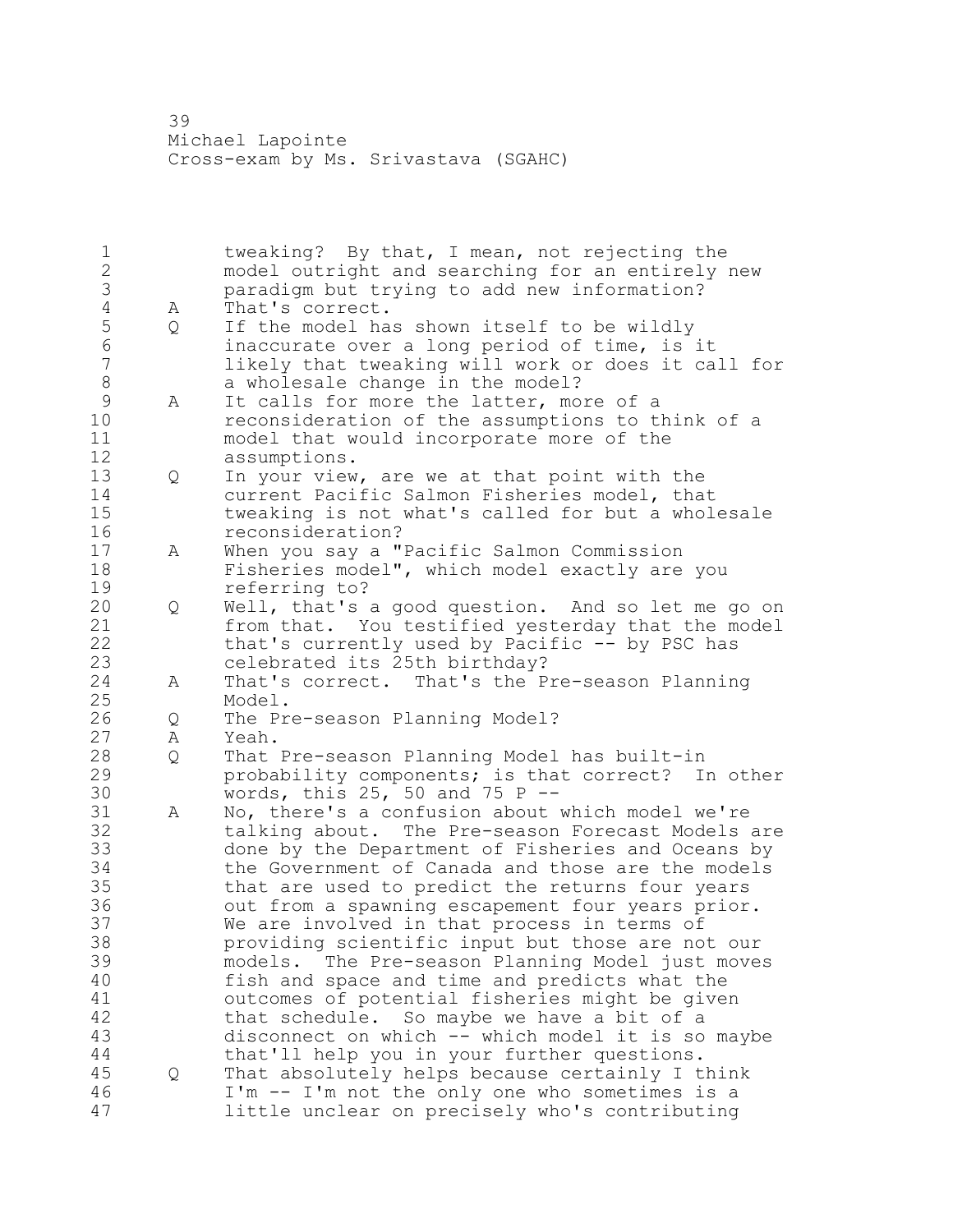what. So the Pre-Season Forecast Model is the one that's developed by DFO, correct? 3 A That's correct.<br>4 Q Is that model o Q Is that model one of the models that's been wildly 5 inaccurate since 1985?<br>6 A Well, I don't' know if A Well, I don't' know if I would agree with the "wildly inaccurate" assertion but there certainly 8 have been deviations, significant deviations and<br>9 2009 is the most recent one from what the forecas 9 2009 is the most recent one from what the forecast<br>10 was. But I think there's a little -- not a little was. But I think there's a little -- not a little -- a significant misunderstanding in the public about what the model is trying to do. The model predicts a distribution. It doesn't predict a number. What gets released to the public because the public has a hard time grasping what a distribution is, is a number. So in the case of 2009, that return was certainly a very low probability event relative to the distribution of 19 -- of returns that would have been expected based<br>20 00 the model. In some of these past years, while on the model. In some of these past years, while they've been below and unexpected, they've actually been within the range of probabilities, a maybe one-in-four chance in some cases that you could have had a return that small given the uncertainty of the data. So as I said in response 26 to -- to Mr. Leadem's questions, there has been<br>27 already a paradigm shift with respect to the Pre already a paradigm shift with respect to the Pre- season Forecast Model, the recognition that considering alternative scenarios of productivity 30 is now part of the forecast. It was last year and<br>31 I expect it will be when I see the forecast on the 31 I expect it will be when I see the forecast on the<br>32 4th of February, which will be when this is 4th of February, which will be when this is reviewed for 2011. Q Do I have it right then is saying that in your view as a scientist the Pre-season Forecast Model was inaccurate enough that it justified a paradigm shift and that that paradigm shift is far beyond tweaking -- it's categorically beyond tweaking a model and it has now started? A Yeah, I mean it's not sort of in an implementation 41 sense a hard thing to do. You know, it's not like<br>42 there is a whole new set of equations and there is a whole new set of equations and statistics and computers and all that stuff involved. It's just thinking about where the sources of uncertainty are and admitting that maybe not all of the data in the data set are relevant to the year you're trying to forecast.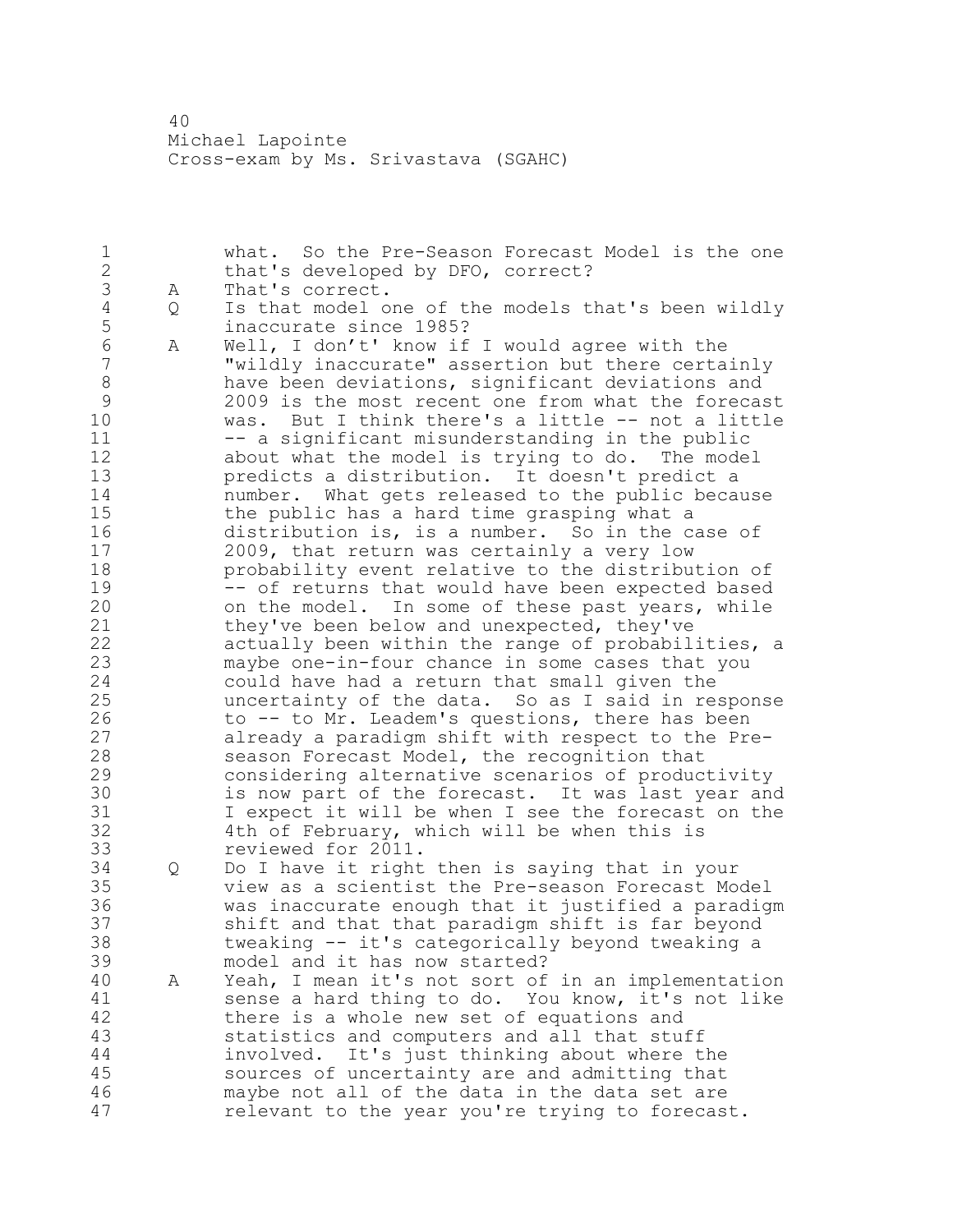Maybe it's the most recent data that's most relevant to the current situation. So that's the 3 nature -- so I wouldn't call it tweaking for sure.<br>4 But I don't know if it's throwing out all the 4 But I don't know if it's throwing out all the<br>5 concepts in starting from scratch, I quess is 5 concepts in starting from scratch, I guess is the<br>6 way I would respond. 6 way I would respond.<br>7 0 And because we're he Q And because we're here, you've -- you've used some 8 9 3 9 great metaphors like the hockey team metaphor Mr. Leadem said he wished to discuss with you rather than cross-examine. And I'd like to continue on 11 that way. For the -- for the purpose of Mr. Commissioner, who has to provide recommendations, we're now looking at a transitional period, a new paradigm. From your perspective as a scientist, is it best to lave that paradigm to sort itself out? Or is there some recommendation the Commissioner could make that would either help 18 that paradigm shift to happen or would help to assess how that paradigm shift is working over the next few years? A So are we talking about the model now or are we talking about some other kind of paradigm? I'm just not sure -- Q The -- the shift to a new forecasting model that you've described. 26 A I think that it's already happening. Perhaps some<br>27 encouragement to continue would be beneficial. encouragement to continue would be beneficial. But to me, I think it's -- I don't see it -- us going back. It seems kind of like that's where we 30 are. It took a little bit to get there but it has<br>31 some strong support from people like Randall 31 some strong support from people like Randall<br>32 Peterman, who's intimately involved with Peterman, who's intimately involved with forecasting. I think there's a clear understanding that we have to be admitting the possibility that, you know, take into account of what you've seen in the most recent situation in terms of what to expect in the -- in the near term. And so I think -- I think the decision's been made so I'm not sure that there is a need for something but it certainly wouldn't hurt to 41 encourage continued, you know, development in<br>42 encourage continued, you know, development in reinforcing the  $-$ - the path, if there is an agreement that this is the correct path. Q Thank you. Now, this morning you testified about the pre-1985 Forecasting and Management System -- A Mm-hmm. Q -- IPSFC. And you had observed yourself and --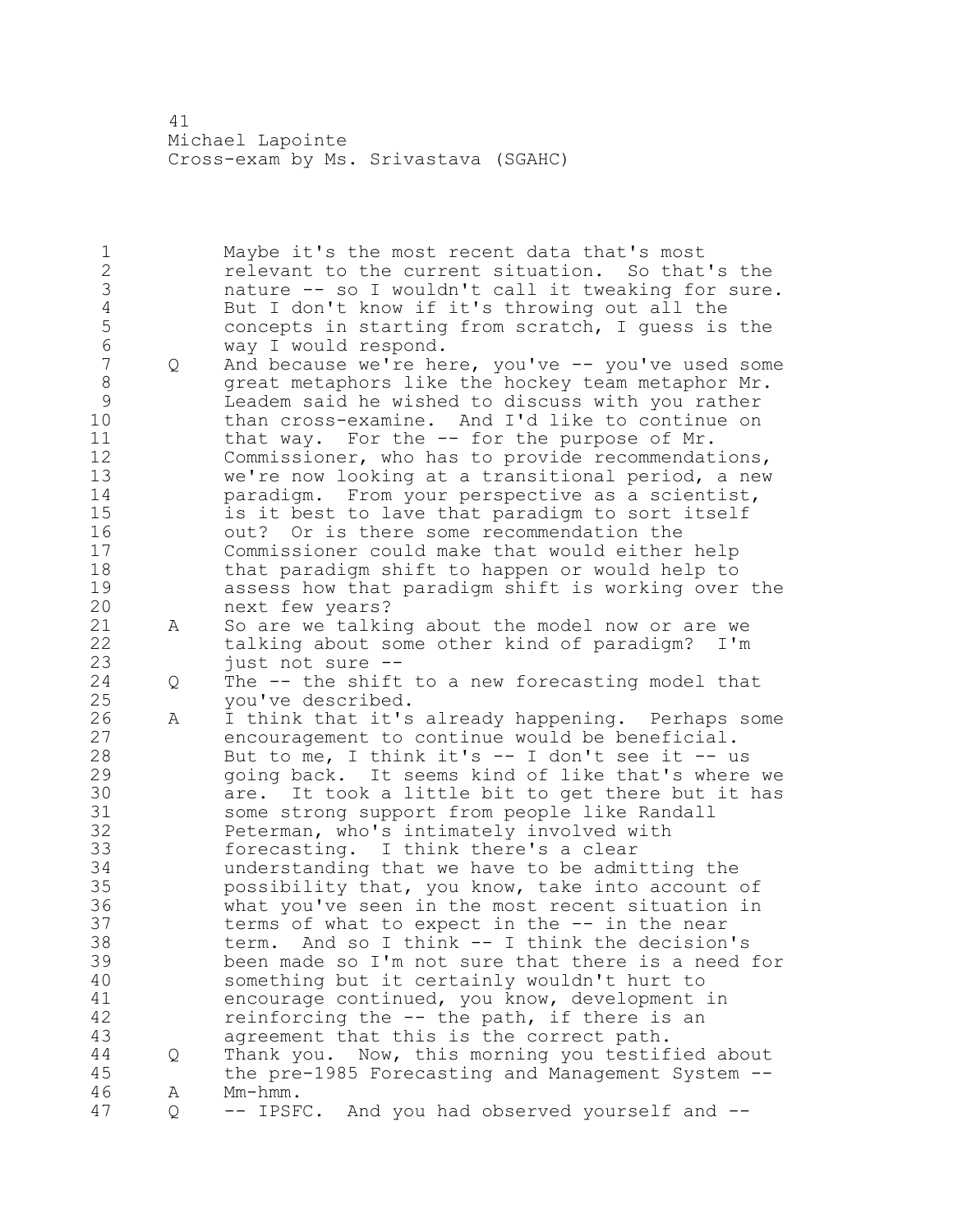and I wish I'd had your testimony because I spent 2 a long time with a calculator last night. 3 A Oh, I should have -- I have slides --<br>4 Q That's all right. 4 Q That's all right.<br>5 A -- I could have s 5 A -- I could have shared with you.<br>6 O But I was grateful to know that Q But I was grateful to know that I had done it correctly. Your observation was that prior to 8 1985, where there was inaccurate forecasting, it<br>9 almost always was that the forecast was almost always was that the forecast was conservative and had underestimated the -- A Yes, that's correct. Q -- post-season return? A That's correct. Q You then took the extra step and spoke to Mr. Woodey and said, you know, tell me up front, was there an element of judgment and conservative forecasting involved here? And he was up front 18 and said, yes, there was. My question to you is, 19 how bad would it be to return to a conservative<br>20 forecasting model and management model if it had forecasting model and management model if it had the same results as the pre-1985 results? What -- what could be bad about that? A What could be bad about that? I guess I would say that it would depend upon the objectives. And from our perspective -- from my perspective, I 26 guess I would say that the decision to be<br>27 precautionary or not, and so if using a precautionary or not, and so if using a conservative forecast would be cast in the precautionary, as an aspect of precautionary 30 behaviour, is a policy decision. And so the<br>31 berson that's going to make that judgment is person that's going to make that judgment is going to have to be aware of the consequences of being precautionary or not. 34 And so from the example of marine area fisheries, for example, given that the current allocation, all of the United States' allocation clearly, about 80 percent of the commercial allocation in Canada, is allocated to fisheries that are a six-to-eight-day swim for a fish away from the Fraser River. What I hear from my Fraser 41 Panel members in those areas is that they're<br>42 concerned about the timeliness of our in-sea concerned about the timeliness of our in-season assessments, in other words, the ability for us to update the run in a positive or negative direction relative to where those fish would ideally like to be caught, if we're going to catch them where the areas are licensed to fish.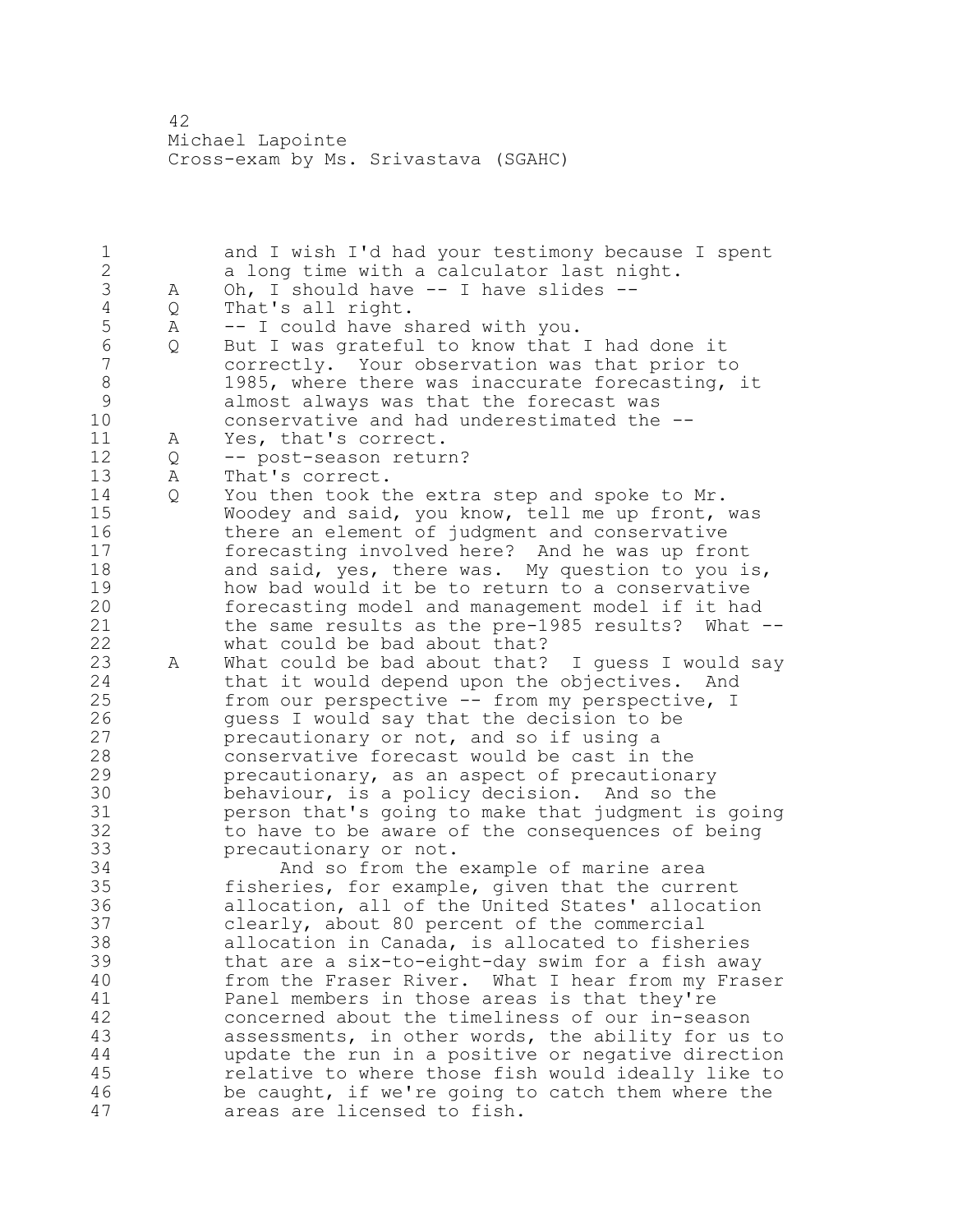1 So one of the consequences, and I'm not going to say it's positive or negative of starting with 3 a low forecast, would be in those years where the<br>4 run is larger, you might not detect that in a 4 run is larger, you might not detect that in a<br>5 timely way, which might result in folks who a 5 timely way, which might result in folks who are<br>6 trying to catch those fish sooner rather than trying to catch those fish sooner rather than later not having access to those fish. I'm not 8 saying that's a negative thing.<br>9 0n the flipside, you could 9 On the flipside, you could say conservation<br>10 is the highest priority. Being conservative migl is the highest priority. Being conservative might cause you to, more often and otherwise, meet those conservation objectives. But there is clearly that trade-off and that is why I would leave that decision to a policymaker because of the value judgments associated with once you make that choice, there are consequences that influence folks that have interest in these fish. Q But as a scientist, biologically or ecologically 19 to the sockeye, and just leaving aside the over-<br>20 escapement theory for now, because I know we'll escapement theory for now, because I know we'll  $--$  there will be lots of discussion about that, a forecasting and management model that tends to underestimate is not harmful; is that correct/ A To the fish? Q To the fish. 26 A No.<br>27 Q Oka Q Okay. You also testified this morning that -- it was actually in answer to Mr. Leadem that part of that reason for the early and conservative 30 reporting was the regulatory structure?<br>31 A That's correct. 31 A That's correct.<br>32 O So they had to Q So they had to come up with estimates very early in the year. I believe you may have said as early as January. A I don't remember exactly when the forecasts were released but the context is that the regulations -- and you can go back to any of the IPSFC end reports -- I'm sure you have some -- were actually, rather than no person shall fish anywhere between these dates, they were actually 41 specifically specifying dates when the fishery was<br>42 open. And that -- those schedules were released open. And that -- those schedules were released in January or February and there was no ability to change those except by extraordinary meeting. Q And you also just mentioned in answer to me that there has been a concern expressed about timeliness of adjustments with early in-season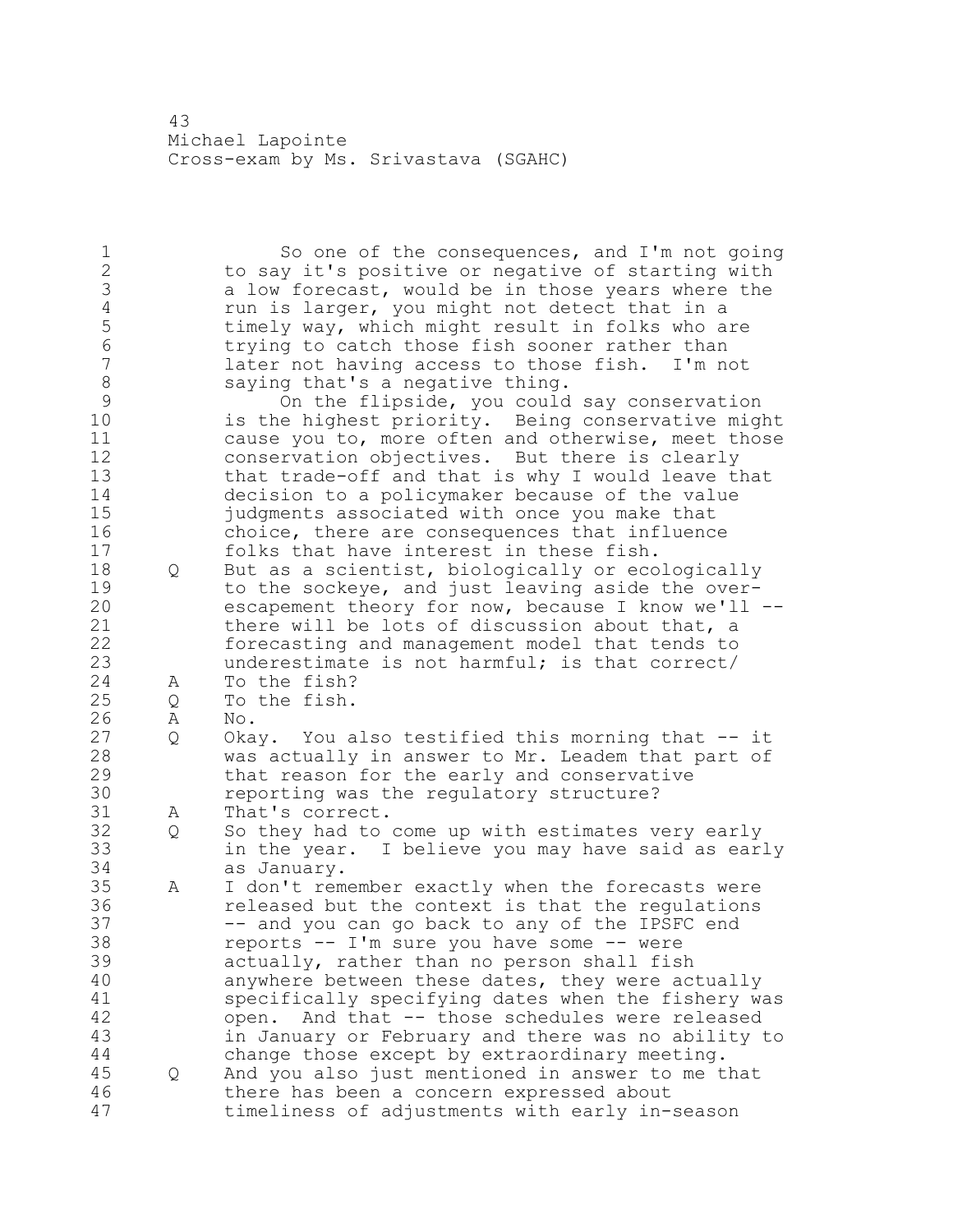data. I'm going to go back to my question about what would be wrong with going back to the pre- 1985 forecasting and management model? And I'm 4 going to change that a little bit and say, with<br>5 the addition of timeliness? Because you're no 5 the addition of timeliness? Because you're no<br>6 10nger constrained -- the system's no longer longer constrained -- the system's no longer constrained by the regulatory structure. 8 If you had a combination of conservative<br>9 forecasting and management that tended to 9 forecasting and management that tended to<br>10 mderestimate with timely, and I would as: underestimate with timely, and I would assume with some advances in technology and science more detailed information available more frequently in the season itself is there anything wrong with 14 that model, from your point of view, as a biologist, with respect to the fish themselves? A If you had accurate enough in-season assessments, and this is a -- I'm sure a discussion that you're going to have later on -- it could probably work 19 but it would have to be very, very accurate<br>20 assessments because the nature of the decis assessments because the nature of the decision- making now is somewhat different in relation to the magnitude of the total return that needs to be provided into the Fraser River for the combination of escapement management adjustment and FSA needs. So in the past, 70 to 85 to -- 75 percent of the 26 run was -- was harvested.<br>27 Now -- or -- and it Now -- or -- and it was harvested almost always in the marine areas with the exception of commercial fisheries in the lower Fraser, now, 30 that's different. So it's both the consequences<br>31 of that decision and the need for accuracy in the of that decision and the need for accuracy in that decision is at a much higher level now than where it would have been in the years when the IPSFC regulatory structure was in place? But if the models were accurate enough, the fish could -- could come out okay in that kind of a regime but require a very high premium on the accuracy. Q I'm going to suggest to you that the current pre- season forecast model is of no use to anybody involved in the fishery trying to make decisions 41 in the early part of the year. Would it have done<br>42 - specifically 2009, would it have done any -- specifically 2009, would it have done any fisher, commercial, recreational, First Nations, First Nations economic or FSC any good to rely on the 2009 pre-season forecast? A Maybe I'll answer it in a different way and you can come back at me if I haven't answered your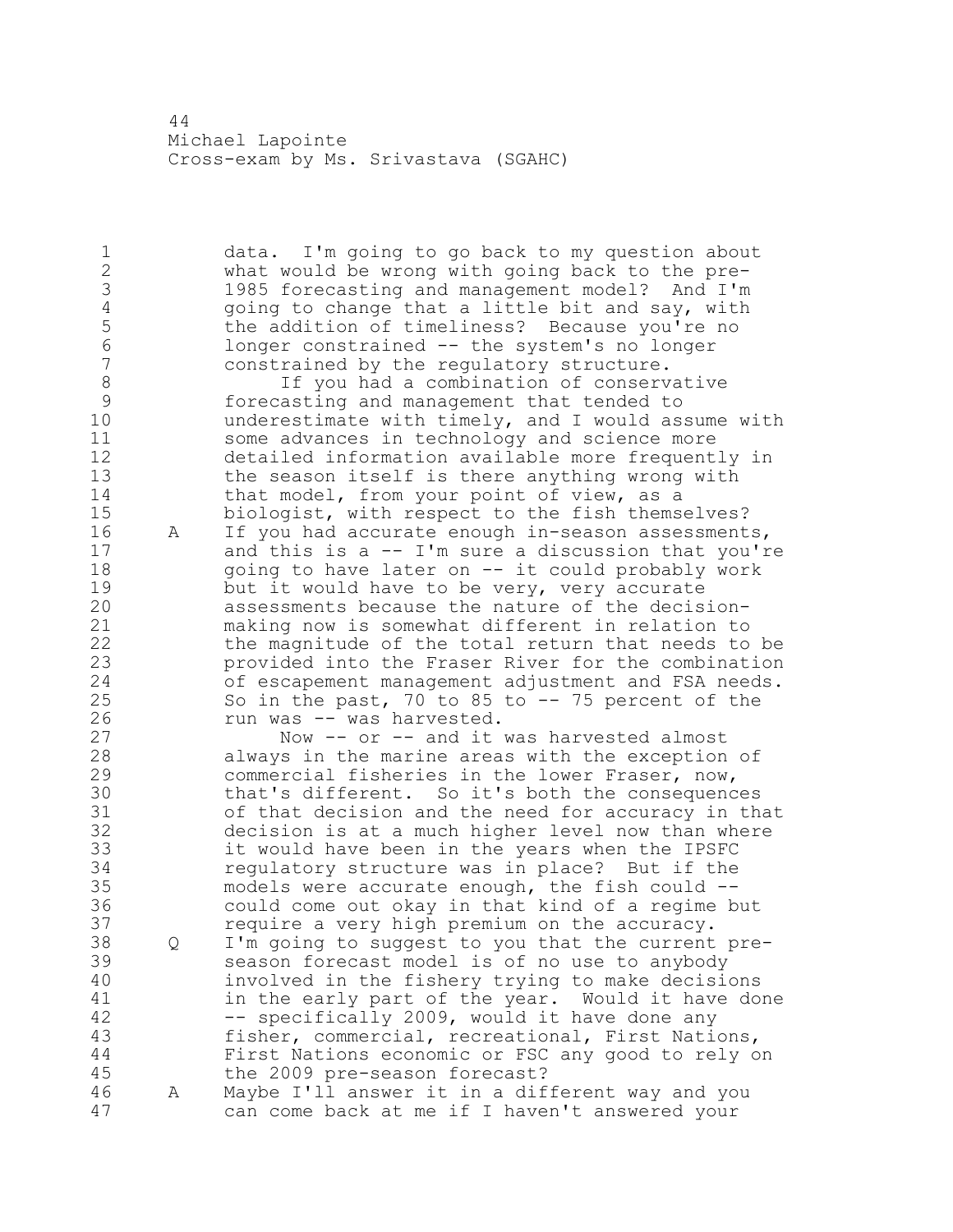question. The pre-season forecast had minimal impacts on the decisions that were made early on 3 in the -- in the fishery season of 2009 but there<br>4 were some impacts. And it may relate to the way 4 were some impacts. And it may relate to the way<br>5 that that forecast is used. So for example, we 5 that that forecast is used. So for example, we<br>6 compare on those little plots that we showed compare on those little plots that we showed yesterday, which compare the run to the smooth 8 normal curves, how the run is tracking. And so<br>9 those -- there were some fisheries that would h those -- there were some fisheries that would have initially been on a scenario plan for earlier on that would have been opened if the in-season data showed -- based on the pre-season forecast -- if the in-season data was consistent with the forecast. So in other words, the fact that the forecast was used as a reference and the in-season data was inconsistent was used to decide that those fisheries should not occur. So I think that's probably not widely understood but that's 19 the way those early decisions are made. In other<br>20 words, if it's not tracking close to the forecast words, if it's not tracking close to the forecast, you do something different. In this case, it was not racking close to the forecast. We did not open fisheries, okay? Clearly. 24 The other area that the pre-season forecasts are used, and it's not really the number but the 26 distribution, and this is going to get into<br>27 berhaps too much technical detail but I'll perhaps too much technical detail but I'll try to describe it as plainly as I can. We used the pre- season forecast as priors in our models. And what 30 those do is affect the bounds of the early in-<br>31 season estimates. When we only have a few day season estimates. When we only have a few days of data, like three or four days of test-fishing data, there -- what we're doing when we're doing in-season assessments is we're saying, which normal curve with a run size and timing possibility best fits this four days of data that we have, right? So you can guess with only four days of data the possibilities are all over the map, right, and there could be -- because there's a bunch of lines you can draw through there that 41 are equally consistent. By having the pre-season<br>42 brior, it constrains those values. It improves prior, it constrains those values. It improves -- you know, so for example, there's no way that early in the -- in the -- early in the season, you could have, conceivably, a model that would say, you know, this data are equally consistent with a 30 million run and a peak two days from now. Or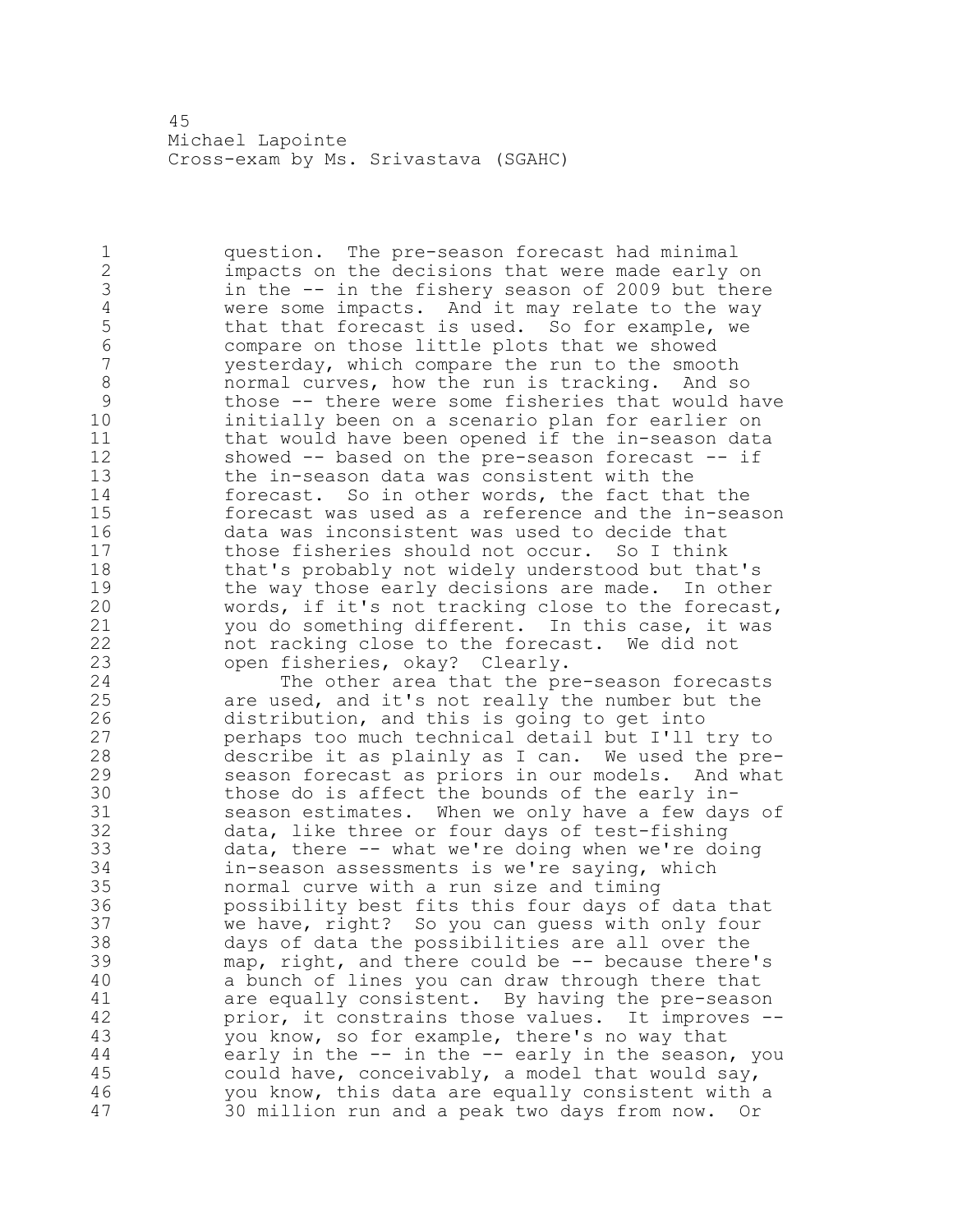1 they could also be consistent with a two -- you know, a 200,000 run and a peak that's earlier. 3 The pre-season forecast rejects those. By using<br>4 the pre-season forecast in the prior year says, 4 the pre-season forecast in the prior year says,<br>5 mo, there's no way you're going to get that. 5 how there's no way you're going to get that.<br>6 That's outside your forecast distribution. That's outside your forecast distribution. So there's a technical way that the forecast is used. 8 So in a general sense, I understand where<br>9 you're -- where you're coming from. But in 9 you're -- where you're coming from. But in<br>10 meality, while they're not used in a sense reality, while they're not used in a sense of triggering those really big fisheries, they are part of our assessments and they're part of the decisions early on about, do we get started. And 14 that, do you get started part is a pretty important one because it kind of sets a tone, you know. If you start going, people start to have expectations that it's not going to stop so there is a definite use of them. And so I wouldn't -- 19 I'm not ready to throw those forecasts away. I<br>20 think there's some real value to them. But it's think there's some real value to them. But it's admittedly perhaps subtle. Q Quite subtle. But your explanation was -- was helpful. Commission counsel asked the earlier panel, the Monday panel, in response to some of their questions, why do the pre-season at all? 26 A Mm-hmm.<br>27 Q You've  $Q$  You've  $-$ - I think you've answered part of that quite well but you've used the words "subtle" and "marginal". Perhaps I'll ask you then, what would 30 happen to your science -- what would you have to<br>31 do to your science and what would happen to some do to your science and what would happen to some of the management decisions or what would you have to do to those decisions if there was no pre- season forecast? A We would -- we would do a forecast on our own. So I mean I think part of the issue here is related to the public perception of the inaccuracies in the forecast and how people react to it. I think that my view is that we need the pre-season forecast for the reasons I described. On a 41 technical basis, they're fundamental to improving<br>42 our assessments. The alternative that we could our assessments. The alternative that we could use is just simply judgment. So we could -- in the -- in the case of that subtly about run size assessment, we could just say, well, those aren't realistic and that's actually not that far off from what we've done, if we go back in time prior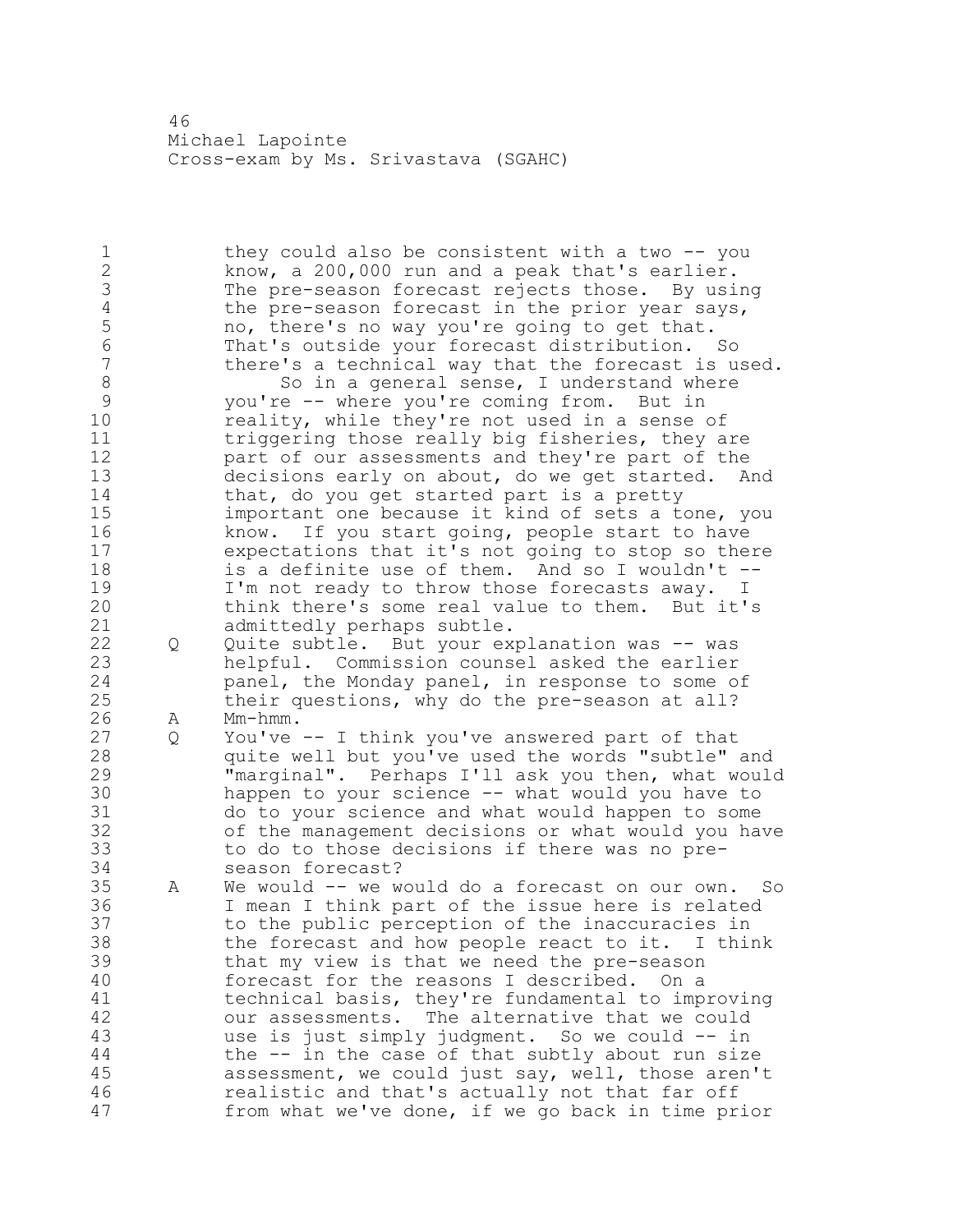1 to some of our new methods. But that's not very 2 transparent. So I think it's better to use the 3 forecast. But I think what we have to do is<br>4 improve our communication about it. Make it 4 improve our communication about it. Make it clear<br>5 to folks that don't understand that we don't open 5 to folks that don't understand that we don't open<br>6 up large-scale fisheries based on the pre-season 6 up large-scale fisheries based on the pre-season forecast. Make it clear that it isn't a number, 8 it's a range, it's an uncertainty. And I think<br>9 that will go a long way. I think we're, you know 9 that will go a long way. I think we're, you know,<br>10 our own worst enemies in this regard. We tend to our own worst enemies in this regard. We tend to 11 give folks things that they can understand most 12 easily and we give them a set of single numbers. 13 And then when it comes out different, they go, why 14 did you tell us that? You know, and in fact, the 15 reality is, in most of these years, 2009 is 16 actually an exceptional one so it's not really<br>17 appropriate for 2009. It's within the range. appropriate for 2009. It's within the range. 18 It's within the one-in-four chance of -- of what's 19 happened. It's just happened to have been<br>20 directional because we had this flaw in ou: directional because we had this flaw in our 21 forecasting that didn't account for this declining 22 productivity. So I'm not a fan, and you can tell 23 I'm not from the way I've been talking, of 24 throwing these out. I think we just have to do a 25 better job of explaining. I mean, again, you 26 probably know better than I do because you work<br>27 with Area E, what the fishermen's take on this. with Area E, what the fishermen's take on this. 28 And I don't know whether there's a general 29 consensus among all fishermen that we don't need - 30 - we don't want to ever see any Fraser sockeye<br>31 forecasts. I'm not sure what that consensus i 31 forecasts. I'm not sure what that consensus is<br>32 but from my perspective I think there is some but from my perspective I think there is some 33 value. 34 Q Thank you. Your point about judgment -- and 35 yesterday you used the word "intuition" as well 36 for some of these more senior or scientists 37 associated with PSC. And it's a fascinating point 38 you've just made that the former system used 39 judgment and was quite successful but there's a 40 difficulty with transparency. 41 A Mm-hmm.<br>42 Q This is 42 Q This is a bit tangential and you may find it a 43 little too esoteric to answer and if so it's not 44 necessary for you to answer. But if you culled 45 judgment and intuition, if you were able to 46 articulate those inputs as the precautionary 47 principle, do you think it would be more congruent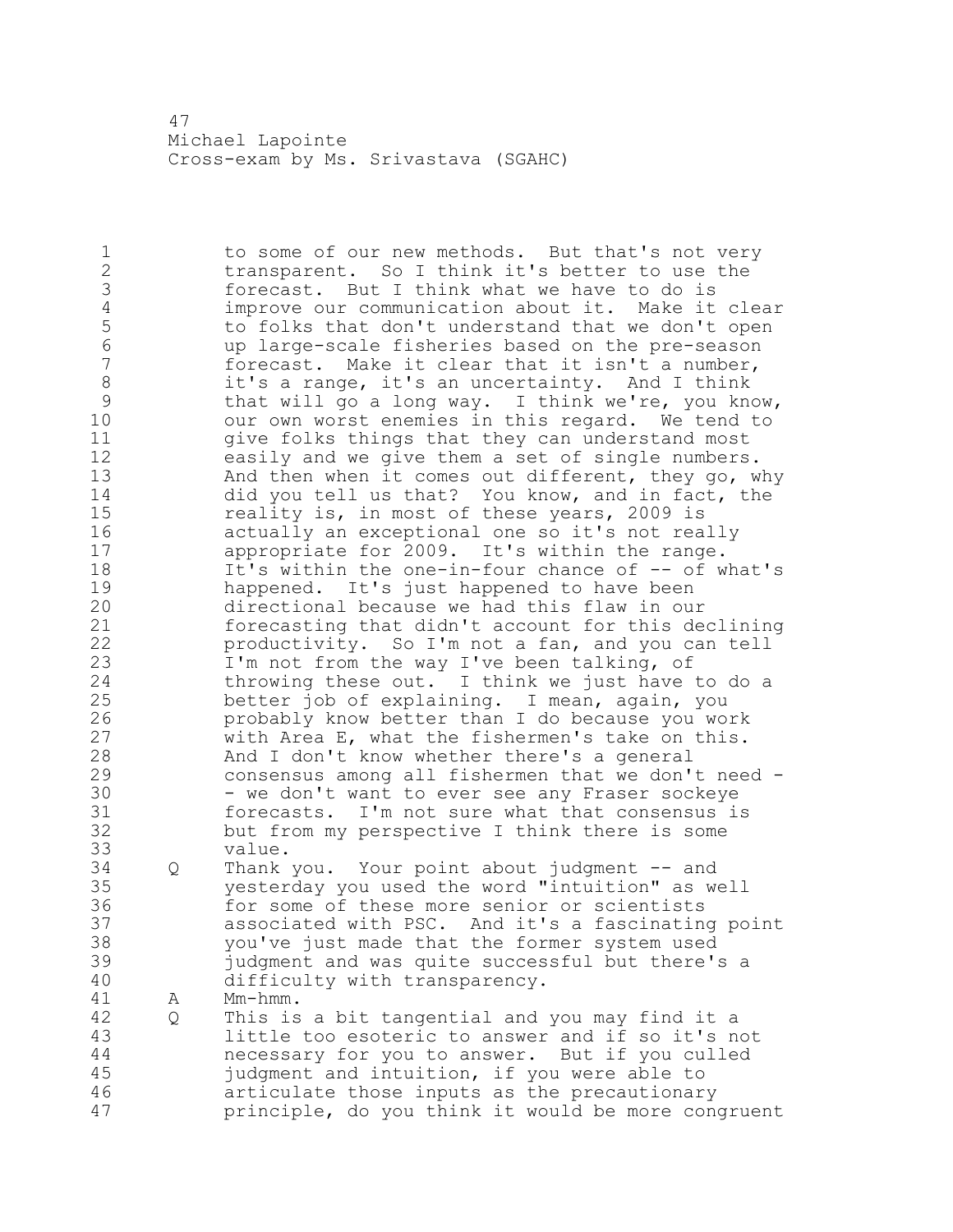with the current models, approaches and policies? In other words, is there a way to reinsert 3 judgment and intuition, which isn't, frankly --<br>4 it's not casting bones -- these are scientists. 4 it's not casting bones -- these are scientists.<br>5 A Mm-hmm. 5 A Mm-hmm.<br>6 O But it' Q But it's scientifically-informed judgment and intuition. Is there a way --8 A So --<br>9 Q -- to 9 Q -- to re-infuse that into the current approach?<br>10 A Yeah, and just on the first part of your questi A Yeah, and just on the first part of your question in terms of whether you need to leverage some precautionary principle or something against that, I don't think that's really needed, although it might be helpful for some folks and not others. I think there is an issue about trying to be -- a debate, I'll say, about trying to be too scientifically pure, for lack of a better word, you know, hanging onto the statistics and -- and 19 maybe we've moved a little bit that way in the<br>20 scientific community more towards doing that, scientific community more towards doing that, you know, hanging onto the -- it's kind of a safe place sometimes for -- for scientists to sort of say, well, you know, the statistics could go this way, it could go that way. 25 And so it's not outside of human nature 26 either. So -- but no, I think that as long as one<br>27 (a) describes what the judgment is, and (b) (a) describes what the judgment is, and  $(b)$  describes what the rationale for that judgment is, then it is transparent. It is not like anyone is hiding anything. You're just saying, this is what I believe and this is why and -- and I think the only thing I would say is that -- and as a scientist, is that it's important to -- when you provide that judgment to provide both why you believe it's correct but also how you believe it could be wrong. And unfortunately, the nature of science, particularly on the publication side of things, is it tends to select -- and I'm not being critical of folks that write papers or anything -- for folks that don't actually show all of the weaknesses because if they do then their paper will get rejected. So to say it in another way, the scientist is in the best position to expose and understand his weaknesses. And so if he's going to provide judgment, he should provide it in a way that does expose those weaknesses. In other words, it isn't about making sure that your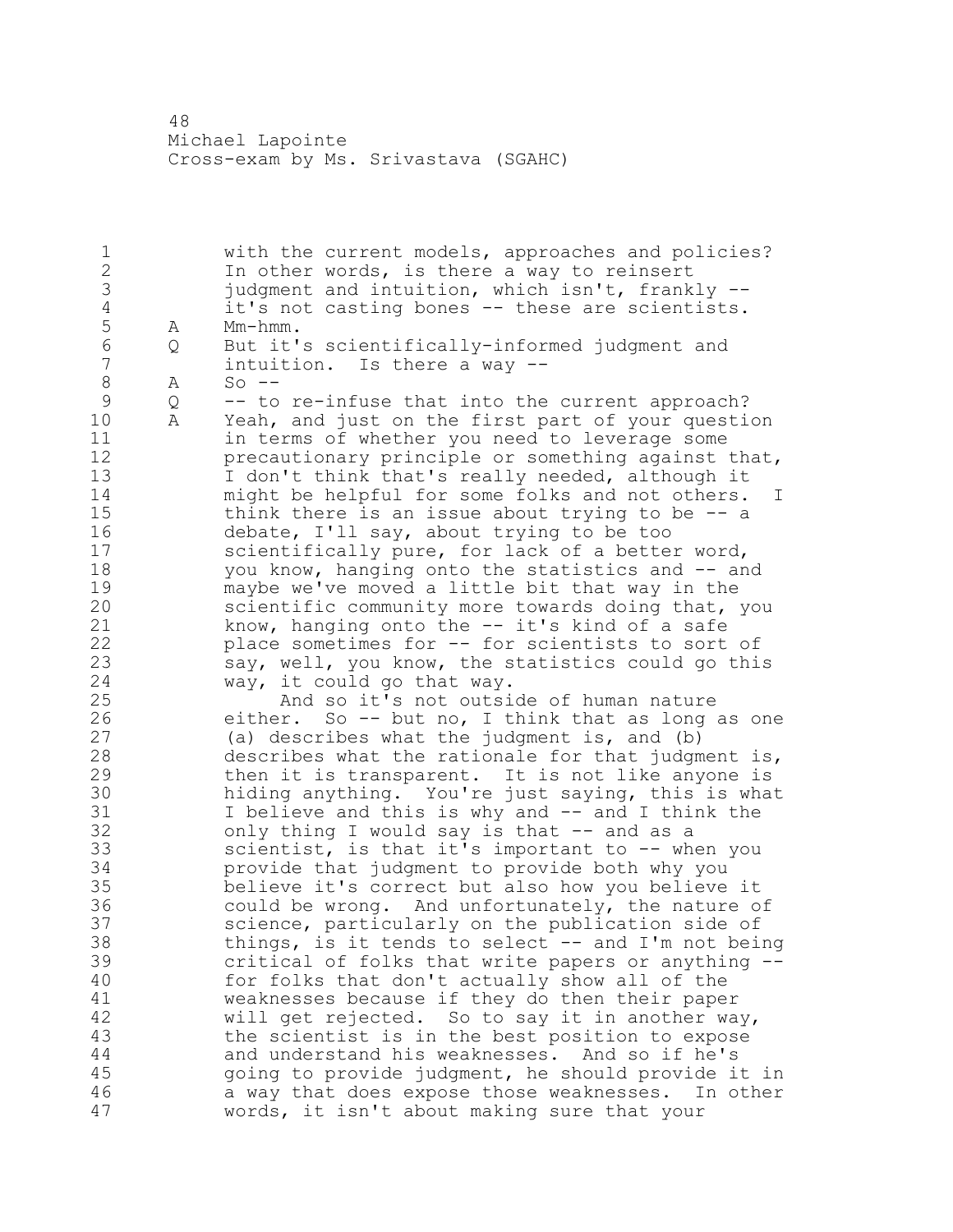judgment is followed; it's making sure that your judgment is understood. 3 Q I'm just going to shift gears a little bit to talk<br>4 about relationships, overlaps perhaps, and the 4 about relationships, overlaps perhaps, and the<br>5 transition from PSC to DFO science. I know you 5 transition from PSC to DFO science. I know you<br>6 ioined PSC in 1992: is that correct? 6 joined PSC in 1992; is that correct?<br>
7 A That's correct. A That's correct. 8 Q That shift had started in 1985. Do you know of<br>9 any scientific reason why science could not hav any scientific reason why science could not have stayed at the PSC? A No, no scientific reason. It's still at the PSC. The duties have been split. Q Right. A We do different things now than we did. Q Right. Does PSC, your staff right now, currently have the capacity to do all of the science that's being done by DFO? A No, not in the broadest sense. I mean we don't 19 have a molecular genetics lab. We don't -- I mean<br>20 the breadth of DFO science goes way beyond salmon. the breadth of DFO science goes way beyond salmon. In terms of the duties that the IPSFC did and used to do that the PSC is not currently doing, we would certainly need more personnel and we'd probably need certain specific personnel, you know, the expertise with respect to upstream 26 programs, for example, and program delivery is no<br>27 - you know, we don't really have those folks in -- you know, we don't really have those folks in our shop right now. But you know, we could -- we would need -- we would need specific personnel and 30 different skill sets than we currently have<br>31 because obviously we don't have those folks because obviously we don't have those folks because those folks actually physically and, in some cases, individuals actually now work for DFO. Q And that was one of my questions. You've confirmed that -- my understanding that the transition from PSC to DFO took about 75 percent of the scientific staff? A Well, I believe that number sounds correct but it was before my time. But it sounds about right. Q And it wasn't just staff positions but physically 41 took some of the scientists?<br>42 A Yes, absolutely. A Yes, absolutely. Q Now -- A Yes. Q And obviously, that was 25 years ago so there would have been turnover and attrition anyway. A Sure.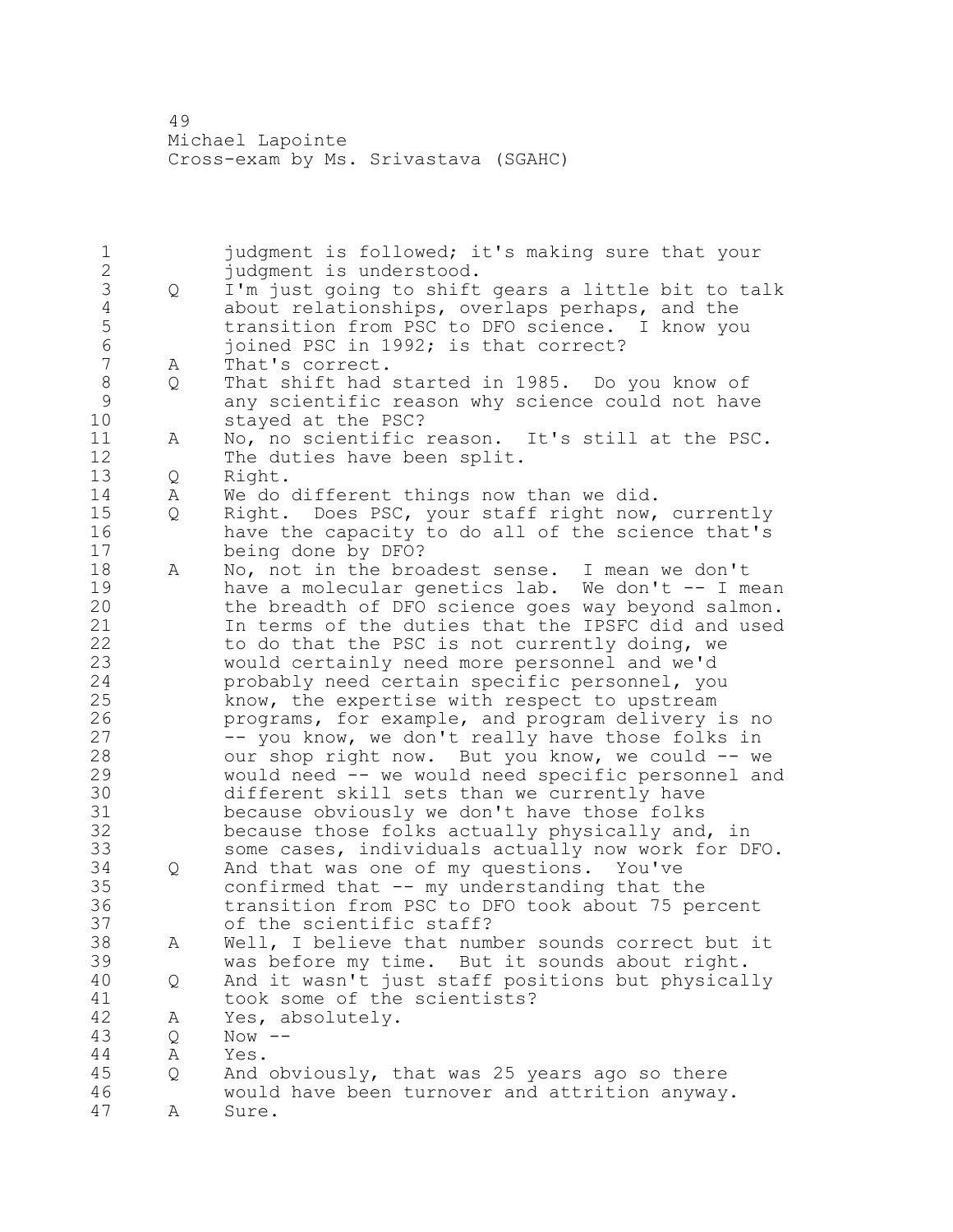Q If going forward the specific salmon-related 2 3 Science duties were transferred back to PSC, do I understand you correctly that you would need some increase in scientific expertise in specific areas but you would also need a return to probably original capacity or a concomitant increase in capacity? 8 A Yes.<br>9 Q Ist 9 Q Is that right?<br>10 A Yes. A Yes. Q As far as fisheries management tasks, if the PSC were to be tasked with fisheries management beyond the panel areas, does it have the expertise to do 14 that? A No. It does in some aspects but not in others. There are -- the membership on the Fraser River Panel is -- includes the broad representation of the commercial sector for the non-panel area 19 waters, as I think was discussed under cross-<br>20 examination last time I was here and I think examination last time I was here and I think it might have been Ms. Gaertner that raised this question. The representation on the Aboriginal side is -- how do I say this in a way without discrediting the folks that are there? It's not sufficient because there's only two folks and they 26 can't speak -- not only can they not speak and<br>27 this is what they've told me so maybe for their this is what they've told me so maybe for their  $-$ - initially for their own groups but they certainly can't speak for the groups that aren't there. 30 So to contrast that, for example, with the<br>31 So to contrast that, for example, with the representation on the United States side on the tribal side they are empowered to make decisions the appropriate decisions that they have to make with regard to the tribal fisheries in the United States, which do occur. That -- that representation does not exist current -- in the current structure of the Fraser River Panel. And so if what you mean, and I don't know that you do, so maybe I've drawn a conclusion that's incorrect, by non-panel waters, the Fraser River Watershed 41 and, in fact, technically that is actually part of<br>42 panel waters, in terms of the definition. But if panel waters, in terms of the definition. But if you mean that the Fraser Panel would have jurisdiction over that part, there isn't adequate representation or structure in place right now to -- to make those decisions in the current structure of the Fraser River Panel.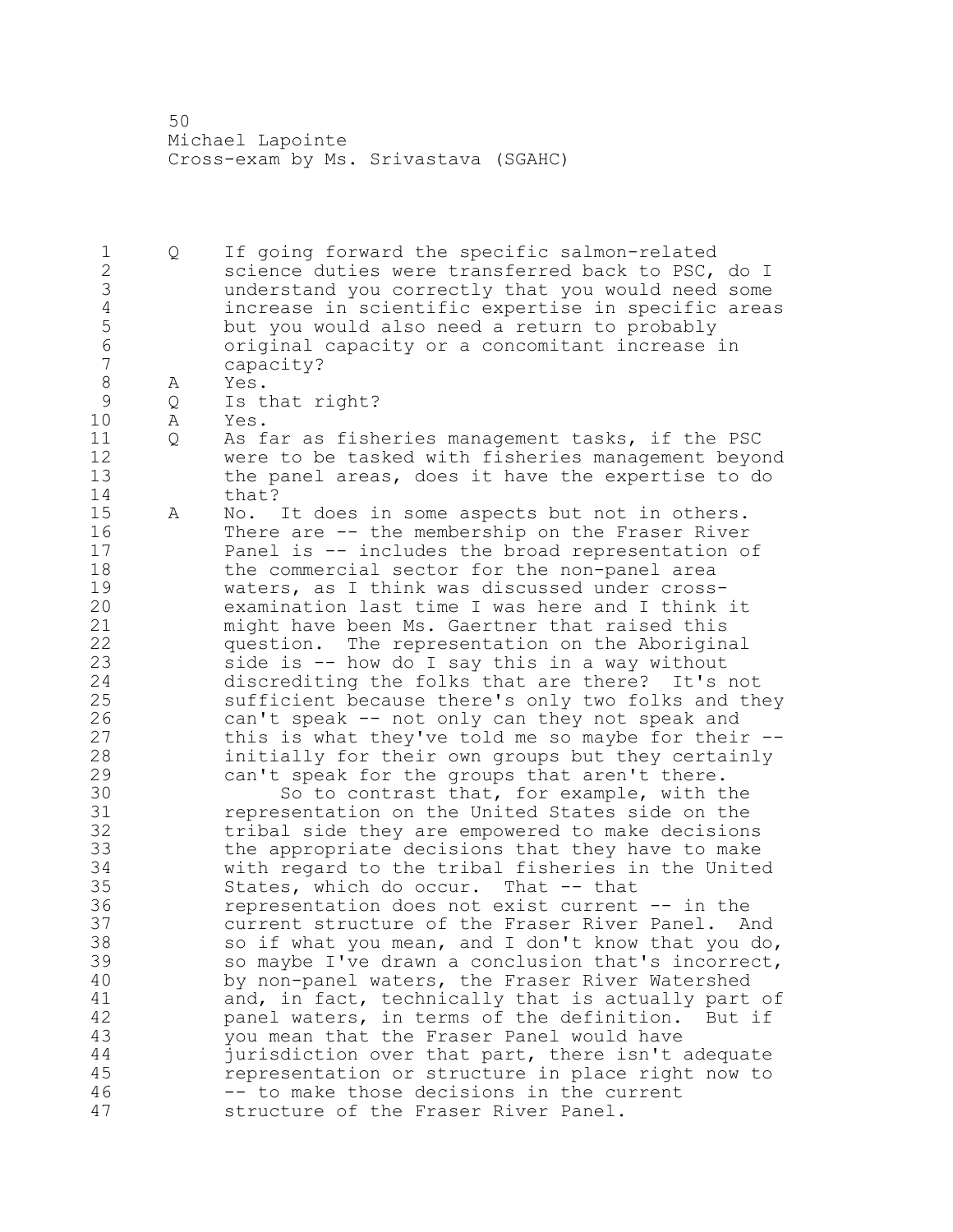Q No, that's exactly what I'm asking and you've -- you've said that actually on the U.S. side, there 3 is that capacity. That suggests to me that if<br>4 there was a recommendation for a single author 4 there was a recommendation for a single authority<br>5 over Fraser River sockeye that it would be over Fraser River sockeye that it would be possible for the Canadian side to -- to gain that capacity and expertise, if needed. If it -- if it 8 was assigned to the PSC, it would be doable and<br>9 vou already have a model in the United States 9 you already have a model in the United States<br>10 side. Is that fair to sav? side. Is that fair to say? A Theoretically, I think it's a fair statement. Pragmatically, it would be a long haul. Q Long haul in terms of years, do you think, or decades? A Well, I guess if someone can ask me when -- or 16 answer for me when the treaties will be settled, I would probably be able to provide a context for that comment. And I don't mean that to be 19 flippant but the reason that the United States can<br>20 do this is that their allocations between, first, do this is that their allocations between, first, international, between U.S. and Canada, but second between Aboriginal groups and non-Aboriginal groups have long since been solved. So starting in 1976, I think, or '79. Perhaps one of you will know the date better than me, the *Boldt* decision. 26 So they've had, you know, 30 years of kind of<br>27 evolution, if you like, for the process to ma evolution, if you like, for the process to mature to the point that it's gotten right now. And I would respectfully suggest that Canada, not for 30 better or for worse, is probably about, you know,<br>31 I don't know, you tell me, 20 years from that 31 I don't know, you tell me, 20 years from that<br>32 boint? I hope it's less but there's some pro point? I hope it's less but there's some process that's under negotiation. In the case of the U.S., as you know, if you don't know, a judge made a decision so one day people woke up and 50 percent of the catch was allocated to the tribal groups, the so-called Treaty Indians, as they're referred to in the United States, and 50 percent to non-Indians. 40 In Canada, clearly, there's a different 41 approach. It's a negotiation. There's bilateral<br>42 megotiations. We have how many treaties now, one negotiations. We have how many treaties now, one or two, so far in the Fraser? So the dynamic of

 that is quite different in Canada and I think -- so again, theoretically, I agree with you but pragmatically to ask the Fraser Panel to be involved with that during this transition phase, I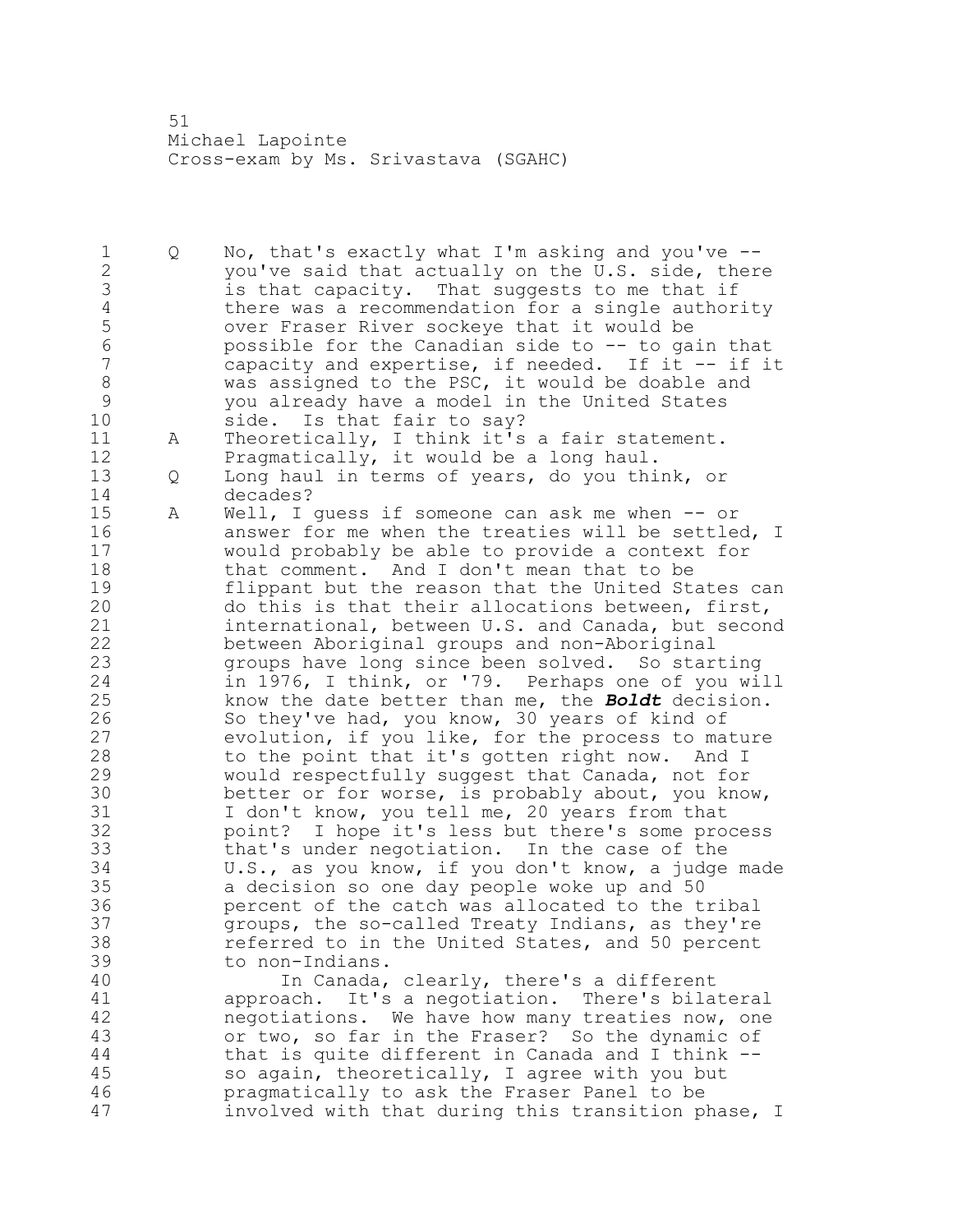1 think -- I don't know -- it would be pretty<br>2 challenging for them, I think. 2 challenging for them, I think.<br>3 Q I'm going to switch gears over 3 Q I'm going to switch gears over to management<br>4 adjustment. It's a phrase that I -- I know 4 adjustment. It's a phrase that I -- I know I'm<br>5 hot the only counsel really struggling to 5 hot the only counsel really struggling to<br>6 hounderstand. When you arrived at the Paci understand. When you arrived at the Pacific Salmon Commission in 1992, was management adjustment already part of the forecasting on the 9 PSC side?<br>10 A So manage A So management adjustments aren't part of the pre- season forecast in any way; they're part of the in-season adjustments that we make to escapement targets, okay? So there are some pre-season adjustments that are made but they're not part of the abundance forecast just so that we're not speaking at cross purposes here. The history of 17 the management adjustments is documented, I think, pretty well in the PPR. But I believe it was 1995 19 when the historical average difference was started<br>20 to be implemented in some of the pre-season to be implemented in some of the pre-season planning. So in 1992, I don't believe we had yet had any management adjustments in play. Q I have had a look at that PPR. MS. SRIVASTAVA: And Mr. Lunn, it may be helpful to pull up that PPR, to page 49. Sorry, page 51. 26 Just a couple pages ahead. And paragraph 131.<br>27 Q And this may be what you're referring to, Mr. Q And this may be what you're referring to, Mr. Lapointe, the management adjustment models currently used are a response to recommendations 30 from public reviews in '92 and '94. So -- so that<br>31 means arising from the Pierce Larkin reports. 31 means arising from the Pierce Larkin reports.<br>32 A Yeah, and the John Fraser one. Yeah, exactly A Yeah, and the John Fraser one. Yeah, exactly. Q But you had also said in your earlier testimony in the fall that the responsibility for management adjustments got added into the treaty in 1999, which -- A Yeah, so -- Q Sorry, go ahead. A -- there -- the treaty -- the initial treaty signed in 1985 with respect to the Fraser, chapter 41 4, specified a sharing arrangement that ended in<br>42 1992, I believe. I'll have to -- then during the 1992, I believe. I'll have to -- then during the period from 1993 to 1999, there were sort of ongoing negotiations and a series of some years. If you look in the Fraser Panel report, you'll see there was a one-year agreement. Some years there will be -- in the achievement of objections, it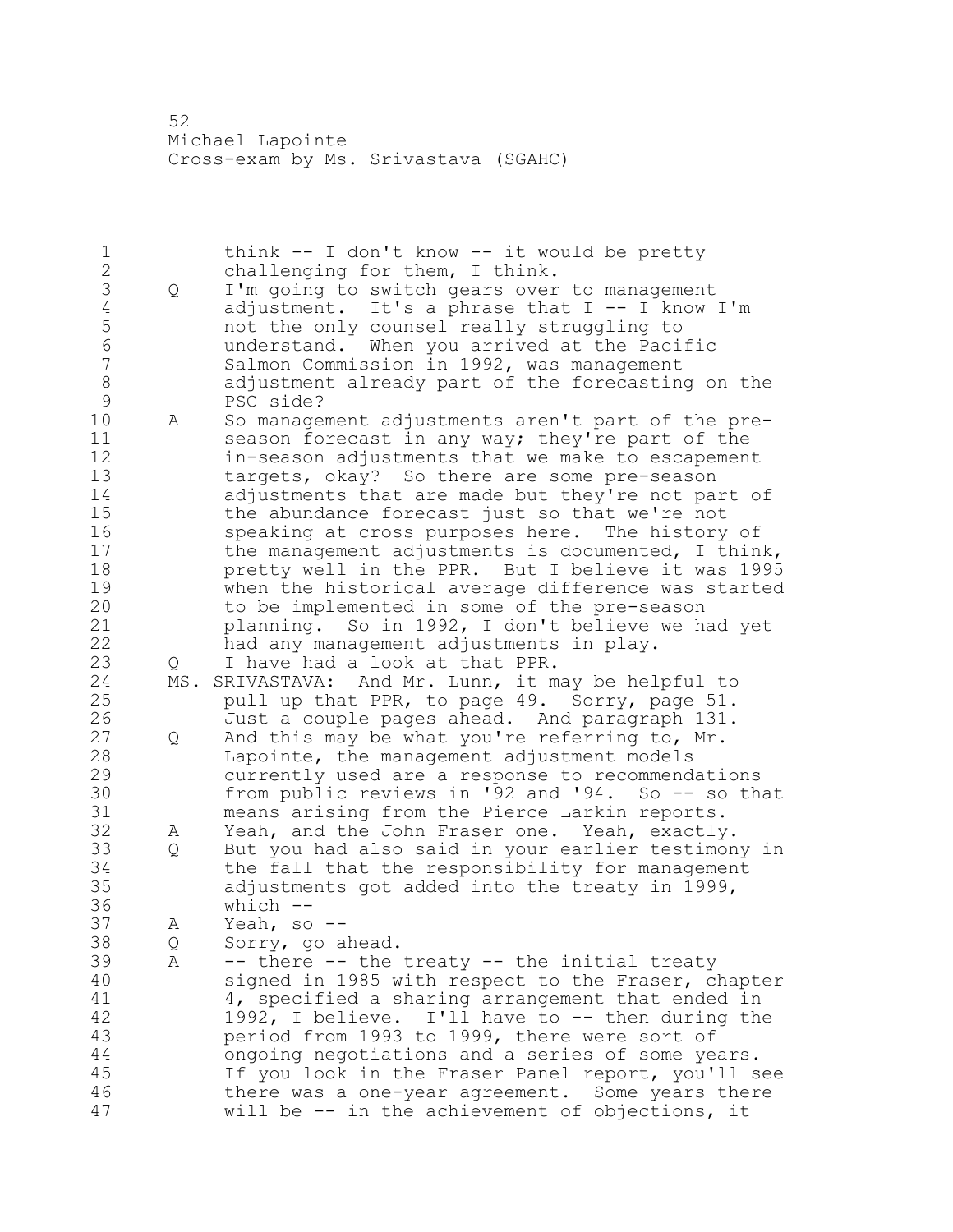1 will be one sentence -- achievement of objectives, 2 sorry, and it'll say there was no agreement in 3 that year and, therefore, we can't evaluate<br>4 objectives. So it wasn't until 1999 that t 4 objectives. So it wasn't until 1999 that there<br>5 was a renewed chapter 4 as part of a treaty. So 5 was a renewed chapter 4 as part of a treaty. So<br>6 that's maybe the disconnect between the vears. 6 that's maybe the disconnect between the years.<br>7 and so in the language of the 1999 treaty, I And so in the language of the 1999 treaty, I 8 believe the -- the management adjustment -- I<br>9 don't even know if the word management adjust 9 don't even know if the word management adjustment<br>10 is actually in there. Something like extra is actually in there. Something like extra 11 factors to account for natural causes and stock 12 assessment factors that may be added to the 13 escapement as -- I think it might even -- as 14 agreed to by the parties. I don't remember the 15 exact language but you're right, it's '99 that the 16 -- that the term appears. But the reason for the 17 lag is that we didn't have it -- we operated for 18 four or five years without actually a treaty in 19 the sense of, you know, a renewed agreement It<br>20 was one -- sorry, it was one year or no deals f was one -- sorry, it was one year or no deals for 21 a period of time there. 22 Q And I'm still trying to drill down to how that 23 labour in coming up with the management adjustment 24 figures in pre-season forecasting is divided 25 between PSC and DFO. 26 MS. SRIVASTAVA: And if we can move ahead, Mr. Lunn, to<br>27 hage 108 of the PPR, Table 2, which -- well, if we page 108 of the PPR, Table 2, which  $--$  well, if we 28 just look at pre-season, which is on this page. 29 Q I may not be seeing very well but I don't see that 30 anyone is responsible for coming up with either<br>31 the -- the data to come up with the M.A. or 31 the -- the data to come up with the M.A. or<br>32 determining the M.A. in the pre-season. determining the M.A. in the pre-season. 33 A So I think it might be under Item 3, where it 34 says: 35 36 Pre-season assessment and forecast of in-37 **river environmental migration conditions.** 38 39 So there's the DFO responsibility. So the 40 division of responsibility in a general sense is 41 that DFO does the environmental side, so the river<br>42 condition side. PSC uses that environmental data condition side. PSC uses that environmental data 43 in models, which we developed with DFO. I mean 44 there are a few publications on these out now. 45 But we implement the models and take the forecasts 46 of the conditions and come up with the management 47 adjustment number, if you like. So Item 3 refers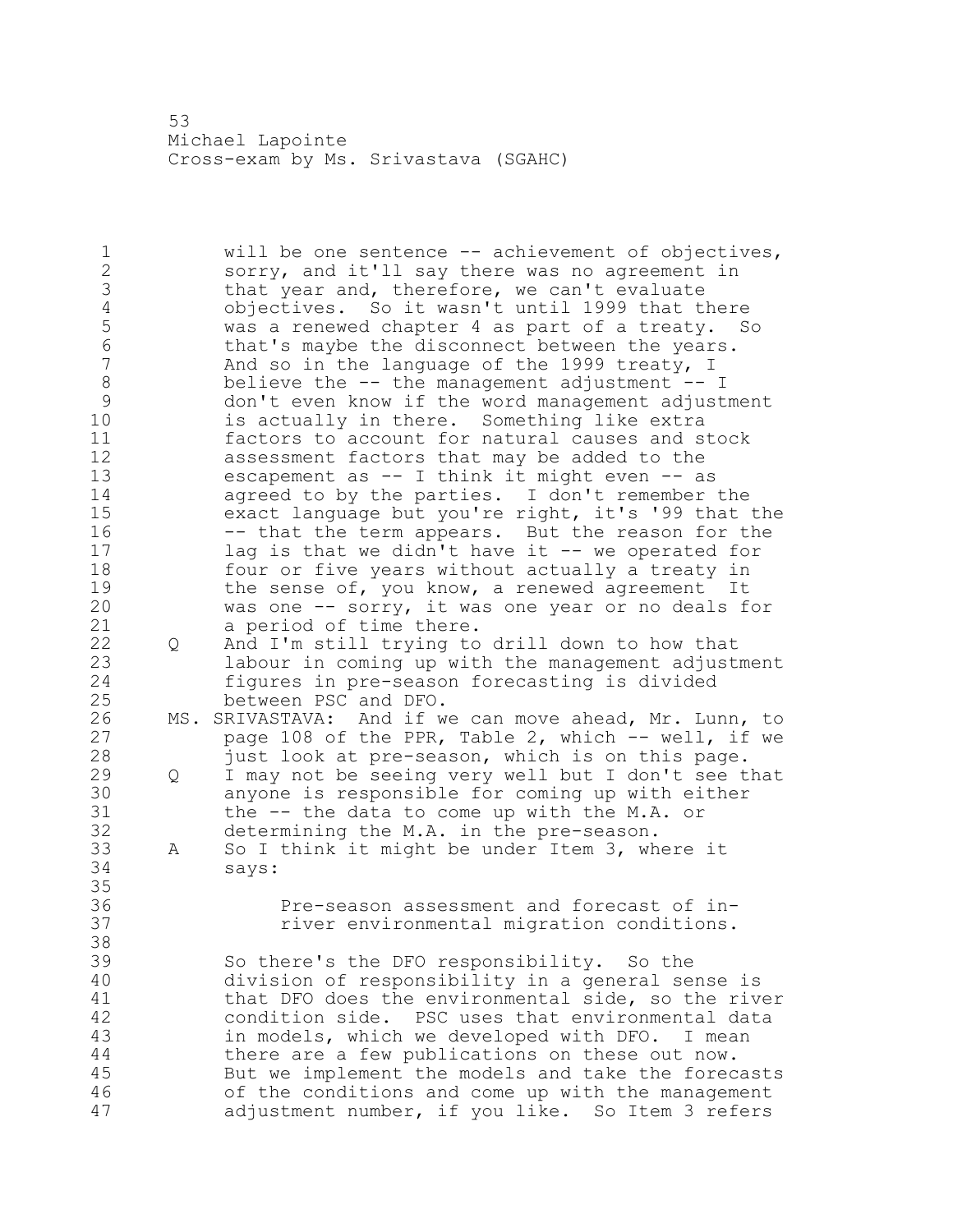to the DFO side and Item 4 refers to the PSC responsibility. On the -- on the first two 3 columns I'm referring to here.<br>4 Q Yes, I do see that. Item 3 fo 4 Q Yes, I do see that. Item 3 for DFO. So the --<br>5 the actual data, the inputs for the management 5 the actual data, the inputs for the management<br>6 adjustment figure would be under that --6 adjustment figure would be under that --<br>7 A Right. A Right. 8 Q -- section for DFO's responsibility?<br>9 A Right. 9 A Right.<br>10 O And th Q And then PSC formulates the recommendations. That is the actual number for pre-season -- A That's correct. Q -- to the FRP? A That's correct. Q Okay. And you -- I think you answered the question this morning. You said Fraser River sockeye management is the only fishery that you know of that actually includes this management 19 adjustment; is that correct?<br>20 A It's the only one that I am A It's the only one that I am aware of. Now, I have to admit that I'm not enveloped in the literature to the extent I was when I was a graduate student so there could be something there. But I'm not aware of another -- another system -- another management system that has this kind of a 26 mechanism.<br>27 Q And yester Q And yesterday, you used the phrase, "mission impossible" a couple of times when talking about management adjustment. Is management adjustment, 30 the term, a euphemism for margin of error?<br>31 A No, I wouldn't characterize it that way, a 31 A No, I wouldn't characterize it that way, although<br>32 that's part of what the management adjustment is, that's part of what the management adjustment is, as I testified yesterday. All the components associated with deviations are part of management errors but there's also a significant en route loss component that I was referring to. But the term "mission impossible" did not refer to the M.A. *per se*. It referred specifically to the case where the spawning escapement target is the entire run and there could be an en route loss or some 41 source of the management adjustment to come, which<br>42 means that there's almost no way to get that means that there's almost no way to get that target because there's going to be fewer fish that will arrive based on the fact that some will be lost from the combination of all of those factors, primarily en route loss. So the reason I used that was just to say that sometimes even if there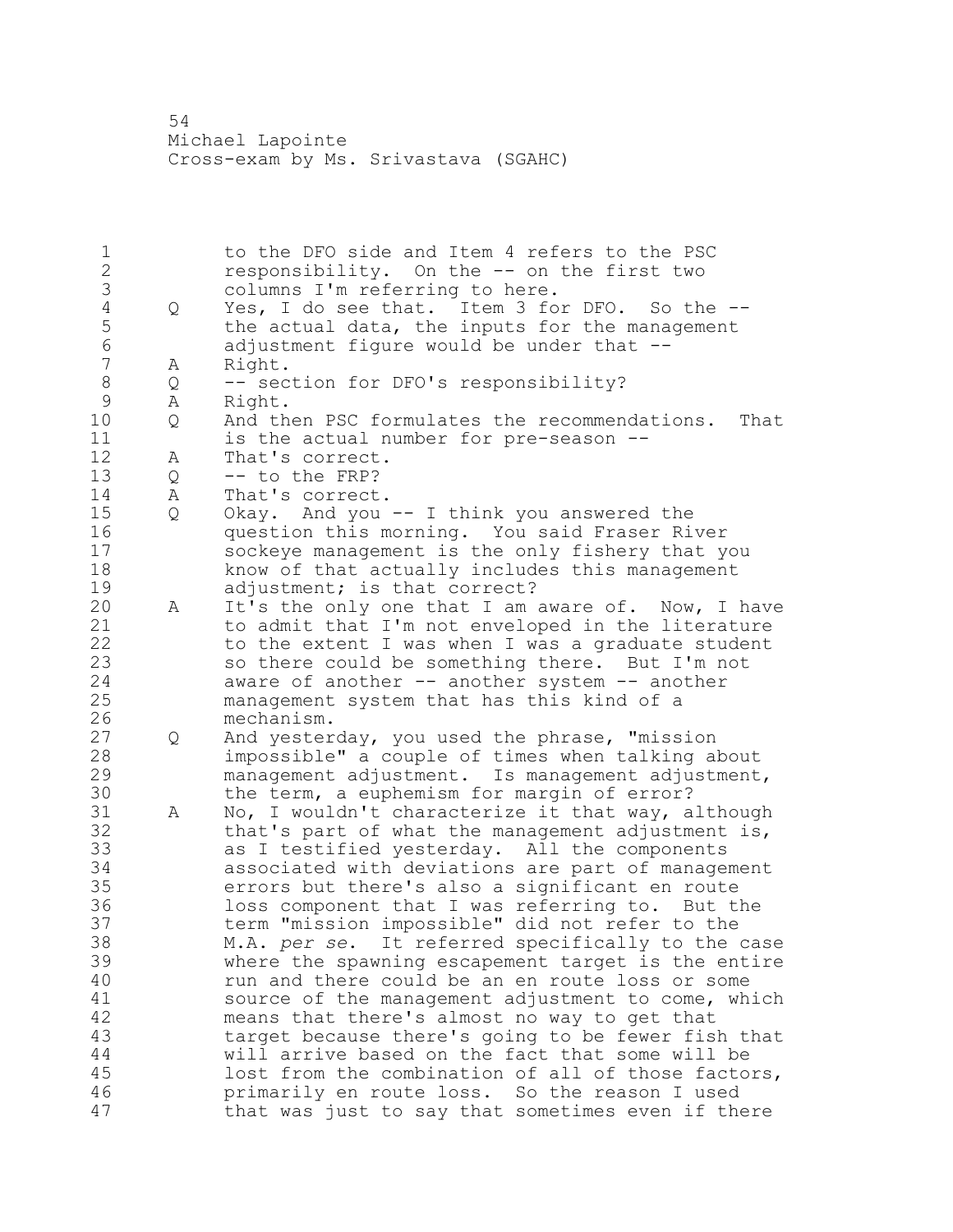are no fisheries, it can be hard to achieve these spawning escapement targets because there may be 3 some evaluation of these things in the future.<br>4 and if there is, there has to be a context to 4 And if there is, there has to be a context to that<br>5 evaluation in terms of why because presumably one 5 evaluation in terms of why because presumably one<br>6 exage on to ask whether there's a deviation is to reason to ask whether there's a deviation is to determine what you could do differently to 8 decrease the deviation.<br>9 MS. SRIVASTAVA: To go back, 9 MS. SRIVASTAVA: To go back, Mr. Lunn, perhaps we could<br>10 00 back to page 49 of this same report. And at go back to page 49 of this same report. And at paragraph 123 and 124, there's a general description of management adjustments. Q And it appears to me that historically, the management adjustment used to be called the environmental adjustment; is that right? A Yeah, I believe that's true. Q And that when it was called the environmental adjustment, the two things it took into account 19 were high flow and high water flow events and high<br>20 water temperatures; is that right? water temperatures; is that right? A Yeah, and it still includes those but there may have been a change in the way we worded it -- worded the term to explicitly recognize the fact that there were aspects of the management adjustment that were related to assessment errors. 26 So I think that's the reason that the words<br>27 changed. It just -- some of it's related to changed. It just -- some of it's related to environment, some significant part of it but clearly there's an assessment error component, 30 which I talked about yesterday.<br>31 0 That's right. Basically, bias 31 Q That's right. Basically, bias at the various<br>32 boints of measurement. points of measurement. A That's right, that's right. Q And I believe you also testified, and it's probably covered off in his PPR, that there are other components that have, over time, been added to the management assessment. Am I right -- and let me know if I've missed anything -- that those components include parasites and disease, fishing- induced mortality above Mission, possible non-41 reported catch and unexpectedly early entries,<br>42 especially in the late run. Is there anything especially in the late run. Is there anything else? A So -- so the way I would characterize those phrases would be sources or causal mechanisms that could cause the estimates to -- admission and upstream to be different from each other. They're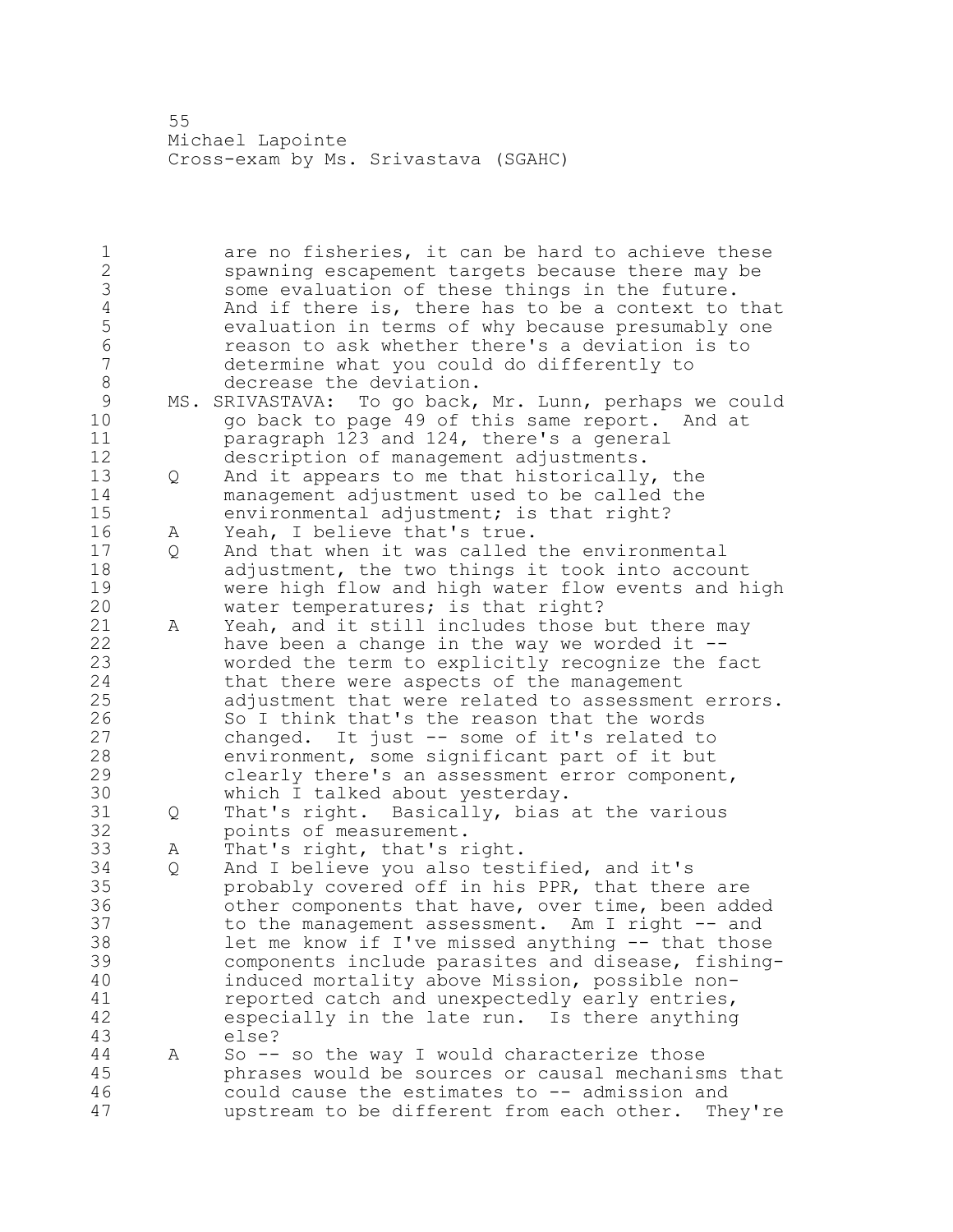not necessarily explicitly incorporated in the modelling sense. They're just recognized as 3 causal factors potentially.<br>4 Q As a layperson, when I look 4 Q As a layperson, when I look at all of those<br>5 sources, they fall into some categories. On 5 sources, they fall into some categories. One is<br>6 statistical bias or assessment bias. 6 statistical bias or assessment bias.<br>7 A Mm-hmm. A Mm-hmm. 8 Q The second category is environmental mechanisms.<br>9 1 would include parasites, disease and the water 9 I would include parasites, disease and the water<br>10 10 I flow and water temperature issues. And the thir flow and water temperature issues. And the third set of causal mechanisms would be fishing-induced mortality. Do you think of all of those -- of all of those causal mechanisms as equally going into the mix or are you -- when you think of management assessment do you, yourself, break down those components into those that are more influential than others? Can you rank them, in other words? A So I agree with the kind of categorical 19 characterization in the sense that they all are<br>20 contributing causal mechanisms and I agree with contributing causal mechanisms and I agree with the parasite thing and so forth as potential contributors. We've had quite a bit of debate, and this relates to some of the framework issues that we're discussing right now about trying to partition out those things. Like it's a very good 26 insight on your part and it's one that has come up<br>27 epeatedly in the -- in the Fraser Technical repeatedly in the -- in the Fraser Technical Committee about, gee, wouldn't we like to be able to partition these things? So a couple good 30 reasons to partition them. One of them, primarily<br>31 is that if we could partition the stock assessment 31 is that if we could partition the stock assessment<br>32 errors, for example, from the others and we could errors, for example, from the others and we could improve our stock -- you know, decrease our errors, then we could reduce the management adjustment by just improving what we do. Right? So a very logical kind of approach. The difficulty becomes in having the independent estimates of the components that you mentioned, the stock assessment errors, the fishing-induced mortality, the -- help me out here. The other one 41 was environmental factors.<br>42 Q All of the environmental f Q All of the environmental factors, yeah. A Yeah. Having the data to help us intelligently partition those out is the challenge, okay? So it's not that we don't recognize the value of partitioning it, it's -- it's that we haven't been

able to figure out a way in the -- in the data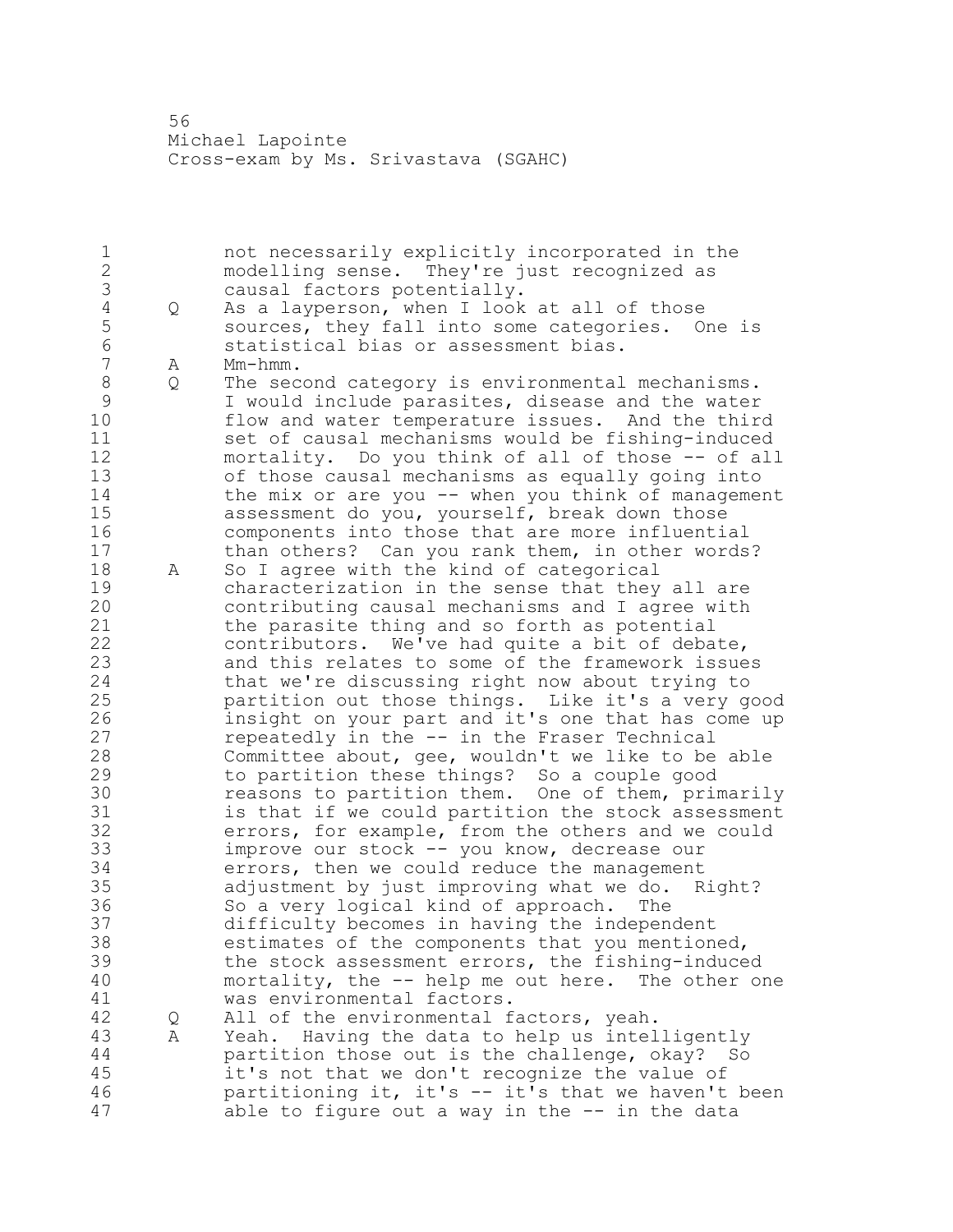1 that we use and just so it's obvious to everyone -2 - the data that we have in most years is an 3 estimate at one spot and an estimate at another<br>4 spot. And so it's hard -- you know, we do have 4 spot. And so it's hard -- you know, we do have<br>5 some years where we have tagging and stuff and 5 some years where we have tagging and stuff and can<br>6 draw an inference but we don't have much draw an inference but we don't have much independent information of the things we're using 8 to estimate the difference to help us partition<br>9 it. And so that's the technical challenge that it. And so that's the technical challenge that's been kind of thrown out way, which we have not yet solved. Q And can that technical challenge, from your perspective, be answered by an increase in resources whether that's just an increase in resources from the outside or a reallocation of resources perhaps from the pre-season forecasting efforts into gathering this data? Or is the science just not there on how to gather it? 19 A Theoretically, I think it could be addressed but<br>20 it would require some fairly large-scale work in it would require some fairly large-scale work in- river expanded relative to some of the work that's ongoing. And critical in that work is kind of the understanding and sort of -- I don't know if buy- in is the right word -- just so some concerns I would have, okay? So one solution might be 26 suggested and perhaps we'll talk about this next<br>27 week when Brian's here is, let's do a bunch of week when Brian's here is, let's do a bunch of tagging, for example, like the radio tagging that's been done in the past. And that is the 30 method that could be used. But the scientific<br>31 consideration has to be to make sure, like any 31 consideration has to be to make sure, like any<br>32 piece of science, that what vou're doing is no piece of science, that what you're doing is not kind of confounding your interpretation of the results. And so the big concern that has been expressed by some, not all, about radio tagging is whether or not there is an incremental effect of the radio tag. So is it providing an independent assessment or is it providing something else? So there's lots of sort of scientific uncertainties that need to be carefully considered. So what I'm 41 saying is I think theoretically it can be done but<br>42 I'm not sure that if I -- if you ask me to give me I'm not sure that if  $I$  -- if you ask me to give me -- give you an experimental design and gave me three months that I could come up with a design that everyone would agree, given some of these tough scientific issues, tagging being one of them, would be -- provide a defensible set of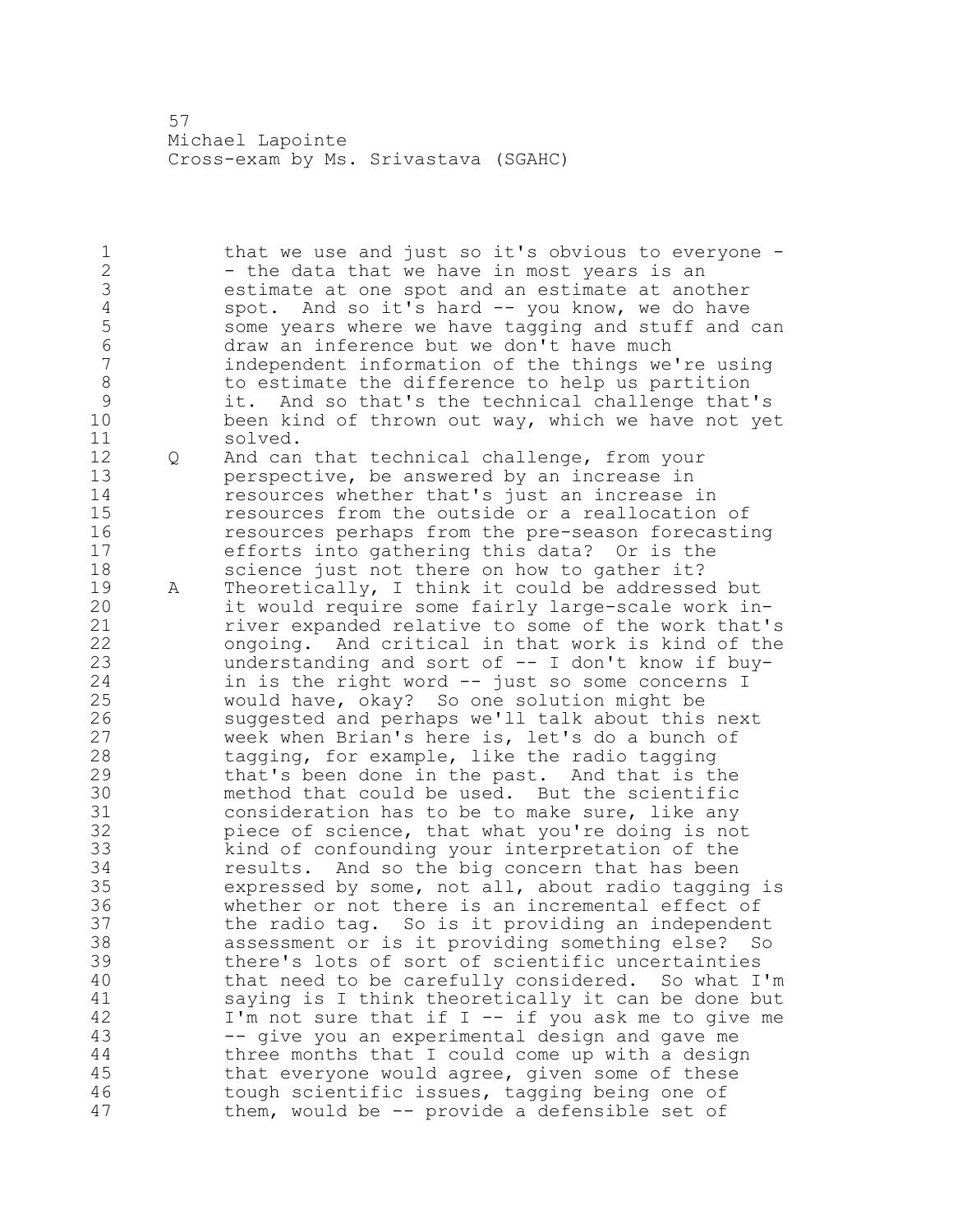1 answers for you. So you know, it's sort of a yes 2 and no to that question, I think. 3 MS. SRIVASTAVA: Thank you. Mr. Commissioner, I note<br>4 that it's coming up to 12:30. I'm not at a very 4 that it's coming up to 12:30. I'm not at a very<br>5 hatural breakpoint but I do have quite a bit more 5 natural breakpoint but I do have quite a bit more 6 just in this section so perhaps we can start again after 2:00? 8 THE COMMISSIONER: Thank you.<br>9 THE REGISTRAR: The hearing i 9 THE REGISTRAR: The hearing is now adjourned until 2:00<br>10  $p.m.$  $p.m.$ 11 12 (PROCEEDINGS ADJOURNED FOR NOON RECESS) 13 (PROCEEDINGS RECONVENED)  $\frac{14}{15}$ THE REGISTRAR: The hearing is now resumed. 16 MS. SRIVASTAVA: Mr. Commissioner, Anila Srivastava for<br>17 the B.C. Fisheries Survival Coalition, Southern the B.C. Fisheries Survival Coalition, Southern 18 Area E Gillnetters Association.  $\frac{19}{20}$ CROSS-EXAMINATION BY MS. SRIVASTAVA, continuing: 21 22 Q Mr. Lapointe, we stopped rather in the middle of 23 management adjustments, so I'm just going to back 24 up a little and make sure that we have everything 25 covered that I wanted to so far. 26 We had been talking about the various causal<br>27 mechanisms that are all aggregated into the mechanisms that are all aggregated into the 28 management adjustment. 29 A Yeah, I recall. 30 Q And you had mentioned that there is a current 31 debate about doing some partitioning and you talked about the difficulty in having independent 33 assessments. We did talk briefly about whether it 34 was a matter of resources to put into data 35 gathering or whether it's the actual science of 36 how to gather data that's needed. 37 So my next question, then, is have you put 38 your mind, or has either of the organizations, PSC 39 or DFO, to your knowledge, put their mind to 40 having a look at each causal mechanism and saying, 41 This is a causal mechanism we can analyze, even<br>42 if we can't analyze the others"? if we can't analyze the others"? 43 A I think that most components could be addressed 44 with some form of analysis. There certainly are 45 perhaps some differences in terms of, you know, 46 roles and responsibilities of who might do some of 47 those analyses relative to who conducts the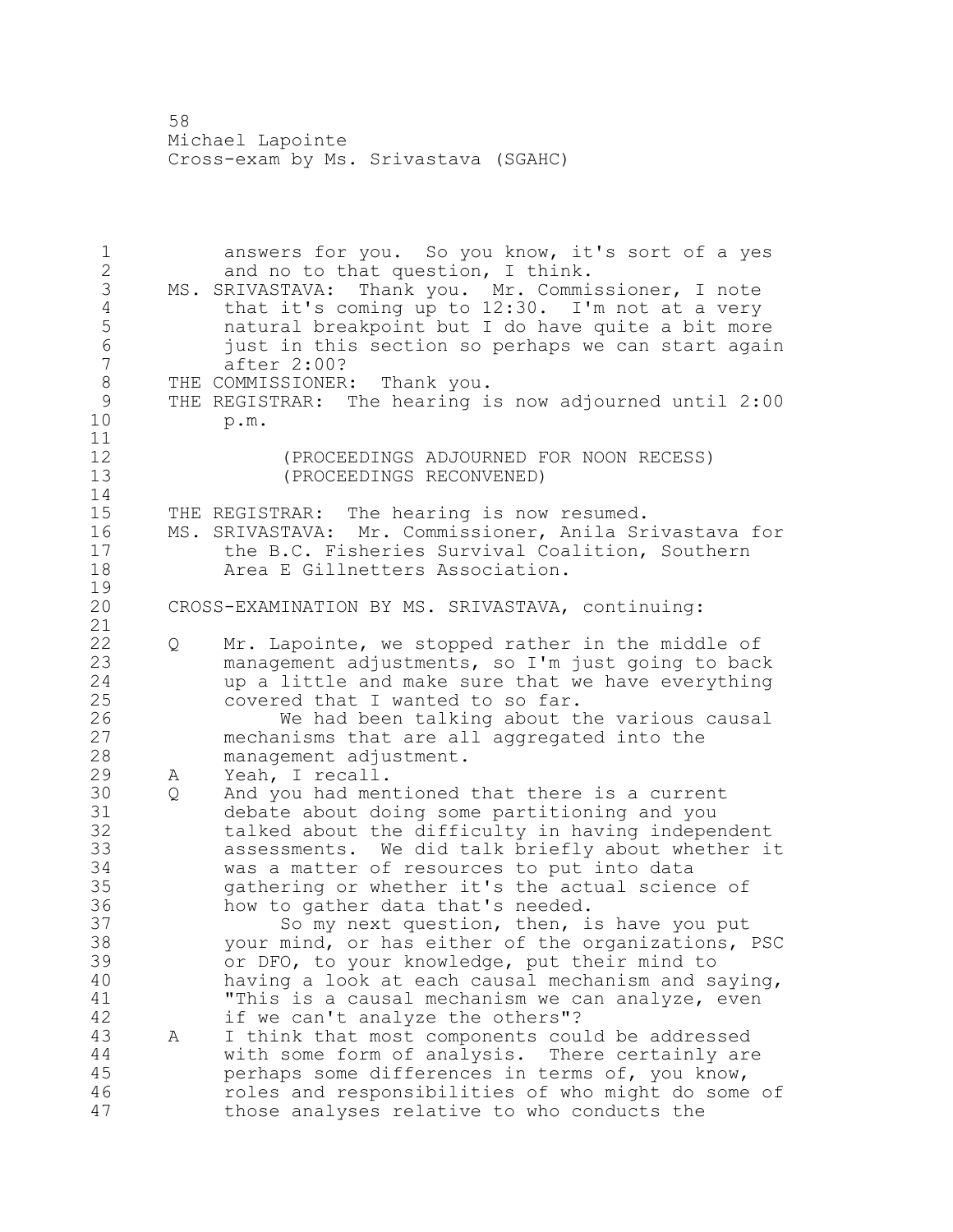1 various programs, but in terms of any that are 2 **just sort of impossible to address technically, I** 3 wouldn't say that there are any that are<br>4 impossible. So I think they all, you kn 4 impossible. So I think they all, you know, could<br>5 be subject to some work that would shed some light 5 be subject to some work that would shed some light<br>6 on them. 6 on them.<br>7 0 On the w 7 Q On the whole, do you think it would be a good idea 8 to do that?<br>9 A Yes, althou 9 A Yes, although we'll probably get into this discussion next week. It would depend upon the 11 objectives of that exercise. I wouldn't -- and 12 the reason I thought about this next week is I 13 know Brian Riddell is going to be here and one of 14 the programs that he championed was this "Count on 15 Salmon" program which is actually designed to 16 address some of these issues.<br>17 The caution I would prov The caution I would provide is that there is 18 some work to be done on the science, but the 19 science is only part of the issue that relates to<br>20 this problem. In other words, the science is this problem. In other words, the science is 21 being done in a fairly significant political 22 environment, as I'm sure you're aware, which puts 23 a very high onus on the science because it's being 24 conducted in an environment of some controversy. 25 So I guess the take-home message I would say is 26 that I would not suggest that the science, by<br>27 itself, will solve the political controversy 27 itself, will solve the political controversy that<br>28 surrounds some of this issue. Some of that surrounds some of this issue. Some of that 29 politics is outside the science. 30 So there's only so much science can bring to<br>31 bear on this. It can bring us understanding, and bear on this. It can bring us understanding, and 32 that's great. But there still may be -- there 33 will always be some uncertainties, as we all know, 34 about science and so it has limited capacity to 35 solve some of these issues surrounding this 36 particular question. 37 Q And you're quite acute, Mr. Lapointe, at 38 clarifying for us when something is a science 39 issue and when it's more of a policy issue, and 40 perhaps I should have clarified for you. I'm 41 asking you, as a scientist does it not stick in<br>42 vour craw, to use a cliché, to have a figure go. your craw, to use a cliché, to have a figure going 43 into the forecast, that then dictates a policy, 44 that can end up being as much as 50 percent of the 45 initial estimate? 46 So we looked briefly at management adjustment 47 figures. Sometimes it's as low as, say, 13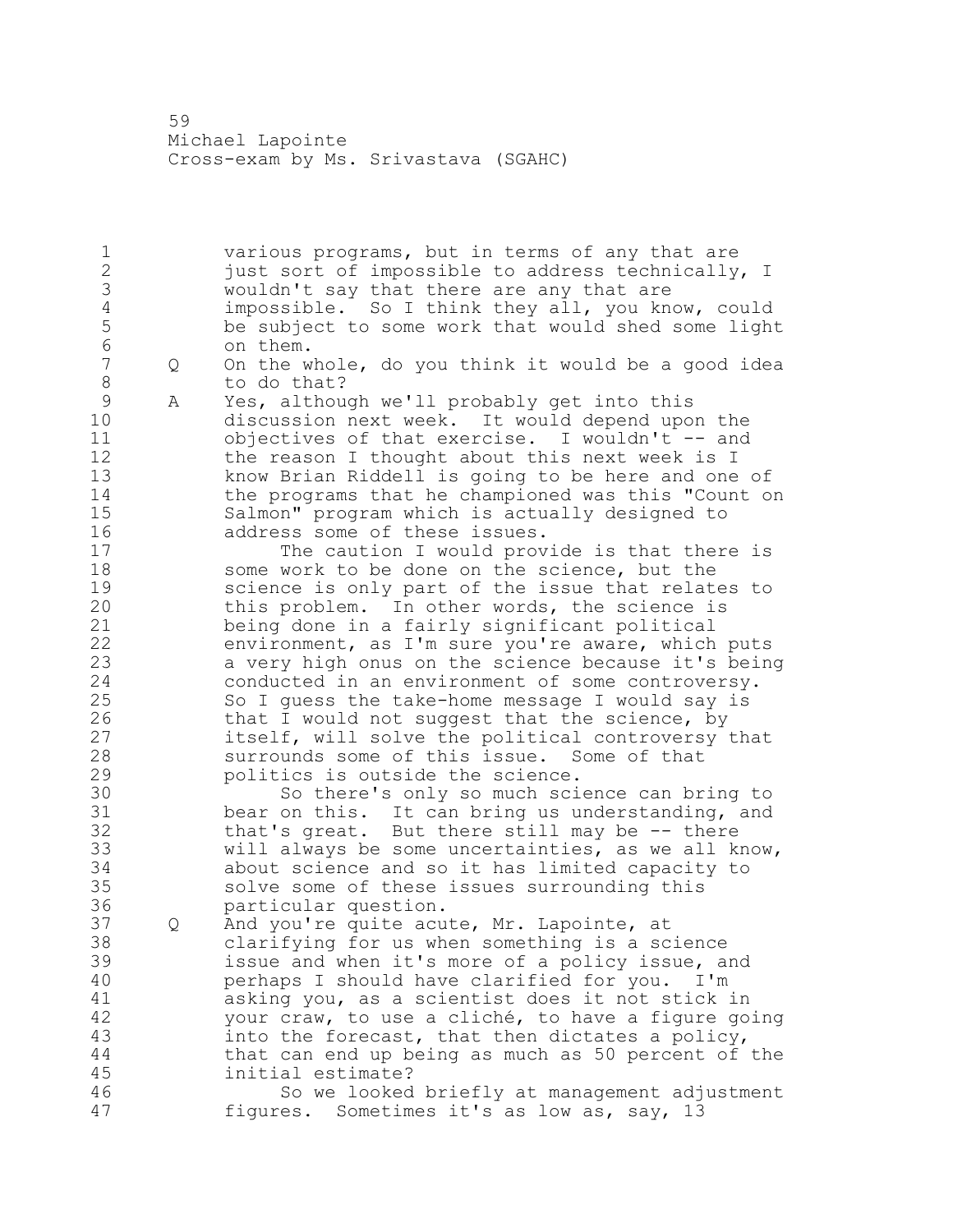percent, but sometimes it is as high as 50. A Mm-hmm. Q As a scientist, would you not prefer to have a 4 better parsing out of those causal mechanisms?<br>5 A Yes, I would. I would prefer, as a scientist, 5 A Yes, I would. I would prefer, as a scientist, to<br>6 have a better parsing out if I could. have a better parsing out if I could. Q And as a scientist who then has to make 8 recommendations that are turned into policy<br>9 decisions, would it not be more transparent 9 decisions, would it not be more transparent to<br>10 have those causal mechanisms that are all goine have those causal mechanisms that are all going into a hopper and may result in a 50 percent management adjustment figure, would it not be more transparent to have those separated out where they can be? A Again, transparency would be somewhat in the eyes of the people viewing that, but I would agree that it would be more transparent if we could be clear about partitioning those different mechanisms. 19 Q I'm going to go back again to this question of can<br>20 we parse out the causal mechanisms not necessarily we parse out the causal mechanisms not necessarily by science as I asked you before, but if it's not possible right now, whether because of science or resources, to study each mechanism, can you assess the mechanisms in terms of what is within human control and what is not within human control? 26 A In terms of the list of the four mechanisms, so<br>27 biases admission, biases in upstream, en route biases admission, biases in upstream, en route loss and catch estimation bias, three of the four are clearly within human control. The fourth one 30 is within human control to the extent -- the<br>31 fourth one being en route loss, let's be clea 31 fourth one being en route loss, let's be clear.<br>32 The en route loss is the one that I'm suggestin The en route loss is the one that  $I'm$  suggesting might have a bit of a nuance associated with it. 34 The en route loss could be mitigated to the extent that there's any component of that en route loss that is related to, say, an interaction between fishing gear and the fish in a warm water environment, so selective fishing methods, methods that would have -- be used to lower that. 40 So all four of them have an element that is 41 some ability to control, but there's more elements<br>42 in the en route loss category that are out of our in the en route loss category that are out of our control, like how warm the Fraser might happen to be or whether there's diseases, parasites and so forth. Q Right. And that's consistent, I think, with a lay person's understanding that the snow pack, snow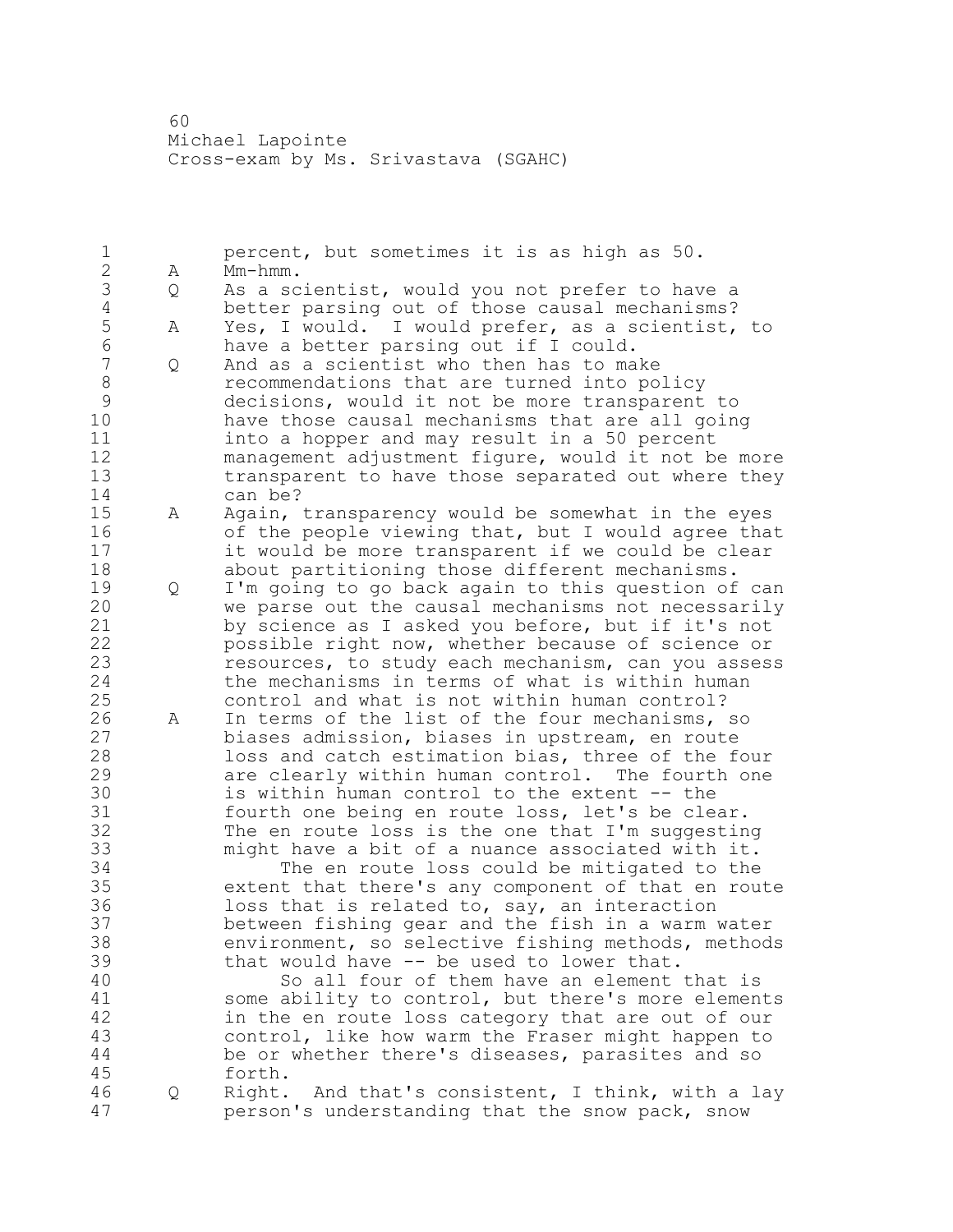melt, high-water flow, high temperatures are currently beyond control, but things like use of fishing gear is. It's a human interaction with 4 the fish and therefore it can be controlled by<br>5 humans; is that fair to say? 5 humans; is that fair to say?<br>6 A Yes, that's fair to sav. A Yes, that's fair to say. Q And you spoke yesterday about something that I'd 8 like you to talk a little bit more about. I<br>9 believe what you said - and correct me if I' 9 believe what you said - and correct me if I'm<br>10 wrong - vesterdav was vou're not concerned wi wrong - yesterday was you're not concerned with the intensity of in-river fishing itself. You are concerned about gear fish interactions, especially in warm water years, warm water temperature years. Is that correct? A I think the -- I'm not sure if I said the first part of your preface. I think what I was trying to say is that it's not the catch part of that intensity that's of concern. If that's 19 measureable and there's a mortality and it's<br>20 quantified, then it's part of the equation a quantified, then it's part of the equation and so it's accounted for in the calculation. 22 It's the induced part, the second part that you mentioned that I think is something that we need to keep a watch on in terms of climate change, and any interaction in the river, like I 26 said, that makes it harder for the fish is going<br>27 to be exacerbated under warm water conditions. to be exacerbated under warm water conditions. Q And can you illustrate for me -- I don't fish. I grew up in Ontario. What kinds of interactions with gear cause mortality short of just catching a fish which causes mortality? A So examples would be something that would be referred to as "net dropout". So there are cases where a fish will become entangled, say, in a net, a gillnet or a set net and will escape and perhaps be injured. Another good example is that we have a fairly significant sport fishery in the Fraser River that's set on a bag limit. 39 There are cases where there may be as many fish released that are actually kept in that sport 41 fishery, and those fish that are released will<br>42 have been subject to some sort of length of fi have been subject to some sort of length of fight on the end of the rod and released, and they've been -- they all have been hooked. Some will break off and so forth. So those are kind of the direct gear interactions. 47 The indirect ones come from observations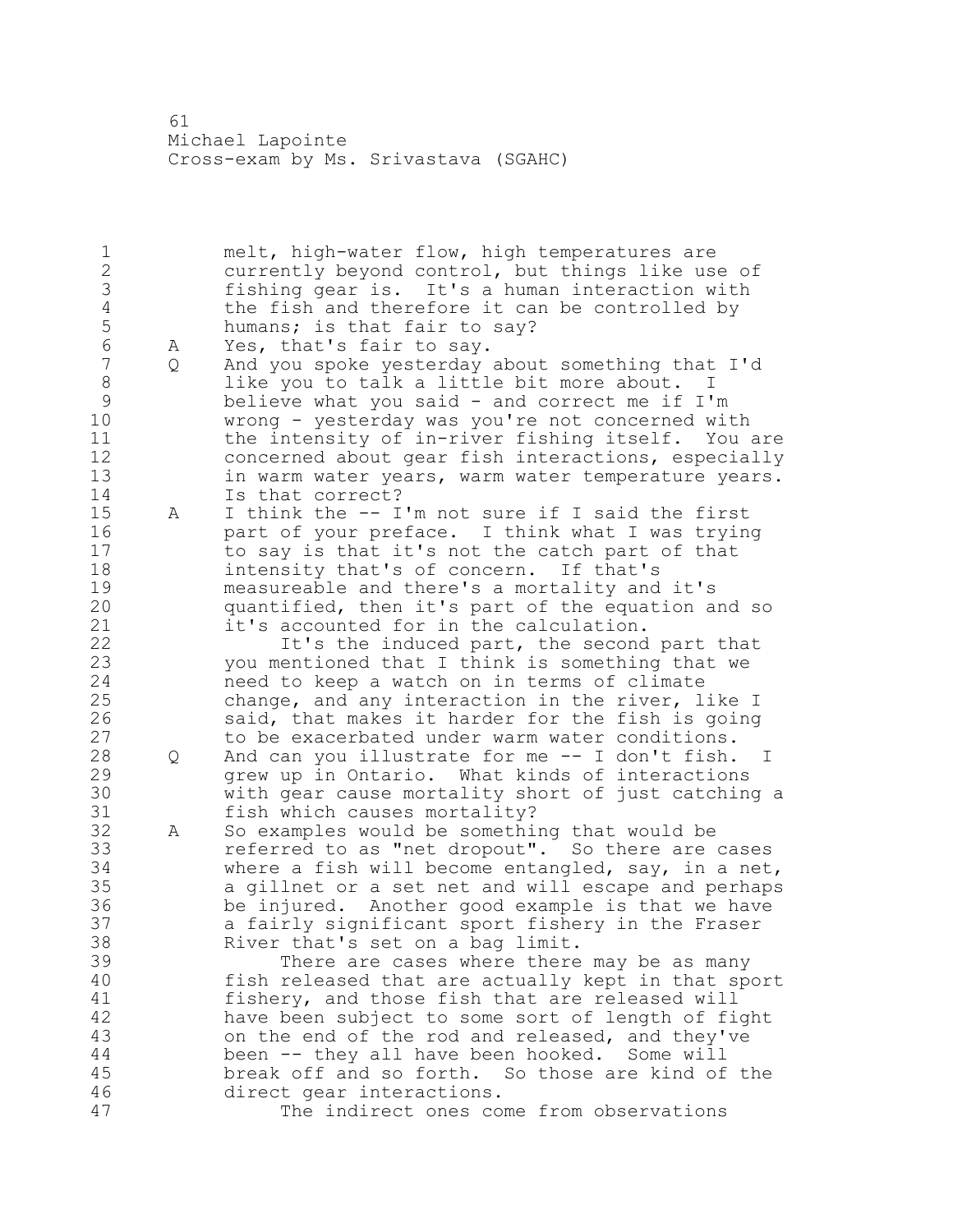going back to the mid-'90s at the Qualark program. The reason they'd been able to be made is that the 3 way we do acoustics observations has changed a bit<br>4 over the years, and our shore-based systems -- so 4 over the years, and our shore-based systems -- so<br>5 these are systems that look out from the shore ou 5 these are systems that look out from the shore out<br>6 into the river -- can detect things like how far 6 into the river -- can detect things like how far<br>7 away from shore the fish are, whereas before, at away from shore the fish are, whereas before, at 8 least at Mission, we were always looking down from<br>9 a boat. So you know where the boat was, but --9 a boat. So you know where the boat was, but --<br>10 it's very obvious from those data going back to it's very obvious from those data going back to Qualark when it first was in existence in the mid- '90s, 1996, '98 -- '97, '98. Now, both at Qualark, at Mission -- 'cause now at Mission we also have an outward-looking system, and we're going to go into this next week, Mr. Commissioner, so I won't spend a lot of time on it. 17 It's very obvious that when there are fisheries - and not pointing at any particular 19 fisheries - but when there are in-river fisheries,<br>20 the fish tend to move offshore. Again, the flows the fish tend to move offshore. Again, the flows offshore are more intense, so all else being equal, if the fish is swimming up the middle of the river, he's going to do a bit more work than if he's swimming up the banks. Both of those, both indirect and direct gear situations, you 26 know, are occurring, and again, may require more<br>27 - may increase in concern just from the fact the -- may increase in concern just from the fact that the river appears to be getting warmer. The Fraser River appears to be getting warmer. 30 Q And I think you said yesterday that that<br>31 difficulty for the fish can also increas difficulty for the fish can also increase because of the geography, so that once they get to the Fraser Canyon, environmental effects such as high flow and high -- water temperature are magnified because of the geography. A Yeah, I'm not sure if I spoke directly to that, but I think in the example I provided about the Early Stuart and the high flow, certainly there are well-defined points of difficult passage, Hell's Gate being the most renowned one. Bridge 41 River Rapids is another one, Siwash Rock. They<br>42 vary depending upon the water level. So some vary depending upon the water level. So some parts of the river are more difficult in high water, some are more difficult in low water, but certainly, yes, the geography of the Fraser creates difficulties for these fish. Q Are you aware whether that geography has been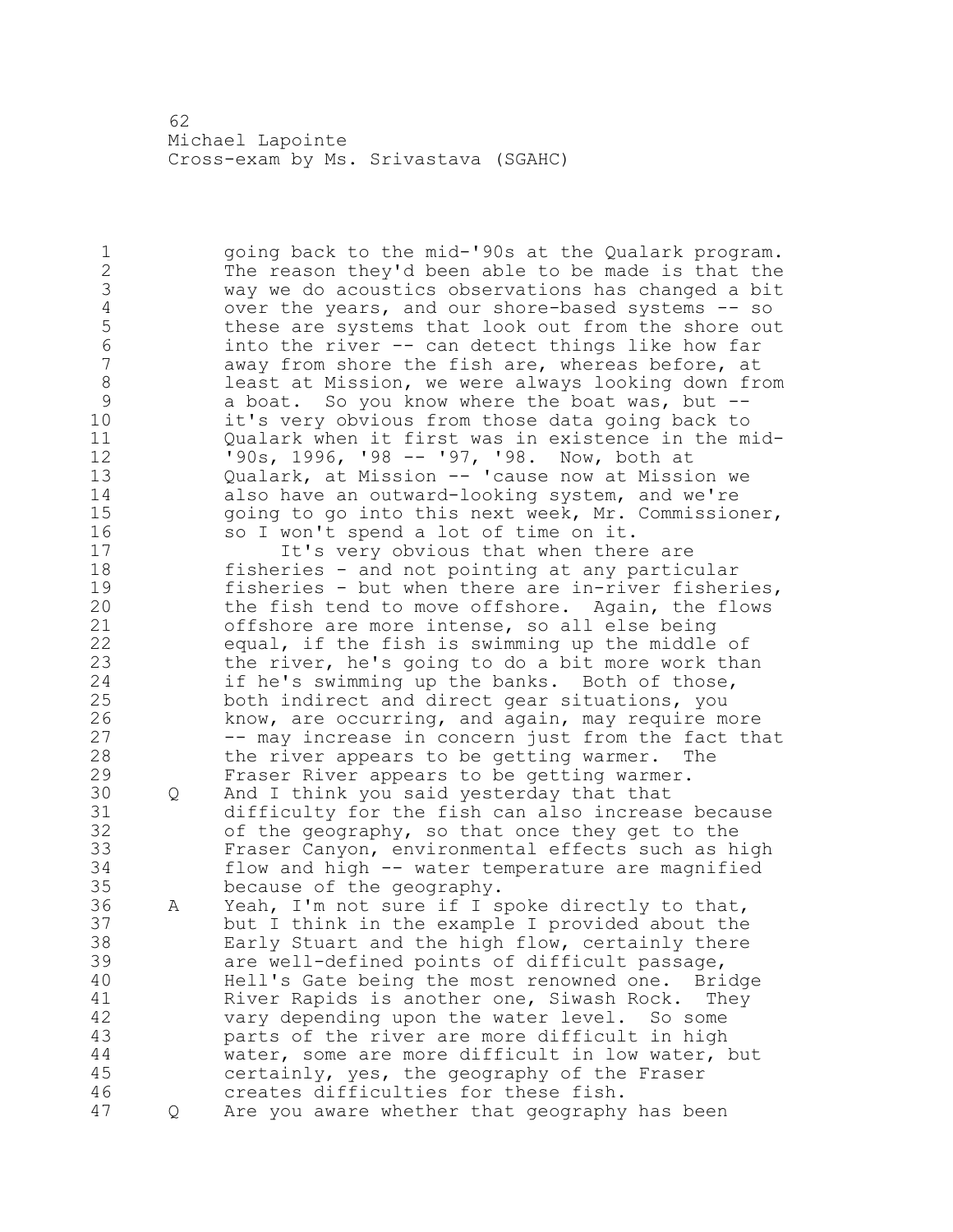analyzed in terms of percentage of fish mortality? My question is do we know if fish mortality from 3 the open ocean, once they enter the mouth of the<br>4 Fraser all the way to their spawning grounds, is 4 Fraser all the way to their spawning grounds, is<br>5 linear? So there's just a certain percent of fi 5 linear? So there's just a certain percent of fish<br>6 that keep dropping out. And I'm talking about that keep dropping out. And I'm talking about aside from human interaction, catch. Or does 8 mortality increase exponentially so that as they<br>9 get north of -- past Mission and up into the 9 9 get north of -- past Mission and up into the<br>10 Canvon, mortality increases at a much greate Canyon, mortality increases at a much greater rate 11 than it did below? A I actually don't know the answer to that. I think there could be some information in some of the radio-tagging studies where there would be particular spots where there would be a higher proportion than normal of radio tags not **proceeding beyond that spot.** The one point that comes to mind is an area above Bridge River Rapids 19 where I believe there's been sort of a<br>20 disproportionate number of radio tags: disproportionate number of radio tags in the five, six, seven years that this radio-tagging program has been done, have not been observed in receiver stations upstream of that point. 24 But in terms of the shape of that mortality relationship, you know, is it linear or 26 exponential, I don't know the answer to that.<br>27 0 If you had an answer to that question, would Q If you had an answer to that question, would that help you to recommend policies to reduce additional mortality in the form of gear/fish 30 interactions? For example, if you knew that a<br>31 barticular area of the river had a high **particular area of the river had a high**<br>32 **budge environmental mortality, high geographi** environmental mortality, high geographical mortality, you could say specifically this area should not have as much or as intense in-river fishery? A It would be important to take into consideration the geographic elements in trying to determine whatever the response would be to mitigating that impact so, yes, it would be important to take into account that geography. It's going to be probably 41 a greater issue at some locations than others.<br>42 There's some spots where fish rest, some spots There's some spots where fish rest, some spots where fish are moving. So, sure, knowing that would be helpful. Q I do just have a couple of questions about difference between estimates and a couple of questions about test fisheries. I won't be too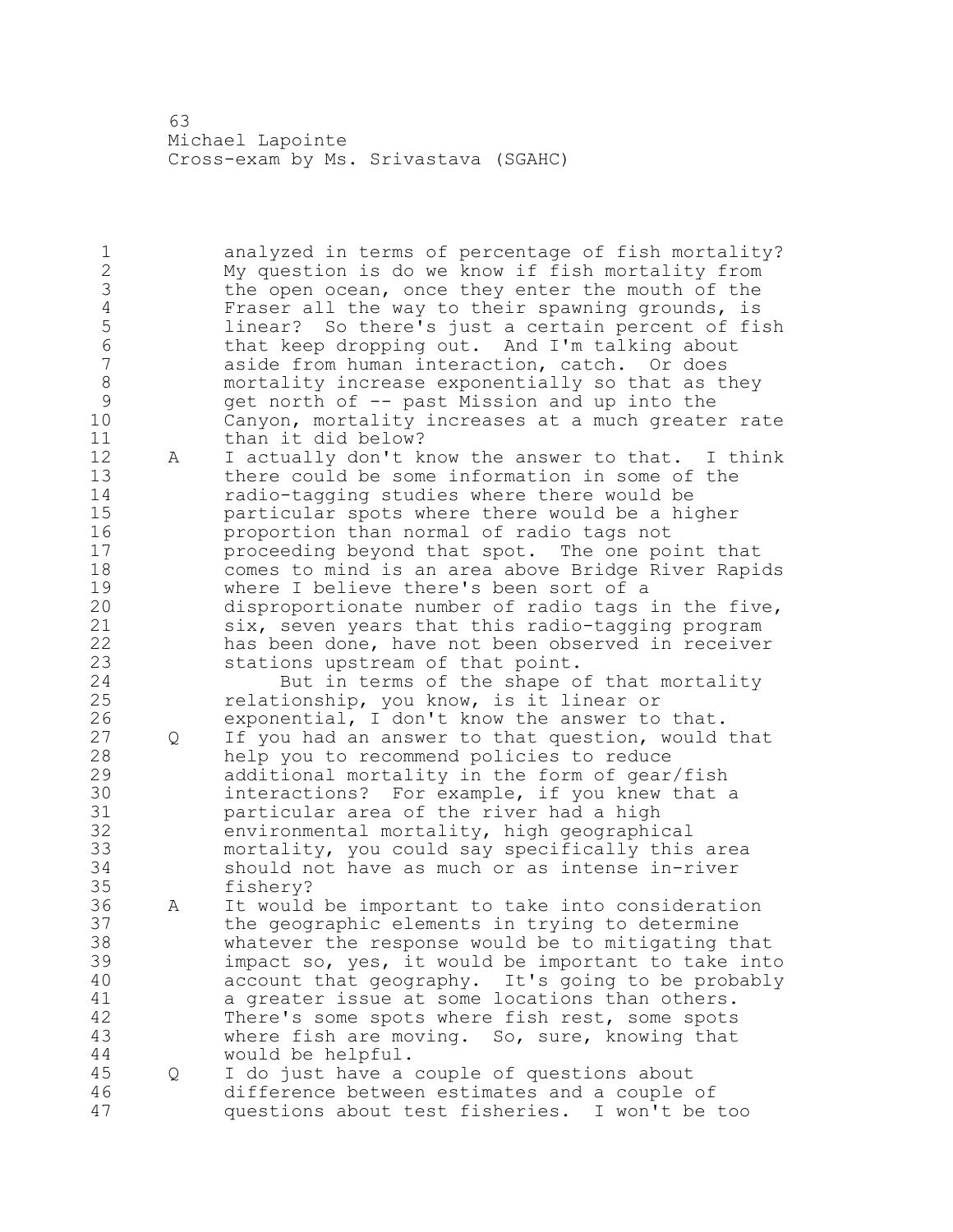1 much longer. 2 One of my questions about DBE's, that I 3 understand from what you said yesterday, that in 4 some years you add the DBE back into the total<br>5 fish catch at the end of the year and sometime 5 fish catch at the end of the year and sometimes<br>6 vou don't: is that right? 6 you don't; is that right?<br>7 A That's correct. A That's correct. 8 Q How do you draw that distinction?<br>9 A Maybe I should have gone through 9 A Maybe I should have gone through the last couple<br>10 of slides of my visuals there, but it's a of slides of my visuals there, but it's a 11 framework that we're under discussion right now. 12 The concept is that if we believe that we can rule 13 out, for example, a lower river estimation bias, 14 say, at Mission -- so, in other words, if Mission 15 is over-estimating and we have evidence that it's 16 over-estimating, then clearly those fish are in 17 error in the estimate, and those shouldn't be 18 added to the total run, okay? 19 But if we think that the Mission estimate is<br>20 firm and we think that the upstream estimates are firm and we think that the upstream estimates are 21 firm and the catch estimates are good, then 22 clearly there's a number there that represents 23 some real loss. 24 Now, the reality is, as my testimony 25 explained yesterday, is that we don't know how 26 perfect each of those are, so we're forced to make<br>27 a judgment that's kind of like an on/off switch, a judgment that's kind of like an on/off switch, 28 you know? Either you put it all in, or you don't 29 include it at all. That's the imperfection which 30 is part of the motivation for me to attach a<br>31 little bit more discipline to this decision 31 little bit more discipline to this decision<br>32 process 'cause maybe it's not an on/off swit process 'cause maybe it's not an on/off switch and 33 some of your questioning is along the lines of, 34 well, is there a way to say how much of that is 35 due to something that's really a loss. The 36 partitioning issue that you mentioned is part of 37 our discussion, as you said. 38 Q That makes me ask, then, whether there isn't a 39 risk of tautological reasoning in your -- in what 40 you do with the DBE's at the end of this season, 41 and that is that, if I understand correctly, there<br>42 should be some relationship -- or one at least should be some relationship -- or one at least 43 should scrutinize the relationship between your 44 pre-season and particularly the in-season 45 management adjustment figures and the post-season 46 DBE's, because the DBE tells you what actually 47 happened. The management adjustment is what you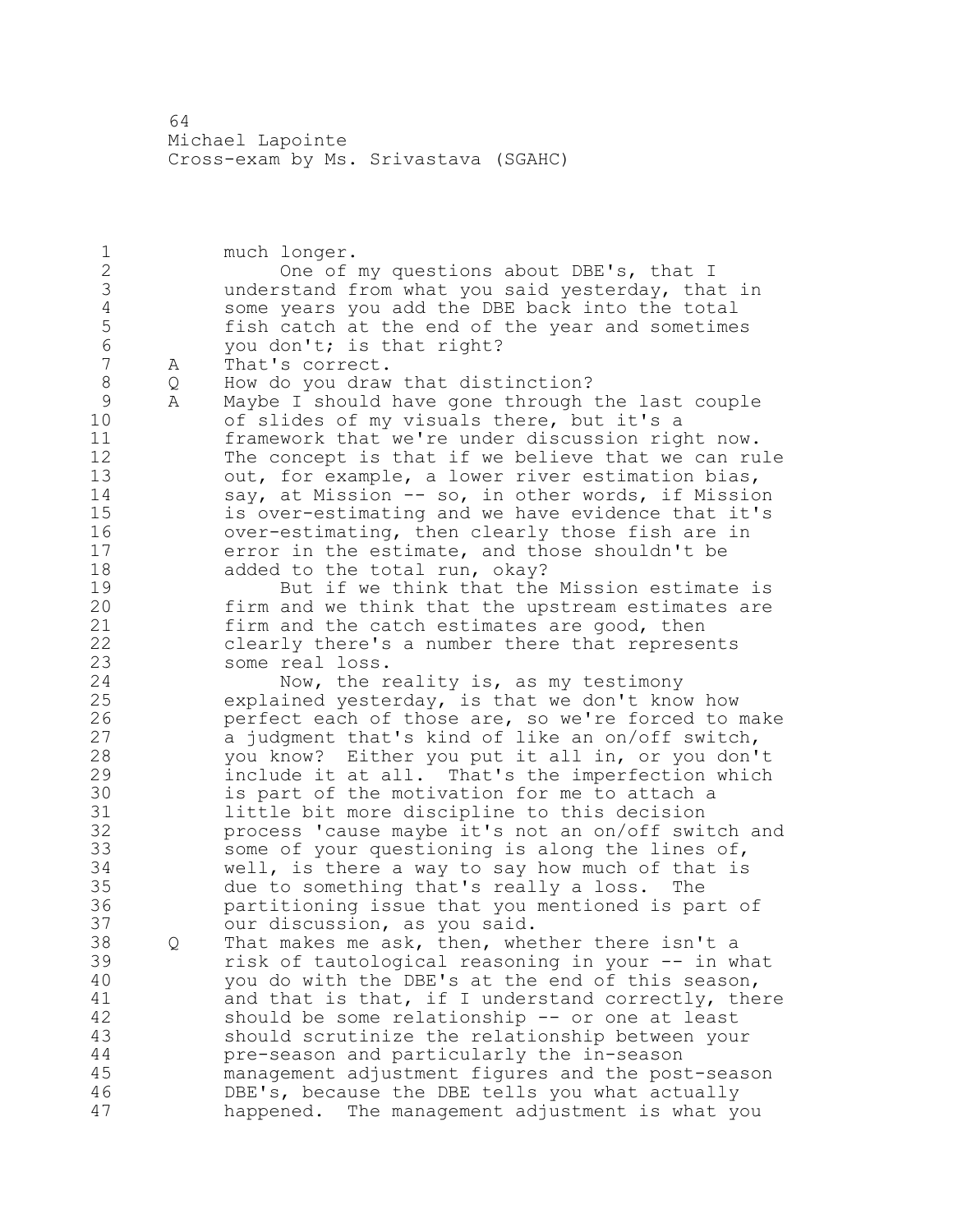thought was happening during the season. Is that 2 -- I know that's sort of shorthand, but is that 3 fair to say?<br>4 A Yeah, that's 4 A Yeah, that's a fair characterization.<br>5 Q That management adjustment includes i Q That management adjustment includes in it a notion 6 that there is some assessment bias.<br>7 A Yes. A Yes. Q But then if you, at the end of that year, say, 9 well, all it was, was assessment bias so we're not<br>10 oping to correct for that, is there not a risk going to correct for that, is there not a risk that you're not doing as much as you could to self-correct the management adjustment figures which -- A I think I -- Q -- are a real bear, frankly, for you guys to work with? A Well, I think I understand where you're coming from. Maybe there's a little bit of a 19 misunderstanding, but there probably is an element<br>20 that perhaps we can discuss further. that perhaps we can discuss further. 21 So because we use the same words, DBE, for the part of it that's related to what gets added to the total run, which sometimes gets added and sometimes does not - so that's one use of this DBE - there's some confusion about whether or not, 26 then, we assume that the management adjustment<br>27 dataset has no difference between estimates in dataset has no difference between estimates in those years. We don't. Whatever the difference between estimates is, at the end of the year, for 30 all of the years, whether it's positive, negative<br>31 or zero, becomes part of the dataset. So the 31 or zero, becomes part of the dataset. So the<br>32 dataset is best -- in terms of DBE's is best dataset is best  $-$  in terms of DBE's is best exemplified by the summer run plot that I showed you with all of the years on it. Those DBE's, or whatever they were, sometimes there was more fish upstream. Sometimes there was less than what we predicted. That dataset doesn't change. It's not affected at all by this other process that's this on/off switch that I describe that determines whether you add something to the total run or not. 41 Now, if we were able to partition the different sources, we could do a more refined job and perhaps better direct changes to the things that we can control to reduce the magnitude of those differences. 46 The other area, and I don't know if this is where it's going -- maybe I'll stop there and see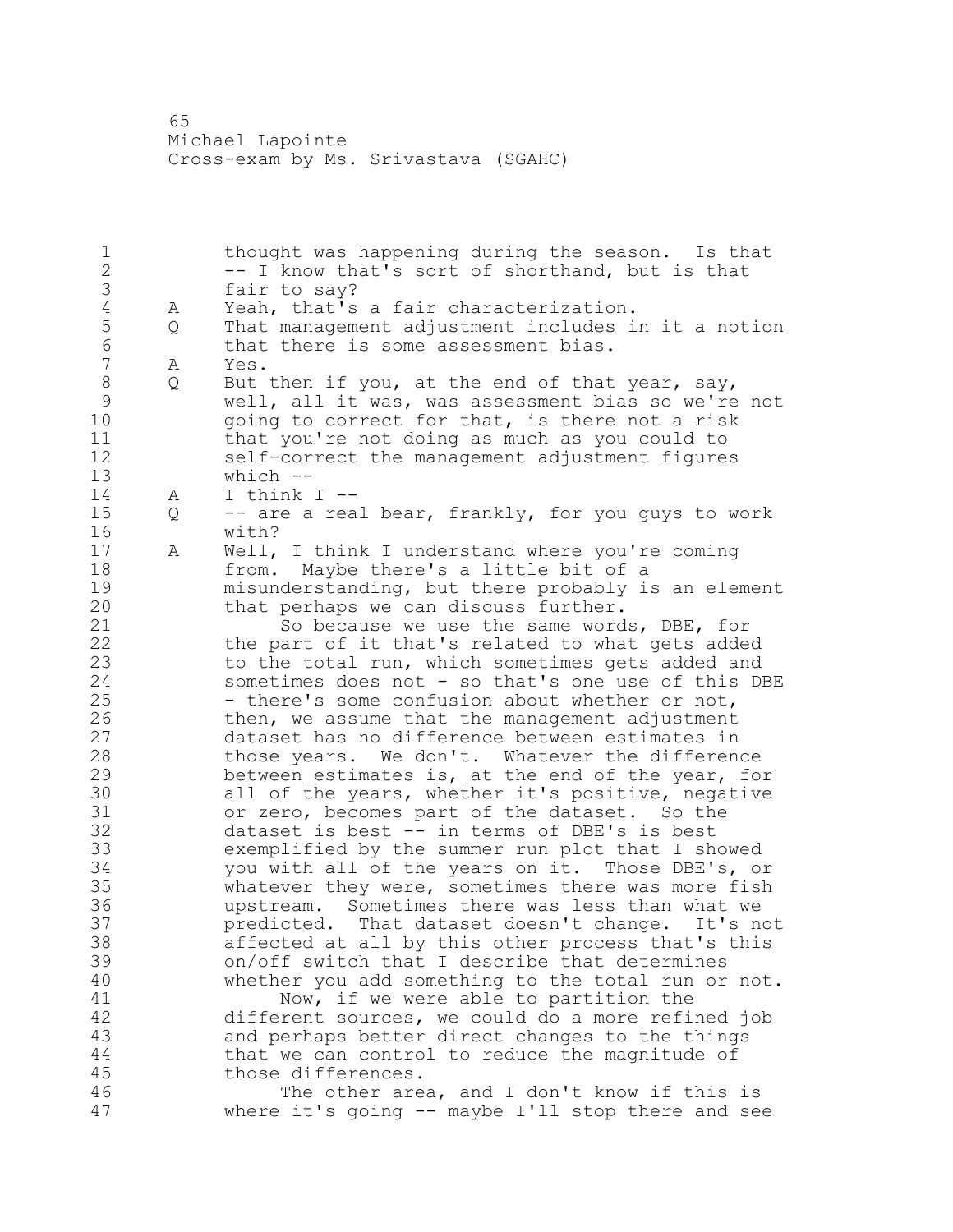whether that helps you answer your question, and if you need clarification, I'll try to fill it in. 3 Q No, that is very helpful. Have you found, over<br>4 the years, that reviewing that year's managemen 4 the years, that reviewing that year's management<br>5 adjustments in light of the DBE's has helped to adjustments in light of the DBE's has helped to increase the accuracy of the management adjustment figures? 8 A We have not changed the dataset, so there are<br>9 circumstances -- the one that would come to m circumstances -- the one that would come to mind would be the one in 2005 which related to the species composition issue that was discussed when 12 I was here, I think, in November, where we clearly identified, probably as a result of the discrepancy in that year, that we had an issue with our species composition at Mission, and we have taken steps to address and improve the species composition estimates at Mission in 18 response to that. 19 The DBE dataset, whether that -- you alter<br>20 that dataset is a logical question about whethe that dataset is a logical question about whether you think this is going to happen again in the future. So if we address that species composition issue and we think we've got it solved, then we might use the corrected Mission estimates in that DBE dataset because we think we've solved that 26 part of the DBE. If we don't think we've solved<br>27 that, then we have to live with the possibility that, then we have to live with the possibility it would occur again, then we would keep the dataset unmodified. 30 So there have been a very few instances of<br>31 that. The 2006 data point is actually not in t 31 that. The 2006 data point is actually not in the<br>32 model because we actually saw far more fish model because we actually saw far more fish upstream than we did, and we have a hydroacoustics 34 -- we think we have an issue with hydroacoustics that we've not yet been able to solve with respect to 2006. So I can't -- you know, I can't be sure what will happen there. Q I'm wondering about unintended consequences of the management adjustment. If I understand it correctly, when you do the analysis of the DBE 41 years, and you were confident that a majority of<br>42 them are clearly related to extremes of flow or them are clearly related to extremes of flow or temperature -- am I right so far? A Yeah, I think so. Q When you forecasted those years, part of the pre- season forecast, and possibly the in-season management adjustment, was responsive to the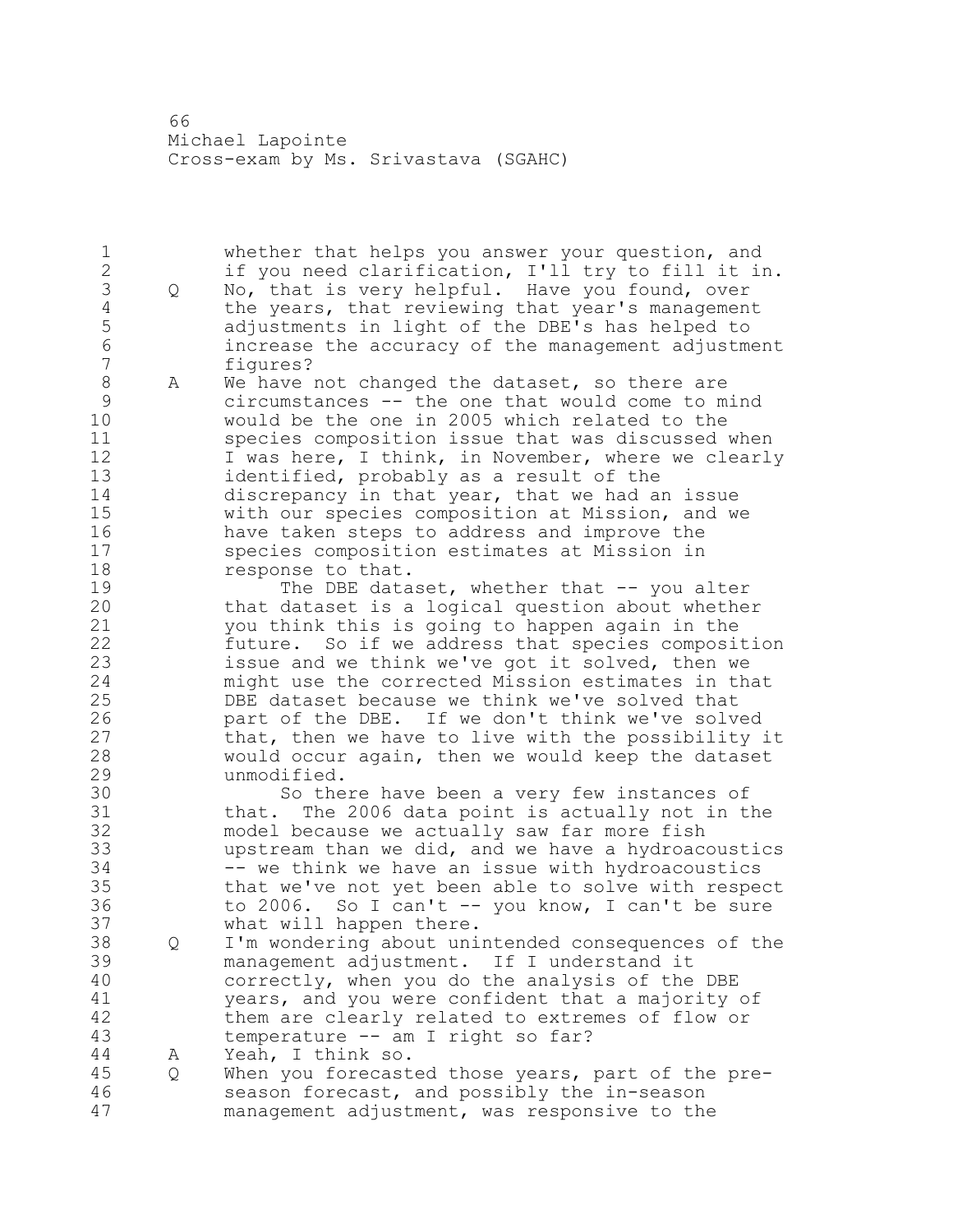1 environmental information that you were getting.<br>2 A Yes. A Yes. 3 Q So you might increase the management adjustment<br>4 because that high-water flow or high temperature 4 because that high-water flow or high temperature<br>5 was even more than expected. Is that fair? 5 was even more than expected. Is that fair?<br>6 A Yeah, so it starts with a base case histori 6 A Yeah, so it starts with a base case historic average, and then there are points and times 8 starting with a long-range forecast based on snow<br>9 pack, and then 10-day forecasts as the season 9 pack, and then 10-day forecasts as the season proceeds that modify the management adjustment 11 iust as you suggested. 12 Q Does that not mean, though, that if a higher 13 management adjustment number means that more fish 14 will arrive, plunk, at Mission, then they'll go 15 into the Canyon more fish than usual, perhaps? 16 Won't those sets of high flow or high temperature 17 be exacerbated simply by the presence of more 18 fish? 19 A So...<br>20 Q I'ma 20 Q I'm asking if that could be an unintended 21 consequence of using that method of adjusting the 22 management adjustment? 23 A So I think the question you're driving at is, is 24 the Fraser sockeye freeway got a limited number of 25 lanes, and does the traffic jam get more intense 26 when there's more cars on the freeway. Is that<br>27 kind of what you're trying to ask? kind of what you're trying to ask? 28 Q You should be standing where I'm standing. Thank 29 you. 30 A I think that that's a topic that's not well<br>31 understood. My intuition would suggest that 31 understood. My intuition would suggest that as -<br>32 and similar to the comments I made to Mr. Leadem and similar to the comments I made to Mr. Leadem -33 that at some level of extreme, one would expect 34 the freeway to get a bit crowded. And so I think 35 that's a good insight that, you know, perhaps 36 there's an issue here about exacerbation related 37 to clogging the migration paths, particularly in 38 the context of the fact that there are some spots 39 that are difficult, and so you get these line-ups. 40 So the length of the line-up may be related to how 41 many people are trying to get through the line.<br>42 So it's a very good insight on your part. So it's a very good insight on your part. 43 Q Thanks. And lastly, just a couple of questions 44 about test fisheries. Are you satisfied with the 45 current state of the test fisheries, where they 46 are, how many there are? 47 A We do the best we can with the tools we have, and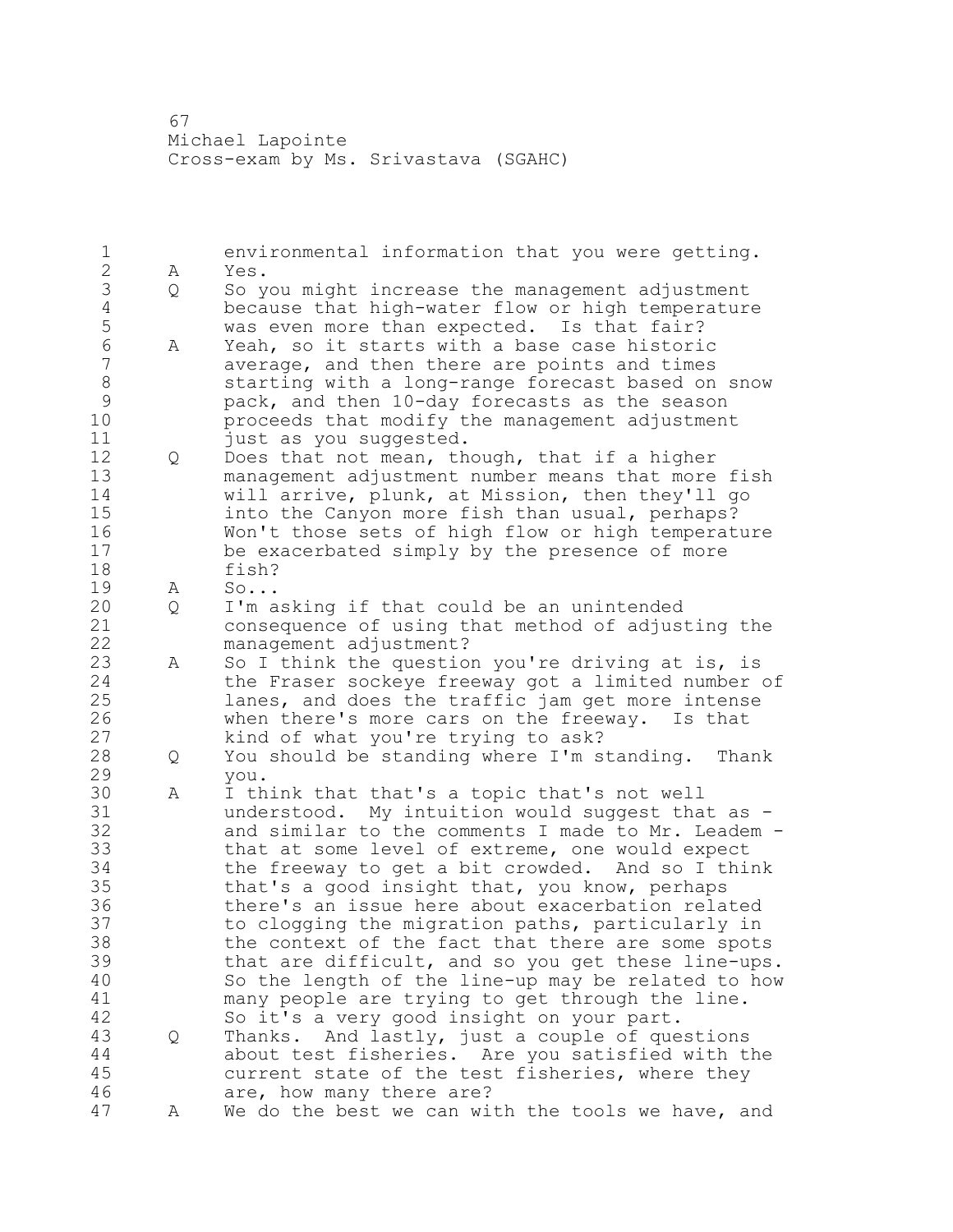1 I guess, you know, this is again one of these 2 value judgments, adequacy judgments which puts me 3 in a little bit of a difficult spot. So the way I<br>4 can answer this is that adequacy is clearly in the 4 can answer this is that adequacy is clearly in the<br>5 eyes of the beholder, so I have to share with you 5 eyes of the beholder, so I have to share with you<br>6 information that's provided to me by people who 6 information that's provided to me by people who are telling me what they feel about the test 8 fisheries, not necessarily whether I personally<br>9 think they're adequate or not. 9 think they're adequate or not.<br>10 What I hear from some Fra

What I hear from some Fraser River Panel members - and these would be particularly folks that tend to have interest in the marine areas - that we tend to wait for the peak of the run to hit Mission before we can make a run size upgrade, and as I was showing in my little migration diagram yesterday, it takes about six days for the fish to make it from some of these marine areas where, on paper and in an ideal world, you know, 19 80 percent of the commercial allocation in Canada<br>20 would ideally be caught if there's enough fish for would ideally be caught if there's enough fish for a commercial surplus.

22 What that means, and I think it's a fair 23 criticism, a fair observation by those folks, is 24 that if the run that goes up -- okay, so that's an 25 "if". If the run is going up, by the time we 26 identify that there might be a bigger surplus,<br>27 those fish have already passed the areas where those fish have already passed the areas where, in 28 an ideal world, they should have been caught based 29 on the allocation.

30 So there probably are inadequacies related --<br>31 in perception related to the accuracy of the 31 in perception related to the accuracy of the<br>32 estimates, but I'd say the primary one that estimates, but I'd say the primary one that I hear about is the timeliness one, the one that says -- in other words, in an ideal world, I think some folks would like to have us have our test fisheries be about, you know, a week farther in advance and be really accurate so that by the time they got to the first fishing areas, the decisions about fishing could be made. Hence that's the primary point I would make about it from my 41 perspective. Again, it comes from observations<br>42 that Fraser Panel members have shared with us o that Fraser Panel members have shared with us over the last several years.

 Q And that does explain, I think, part of my next question, which was does the -- do you recommend to the Fraser River Panel that the fishery open earlier than the peak part of the run? If not,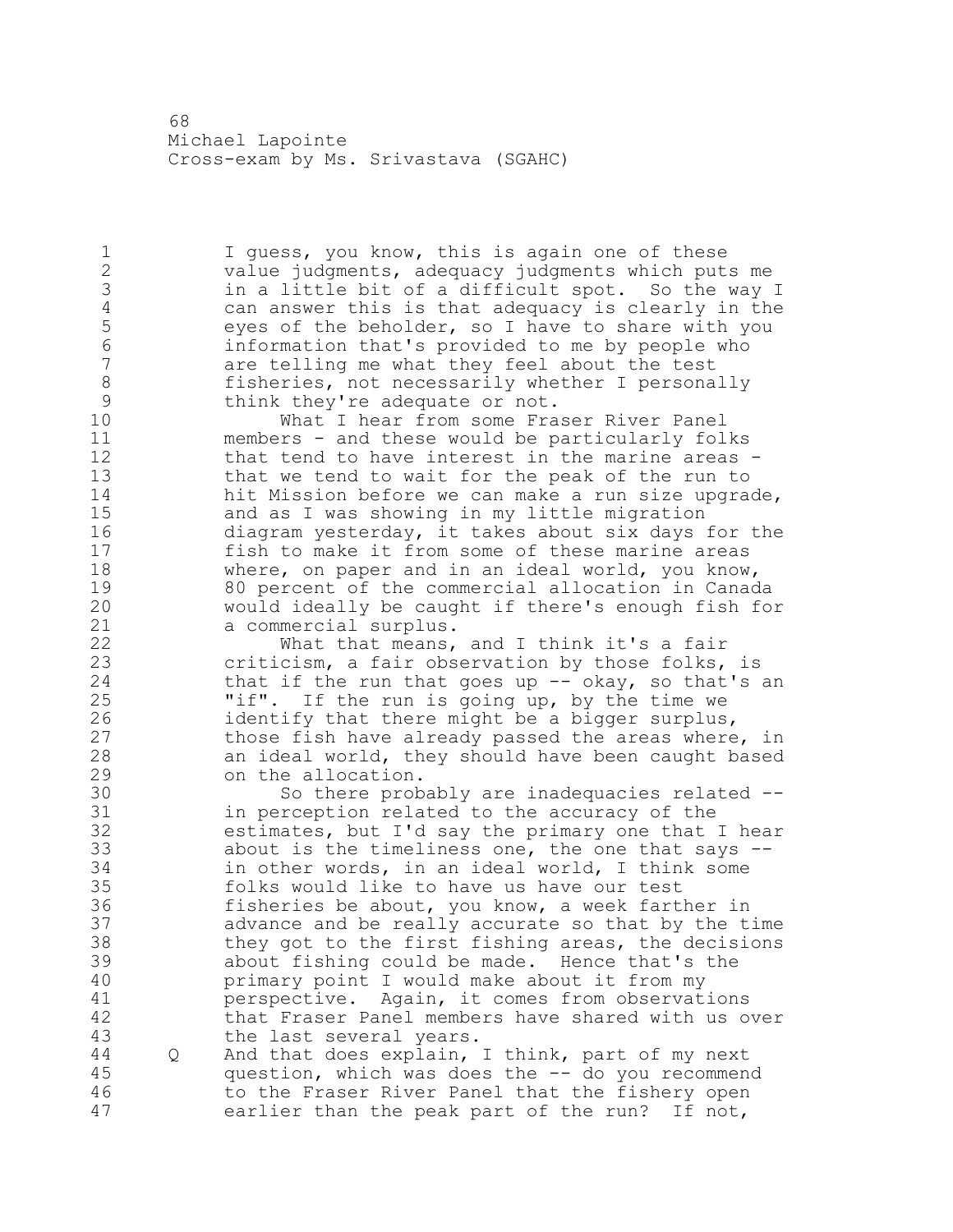why not? It sounds to me like what you're saying is that you cannot make that recommendation if you 3 don't have the information until close to the<br>4 peak; is that correct? 4 peak; is that correct?<br>5 A No. Because the staff 5 A No. Because the staff power to make<br>6 commendations was taken away before recommendations was taken away before we ever - before I ever became the Chief Biologist. We 8 don't make the recommendations anymore; the<br>9 countries do. So it might very well be that 9 countries do. So it might very well be that<br>10 Canada doesn't come forward with a recommend Canada doesn't come forward with a recommendation for those fisheries for the reason that you suggest, but we don't have any recommendation authority anymore. It changed in 2002, so I've never actually had an opportunity to ever consider making a recommendation about fisheries. Q In your tenure between 1992 and 2002, was that recommendation made by your staff? A It was made by our staff, yeah, and I don't know if I can recall a circumstance about whether or not there was a reluctance to make a recommendation. My suspicion would be -- recollection would be that it probably may have been made but may not have been accepted at that time under that decision process. There was a requirement of bilateral agreement of the parties. 26 Again, back then, I was doing stock ID and I<br>27 wasn't quite -- I was pretty in tune with trying  $wasn't quite -- I was pretty in tune with trying$  to figure what was going on with the stock ID, so my recollection isn't great, I'm sorry. 30 Q Oh, fair enough. As far as timeliness goes,<br>31 historically were you aware of it being help historically were you aware of it being helpful to have a fairly active Johnstone Strait seine fishery to include in the test fishing data -- A Yeah, it was -- Q -- just because of the timing and location? A Yes, more than that. Timing and location, sure. The timing and location of the commercial fishery isn't actually that much different than the timing and location of the test fisheries as you probably know. 41 The timeliness came from the fraction of the<br>42 fish that are being sampled. So the Johnstone fish that are being sampled. So the Johnstone Strait seine fleet, when it was operating on a weekly basis, two things about that. One is because it was operating every week, there was a good chance that one of those fisheries would occur within about three-and-a-half days of the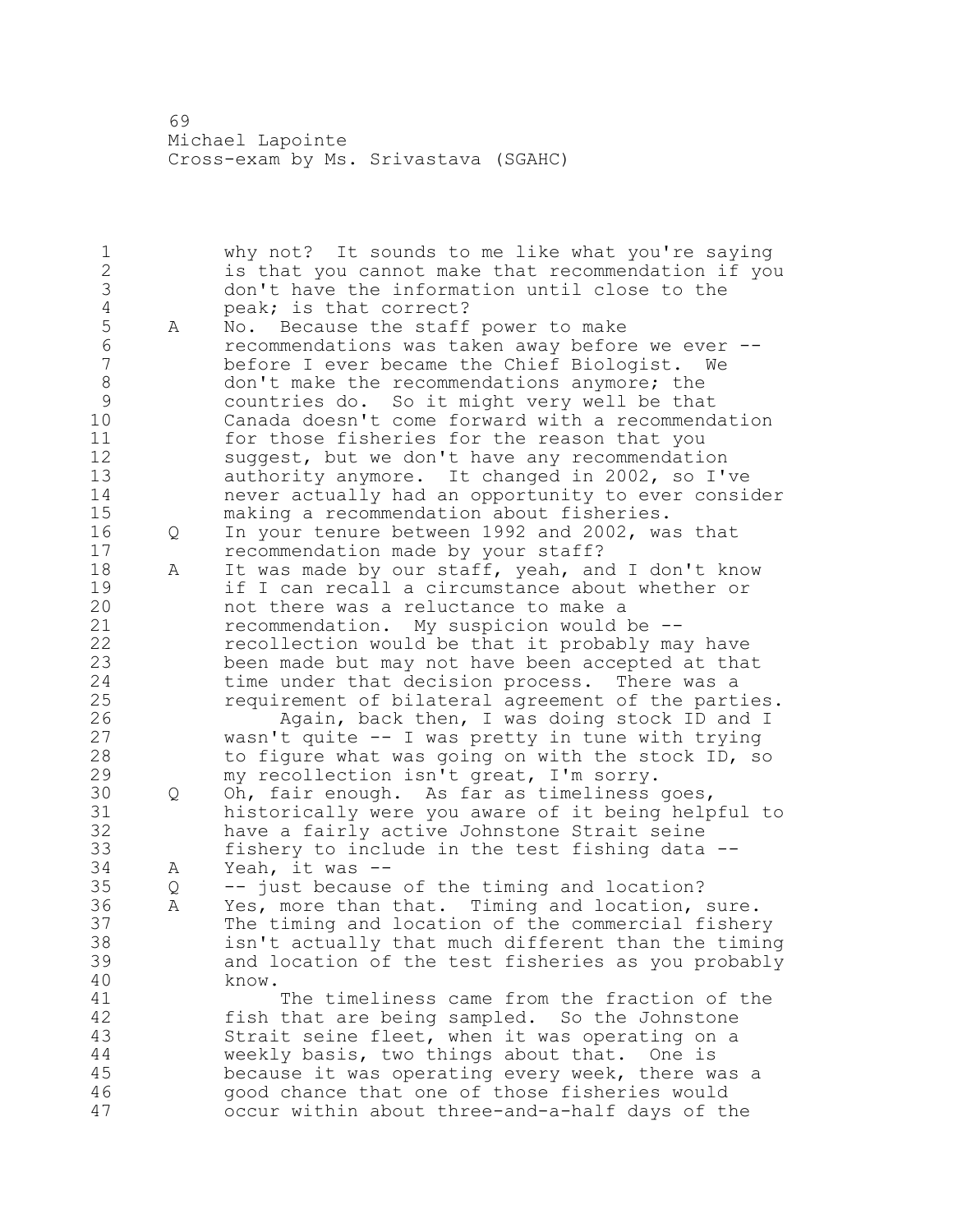1 peak of the run, right, 'cause it's a seven-day 2 week. The second thing -- so there was always a 3 fishery close to the peak of the run, and that's<br>4 an important -- so it's consistent relative to the 4 an important -- so it's consistent relative to the<br>5 timing profile that I showed you yesterday. 5 timing profile that I showed you yesterday.<br>6 The second reason why they were valuab 6 The second reason why they were valuable is<br>7 that they caught a very significant of the (sic) that they caught a very significant of the (sic) 8 fraction of the run that was there. So something<br>9 1ike 60 to 80 percent of the fish available in the 9 like 60 to 80 percent of the fish available in the<br>10 six davs that -- six davs of migration that that six days that  $-$ - six days of migration that that 11 Johnstone Strait fishery used to operate in, was 12 **part of the catch.** So it should be pretty 13 intuitive, I hope, that if you've got 60 percent 14 of the fish in a catch that represents somewhere 15 near the peak of the run, you're going to see a 16 very good relationship between the size of that 17 catch and the total run size. 18 Current test fisheries catch on the order of 19 maybe half a percent of one day's migration that's<br>20 massing. Not six days; one day. So great passing. Not six days; one day. So great 21 difference in the certainty part of the -- 22 uncertainty, I should say, with the commercial 23 fishery data providing a much more certain, a much 24 better prediction than the test fishing data, just 25 from a standard sampling type of an idea, concept. 26 Q And between those two figures, because one-half of<br>27 one percent of one day's catch is quite extremely one percent of one day's catch is quite extremely 28 low -- 29 A Mm-hmm. 30 Q -- you might be able to have a number that's still 31 statistically very helpful, increases your<br>32 certainty, that's short of 60 to 80 percen  $certainty$ , that's short of 60 to 80 percent of six 33 days worth of catch. 34 A Yes, and that has been a topic of considerable 35 discussion over the last 10 or 15 years. We've 36 tried a number of different ways to try to finesse 37 this. It's a very significant challenge. 38 I know there's going to be a test fishing 39 group, and I don't know how much you want me to 40 discuss it. I would be prepared to spend time on 41 it if you need it, but I don't want to -- you<br>42 know, I know we got time here, so let me know know, I know we got time here, so let me know how 43 much you want because I might give you more than 44 you need. 45 Q I think I do want to give some other counsel a 46 turn here today, but it may be -- 'cause I know 47 you are back for a different topic next week, and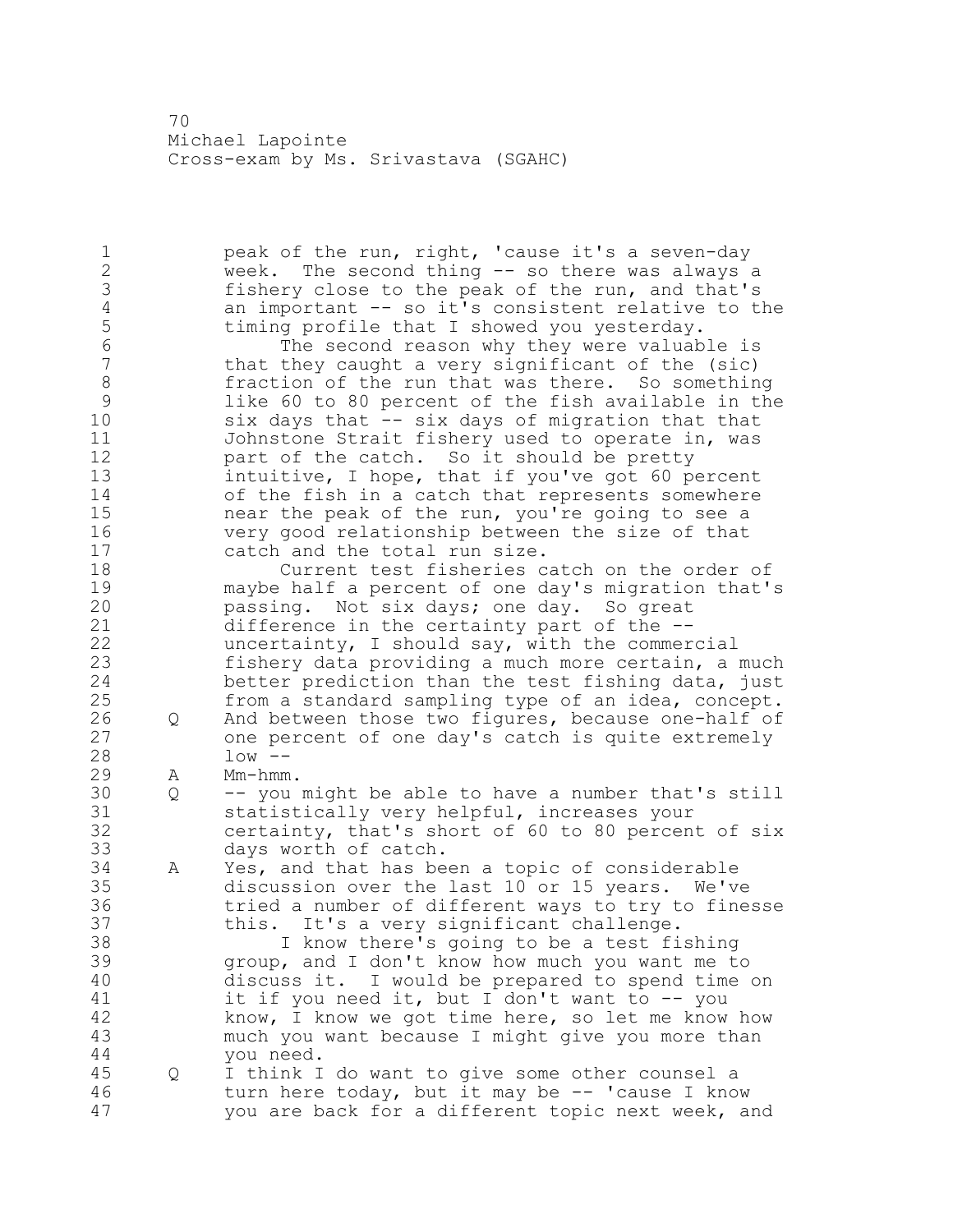1 it may be that we slot it in then. But I 2 appreciate the offer that there's a lot more 3 information there.<br>4 Just to confi 4 Just to confirm my understanding, then, of<br>5 the practice, let's say, of fishing prior to the 5 the practice, let's say, of fishing prior to the<br>6 beak of the run, biologically is it true that the 6 peak of the run, biologically is it true that the effect of that is the fish that are earlier in 8 pre-peak are more likely to die anyway pre-<br>9 spawning? Is that generally true? 9 spawning? Is that generally true?<br>10 A Well, let me try to clarify a litt A Well, let me try to clarify a little bit. Late 11 runs, for sure. Late runs, definitely very strong 12 dramatic pattern of early entry fish being, you 13 know, more susceptible to dying for all the 14 **reasons that we discussed previously.** Now, when 15 you're talking about an early fish in the marine 16 area, and you're talking about late runs, some of 17 those early fish may actually delay, some of them 18 may not, so that's an uncertainty about what those 19 fish are going to do.<br>20 It is also true It is also true in a general sense that the 21 earliest arriving fish on the spawning grounds 22 tend to show the highest pre-spawn mortality, so 23 there isn't, to my knowledge, a dataset that says 24 the earliest arriving populations of Early Stuart, 25 Early Summer, and Summer run are less likely to 26 reach the spawning grounds necessarily, although<br>27 there may be some tagging date on this, but there there may be some tagging date on this, but there 28 is definitely a well-understood phenomenon. When 29 you go and sample fish on the spawning grounds, 30 the earliest sampled females tend -- you tend to<br>31 find more females early on which have their eggs 31 find more females early on which have their eggs<br>32 intact and have died and have not spawned. intact and have died and have not spawned. 33 I would suggest, though, that the dramatic 34 difference between the early and the middle and 35 the late migrants that's seen in the Late run is 36 not seeing -- it's not as dramatic of effect in 37 those other stocks, but there is that tendency. 38 Q Is it fair to say, then, that it's at least a 39 viable proposition that fishing earlier in the run 40 may cause less risk to the run overall with the 41 caveat that that's going to vary between runs?<br>42 A It would be a little bit -- a little bit split A It would be a little bit -- a little bit splitting 43 hairs for the earlier groups. I would say in 44 general if one could distribute the harvest evenly 45 throughout the run, that would probably be more 46 desirable than taking particular components 47 because there may be biodiversity across the run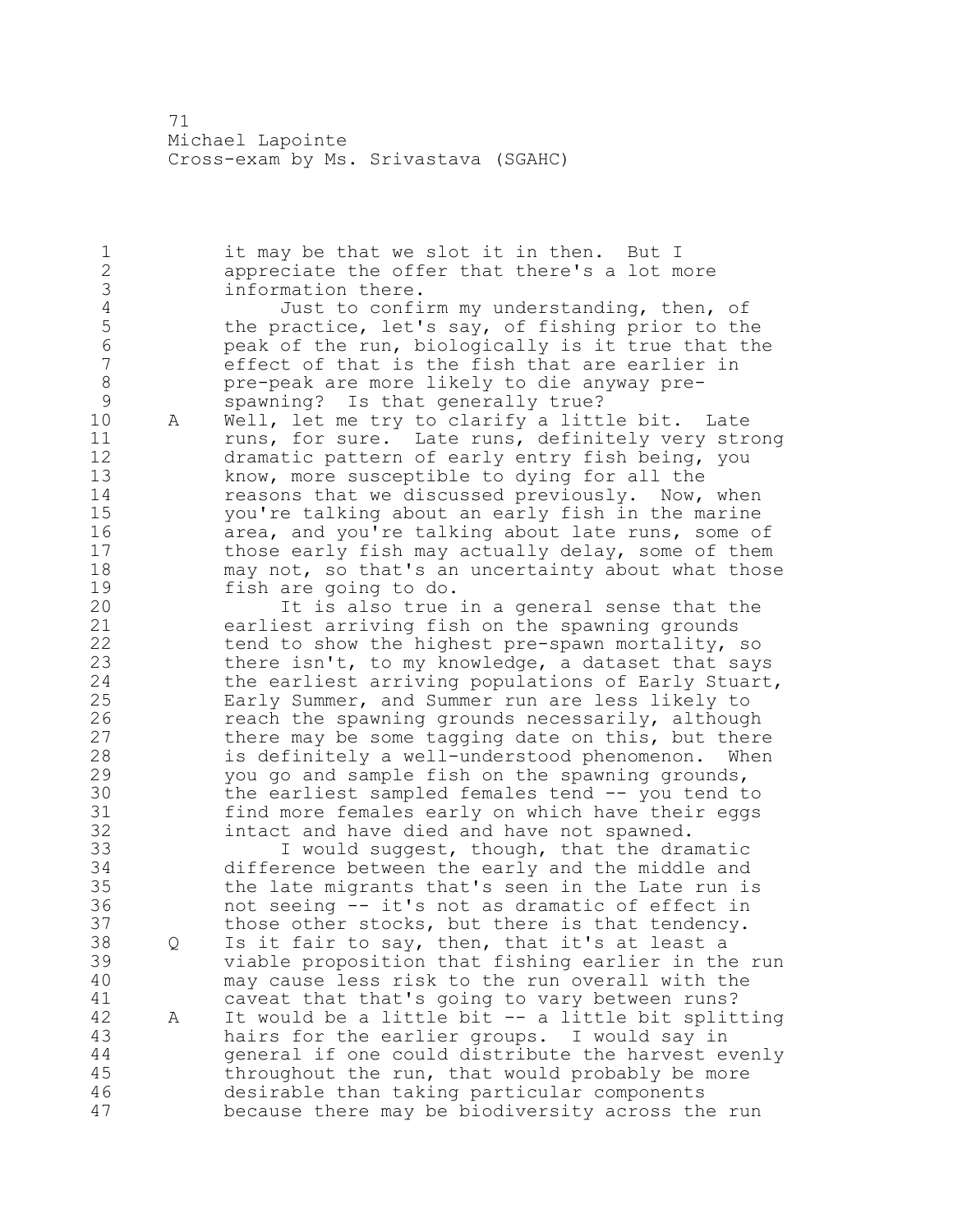1 timing that would be desirable to maintain. So if you take it all from one spot, you may be 3 negatively affecting sort of the -- you know, the<br>4 variation that's available in the fish. I mean 4 variation that's available in the fish. I mean<br>5 Tun timing is a veritable trait, and so there's run timing is a veritable trait, and so there's 6 some variation that could be associated with run<br>7 timing that might be desirable to protect. timing that might be desirable to protect. Q My last question isn't really about timing of 9 fisheries, it's more the relationship between DFO<br>10 and PSC as far as actual management. If the Pane and PSC as far as actual management. If the Panel determines that they want to open a commercial fishery for five days starting on a Monday, let's say, and then Canada, through DFO, recommends opening a First Nations fishery, the same area, the same week, starting on a Thursday, how is that dealt with? How does the knowledge get to you and is there some consultation or coordination or what happens? 19 A So, again, I think it's kind of -- the process has<br>20 changed. There is no Panel discussion about when changed. There is no Panel discussion about when a fishery would take place, bilateral discussion in either Canada or the United States anymore that's separate from the proposals that come out of each of the two countries. In other words, what happens now is we go to a meeting, we provide 26 the biological information. The two sides split<br>27 into national caucuses, they come back and tell into national caucuses, they come back and tell us what they'd like to do. So there isn't any kind of competition or -- where staff or something say, 30 "We think you should do this," and the parties say<br>31 they want to do something different. That all 31 they want to do something different. That all<br>32 oets decided in the caucus and I never see -gets decided in the caucus and I never see -- if there is a debate about when the commercial fishery should occur in Canada and when another fishery should, I never see that. That happens in the caucus and I'm not party to those discussions at all. 38 There was a time, prior to 2002, when we would make recommendations for fisheries in panel waters, and there could be -- we would never be 41 informed about the nature of the decision or the<br>42 debate, but one of the countries might come back debate, but one of the countries might come back to us and say, "Well, that's a nice proposal but we'd like you to modify that." But we don't know why they wanted to modify it, we just know that the proposal we made was not acceptable to them and they came back and said, "Not acceptable. How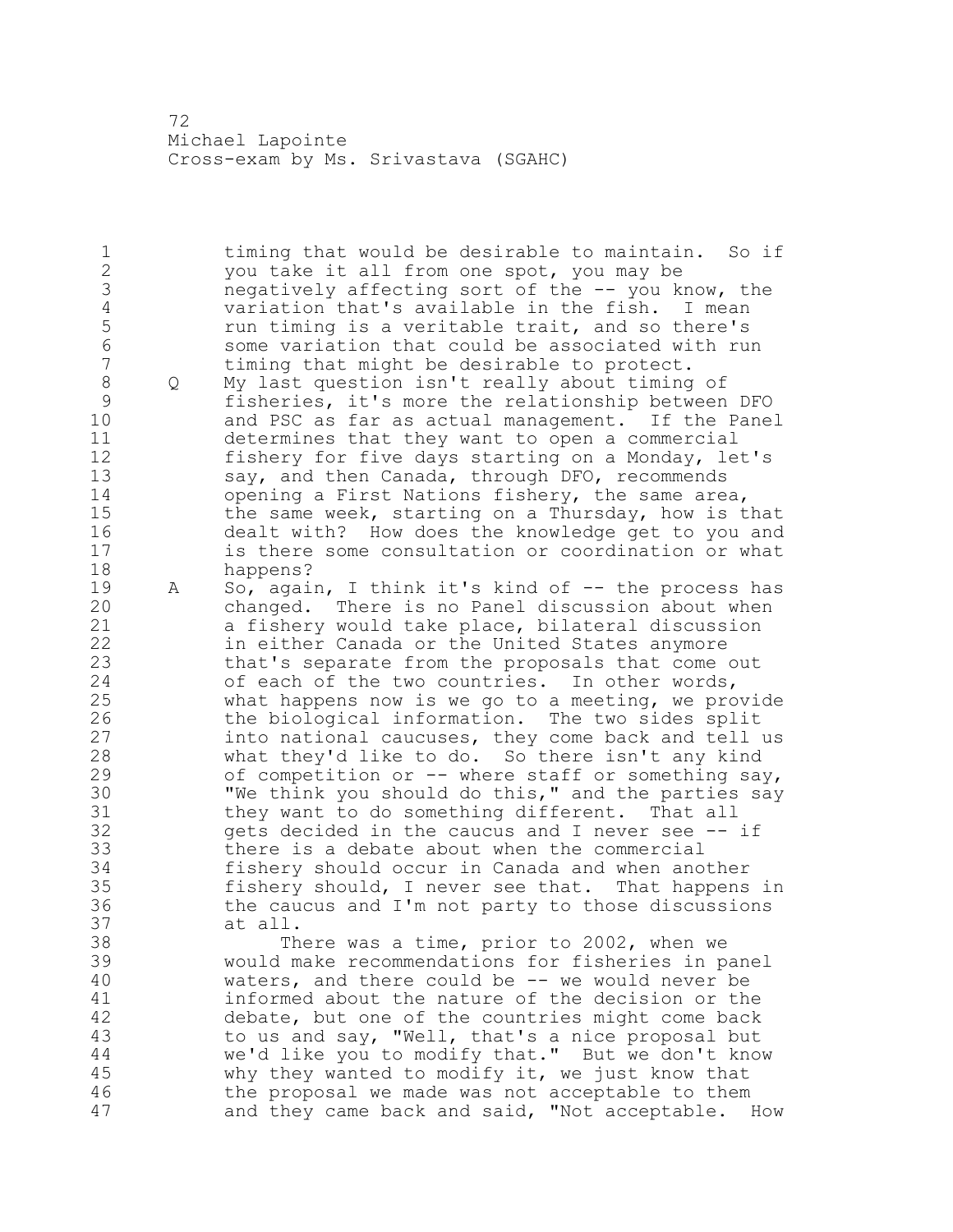about doing this?" 2 So I'm not part of that dynamic that you're trying to ask me about, so I can't answer the 4 question.<br>5 Q But -- an Q But -- and prior to 2002 - I think you answered this in response to an earlier question - even though theoretically the recommendation lay with 8 PSC, in practice it wasn't happening, or you just<br>9 Weren't privy to it because you were doing weren't privy to it because you were doing different work at the time. A It's clear there was some interaction between what we -- how to say this? I'm certain that the recommendations that came from staff were not made **in a complete vacuum.** They were definitely designed, from an unbiased PSC staff perspective, 16 to provide the best advice we could for how the panel could achieve its objectives. But there were cases where there was dialogue, either 19 bilaterally or outside the bilateral where there<br>20 might be someone saying, "Well, you know, could might be someone saying, "Well, you know, could you schedule it a little bit differently and would that affect things?" And so we were open to that. It wasn't like it was kind of a blind interaction. It was an open interaction, but sometimes we weren't involved with all those nuances with why 26 the countries would want to change things. We<br>27 wouldn't know. wouldn't know. MS. SRIVASTAVA: Thank you. Those are all my questions. MS. BAKER: Before my friend sits down, I just want to 31 make sure that her decision on the test fishing<br>32 ouestions is informed by what's actually going questions is informed by what's actually going to happen next week. Mr. Lapointe is coming back to talk about hydroacoustics with Mr. -- with Dr. Riddell. We are having a test fishing panel, but Mr. Lapointe will not be on that panel. So I'm not advising you what you should do one way or the other, I just want to make sure you know who's going to be here for those topics. So there will be somebody from the PSC on test fishing, just not 41 Mr. Lapointe.<br>42 All righ All right. The next participant is the West Coast Trollers Area G, and United Fishermen and Allied Workers' Union, which is Mr. Watson. MR. WATSON: Mr. Commissioner, it's Chris Watson for the West Coast Vancouver Island Area G Trollers and the UFAWU.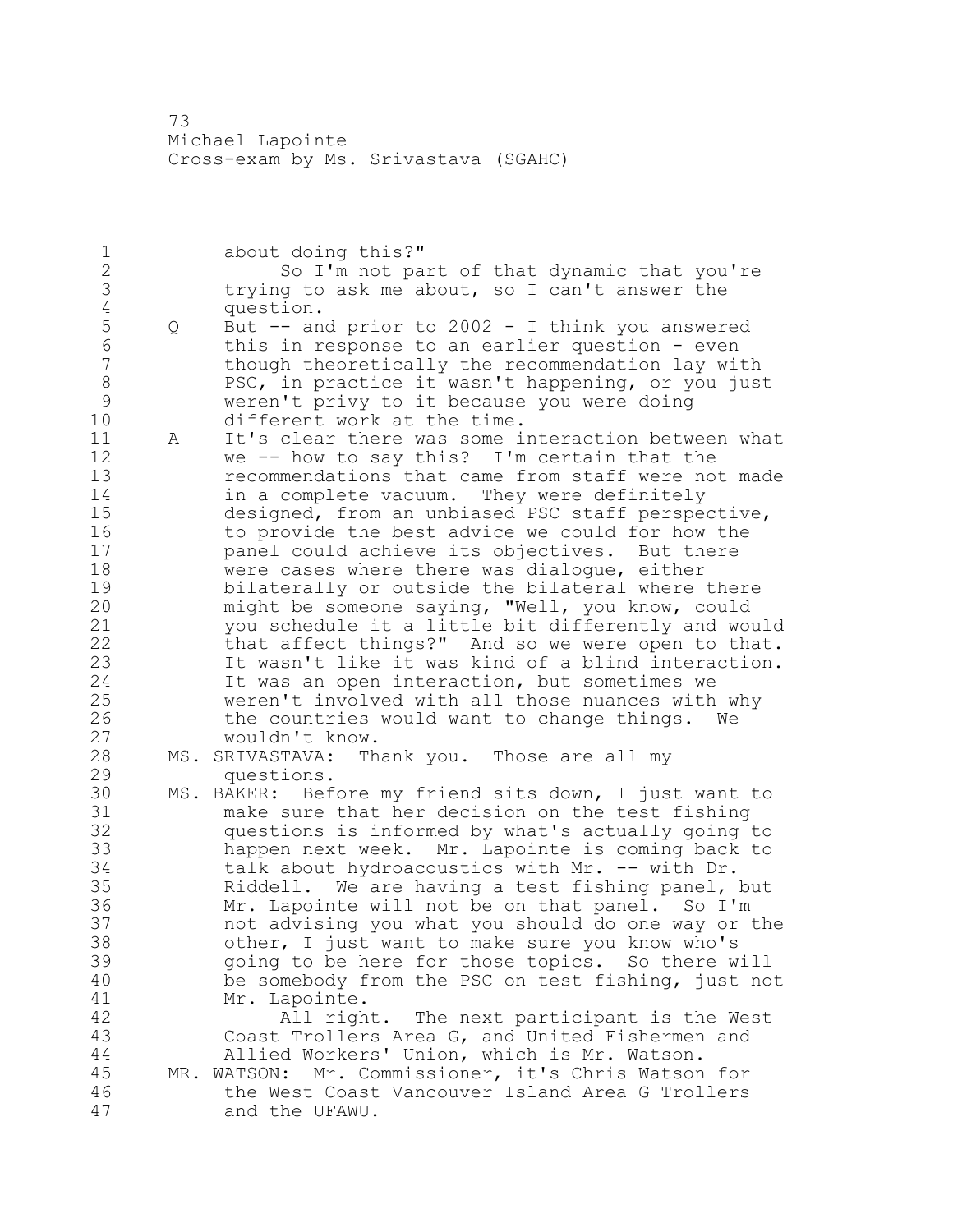CROSS-EXAMINATION BY MR. WATSON: 3 Q I just -- I have reduced my set of questions to<br>4 iust two. They deal generally with escapement. 4 just two. They deal generally with escapement. I<br>5 understand that this is going to be a special 5 understand that this is going to be a special<br>6 topic later in early February, but I also topic later in early February, but I also understand that Mr. Lapointe will not be here for 8 that part. So I would just like your perspective<br>9 on these two things. 9 on these two things.<br>10 A Sure. A Sure. Q Ms. Baker asked -- well, one of her questions was whether the Salmon Commission had been approached regarding the right number of spawners, vis-à-vis **productivity and, in part, the answer was that the**  PSC has been involved in workshops on the issue of escapement. So, in that context, I'm wondering what, Mr. Lapointe, you have to say on the content of what happened in those workshops. 19 Firstly, under the rebuilding -- the so-<br>20 called rebuilding strategy, as it's called, w called rebuilding strategy, as it's called, which began in about 1987, I understand - correct me if I'm wrong - that harvesting went down, the escapement targets went up, but the bottom line of it all is that the returns that were expected or hoped for didn't come. I've seen in the 26 literature on a couple of occasions that there<br>27 were "shortcomings" of the rebuilding strategy were "shortcomings" of the rebuilding strategy. I'm not going to ask that it be pulled up, but for the record, the Exhibit 330, the Record of 30 Management Strategies, page 2, and the PPR on<br>31 Harvest Management at paragraph 74 refer to Harvest Management at paragraph 74 refer to shortcomings in the rebuilding strategy but I didn't see any explanation. I may have missed it, but I didn't see any explanation of what those shortcomings were. 36 My first question, Mr. Lapointe, is what, if anything, can you say about shortcomings from -- or in the rebuilding strategy to escapement? A I'm just thinking for a few minutes. Just give me a couple of minutes. 41 The rebuilding strategy discussions evolved<br>42 over a period of time, and I know a little bit over a period of time, and I know a little bit about the history but I was definitely not involved with those. There are a number of actually refereed publications on this, and there are a number of internal reports, some of which I may have seen and some of which I haven't. So I'm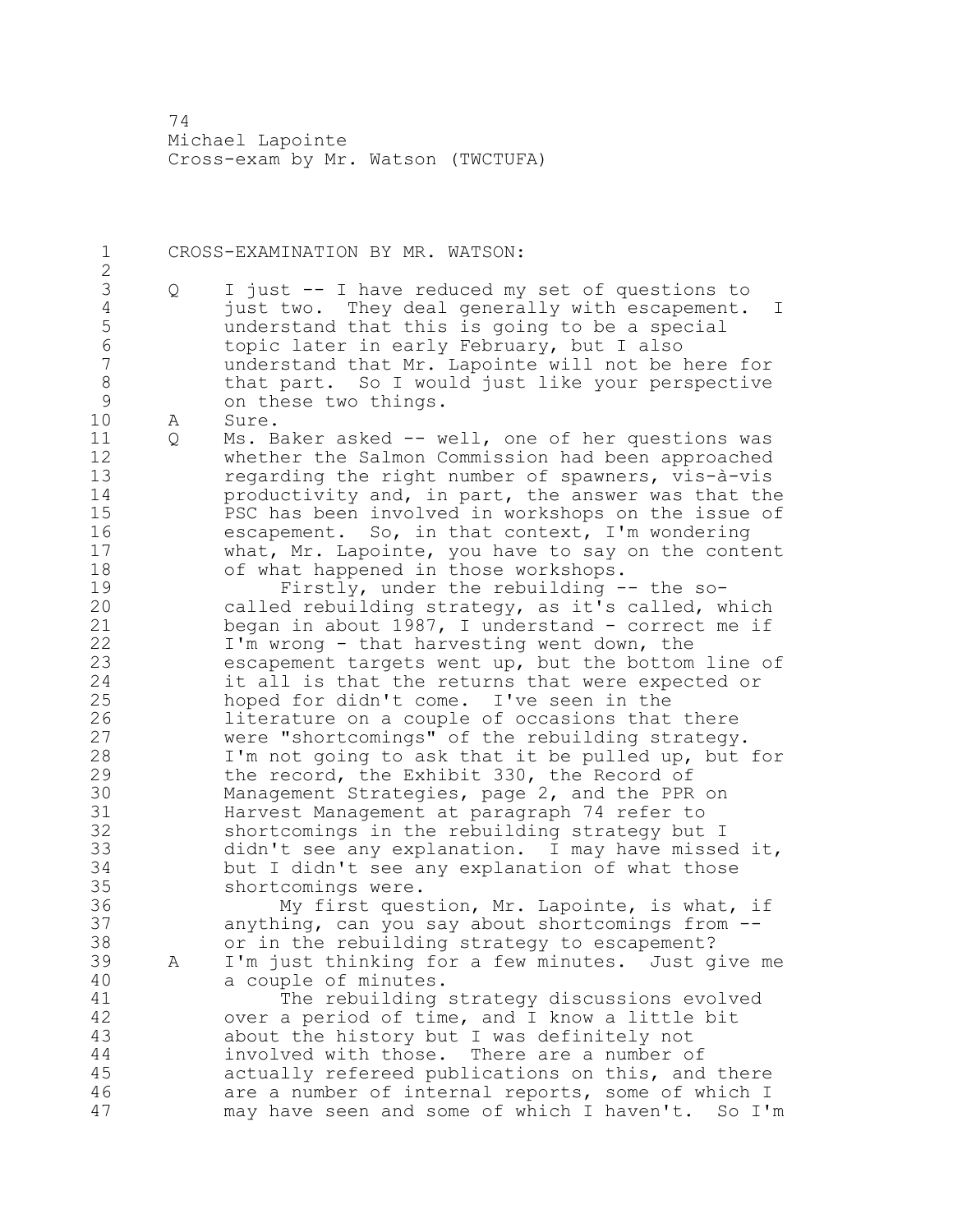1 a little bit uninformed in my ability to respond 2 to you about -- on this question, and I honestly 3 don't know what the words "shortcomings" are 4 referring to in any of these documents.<br>5 The extent of my recent history -5 The extent of my recent history - and it is<br>6 The extent involvement - with this in any 6 primarily recent involvement - with this in any direct way is in the participation in the FRSSI, 8 Fraser River Sockeye Spawning Initiative<br>9 Workshops. The primary role that we wou. 9 workshops. The primary role that we would have<br>10 fulfilled in that would be kind of facilitating fulfilled in that would be kind of facilitating 11 the information, you know, being able to help -- 12 explain and understand in an informal sense with 13 panel members and others some of the complexity 14 that is associated with that process. 15 So I'm not aware of any substantive 16 discussions where we have been approached in any 17 substantive way in my tenure as Chief Biologist, 18 asking us for substantive opinion about policy 19 issues related to escapement. I am aware that<br>20 those discussions did occur prior to my tenure those discussions did occur prior to my tenure, 21 and I suspect that Dr. Woodey, if he's part of 22 that panel, and Dr. Walters, who was one of the 23 co-authors of some of those reports, would be in a 24 better position to help you on this. 25 I believe, in terms of the current policy, 26 that the discussion paper that was -- is written<br>27 by Mr. Staley, which I believe was contracted ou by Mr. Staley, which I believe was contracted out 28 for the Cohen Commission, is an excellent, 29 excellent description of that model, I think. It 30 captures all the primary elements. I emailed Mike 31 after I finished it to let him know that I really<br>32 thought he'd done a good job. thought he'd done a good job. 33 That said, I think the biggest challenge with 34 that whole process is the complexity of it. It 35 relates to the fact that it's hard to understand 36 and it's hard to explain, which varies the 37 accessibility of it to people who are affected by 38 those decisions. 39 The one element that I do know about in 40 relation to that, that is a policy choice that's 41 not an outcome of the statistical modelling, is<br>42 the cap. The 60 percent cap is actually a the cap. The 60 percent cap is actually a 43 decision that was made that that would be a cap on 44 -- if the models were let to run on their own and 45 define optimal, however it's defined in the model 46 -- and I'm not going to try to explain it to you 47 'cause I don't know if I could and that's part of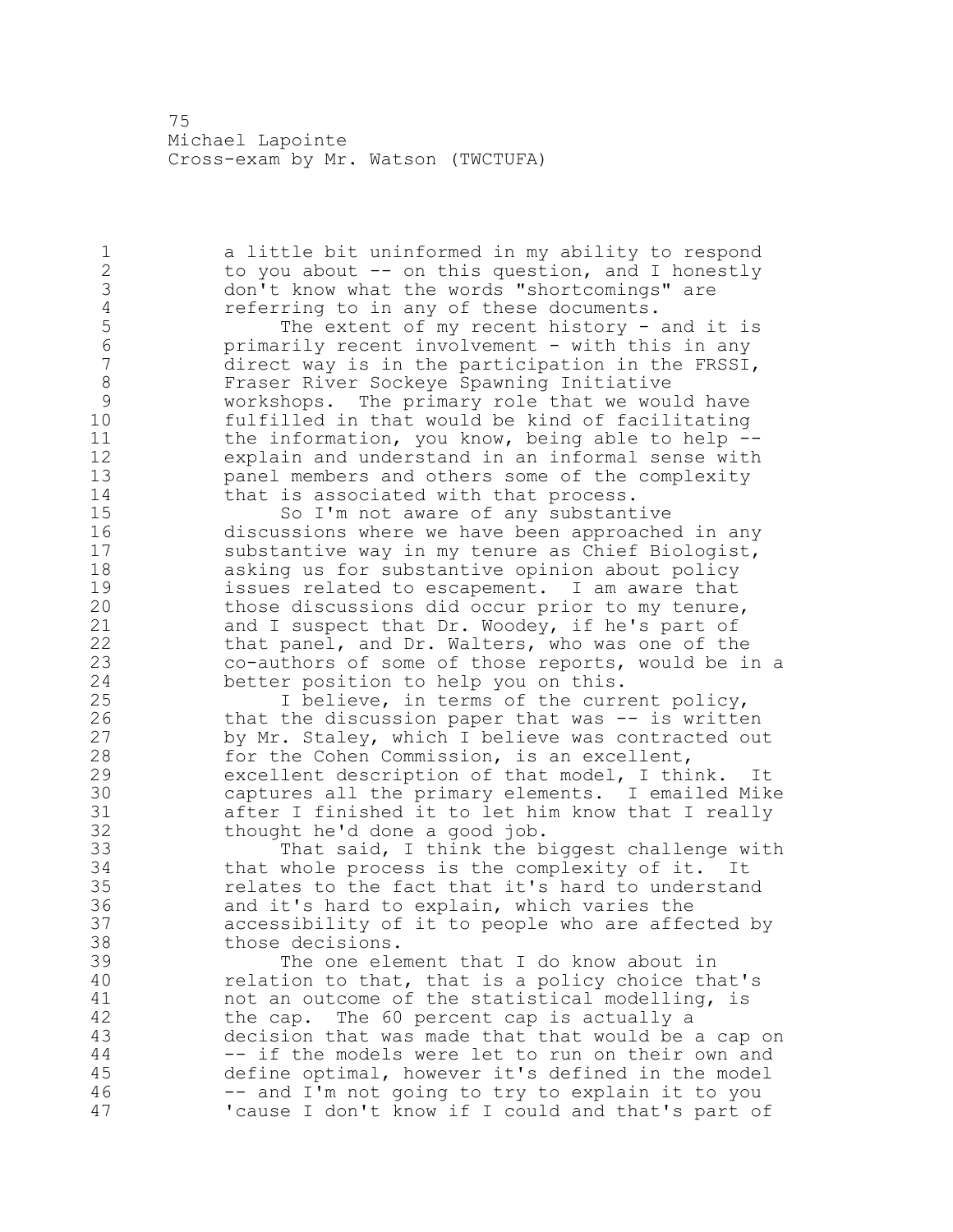1 the issue -- the cap would be higher than the

 arbitrary cap that's been set. Now, whether 3 that's a good thing or a bad thing is clearly a<br>4 bolicy debate that I would not care to wade inte 4 policy debate that I would not care to wade into.<br>5 1 think we've already discussed, prior to today, I think we've already discussed, prior to today, you know, why some sort of a cap -- the logic behind some sort of a cap in terms of the mixed 8 stock impacts.<br>9 So that's 9 So that's about as far as I can go because my<br>10 knowledge is really not -- I haven't been knowledge is really not  $-$  I haven't been approached, quite frankly, by anyone saying, "Oh, is this a good thing or a bad thing?" I've just been kind of on the fringes of this big process that FRSSI is that you're going to spend more time on, I think, in the next week or so. Q Okay. And I do understand that Dr. Woodey is attending the harvest management component 18 specifically on escapement. 19 You may have answered my second question in<br>20 the context of your comment about recent the context of your comment about recent participation in FRSSI workshops, but we heard Mr. Grout - I think it was on Monday - say that there were initial shortcomings with the Fraser River Sockeye Spawning Initiative, and I didn't hear him explain what those were. 26 So my second question is in your<br>27 marticipation in the FRSSI workshops, participation in the FRSSI workshops, what, if anything, have you heard about the shortcomings in the current model, and what -- and if you can 30 offer anything, what can you say about solutions?<br>31 A Okav. So there have been a number of specific --A Okay. So there have been a number of specific -- I don't know if complaint is the word -- but concerns expressed about some aspects of the FRSSI model processes. I can think of a couple right off the top of my head. 36 One relates to how the model asks the question, given a number of different alternative harvest rules, what are the implications of those alternatives for performance measures? And the performance measures would include things like the 41 probability of a stock falling below a benchmark,<br>42 they would include the probability of meeting som they would include the probability of meeting some minimum catch, and so forth, to allow people to understand what it means if you choose one or the other. So that's the idea of the performance measures, to provide some context for choosing one alternative over another.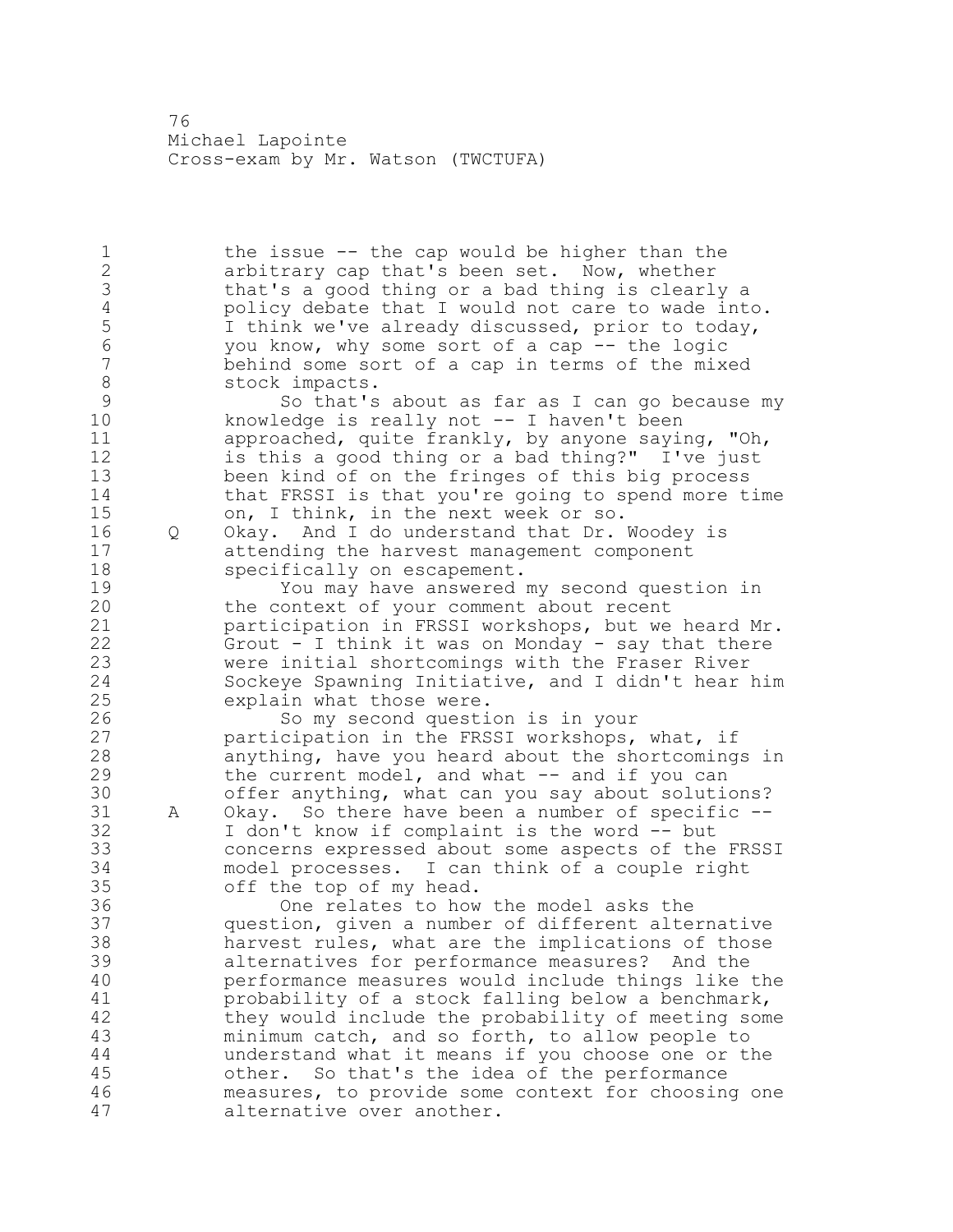1 In the calculation of the performance measure 2 **related to catch, the assumption was made that** 3 each of the management groups could be harvested 4 separately. So clearly we know that they can't be 5 harvested separately and so there was some concern 6 expressed by the industry folks about whether or not that catch metric was being accurately 8 estimated in the FRSSI modelling.<br>9 There has been a bit of a so 9 There has been a bit of a solution kind of<br>10 finessed for that which I did actually help -finessed for that which I did actually help  $-$  not 11 implement, but I made a suggestion to some of the 12 folks that are really doing this work about<br>13 bossibilities for them, because, you know, possibilities for them, because, you know, if I 14 could help, I would try to help, to just -- to try 15 to recognize that there's going to be overlaps and<br>16 subtract some of the harvest that wouldn't be 16 subtract some of the harvest that wouldn't be<br>17 accessible because of a constraint on a weak accessible because of a constraint on a weak stock 18 associated with the harvest, let's say, of a 19 strong stock like Summer run.<br>20 So I was involved with k So I was involved with kind of -- and so what 21 I'd say is that now it's much better than it was, 22 but it's still a model. You know, models are not 23 reality and we shouldn't pretend that they are. 24 There's going to be -- it's a tool, okay? 25 I'll try and think of the second one that was 26 in my brain. Oh, the second one is coming from<br>27 another set of folks and it relates to the another set of folks and it relates to the 28 assumption about the productivity parameters that 29 are used in the FRSSI model and it relates to the 30 idea that if the FRSSI model was assuming long-<br>31 term average productivity along a very similar 31 term average productivity along a very similar<br>32 theme to what we talked about with the theme to what we talked about with the 33 forecasting. What does that mean if the 34 productivity is going down or up? Is it capturing 35 that variation accurately? This assumption is 36 sometimes referred to in our jargon as the 37 "stationarity assumption" and there is a number of 38 folks that have expressed a very significant 39 concern about why would you assume the 40 stationarity, this kind of consistent long-term 41 average productivity in the context of the FRSSI<br>42 model, and I think actually Mike's report, Mike model, and I think actually Mike's report, Mike 43 Staley's report, actually might touch on this, and 44 so there's probably some information in there. 45 The FRSSI model has the flexibility to 46 consider different alternative assumptions about 47 the future, so even though the base situation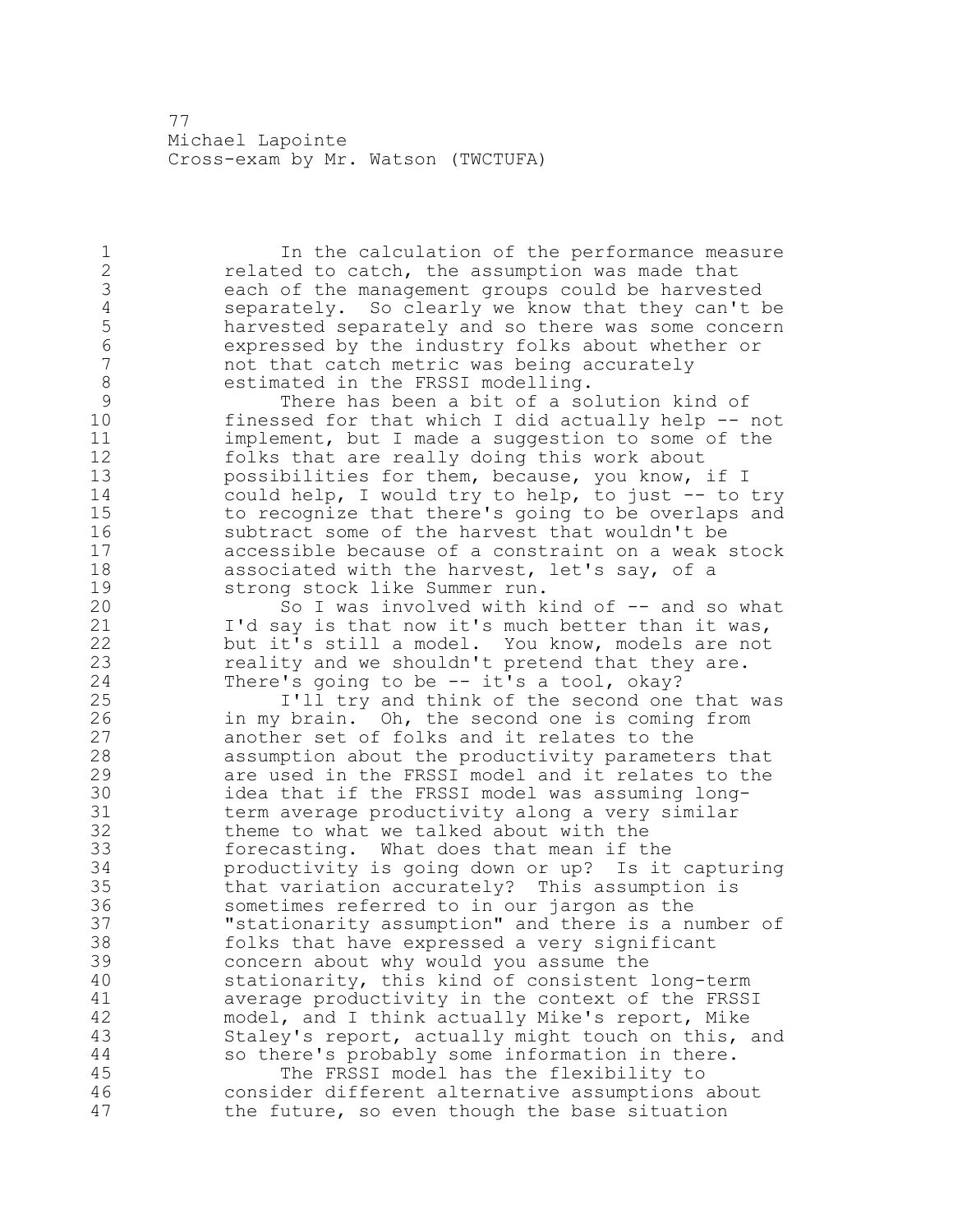might be constant productivity, it does have the capacity to ask what the implications would be of 3 a proceeding with a policy in the long run if<br>4 productivity is going up or down. So, to me, 4 productivity is going up or down. So, to me, it's<br>5 a flexible enough tool to do that. 5 a flexible enough tool to do that.<br>6 The question becomes what's t 6 The question becomes what's the best assumption about the future and that's where --8 you know, so one has to just consider alternative<br>9 futures and understand what the implications are. 9 futures and understand what the implications are.<br>10 and the model has the capacity to do that, so And the model has the capacity to do that, so those are two that I'm aware of that have been under discussion in the workshops I've participated in, in the last four or five years, and my view is that both of those have been addressed to a certain extent in the ongoing evolution of that model. Q Was there discussion in these FRSSI workshops about abandoning the notion of higher escapements 19 in light of the declining trend in returns?<br>20 A I have not heard those discussions in my A I have not heard those discussions in my participation. I think the last time I participated in one of those workshops is probably going to be at least three years ago. So if it's happened since then, it's possible that that's the case. But in the times that I've participated, I 26 did not hear that concern expressed.<br>27 Q And in what time period did you part Q And in what time period did you participate in those workshops? The last one was three years ago. 30 A Well, FRSSI has gone -- started when? The history<br>31 of this is going to be -- this is the fifth year. 31 of this is going to be -- this is the fifth year,<br>32 I think, of that. So, you know, probably I was I think, of that. So, you know, probably I was involved in 2003 or '04, and then had a couple of years in a row of workshops. I don't actually even recall last year if there even was a bilateral -- or a workshop in which I was able to attend. So it's been at least two years since I participated in the last one. 39 The only other comment I'll add on this is -- and you'll find out more -- is that there was a 41 notion that there'd be a four-year pilot, or a<br>42 five-year pilot, and then they were going throw five-year pilot, and then they were going through one set of cycles of the Fraser sockeye runs, and then a review. I'm not sure where that's at. This is the year actually scheduled for the review, and I don't know whether that's happening or not.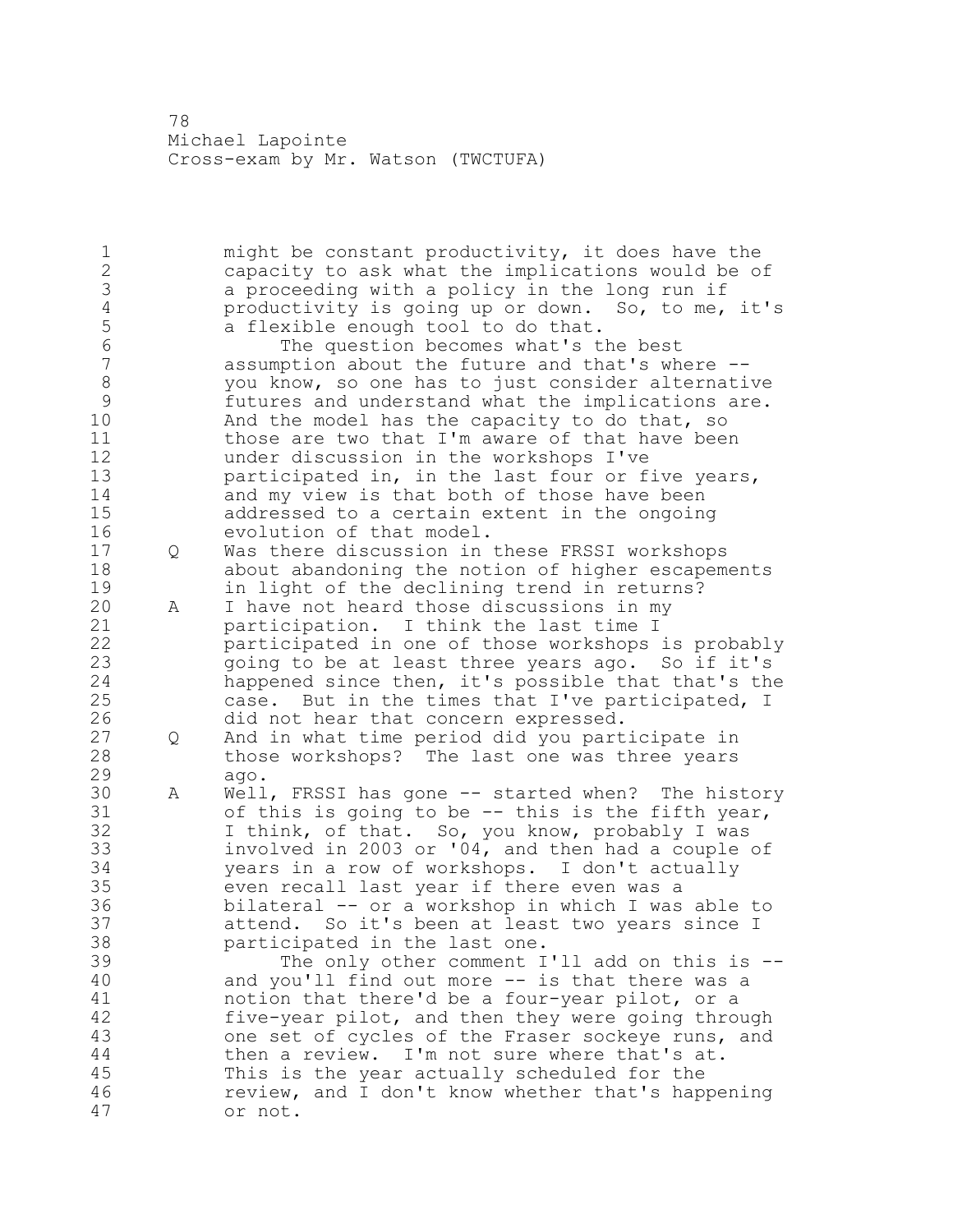MR. WATSON: All right. Thank you, Mr. Lapointe. MS. BAKER: Thank you. Next it is the B.C. Wildlife 3 Federation and B.C. Federation of Drift Fishers.<br>4 MR. LOWES: Thank you. J.K. Lowes for the B.C. 4 MR. LOWES: Thank you. J.K. Lowes for the B.C.<br>5 Wildlife Federation and the B.C. Federatio Wildlife Federation and the B.C. Federation of Drift Fishers. CROSS-EXAMINATION BY MR. LOWES:  $\begin{array}{c} 9 \\ 10 \end{array}$  Q I'm sure you're getting tired, Mr. Lapointe, and I will actually like to take advantage of your teaching skills and revisit what generally we could call the subject of over-escapement or that debate, that issue. What I'd like to do is get back to the fundamental questions that arise within that complex of issues, so that when we have other witnesses that may or may not take a position -- or may take a position on that set of 19 issues, we'll understand what the issues are,<br>20 understand -- and in asking my questions, I understand  $--$  and in asking my questions, I understand that you prefer not to take a position on the value judgment issues. So I won't ask you to, except for one. 24 What I'd like to do is perhaps use, as my entry point, a phrase that you used actually when 26 you talked about changing the paradigm with<br>27 sespect to the model. You talked about respect to the model. You talked about productivity variation and implications, and I have sort of written that down as "productivity: 30 variations and implications." That's kind of how<br>31 I'd like to take you through it. 31 I'd like to take you through it.<br>32 Without being long-winded. Without being long-winded, maybe I could describe my methodology and I'm going to take you through it in a -- or have you take me through it in a kind of layered number of questions. 36 First of all, I'd like you to give us your view of the basic issue, that is, the basic principle that's being looked at with respect to, let's say, a particular stock in a particular year. Then I'd like you to add in the factor of 41 time, and I'm thinking there of delayed density<br>42 dependence. dependence. A Okay. Q And then I'd like you to factor in the fact that we're not talking about one stock, we're talking about multiple stocks and the principle may vary among the stocks -- or not the principle, but the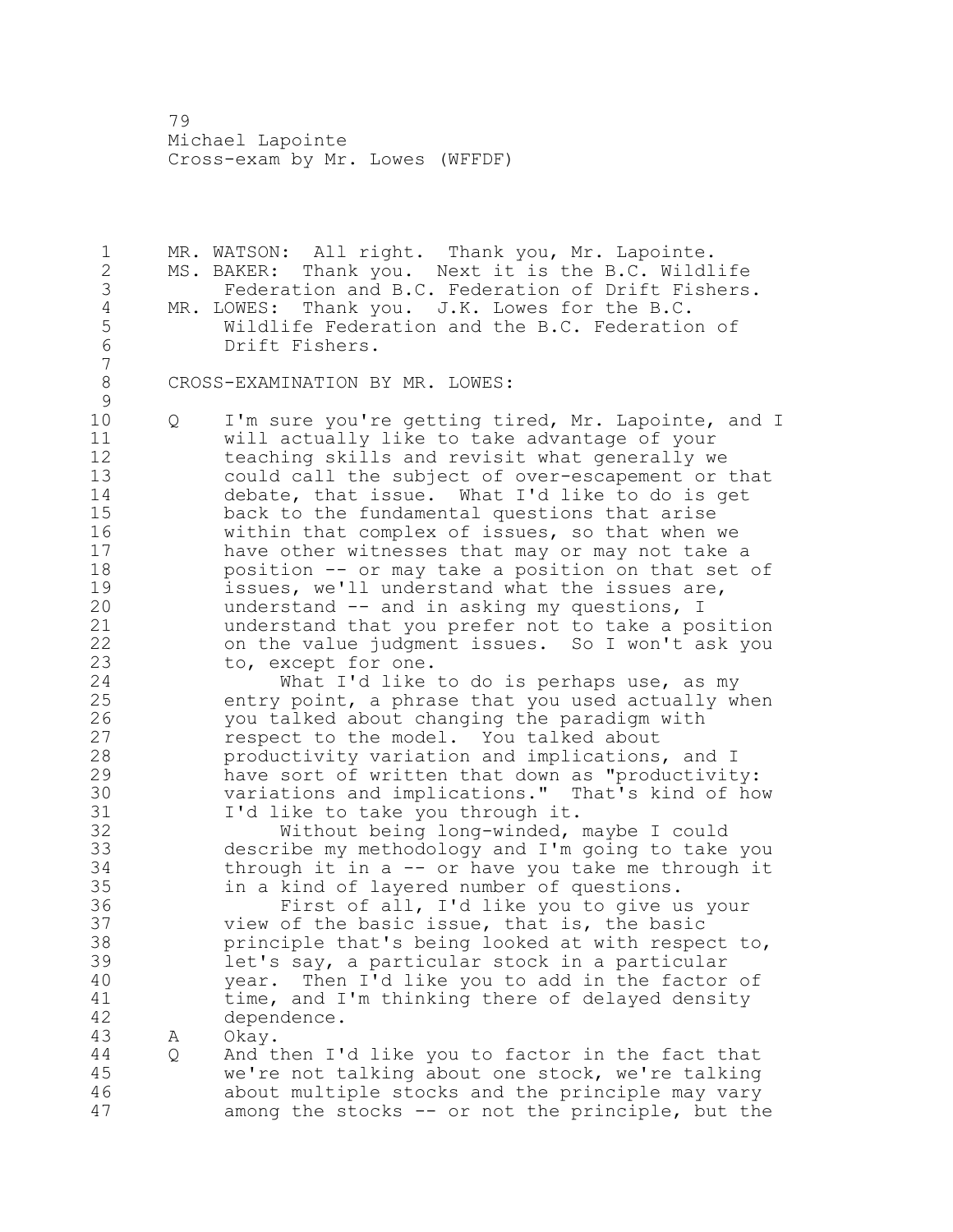1 application of the principle. 2 Then fourthly, perhaps, and the most 3 complicating factor, that those various stocks are<br>4 mixed in a fishery, and that's where the 4 mixed in a fishery, and that's where the<br>5 management implications come in. 5 management implications come in. 6 So perhaps I can start off by getting to the basic question, and perhaps I can ask it this way: 8 Is the proposition that's being tested, the<br>9 proposition that at some point on the curve 9 9 proposition that at some point on the curve that<br>10 describes the productivity as a function of describes the productivity as a function of 11 escapement, is the proposition that at some point 12 there's a law of diminishing returns, that the 13 productivity goes down as the number of spawners 14 goes up. 15 A Yes. So if one defines productivity as the number 16 of adult returns from a given parental number of 17 spawners, there's actually a continuous decline in 18 productivity start - if you believe in stock 19 19 recruitment theory as defined by Dr. Ricker -<br>20 11 across the whole range. So every Fraser sock across the whole range. So every Fraser sockeye 21 stock, if you try to fit a line between returns 22 per spawner and spawner, it has a negative slope 23 which shows a continuous decline across the range 24 of spawners. There's many mechanisms that have 25 been described to identify why that happens, but 26 the notion of it kind of flattening out would be<br>27 in a different context. Where we're talking abo in a different context. Where we're talking about 28 the number of recruits, not the productivity, and 29 how that changes with the number of spawners and 30 that relates directly right back to the slides<br>31 that I provided in October where I plotted the that I provided in October where I plotted the 32 number of juveniles in relation to the number of 33 spawners, kind of parsing out the life history 34 part of it, if you like. 35 Most of the mechanisms that would be 36 consistent with that mathematical kind of 37 calculation, if you like, relate to things like 38 habitat limitation, so, you know, the lakes are a 39 certain size. And when I came and spoke in 40 October, I talked about the fact that it looks 41 like the place where these juvenile productions<br>42 versus spawners flattens out as related to the versus spawners flattens out as related to the 43 size of the lakes, you know, clearly related to 44 the size of the lake. And that's not my work. 45 It's the work of, you know, DFO lake group 46 scientists. 47 So, yes, that initial notion is consistent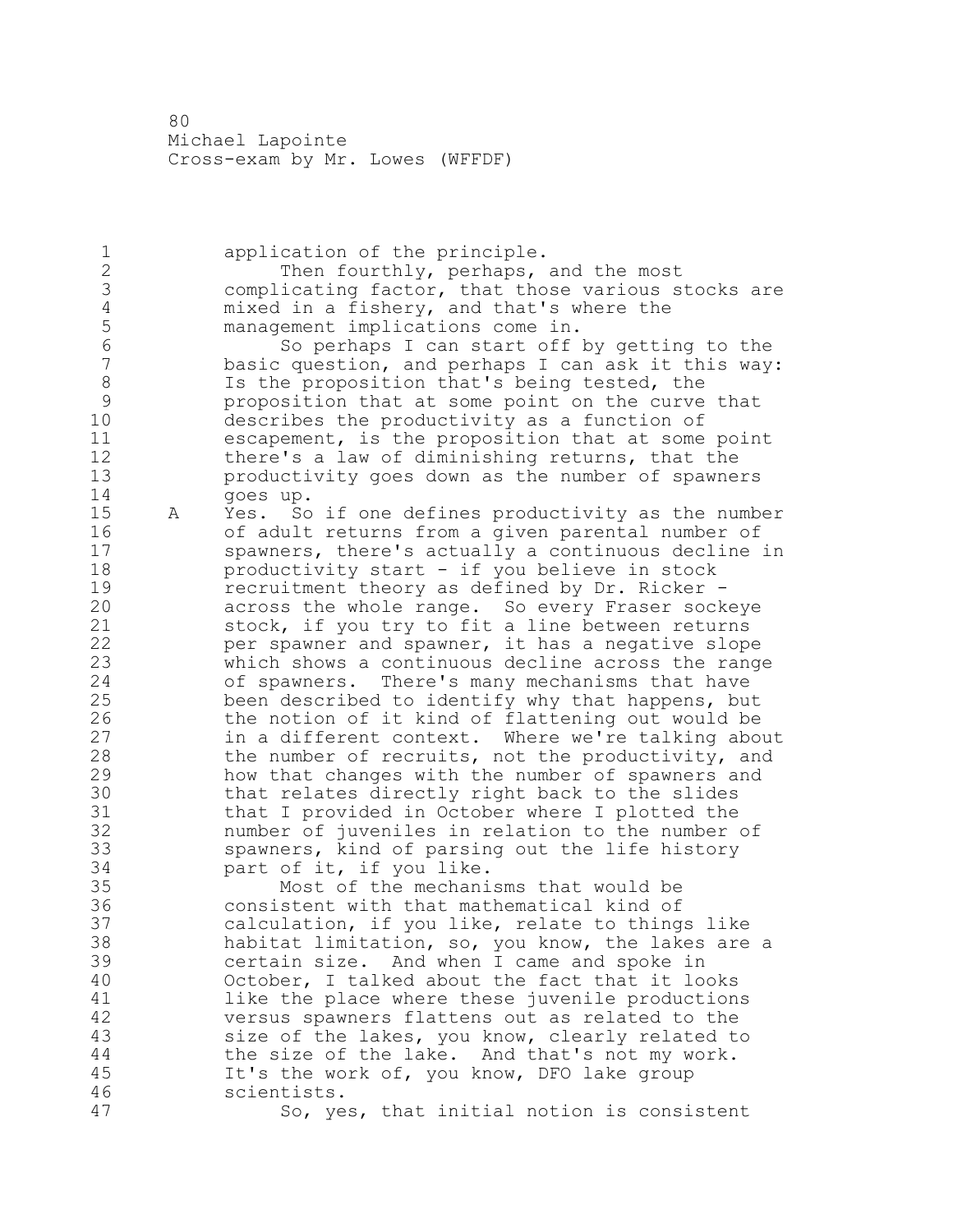1 with the accepted theory that would apply to 2 individual stocks in this case. 3 Q So -- and that example that you gave about the<br>4 lakes' capacity, is that an example of what's 4 lakes' capacity, is that an example of what's<br>5 called "density dependant factors" or "densit 5 called "density dependant factors" or "density" --<br>6 A Yeah, that would be -- that would be density 6 A Yeah, that would be -- that would be density dependence for sure. There's only a limited 8 amount of space and food and so forth for the<br>9 juveniles to rear. 9 juveniles to rear.<br>10 0 Okay. So what --Q Okay. So what -- if you add the factor of time, 11 is -- what is delayed density dependant factors or 12 issues? My understanding is that what that means 13 is that the impact of the density of the -- let's 14 call it the generation. One doesn't show up until 15 generation two or three, in terms of the cycles. 16 A Well, it would be -- actually, you're almost 17 right. That's good, you're close. 18 Q Good. 19 A So that means that everyone else is similar. So<br>20 there's clearly an immediate effect of density of there's clearly an immediate effect of density on 21 the subsequent generation, so within a generation, 22 the abundance of juveniles in the lake affects 23 their productivity and their size. If they're 24 competing for food, there's going to be an effect 25 on how big they're going to be, right? Okay, so 26 that's immediate. So it's not -- doesn't appear<br>27 until the next generation, and it appears in tha until the next generation, and it appears in that 28 generation right away. 29 The delayed part means maybe there's another 30 affect that carries over into the next generation.<br>31 In other words, it's not just the immediate one, In other words, it's not just the immediate one, 32 it's the one -- so an example would be, and I keep 33 coming to this one, and maybe I can be accused of 34 cherry-picking, 'cause it's always the one I come 35 to so feel free to criticize me if you feel that 36 way. 37 Q Heaven forbid. 38 A Part of the problem with that 2002 Quesnel 39 situation that I keep bringing up was not just 40 that the escapement in that its generation was 41 large, it's that the escapement in the prior<br>42 generation was also large. So even coming i generation was also large. So even coming into --43 when those juveniles got into the lake -- this is 44 the concept here. I'm not going to be able to 45 give you all the details on the data support -- 46 Q That's what I want. I want the concept. 47 A Okay, so it's the concept. Maybe those juveniles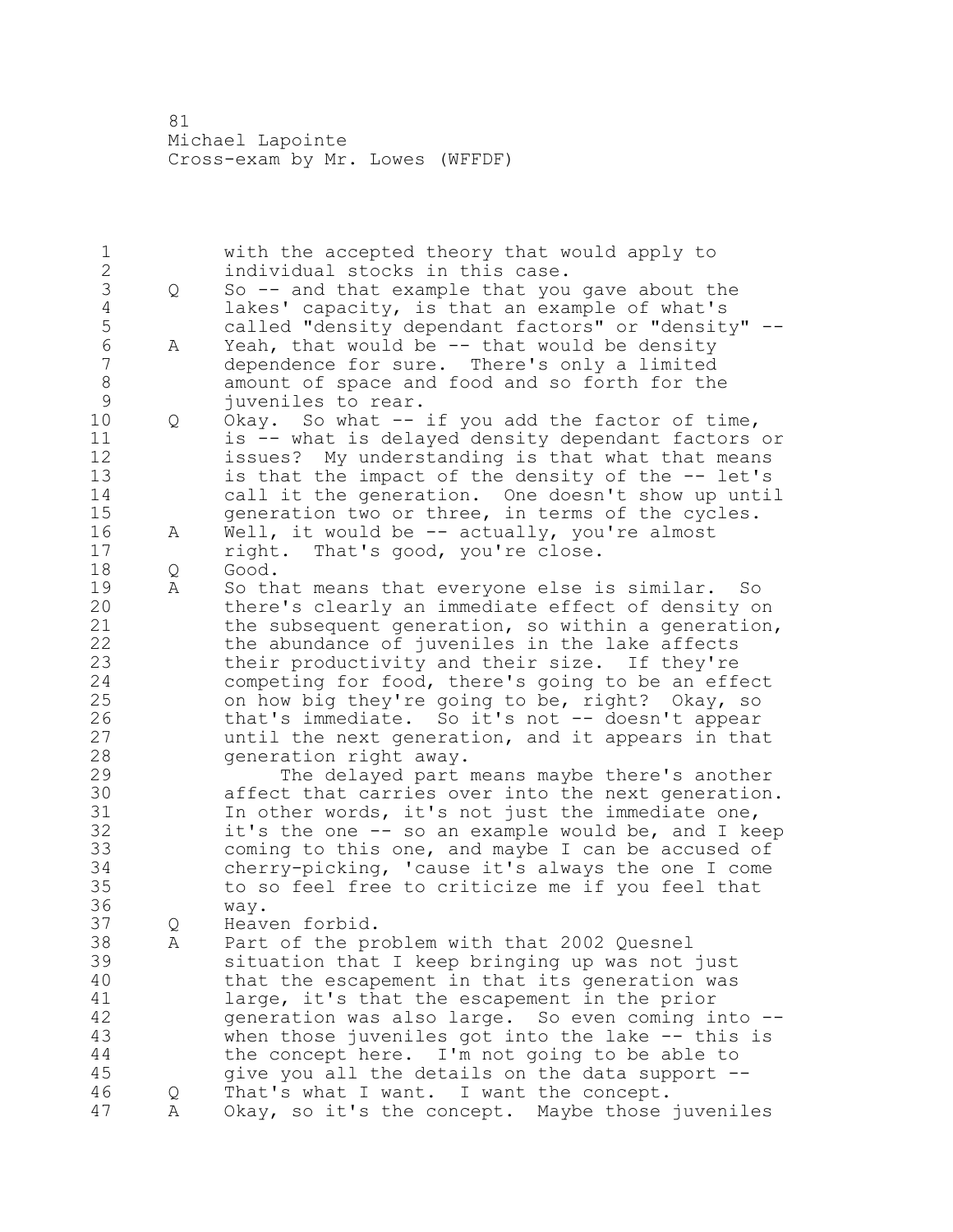1 already came into an environment in that lake that 2 already was food deficient. And then, over and 3 above, they had to compete with their brethren for<br>4 the food that was left. That's kind of the 4 the food that was left. That's kind of the<br>5 sessence of an example of a mechanism in thim 5 essence of an example of a mechanism in this<br>6 delaved density dependence. 6 delayed density dependence. So it wasn't just the fact that there were a 8 lot of them in that year. It's the fact that when<br>9 they got there, the habitat was already limited by 9 they got there, the habitat was already limited by<br>10 whatever happened before them by their previous -whatever happened before them by their previous  $-$ -11 by the previous generation. 12 Q Okay. And to further complicate the complexity of 13 issues, then, is it true that the function -- 14 first of all, the function between escapement and 15 production, and secondly, the implications for 16 density dependant -- or density dependant 17 implications, whether current or delayed, is not 18 the same for every stock. It varies among stocks. 19 A Absolutely. In the kind of -- and this can get<br>20 you into the debates about things called "cyclig you into the debates about things called "cyclic 21 dominance" and I'm not going to open that because 22 it would take us the rest of the afternoon. But 23 what I will say is that clearly some stocks are 24 much more highly cyclical and therefore your 25 pattern of abundance than others (sic). 26 The Adams River sockeye, which had the large<br>27 Tun last year, you're talking about, on big years run last year, you're talking about, on big years, 28 spawning escapements in the  $\overline{4}$ , 5, 6, 7, 8 million 29 in the maximum range. You know, 2, 3 would be more 30 normal historically, to, in the smallest years,<br>31 less than 10,000, that kind of -- but there are 31 less than 10,000, that kind of -- but there are<br>32 other stocks where it's much more even. other stocks where it's much more even. 33 So to the extent that one would believe -- 34 and this is hypothesis, this is not a tested 35 hypothesis -- that the reason why they're 36 different is because, in their cyclical pattern, 37 in the difference between the extremes in their 38 abundance, the reason that they're different, if 39 that's because of differences in this delayed 40 dependence, that's one potential hypothesis that 41 would explain that, the variation among stocks<br>42 that you suqqested. that you suggested. 43 Q Yes. And then to further complicate the 44 complicated situation, of course those various 45 stocks, for the most part, travel together in 46 timing groups and so the management challenge is 47 to account for the escapement and production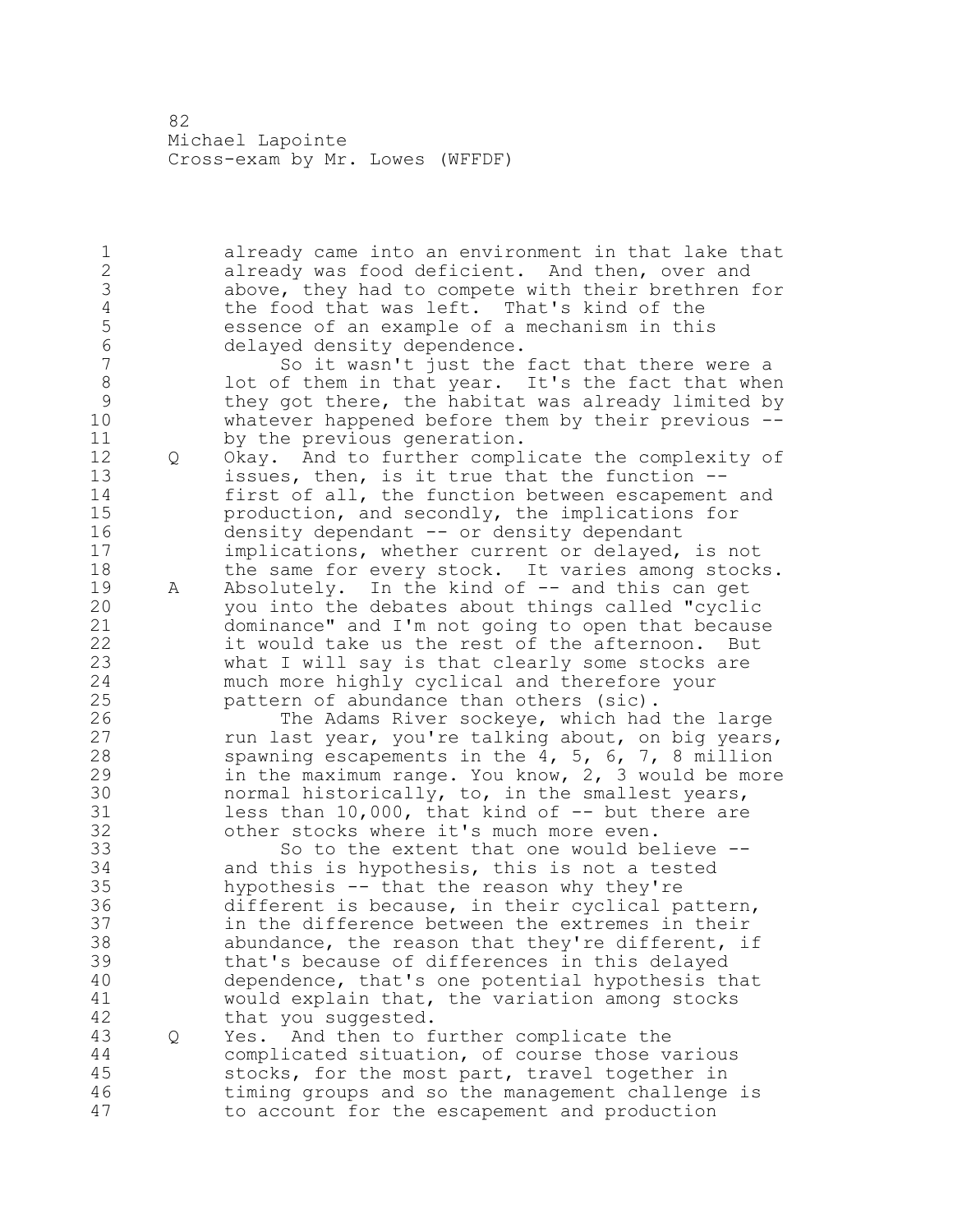1 ratio, over time and over variation in accordance<br>2 with -- variation over stocks in a mixed-stock with -- variation over stocks in a mixed-stock 3 fishery. Is that kind of the challenge?<br>4 A Yeah. So think about that challenge in 4 A Yeah. So think about that challenge in two ways,<br>5 and I'm going to throw another layer of complexit 5 and I'm going to throw another layer of complexity 6 at you because I think it's easier to -- think of it in terms of any single objective first, okay? 8 So let's think of it in single objective that is<br>9 the one that, you know, maybe is most familiar t 9 the one that, you know, maybe is most familiar to<br>10 some folks, but not necessarily the best one in some folks, but not necessarily the best one in 11 the general sense, MSY, okay? So they're all 12 going to have different MSY's. They're on 13 different productivities and you're trying to 14 figure out a way to balance those things. 15 The extra layer, though, is that what if you 16 think about other objectives? And this is kind of 17 what I was getting to in similar remarks this 18 morning about this idea of there are -- there's an 19 MSY for a whole bunch of different objectives and<br>20 they're competing with each other. So that's just they're competing with each other. So that's just 21 another -- not that I really want to make it more 22 complicated, but I suggest that is an important 23 layer that's part of the debate here. 24 Q Well, we've discussed the model on the assumption 25 that we agreed on the objective, or the optimum 26 ratio of production. And, of course, the<br>27 escapement is a function of exploitation, escapement is a function of exploitation, among 28 other things, isn't it? 29 A What ends up on the spawning grounds -- 30 Q Yes.<br>31 A -- y 31 A -- you know, it comes back to my notion earlier<br>32 that, you know, we're part of the ecosystem, so that, you know, we're part of the ecosystem, so 33 it's within our control or not to influence that. 34 Q But what I'm getting at -- yes, so that's what I'm 35 getting at. If you want to change the escapement 36 for whatever reason, the way you do that is by 37 changing the exploitation rate. 38 A That's one way. It would vary naturally as well, 39 but if you want to deliberately manipulate it, 40 then -- 41 Q Well, from a fish manager's point of view.<br>42 A Yeah, for sure. A Yeah, for sure. 43 Q Okay. So the discussion that we've had about the 44 complexity of the issue holds true on the 45 assumption that we're *ad idem* on the objective. 46 A Yeah, I think that clearly it's in the context of 47 what the objective is for sure.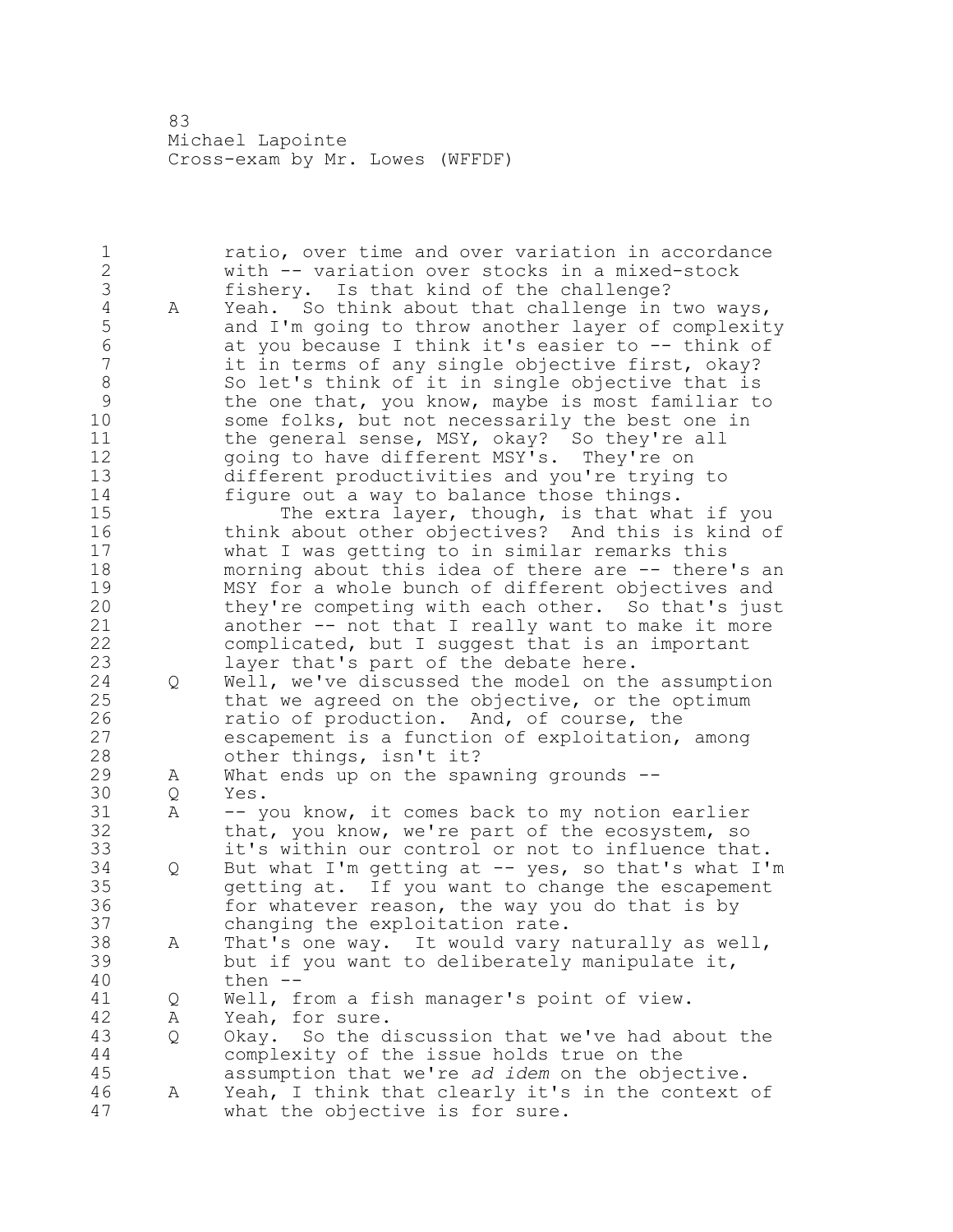Q And maximum sustainable yield was the objective for a long time, was it? A Yeah, I think it would be fair to say that that's 4 what the focus was of the IPFSC over most of its<br>5 history. history. Q And maximum sustainable yield was designed, or it was the exploitation -- let's put it this way: It 8 was the system that was designed to produce a one-<br>9 to-one spawning-to-recruit ratio? To make sure 9 to-one spawning-to-recruit ratio? To make sure<br>10 that the same number of spawners got back in for that the same number of spawners got back in four years to produce the same number of spawner -- of **recruits that their parents did; is that...**? A Kind of. Q Yeah. A So the idea would be that if there is a surplus beyond the parental generation - so this is where your kind of one-to-one comes from - that that surplus could be harvested and the number of 19 spawners would be sufficient to replace itself in<br>20 terms of the next generation. terms of the next generation. Q Yeah. A That's the concept that I think you're talking about. Q Yeah. And so someone -- someone talking about the problem or the issue in that paradigm would define 26 over-escapement as -- in terms of foregone catch,<br>27 because virtually all of the overage over the because virtually all of the overage over the escapement requirement was harvested; is that...? A That would be a fair characterization. 30 Q Right. And when you're talking about different<br>31 objectives, you're talking about perhaps a 31 objectives, you're talking about perhaps a<br>32 different -- in that case, the optimum sus different  $-$  in that case, the optimum sustainable yield would be the maximum sustainable yield in that historical situation; is that fair enough? A Yeah, so that would be -- Q Right. A -- defined on where the difference between the return and the replacement is the maximum. Q Right. And the trade-off, in that context, the trade-off between -- in changing the exploitation 41 rate and thus the escapement would be primarily<br>42 between economic values and conservation values between economic values and conservation values; is that right? A Okay. So -- Q Do you want to maximize the harvest or -- A It depends -- Q -- do you want to maximize the --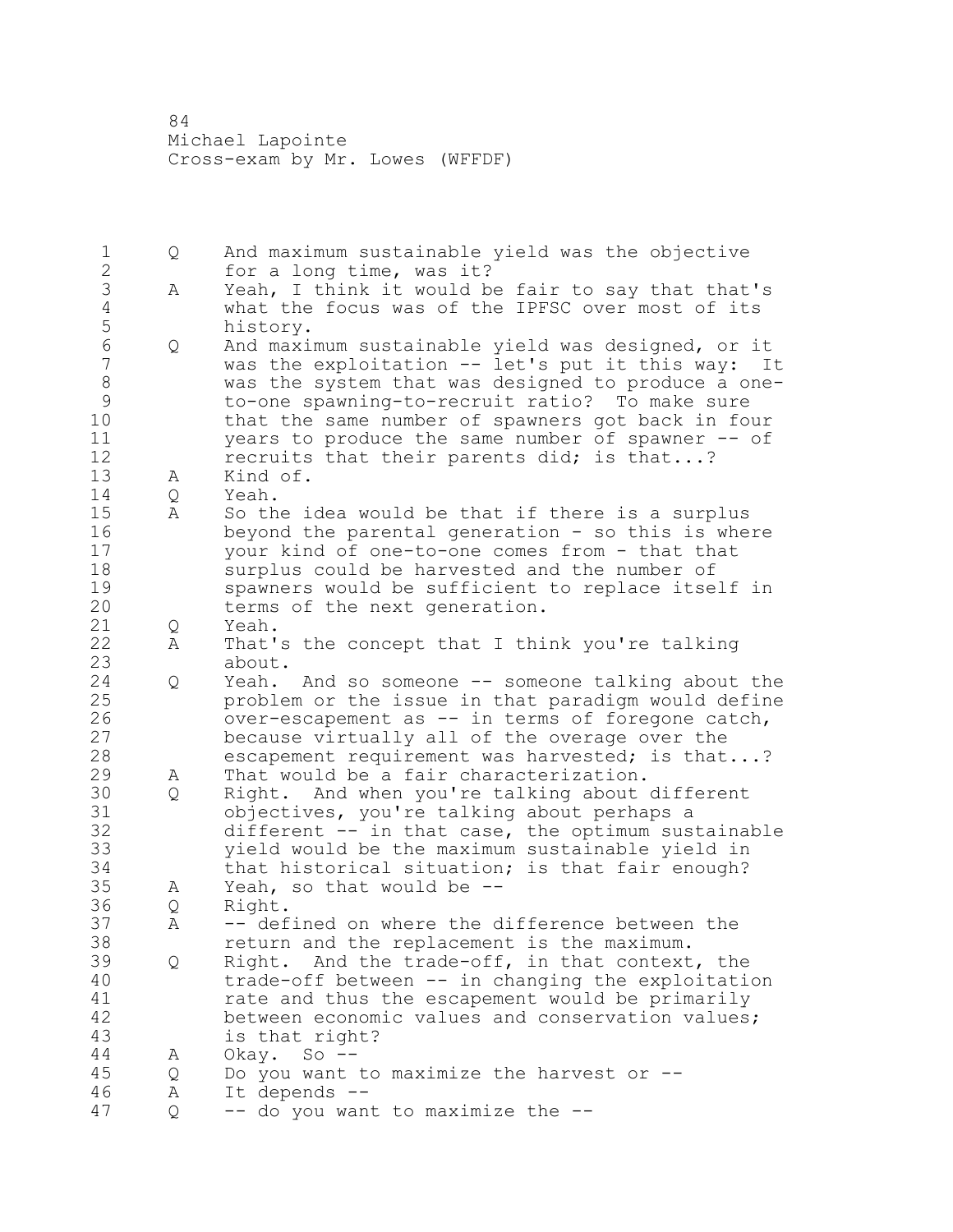1 A I think I agree sort of in a general sense, but 2 what I would say is that part of the debate about 3 the appropriate model, or where the optimum should<br>4 be with respect to different objectives, relates 4 be with respect to different objectives, relates<br>5 to different interpretations of the word 5 to different interpretations of the word<br>6 The servation", I think. 6 "conservation", I think.<br>7 0 Okay. Q Okay. 8 A So when I was trained in wildlife management<br>9 school and we were talking about the word 9 school and we were talking about the word<br>10 Tonservation", the way I learned that com "conservation", the way I learned that concept was 11 in the words of -- I think it was Gifford Pinchot. 12 It was a "wise use" type of a definition. That 13 definition is significantly different if -- that 14 the definition -- well, I've actually argued that 15 it's not that different but it was interpreted 16 differently than the definition that John Reynolds 17 provided to you guys when he was here that 18 involves the phrase related to the, you know, 19 insurance of -- I think the word biodiversity -- I<br>20 ceally won't be able to repeat it, but it's not really won't be able to repeat it, but it's not 21 wise use. 22 Q Well, perhaps I -- 23 A When I learned wise use, just to carry on with 24 this, it didn't imply extractive use, in fact, it 25 didn't imply use at all. In the way I learned it, 26 it was like sometimes the best use was to actually<br>27 but all the fish on the spawning grounds. put all the fish on the spawning grounds. 28 But in the interest of being really 29 articulate about the definition, the definition 30 has changed. So when you say conservation now, I<br>31 think the conservation context for that paradigm 31 think the conservation context for that paradigm<br>32 was different than the conservation context that was different than the conservation context that 33 I'm hearing being used now. And so that's the 34 only caveat. I'm sorry to split hairs, but I 35 think it's important to acknowledge that there's a 36 different view of what -- the conservation 37 sustainable use trade-off is framed differently 38 now. 39 Q All right. To get back to the basic model that 40 you and I were discussing, and in that basic model 41 let's assume for a moment there was an optimum --<br>42 there was an optimum target -there was an optimum target  $-$ -43 A Mm-hmm. 44 Q -- for escapement that related to production. 45 A Sure. 46 Q All right? And we'll -- and is it so that if you 47 make that assumption, then we could call -- you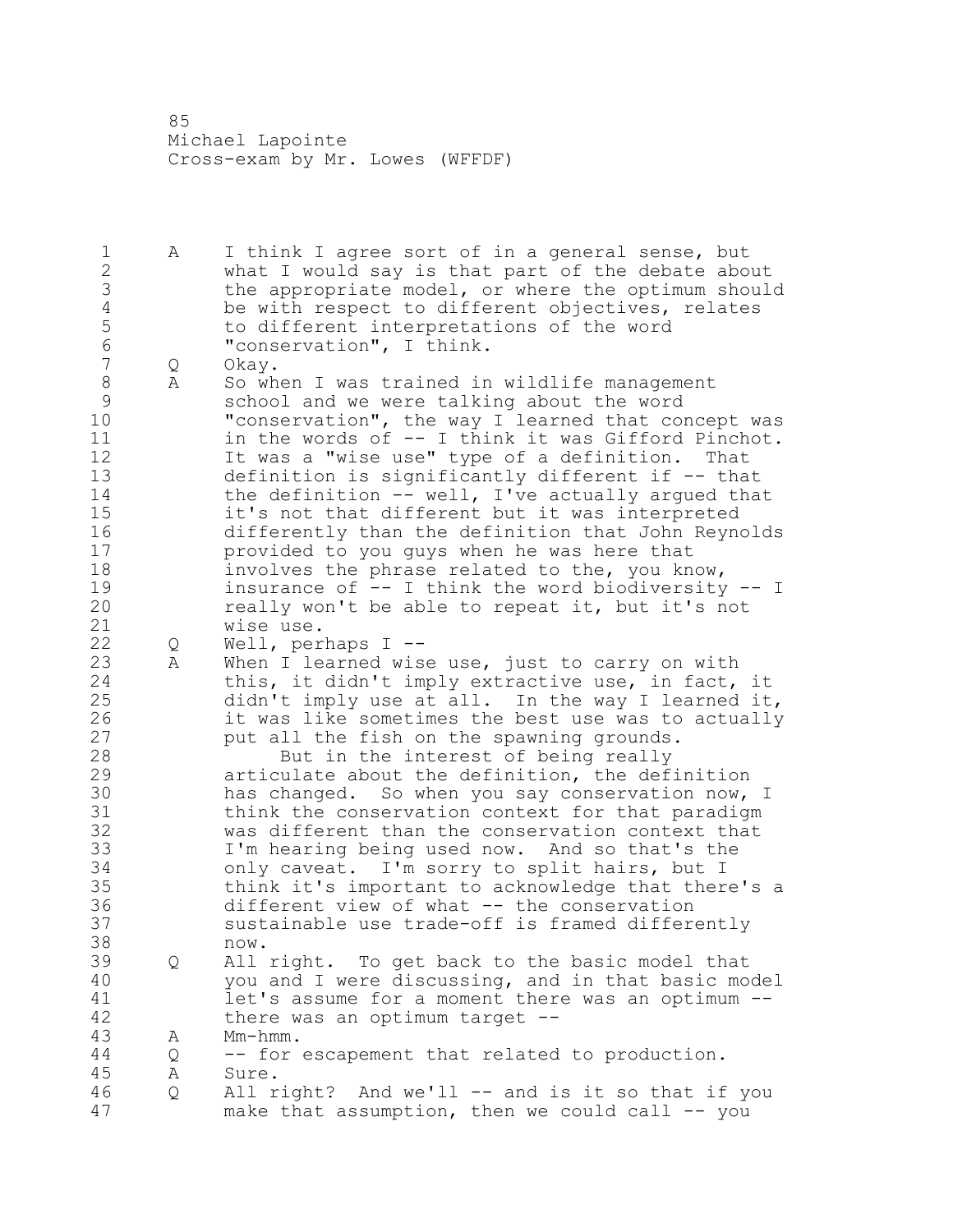1 and I could call, in the course of our discussion, 2 we could call -- the escapement that was over that 3 optimum, we could call that over-escapement.<br>4 A Yes, that would be a fair contextual 4 A Yes, that would be a fair contextual<br>5 interpretation of the stuff --5 interpretation of the stuff --<br>6 0 Right. 6 Q Right. A -- they've outlined. 8 Q That's what over-escapement means. It means<br>9 escapement at a number above the number that 9 escapement at a number above the number that you<br>10 meed to meet your production goal. need to meet your production goal. 11 A That's what it has meant in the context that 12 you've described. 13 Q Yeah. Now -- and I wanted to bring you back to a 14 phrase that you used, and I think you started to 15 explain it, but I would like you to flesh it out a 16 bit. When you said there's an ambiguity about the 17 optimum, so perhaps you could expand on that. Do 18 I take it from that there is at least not 19 agreement, and possibly controversy, over what<br>20 that optimum escapement figure conceptually ou that optimum escapement figure conceptually ought 21 to be? 22 A Yes, I think that's kind of what I had in mind, 23 and because I think that the context - which is 24 kind of what I was speaking to just a few seconds 25 ago - has changed, it's changed. 26 Q Yes.<br>27 A It's A It's different views. And so I think that's 28 exactly what I mean. There's a -- it's fairly 29 logical and I hope fairly easy, and this 30 discussion is a very good example of that, to say<br>31 if we knew what the objective is, all of us would 31 if we knew what the objective is, all of us would<br>32 agree what's above it and what's below it. That agree what's above it and what's below it. That 33 was the example that I provided. You know, if the 34 objective is five, ten is bigger and three is 35 lower. 36 Q Yes. 37 A The discussion is about how is that -- is that 38 objective the only objective, and how would other 39 objectives change the perception of over and 40 under? 41 Q Absolutely. And what I wanted to get from you<br>42 todav, is there any, well, first of all, today, is there any, well, first of all, 43 scientific consensus to the answer to that 44 question? And then the broader question is 45 outside the scientific community, is there any 46 consensus in what you might call the British 47 Columbia people "who are interested in the salmon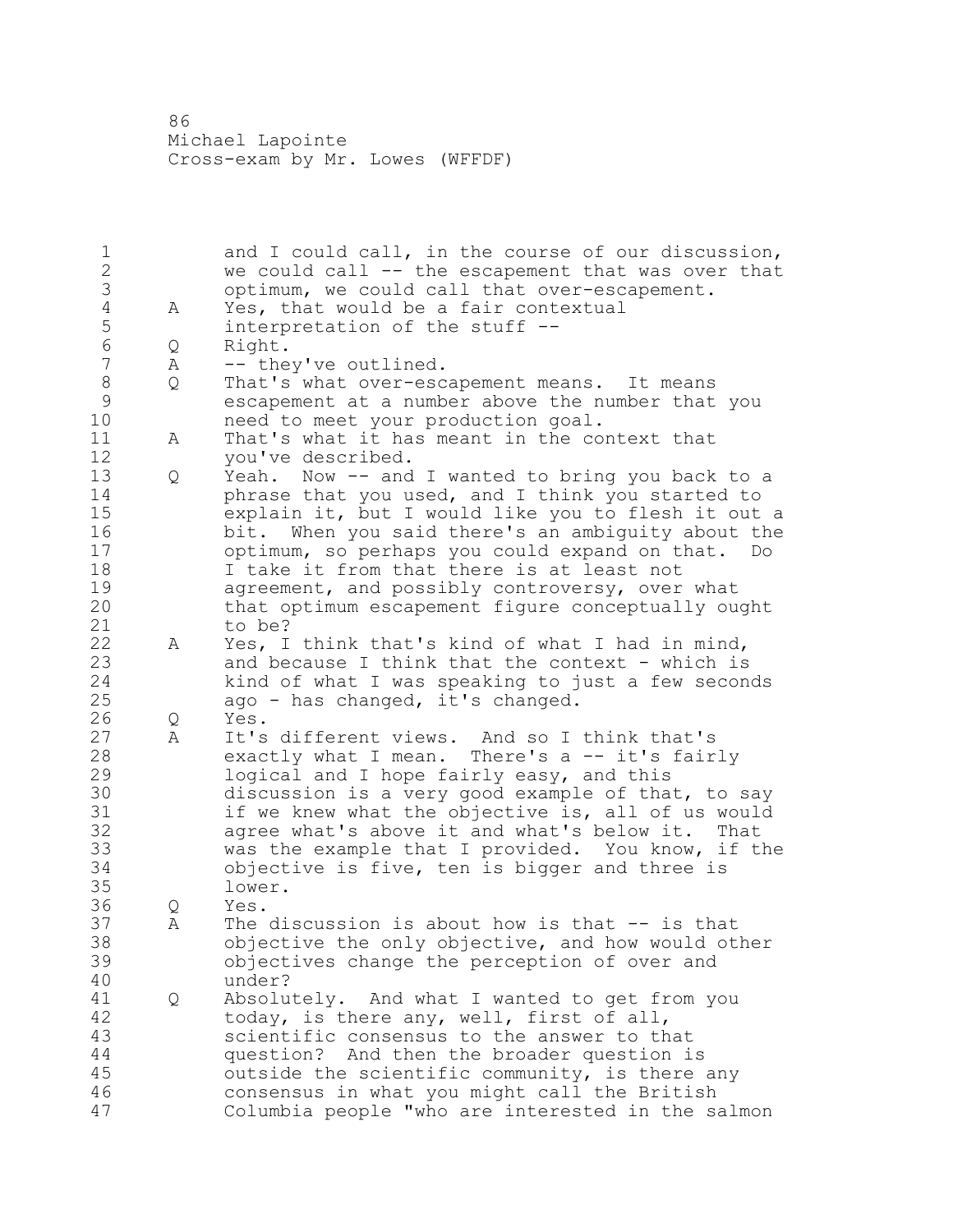1 community" about that question?<br>2 A Mv -- $A$  My  $-$ 3 Q I took it from your -- your term "ambiguity" that 4 the answer to that question is no. That there<br>5 is --5 is --<br>6 A That 6 A That is my impression, that there is a<br>7 considerable uncertainty about that as considerable uncertainty about that aspect of it. 8 Q Yeah.<br>9 A Andd 9 A And disagreements and sometimes heated debates and<br>10 all kinds of things related to that. all kinds of things related to that. 11 And that's kind of what I was trying to 12 convey to the Commissioner where I think the work 13 needs to be done. 14 Q Yeah. 15 A Is attacking that ambiguity. 16 Q And that perhaps another word for those 17 objectives, or another terminology that we've 18 heard in these hearings would be the trade-offs. 19 What are the trade-offs and what's the objective<br>20 of trading off? Is that a fair -of trading off? Is that a fair --21 A Yeah, I didn't use that -- I didn't use that word 22 specifically. 23 Q No, I know you didn't. 24 A Because it becomes, you know -- for whatever 25 reason in this environment that we operate in, you 26 know, you can't use the word "compromise" or<br>27 The alterative without having someone use the w "trade-off" without having someone use the word 28 "sell out" and all these other things, and you end 29 up in this quagmire of debate. So I specifically 30 avoid the use of that word, but I understand what<br>31 vou're saving. you're saying. 32 Q You understand what I'm saying. But what I wanted 33 -- I guess what I wanted to say is that you gave 34 an example of what you might call an ecological 35 trade-off, and the point that I simply wanted to 36 make is the trade-off is not simply social or 37 economic on the one hand and biological or 38 ecological on the other. There are some trade-39 offs that may have to be made within the 40 biological or ecological field itself. 41 A Yeah, I mean, as I said to Mr. Leadem in my<br>42 Temarks, I think -- and I'm not intending the remarks, I think -- and I'm not intending this to 43 be critical of particular perspectives, okay. I 44 think it's naïve to think that we can manipulate a 45 very important part of the ecosystem and not have 46 an impact on the ecosystem, okay? It affects the 47 ecosystem. We're doing things to it whether --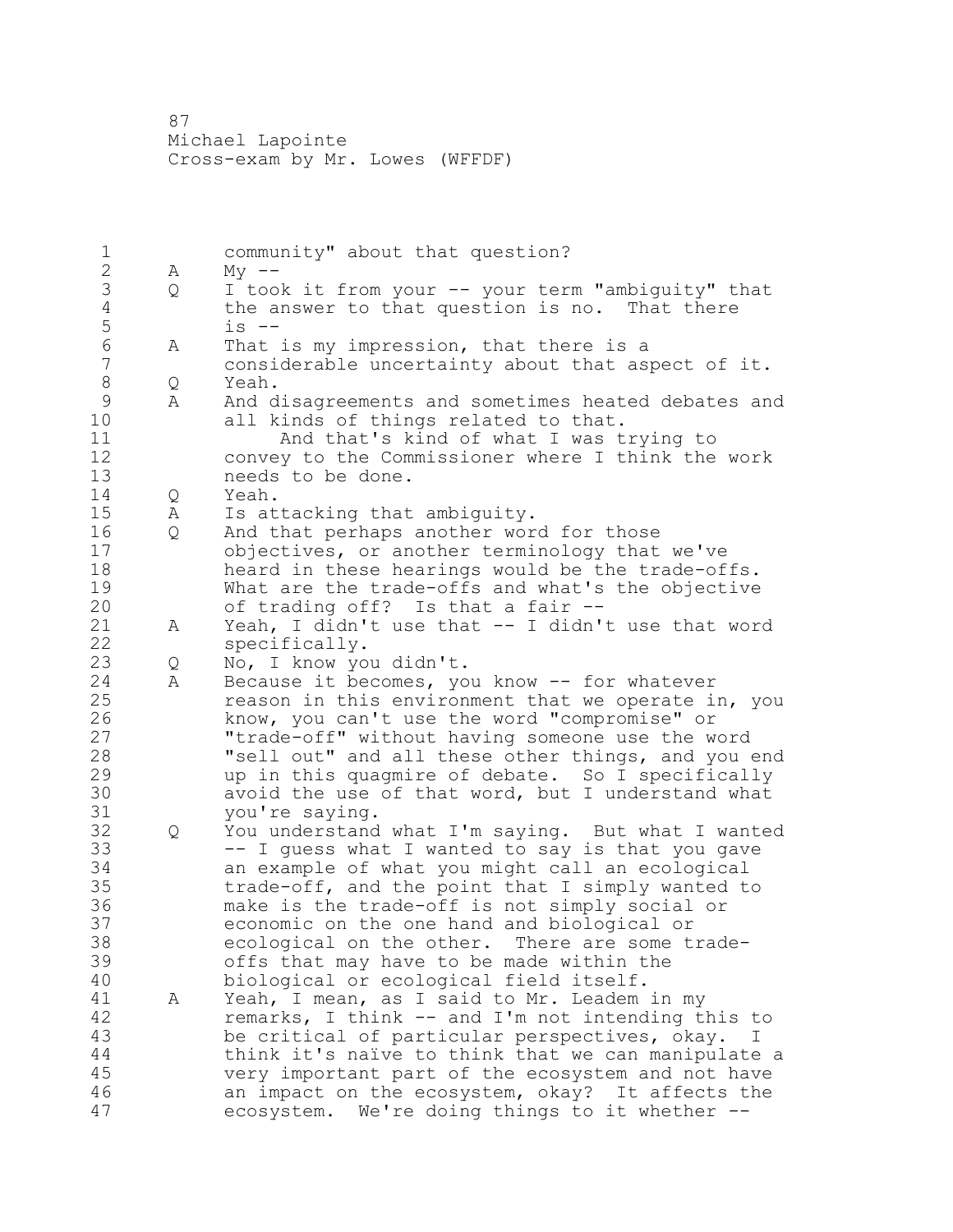1 not fishing does something to it. Fishing clearly 2 does something to it. All of those things impact 3 the ecosystem. So you can't -- you can't separate<br>4 it as much as we might like to, to get clarity 4 it as much as we might like to, to get clarity<br>5 here. There's interactions here, and as a 5 here. There's interactions here, and as a<br>6 biologist, I just feel like it's obvious to 6 biologist, I just feel like it's obvious to me. 7 You're going to have effects here. 8 Q Yeah. And you used, in a little different<br>9 context, the example of the fine-tuning kn 9 context, the example of the fine-tuning knob on<br>10 the stereo set. In the context that we're talk the stereo set. In the context that we're talking 11 about, about the function between escapement and 12 production and the variability amongst stocks and 13 the fact of mixed stocks and the fact that you 14 have implications over time, that, to me, argues<br>15 for fine-tuning on the exploitation rate and the for fine-tuning on the exploitation rate and the 16 escapement goals. Is that -- 17 A Yeah, I don't know -- 18 Q Do you think I'm fair there? It argues against a 19 blunt instrument.<br>20 A I think what it -A I think what it -- I don't know about the fine-21 tuning analogy. I guess before we know what the 22 heck we're going to do with the stereo dial, if 23 you like, we kind of have to know what all the 24 channels are that are available that might impact 25 this discussion. There's a kind of a framing -- 26 there's a framing issue related to this question<br>27 that sort of lays out the lay of the land in term 27 that sort of lays out the lay of the land in terms<br>28 of all these different benefits. of all these different benefits. 29 So once those are well defined, then it -- 30 then you can start talking about what you want to<br>31 do with the knob, if you like. 31 do with the knob, if you like.<br>32 MR. LOWES: All right. I note the MR. LOWES: All right. I note the time, My Lord, but 33 maybe I could ask one more question. 34 Q Is that -- before the break. Is that framing 35 issue part of the debate or is -- 36 A It is the debate as far as I'm concerned. 37 MR. LOWES: All right. Thank you. If we might break 38 now, then? 39 THE REGISTRAR: The hearing will now recess for ten 40 minutes. 41<br>42 42 (PROCEEDINGS ADJOURNED FOR AFTERNOON RECESS)<br>43 (PROCEEDINGS RECONVENED) 43 (PROCEEDINGS RECONVENED) 44 THE REGISTRAR: Order. The hearing is now resumed. 45 46 47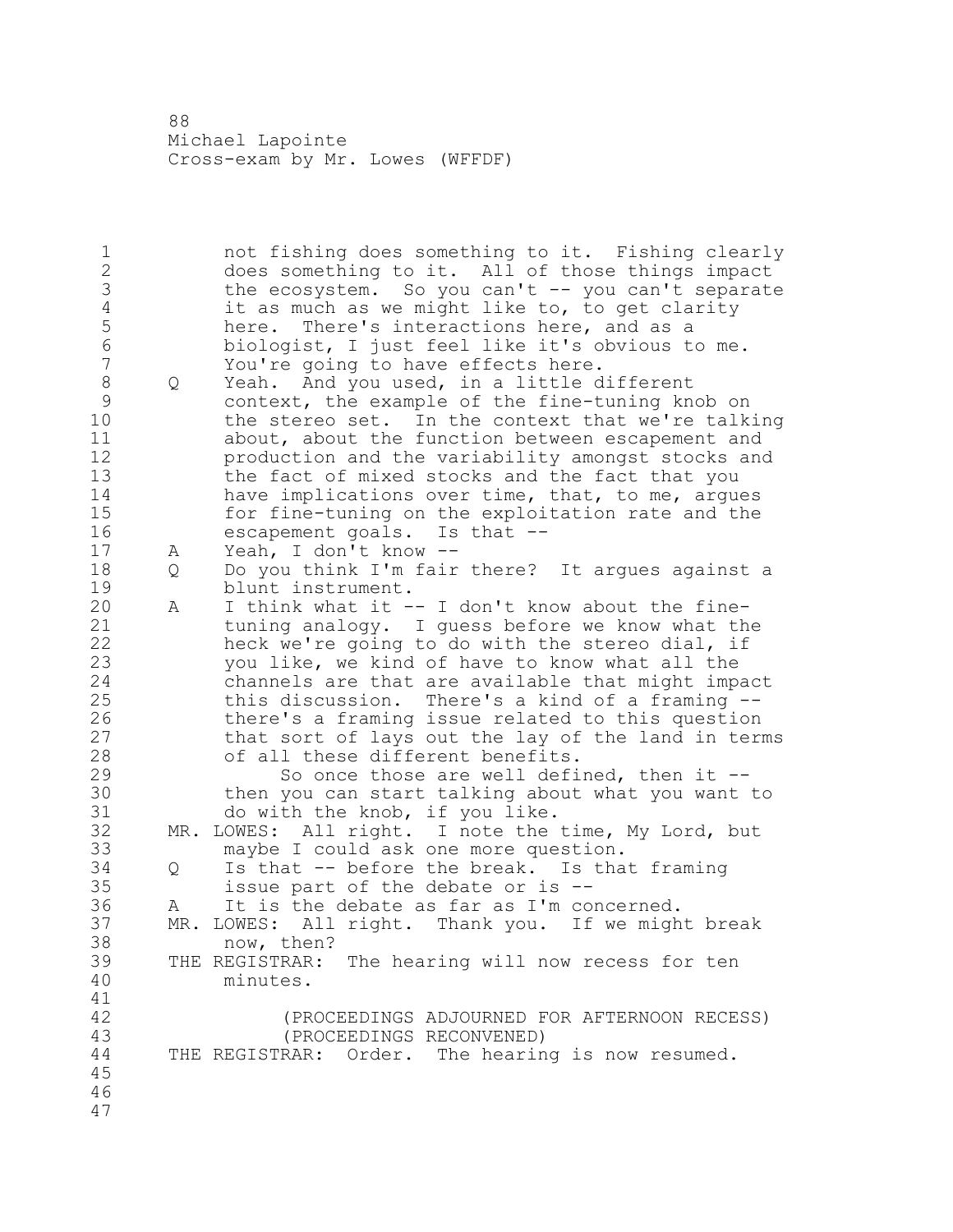| 1<br>$\mathbf{2}$                                                | CROSS-EXAMINATION BY MR. LOWES, continuing: |                                                                                                                                                                                                                                                                                                                                                                   |
|------------------------------------------------------------------|---------------------------------------------|-------------------------------------------------------------------------------------------------------------------------------------------------------------------------------------------------------------------------------------------------------------------------------------------------------------------------------------------------------------------|
| $\mathcal{S}$<br>$\sqrt{4}$<br>5<br>$\sqrt{6}$<br>$\overline{7}$ | Q                                           | Mr. Lapointe, when we broke off we were talking<br>about a debate over issues, both factual, I<br>suppose, and in terms of values over the whole<br>notion of escapement, escapement targets, and the<br>costs and benefits, I suppose, of different                                                                                                              |
| $\,8\,$<br>$\mathcal{G}$                                         |                                             | escapement levels.                                                                                                                                                                                                                                                                                                                                                |
|                                                                  | A                                           | Sure.                                                                                                                                                                                                                                                                                                                                                             |
| 10<br>11<br>12<br>13<br>14<br>15<br>16                           | Q                                           | And, consequently, different exploitation rates.<br>Do I take it from what you said about the paper by<br>Dr. Walters in another -- that that paper did not<br>purport to be the final word on the issues that<br>we've been talking about for the last half hour,<br>that it answered a single question, i.e. Does<br>over-escapement cause stock collapse?      |
| 17<br>18                                                         | А                                           | That's exactly the point that I was trying to<br>make.                                                                                                                                                                                                                                                                                                            |
| 19<br>20<br>21<br>22                                             | Q                                           | And it shouldn't be taken as addressing, let alone<br>answering, the more subtle and complicated<br>questions: What are the implications of<br>escapement for production?                                                                                                                                                                                         |
| 23                                                               | Α                                           | Yes, exactly.                                                                                                                                                                                                                                                                                                                                                     |
| 24<br>25<br>26<br>27<br>28<br>29                                 | Q                                           | I want to, while we're on the -- just on the<br>question of vocabulary and meaning of terms, my<br>understanding of the term "overfished" is a term<br>that means fished to a point below the optimum<br>production level; is that a fair way of putting<br>it?                                                                                                   |
| 30<br>31<br>32<br>33<br>34<br>35<br>36                           | A                                           | That's the way that I understand the term as well,<br>so it doesn't necessarily mean anything about the<br>fate of the stock in terms of whether or not it<br>would be on a downward trajectory or anything;<br>it's in relation to, in the context I've heard it<br>used, the abundance of the stock relative to where<br>it would be relative to the optimum.   |
| 37<br>38<br>39                                                   | Q                                           | Right. So a stock, for example -- a stock can be,<br>using the term accurately, a stock can be<br>sustainably overfished?                                                                                                                                                                                                                                         |
| 40<br>41<br>42<br>43<br>44<br>45<br>46<br>47                     | A                                           | Each of the abundance levels in a theoretical<br>sense would be sustainable if the only impact on<br>the stock was fishing, where there becomes a<br>little bit of a subtlety as if there's other<br>things that are going on that are outside of<br>fishing that's clearly a stock at a high level or<br>low level would have different vulnerabilities,<br>too. |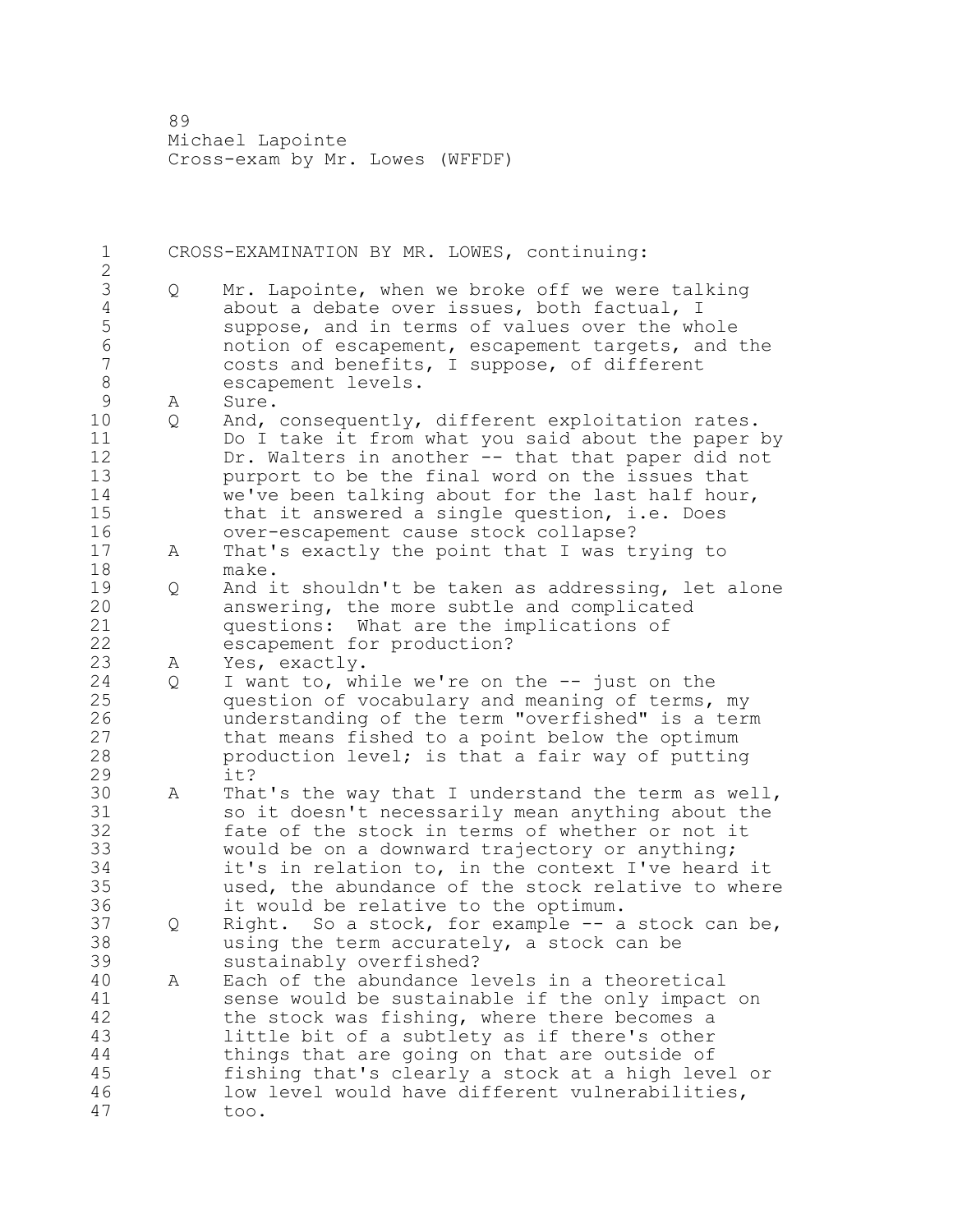Q Yes. But it can be overfished and stable at the same time? 3 A Yes, that's true.<br>4 Q Just one question 4 Q Just one question on data collection. My friend<br>5 for the Area E Fishers was asking you the 5 for the Area E Fishers was asking you the<br>6 difference between the old Johnstone Stra difference between the old Johnstone Strait seine fishery and the current regime in terms of data 8 collection, and I think you essentially said that<br>9 the big fishery in the Johnstone Strait, in the 9 the big fishery in the Johnstone Strait, in the<br>10 old davs, was, from a data collection point of old days, was, from a data collection point of view, better than what you've got now; is that -- A From a data collection point of view, that's correct. Q Yeah. And that's because it took a big bite? A That's exactly right. Q You, in the course of your -- I think your answer to Mr. Leadem, you stated that when the fish are 18 in trouble, people generally do the right thing, 19 and you used the word "ethic". Would you agree<br>20 that the British Columbia Commission -- the that the British Columbia Commission -- the fishing community and the people interested in the British Columbia fishery, that you've run into in your career, by and large have a conservation ethic? A Yes. 26 Q So would you disagree, or would you agree, with a<br>27 characterization of fisheries management in the characterization of fisheries management in the 20th century, up until the 1990s, as a catastrophic 19th century management culture? 30 A Not with reference to the management of Fraser<br>31 River sockeye I certainly would not. River sockeye I certainly would not. Q Thank you. You would not agree? A I would not agree that that's a fair characterization of the management of Fraser River sockeye. MR. LOWES: Thank you. Those are my questions. MS. BAKER: Mr. Commissioner, I think the only two counsel who are here and who have expressed an interest in cross-examining Mr. Lapointe, are counsel for the First Nations Coalition, and 41 counsel for Sto:lo Tribal Council and Cheam Indian<br>42 Band, and I believe the First Nations Coalition is Band, and I believe the First Nations Coalition is next up. MS. GAERTNER: Mr. Commissioner, Brenda Gaertner, and with me, Leah Pence, for the First Nations Coalition. I want to, again -- I left this room before the holiday season wishing all of you a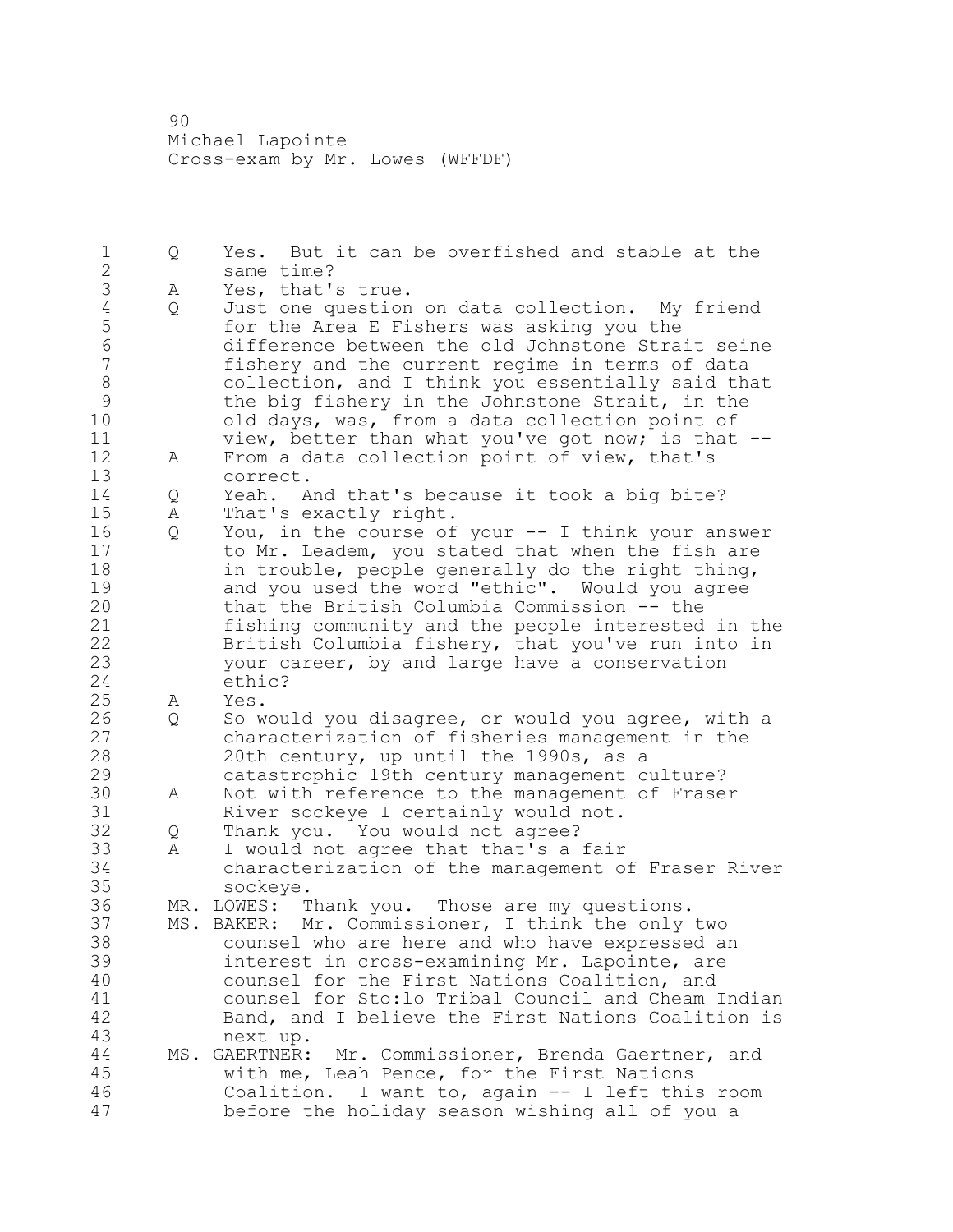1 good holiday season. I want to wish you all an 2 abundant and sustainable New Year. And I say that 3 somewhat tongue-in-cheek but, you know, over the<br>4 vears I've thought as sustainability as a 4 years I've thought as sustainability as a<br>5 practice, not a philosophy, and I think t 5 practice, not a philosophy, and I think that if we<br>6 can't work together in a sustainable way, we're 6 can't work together in a sustainable way, we're unlikely to be able to encourage the 8 sustainability of the salmon. So I actually do<br>9 apply that principle as best I can in my work, 9 apply that principle as best I can in my work, and<br>10 so it sounds a bit tonque-in-cheek, but I truly so it sounds a bit tonque-in-cheek, but I truly 11 mean it.

12 12 And I also wanted to start with some opening<br>13 comments, perhaps to the, not in defence, I don't comments, perhaps to the, not in defence, I don't 14 think, but in response to the comment that Mr. 15 Lapointe made about the team that's here and his<br>16 observations of the team, and I wanted to give h 16 bobservations of the team, and I wanted to give him<br>17 some encouragement, like I want to encourage some encouragement, like I want to encourage 18 everybody that works hard in the salmon fisheries, 19 that these are daunting tasks. They're very<br>20 difficult tasks. You throw it out into a new difficult tasks. You throw it out into a new 21 process like this, after many, many years of 22 working very hard at the dialogue process in which 23 it's very difficult to dialogue these issues, and 24 then you ask the same types of groups to come into 25 a courtroom and do the work that you've been 26 charged to do and assist you in that, Mr.<br>27 Commissioner, and it is a daunting task. Commissioner, and it is a daunting task. There's 28 daunting complexities associated with that, and I 29 want to express my gratitude for the seriousness 30 in which you've taken your work to come here and<br>31 do the education you have, but I also want you to  $31$  do the education you have, but I also want you to  $32$  encourage, in your observations here and in the encourage, in your observations here and in the 33 work that you're doing here, that this team is 34 forming - I believe it is forming - and we're 35 looking for ways to be helpful to the 36 Commissioner's work and helpful to the - in the 37 way that we ask our questions and dialogue with 38 those that come, and we all do, I'm sure, look 39 forward to having this commission help in the 40 daunting task of trying to ensure the 41 sustainability of the salmon.<br>42 One of the things that I

One of the things that I asked us to consider, when we started this, Mr. Commissioner, was this notion of the four-fold way and being able to show up, and listen and be careful in how we listen, but also not to be attached to outcome, and I still am having a hard time with that,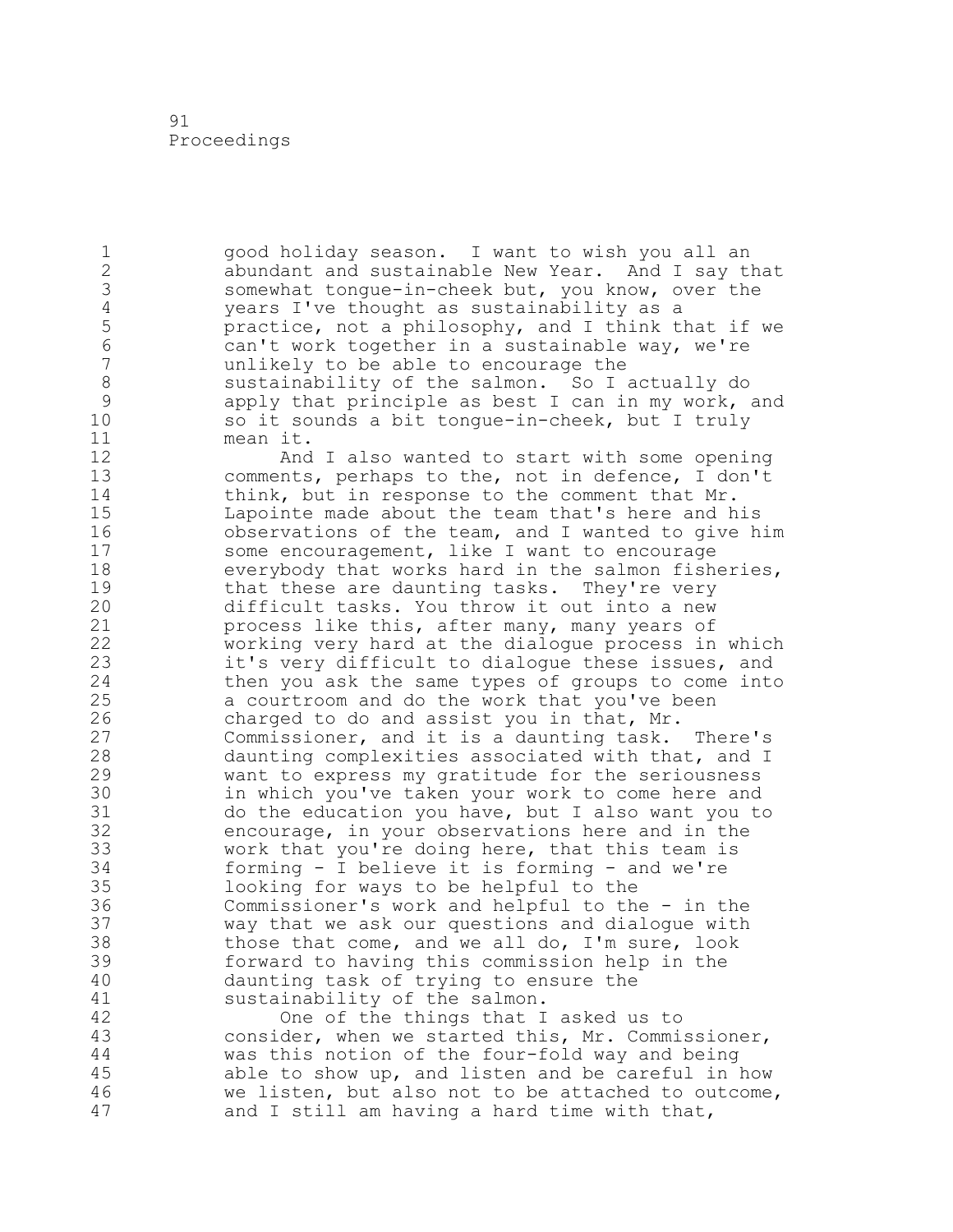1 because I keep wanting to get to the outcome, 2 because it is such a daunting task. 3 But one of the things I reflected on over the<br>4 holiday seasons and one of the ways that I wanted 4 holiday seasons and one of the ways that I wanted<br>5 to start with Mr. Lapointe is that as a person who 5 to start with Mr. Lapointe is that as a person who<br>6 (doesn't typically litigate, I was given that rule 6 doesn't typically litigate, I was given that rule of thumb, never ask a question that I don't know 8 the answer to, and I actually find that rule of<br>9 thumb to be slightly dangerous in this setting, 9 thumb to be slightly dangerous in this setting,<br>10 because I don't think it's an inquiry, then, I because I don't think it's an inquiry, then, I 11 don't think I'm inquiring. And so I'm going to 12 try, today and tomorrow to begin a slightly new 13 approach, which is on certain occasions I am 14 definitely going to ask questions I don't know the 15 answer to and hope that it will be useful and 16 continue to hope that it will be useful, because I 17 think there are places where we don't have the 18 answers to the questions, and I definitely have a 19 lot of them when it comes to the complexities that<br>20 we're dealing with here. we're dealing with here. 21 Then, one final observation, that I also 22 started some of my opening comments with you, Mr. 23 Commissioner, is that if we thought of the 24 migratory route of the salmon and if we think of 25 our work during this period of time together as 26 somewhat akin to that, I reflected that we might<br>27 want to start out at Bristol Bay or further, and 27 want to start out at Bristol Bay or further, and<br>28 that we've been doing a lot of strategic things that we've been doing a lot of strategic things 29 and we're moving closer and closer, and definitely 30 as we take on the issues of harvest management<br>31 complexities in the system, we're getting into 31 complexities in the system, we're getting into<br>32 more details, we're getting deeper into the more details, we're getting deeper into the 33 details. So I think we're about in panel waters. 34 I think we've done the migratory route at least to 35 the panel waters, and we've begun to pick up some 36 of the complexities that happen there, and we've 37 got another long, long swim ahead of us yet. And, 38 as you mentioned, they're almost a marathon a day, 39 so we'll continue to keep ourselves in training. 40 So thank you for that. But I do want to say 41 that I -- in my approach in the questions I'm<br>42 qoing to ask you, I want to do two things: I going to ask you, I want to do two things: I want 43 to stay with the more general, as Ms. Baker has 44 asked us to do at this front end of the 45 discussions around harvest management. I'm going 46 to ask some strategic questions in nature of Mr. 47 Lapointe around the work of the PSC, and then I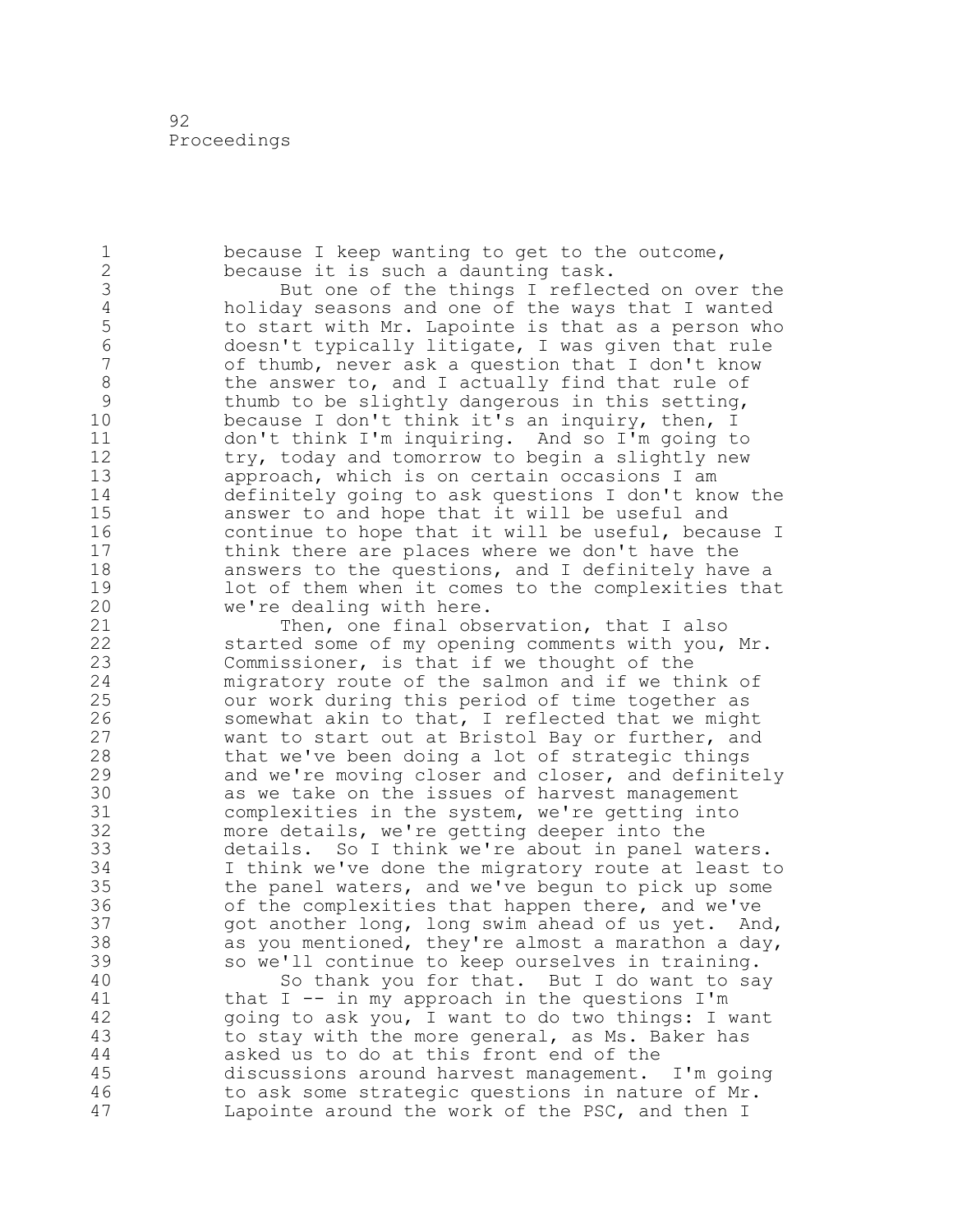want to pursue some areas that we've identified on behalf of our clients as relative to your work, as 3 the Commissioner, again, in the area of<br>4 recommendations, particularly two-fold; 4 recommendations, particularly two-fold; one, as it<br>5 relates to respecting conservation; and the other, 5 5 relates to respecting conservation; and the other,<br>6 6 more particularly in the area of encouraging broad more particularly in the area of encouraging broad cooperation amongst the stakeholders. 8 I think those are two important parts of the work that you're being asked to do, and I'm going to ask Mr. Lapointe to consider those in response 11 to the questions that I do have. CROSS-EXAMINATION BY MS. GAERTNER: Q So starting, first with some general questions, Mr. Lapointe, through the work that I've done with the Fraser River sockeye salmon, or fisheries in general, I notice quite differently the distinctions between technical teams and decisionmakers. A Yes, absolutely. Q And the responsibilities that technical teams have to inform decision-makers to ensure that they have the necessary information that they may need to think broader than their perspectives sometimes, 26 and think further forward, but also as a technical<br>27 team to take steps, active steps that you can take team to take steps, active steps that you can take to ensure that you're thinking ahead, also, and ensuring that your data, your information, all of 30 those things is helping and facilitating the<br>31 hature of the decisions that are going to be 31 mature of the decisions that are going to be made;<br>32 would you agree with me on that distinction? would you agree with me on that distinction? A Absolutely. Q And that in your work as chief biologist for the Pacific Salmon Commission, one of your most strongest responsibilities is to work with the technical team that advises both the commissioners and the panel members; is that correct? A That's correct. Q And included in that would be responsibilities in 41 raising matters both at the technical team and in<br>42 the development of data and with the decisionthe development of data and with the decision- makers around various interest concerns, data possibilities, data challenges, all those types of things around Fraser River sockeye salmon; is that correct? A Yeah, we have a list that we add to, and lots of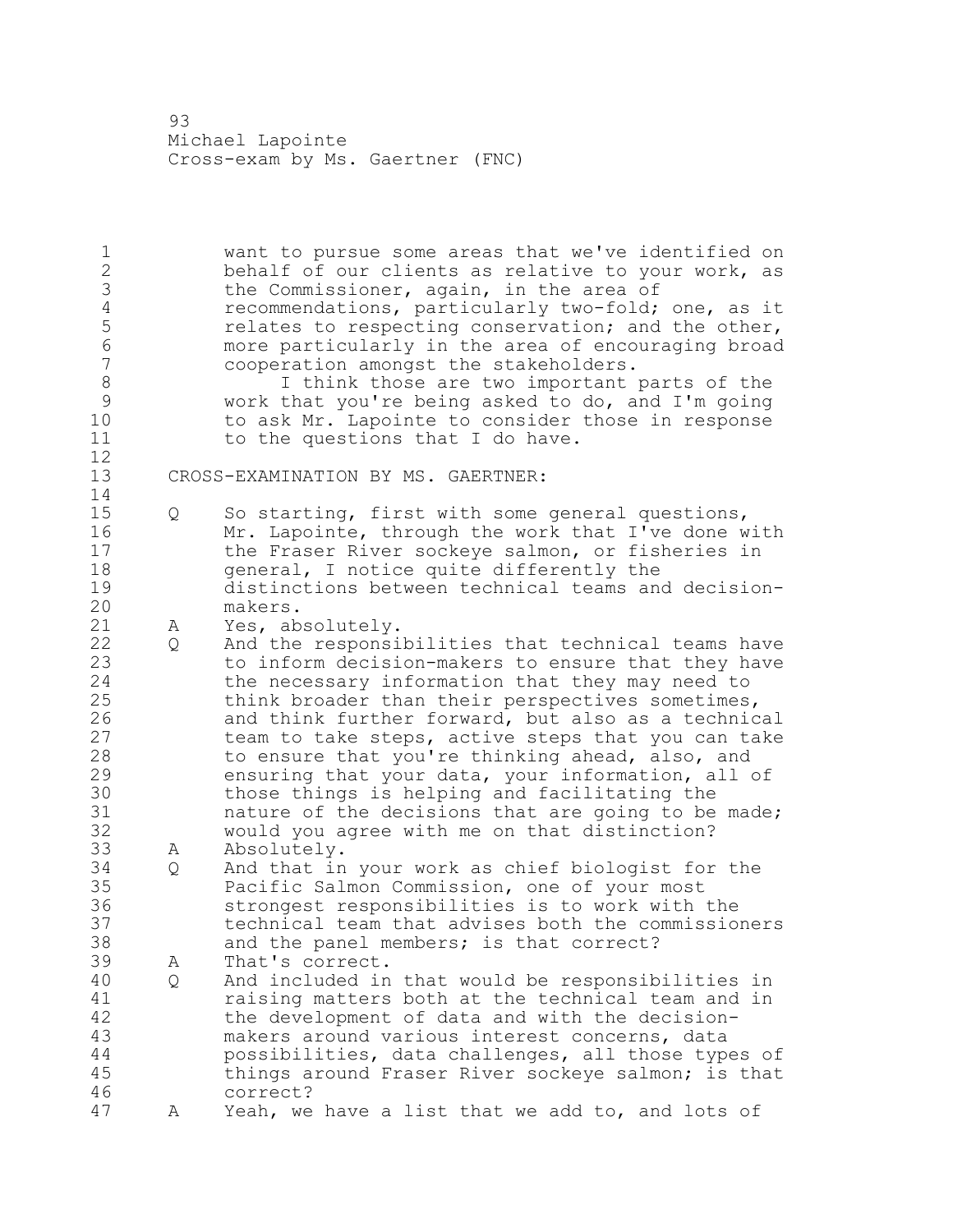1 other folks put things on our list as well.<br>2 0 And it's also kind of fair to say that you' Q And it's also kind of fair to say that you're 3 going to -- when you're looking at that and you're<br>4 doing your work, you're looking at both short, 4 doing your work, you're looking at both short,<br>5 medium and long-term issues around the medium and long-term issues around the 6 sustainability of Fraser River sockeye?<br>7 A Yeah, short, medium, and long-term task A Yeah, short, medium, and long-term tasks that, you 8 know, eventually, at the end of the day probably<br>9 feed into sustainability, but they aren't always feed into sustainability, but they aren't always immediately, explicitly addressing that particular broad topic. Q And then I was just curious, because this where your work is very active, and I haven't had an opportunity to observe the Fraser Panel as many times as I've heard about you, is I'm curious how you see your job on matters of controversy between the two parties. Is it your job not to raise the controversy? Is it your job to identify the 19 controversy and provide the information? How do<br>20 you perceive your work at the PSC at the technic you perceive your work at the PSC at the technical level on those matters? A The first responsibility is, of course, to not weigh in on the controversy, so that's very clear, that I don't take sides with respect to the controversy. That's a very clear kind of frame of 26 reference that we have within the context of the<br>27 PSC, so that's a very clear -- I don't know that PSC, so that's a very clear  $--$  I don't know that we go out of our way to kind of raise controversial issues, but if we have an issue, 30 even if we understand that it's controversial, it<br>31 doesn't deter us from raising it; it just may 31 doesn't deter us from raising it; it just may<br>32 affect the way in which it's raised, the way affect the way in which it's raised, the way in which it's conveyed. 34 So there's a clear need for sensitivity, as you've observed today, in the words that we use, so that it's informing, I guess I would say, that is the most primary responsibility; informing the controversy; informing the information, the technical information about if there is a controversy, to help it be understood. Q So you don't necessarily have to wait till one or other side of the two parties raises that matter? It's if you're aware of it or that it's potentially there, you can raise it in either the work of the technical committee and/or at -- with the Fraser Panel? A Sure, if there's an issue that's of concern we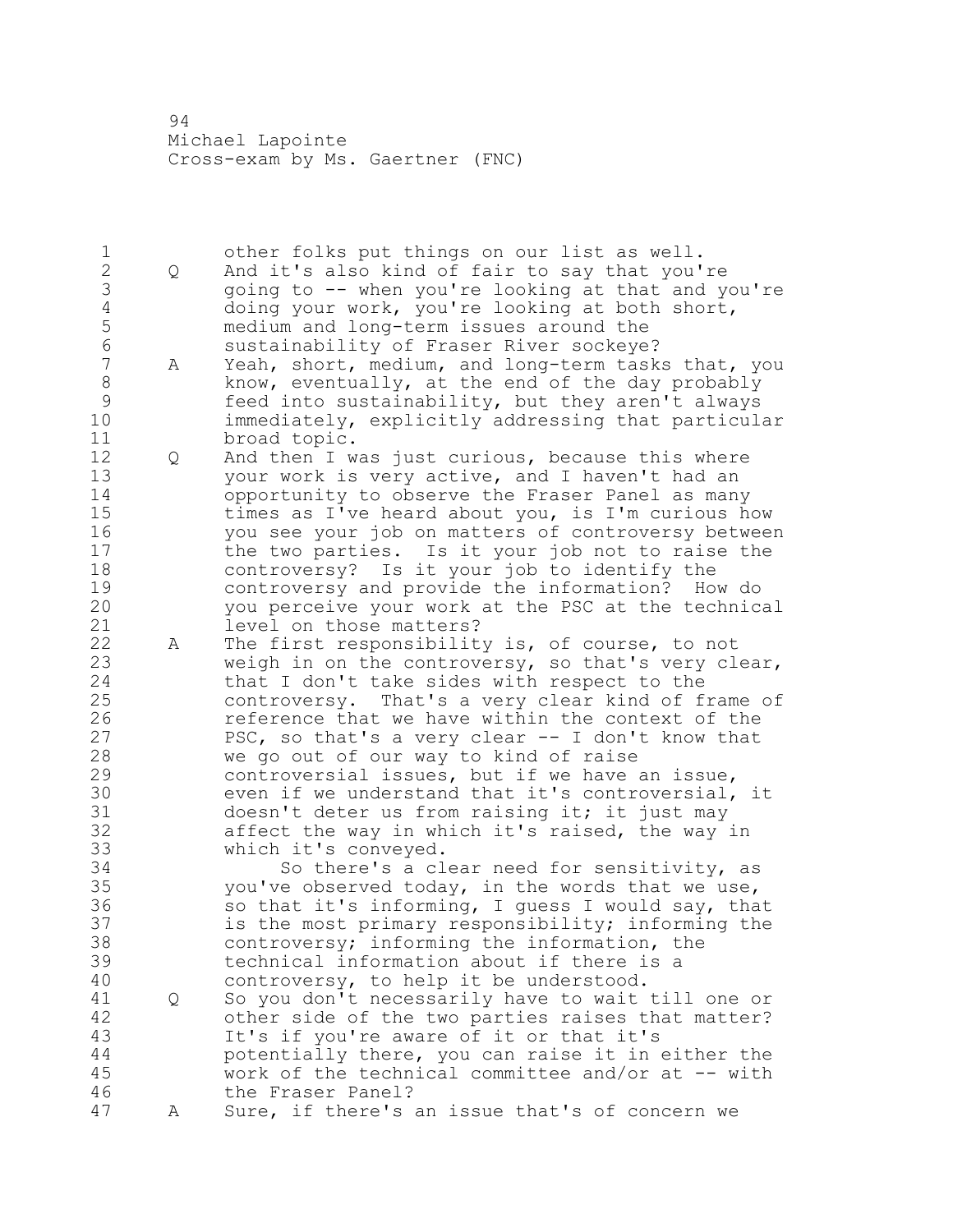certainly can raise it. Q Okay. So I'm going to just take you to a question Commissioner Cohen asked you yesterday around the 4 relationship between the aggregates, the stocks<br>5 and the conservation units. And I appreciate h 5 and the conservation units. And I appreciate how<br>6 the treaty has been framed and the way that the the treaty has been framed and the way that the aggregates are used at that level and for those 8 purposes --<br>9 A Mm-hmm. 9 A Mm-hmm.<br>10 Q -- but  $0 - -$  but I want to go one step further with you, which is, as I understand it, the work around conservation units and the work that Canada has done around conservation units and the Wild Salmon Policy has been, with one of the primary goals, at least, being the conserving or the encouraging - it might be an even better word - or rebuilding a biodiversity within the stocks for the purposes of long-term sustainability, and that would seem to 19 be of interest to the work that the PSC staff does<br>20 when considering and reviewing and developing data when considering and reviewing and developing data and information; would you agree with me on that? A Certainly of interest, and the role I would describe is one of trying to be able to facilitate the information flow. So to the extent that there are things that we could do or change that will 26 allow us to do a better job in accounting for a<br>27 conservation unit level of aggregation in terms conservation unit level of aggregation in terms of whether it's stock ID or modelling or so forth, we are trying to be engaged in that dialogue. 30 So how close could we come in changing things<br>31 that we do to allow a better accounting of -- in 31 that we do to allow a better accounting of -- in<br>32 felation to conservation units? Even things like relation to conservation units? Even things like developing the forecast datasets; is there any way we could go back and modify some of these things and maybe get some data for conservations that aren't currently part of those 19 forecasted stocks. 38 So that's kind of the area on the policy side of that area, it's more facilitating the policies that Canada, largely, in the case of this Wild 41 Salmon Policy, is driving rather than being<br>42 actively involved in those discussions, if actively involved in those discussions, if you understand the distinction? We're not really involved in the -- we were not involved, actively, in the writing of the Wild Salmon Policy, all that kind of thing. So it's facilitating, "Oh, well, gee, surprise, surprise, if there's 30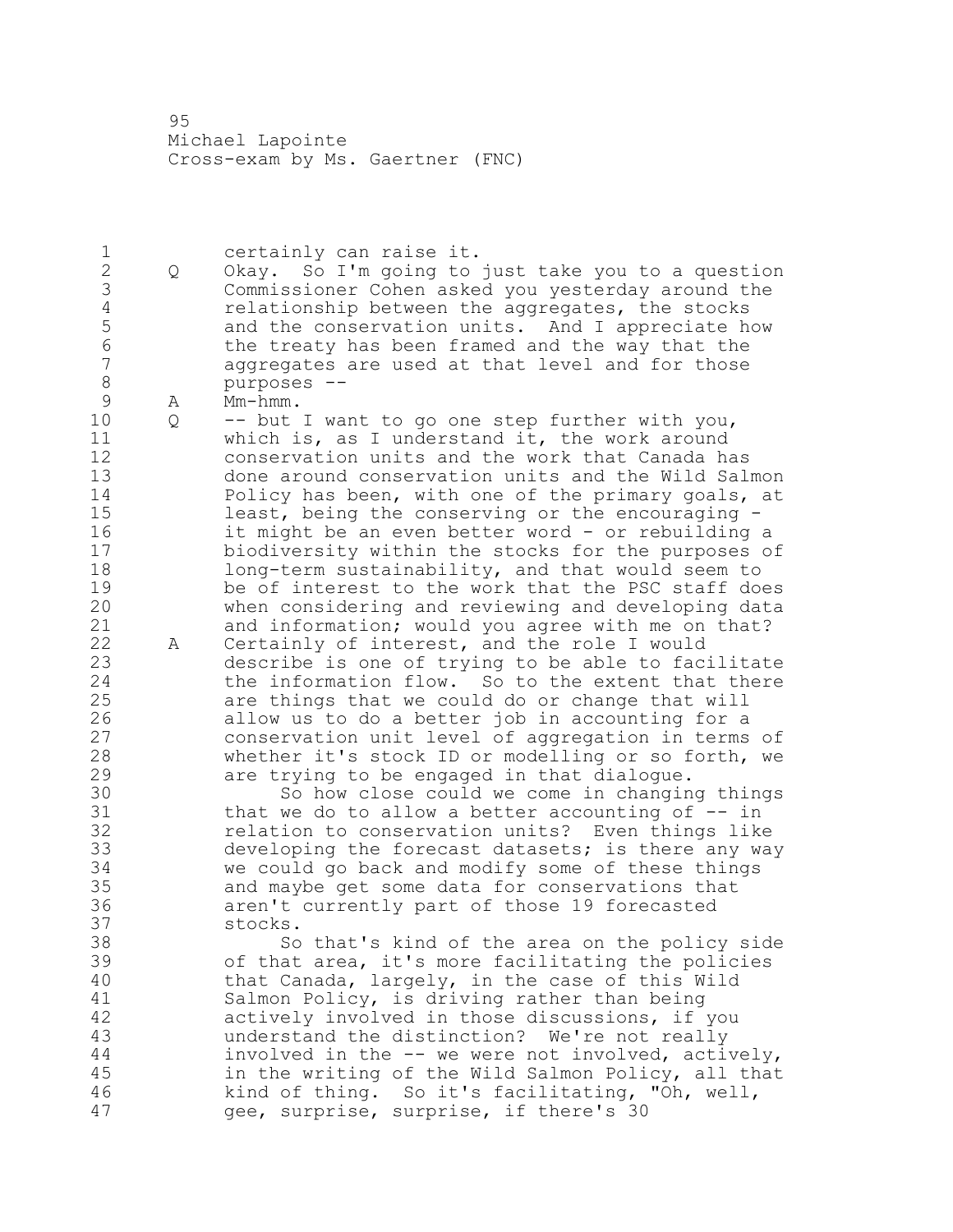conservation units, somebody may ask me if we can quantify those. I better be prepared to understand if I can or I can't and explain that to 4 someone." That's the nature of our involvement.<br>5 0 All right. So there's two things that follow fr 5 Q All right. So there's two things that follow from<br>6 that, in my mind. One is that, and this is --6 that, in my mind. One is that, and this is --<br>7 bear with me if it's strategic -bear with me if it's strategic --8 A Okay.<br>9 Q -- in 9 Q -- in nature, but clearly having only one stock<br>10 within an aggregate is not going to assist, in within an aggregate is not going to assist, in the 11 long term, for either Canada or the U.S. in their hopes. That's a very risky situation; is that correct? A It would make the mixed stock issue -- it would exacerbate the mixed stock issue. Q Yes. It would also make us -- potentially our stocks much more vulnerable to disease and/or events in the future that we can't predict, could 19 take out that entire stock, as distinct from<br>20 having stocks within that aggregate that coul having stocks within that aggregate that could handle that type of disease or that type of the environmental situation? A I'm not sure exactly where you're going with that question. So if the concept is that if you managed to -- one big aggregate instead of four, 26 would there be a greater likelihood that<br>27 individual stocks within that -individual stocks within that -- Q Well, if you only had four stocks, not if you managed. If you continued to manage without 30 considering the break-up of that stock, and you<br>31 ended up with only one dominant stock --31 ended up with only one dominant stock --<br>32 A Oh, I -- okav.  $A$  Oh, I -- okay. Q -- only one stock. A So I've misunderstood your question. Q Yeah, that's -- A Okay. Q Yeah. A So is a one-stock population less resilient than a multi-stock population? Yes. Q Right. And so one of the goals of the 41 conservation units is to increase the portfolio<br>42 over time or to try to rebuild or develop that over time or to try to rebuild or develop that portfolio, and that is of value and interest to the Pacific Salmon Commission Technical Team when giving advice to the Fraser Panel and/or the commissioners; would you agree with me on that? A Yes, in the sense, but not necessarily independent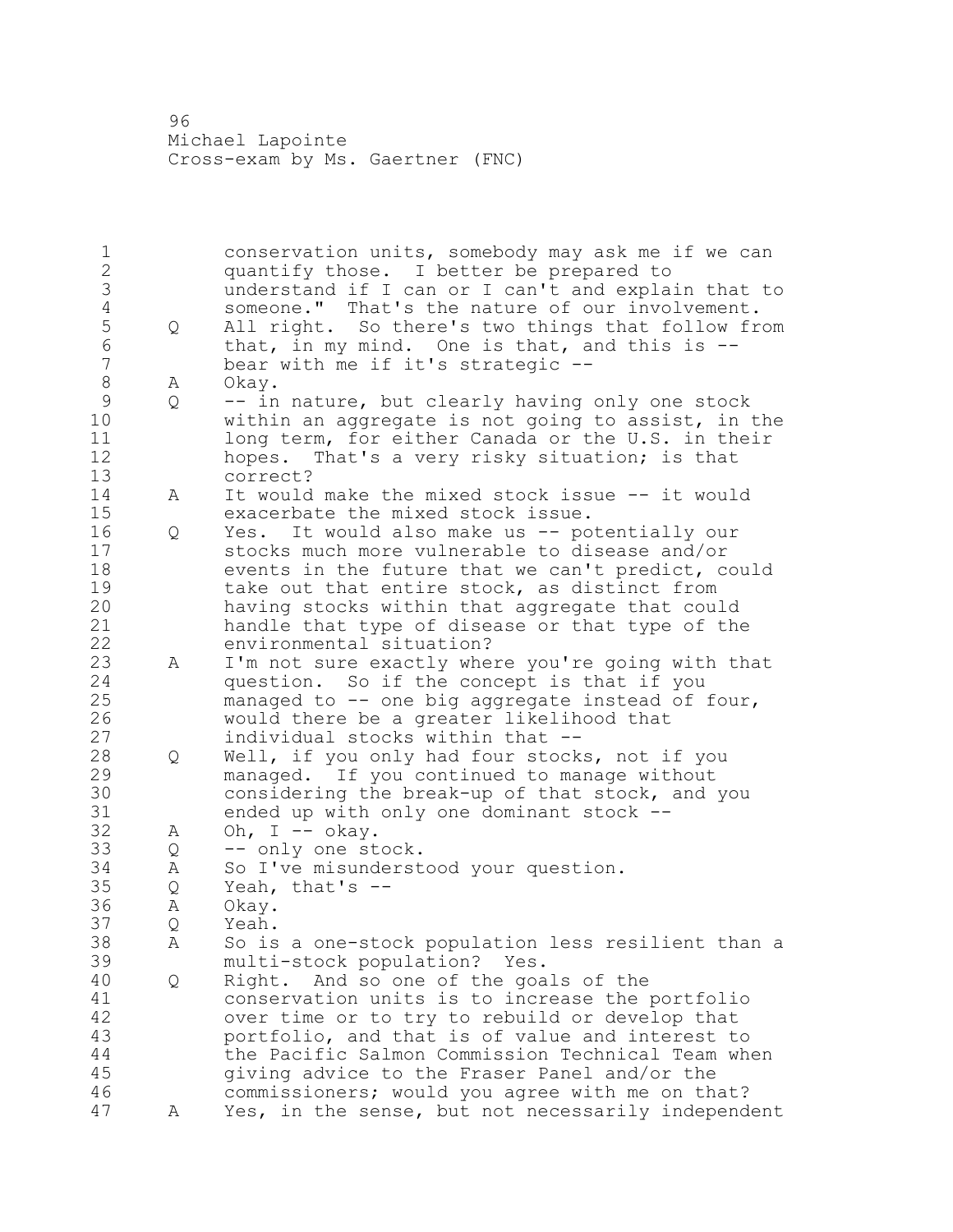1 of the value to the process at large.<br>2 0 No. I'm not saving either/or. please. Q No, I'm not saying either/or, please, I'm just -- 3 A Yeah.<br>4 Q --I' Q -- I'm looking for places for improvement. 5 A Sure.<br>6 O I'm n Q I'm not taking -- A Sure. 8 Q -- away the hard work that we've done so far. And<br>9 so if that's a given, I'd be curious in -- I began 9 so if that's a given, I'd be curious in -- I began<br>10 to see more of that in -- even in your to see more of that in -- even in your presentation yesterday, and I don't think we need to take you to it, I think you'll recall it, but there were a number of examples in which the aggregates were being broken down and there were unique -- A Mm-hmm. Q -- components of them. A Mm-hmm. 19 Q We saw places where Birkenheads and Cultus were<br>20 being -- those used to be simply part of an being -- those used to be simply part of an aggregate, and we're seeing more of that. Similarly, Chilko and Stellaco and the Harrison are providing unique circumstances that are of value, and we're seeing that. 25 So what ways could you suggest would be 26 helpful in assisting getting -- increasing<br>27 heliable and useful data to your decisionreliable and useful data to your decision-makers around conservation units? What ways could we begin to do the work? What ways that have you 30 observed? We've got some around 19 stocks. As<br>31 vou know, that's not all of them. 31 you know, that's not all of them.<br>32 A Mm-hmm. A Mm-hmm. Q What are ways that you suggest could be more useful for making better decisions? A So maybe in my approach to answering that I would talk about where I see the limitations in the current situations and how some of those could be overcome. So with respect to the eight or nine stocks that we try to model, in the planning model, where we're trying to project the impacts 41 of potential fishing plans on those eight or nine<br>42 aggregates, the concept that comes to mind is the aggregates, the concept that comes to mind is the concept of sort of index stock. 44 So even though we don't have detailed knowledge of the timing of all of the, in some cases, even the abundance of all of the conservation units, maybe we could gather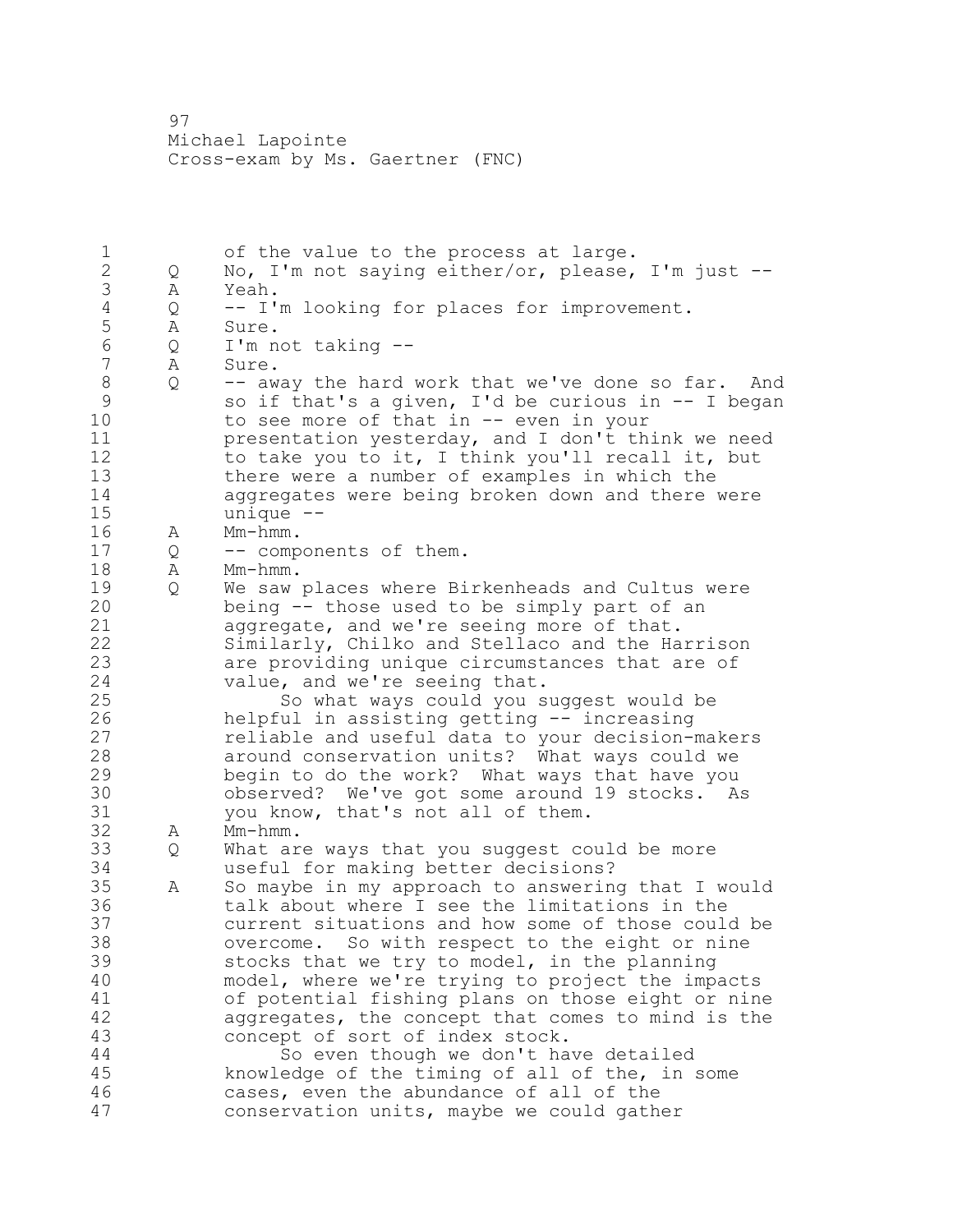information that would allow us to use some of the stocks we do have information on as surrogates for 3 the stocks that we don't. Do some experiments,<br>4 tagging some of these stocks, perhaps, or 4 tagging some of these stocks, perhaps, or<br>5 (athering information that would say, "Ok 5 5 gathering information that would say, "Okay, we<br>6 6 don't have a dataset for something like don't have a dataset for something like Nahatlatch, but we think, from the experiments 8 we've done, it has a timing more similar to one<br>9 that we do, so some aggregate we do. 9 that we do, so some aggregate we do.<br>10 So it's developing the toolkit So it's developing the toolkit that  $-$  it's going to be difficult to provide the kind of a silver bullet or Holy Grail, if you will, of this, because you can't -- we don't have the genetic capability right now to distinguish all these, right, so we have to look for imaginative ways. Index stocks is one, an example I would provide, that could be used to provide information indirectly about a CU that might be of concern. 19 So I probably could think of some others, but<br>20 that's the one that comes to mind immediately. that's the one that comes to mind immediately. Q And I'm wondering - this is one of those questions that I don't know the answer to - I'm wondering, would you agree, from your perspective, that when you get to those places where you're doing the comparisons between the data that you had and the 26 data that you don't have, the traditional<br>27 ecological knowledge could be useful in c ecological knowledge could be useful in checking out those assumptions and checking out whether or not they would be accurate or appropriate? 30 A Yes, although I have to admit my ignorance about<br>31 traditional ecological knowledge. I just haven' 31 traditional ecological knowledge. I just haven't<br>32 been exposed to it enough, personally, to been exposed to it enough, personally, to understand all that it could offer. Q However, maybe I'll help on that front. You would agree with me that if you could, when the scientist is doing a comparison about Nechako and another and they're wondering whether these -- this comparison of return and into what area and all of those kinds of things you would have to make assumptions around, if you had well-developed 41 local knowledge --<br>42 A Mm-hmm. A Mm-hmm. Q -- around those stocks to help you make the decisions as distinct from and in addition to the education -- A Sure. Q -- that many of the biologists are bringing,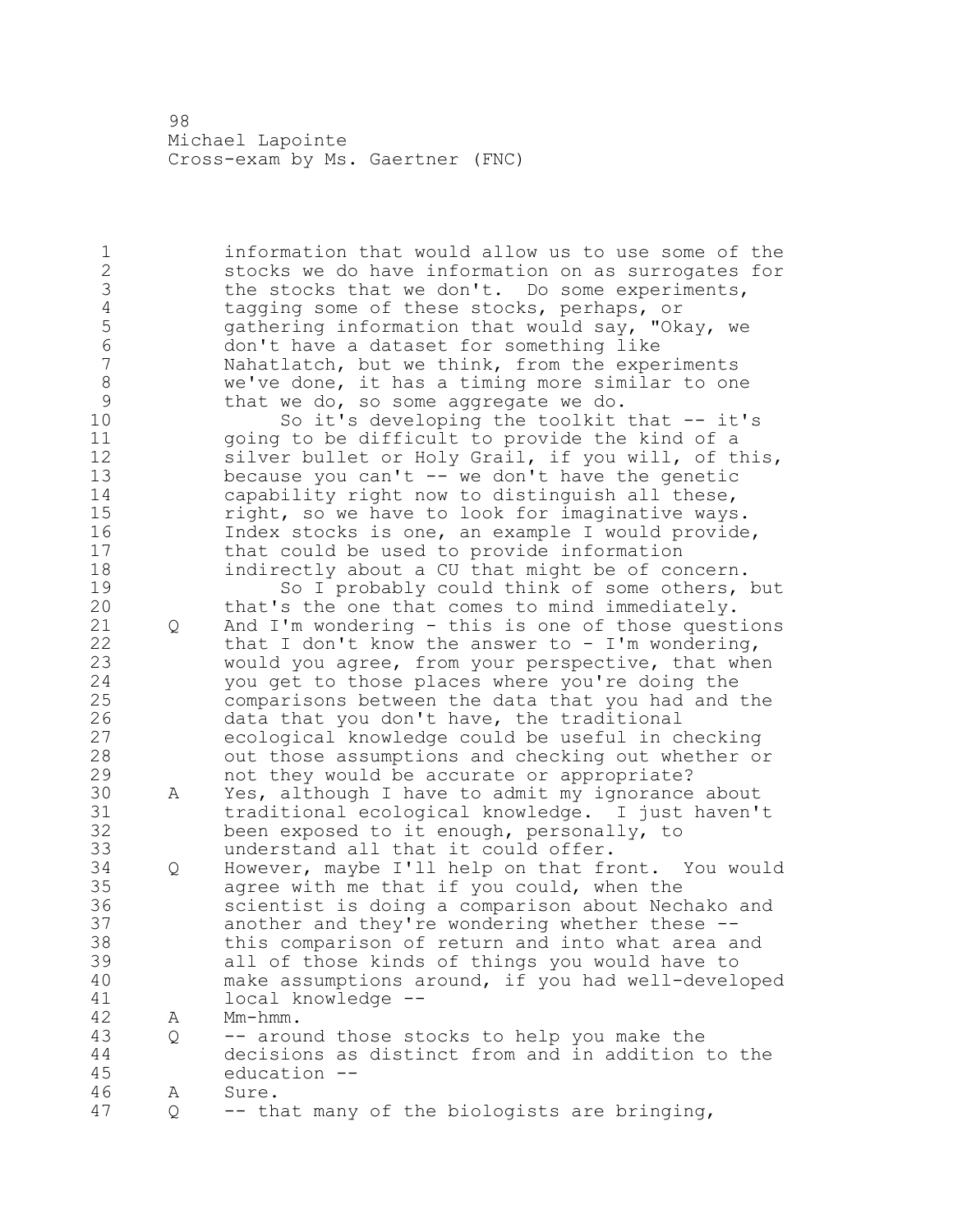1 that's going to be a stronger outcome? A Yeah, and I could give one example, and this is maybe of one area where it has helped in a very 4 general sense, and that is this whole issue of<br>5 cyclical patterns and abundance. I mean, my cyclical patterns and abundance. I mean, my 6 understanding, if you talk to elders - and this is<br>7 second-hand, so I want to make sure I sav that  $second$ -hand, so I want to make sure I say that  $-$ 8 that there were well-identified periods of feast and famine associated with the history of Aboriginal people that were probably related to the abundance -- fluctuations of abundance of salmon in the watershed. So there's some ability to say, "Well, this doesn't just happen since we started to keep track. Something was going on before the traditional records that we might use." So there's an example. Well, that's a clue. That's a clue about something that might be causing this that would be helpful. 19 Q Thank you. The next two questions are actually --<br>20 I think you answered them earlier today, but I I think you answered them earlier today, but I didn't fully understand your answers, so I have to go back on it. I'm sorry, Mr. Commissioner, but I think this is useful. 24 One of the things that I noticed, again, in your overview yesterday, is that for things like 26 the Early Stuart and then the in-season<br>27 assessments in 2009, particularly, when assessments in 2009, particularly, when we get to places where we have known strong concerns around the strength of the run, there seems to be two very immediate responses that you do in your 31 assessments. One is the role of moving from the<br>32 50 percentile to the 75 percentile. I saw that 50 percentile to the 75 percentile. I saw that that happened fairly quickly in 2009 across all of the runs, not just Early Stuarts. A Mm-hmm. Q You'll agree with me on that? A Yeah, if we have a strong signal of a negative, then we know that there is -- can be, particularly when it's a very strong signal, like consistency across stocks, even though we hadn't observed 41 those stocks as much as the later timed stocks, we<br>42 would say, "Look, this does not look good. Let's would say, "Look, this does not look good. Let's just start from a lower base right away." Q All right. Okay. And then the other one is the minimum fixed escapement regardless of run size. That's an approach that's been -- you went into 2009 with the Early Stuarts and it has been used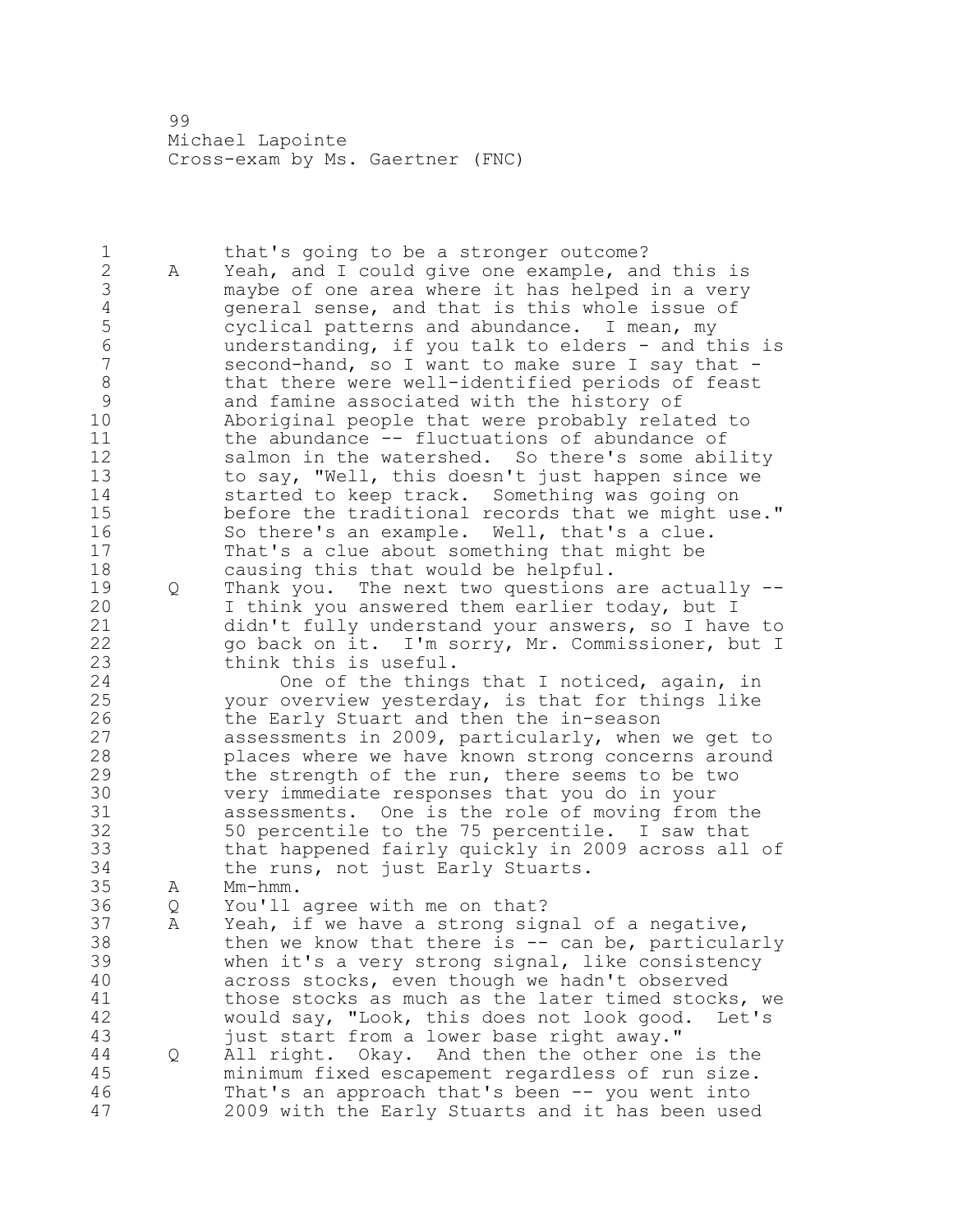1 in other circumstances --<br>2 A It is part of the FRSSI f A It is part of the FRSSI framework that you'll 3 learn about later.<br>4 Q Exactly. So I jus 4 Q Exactly. So I just wanted to make sure I<br>5 anderstood your response to this question 5 understood your response to this question, which<br>6 was my question had been. "What would be the was my question had been, "What would be the implications of using both of those approaches on 8 a regular basis within the Fraser River sockeye?"<br>9 and as I understood, if we regularly applied the 9 and as I understood, if we regularly applied the<br>10 minimum fixed escapement, we wouldn't take minimum fixed escapement, we wouldn't take advantage of additional returns for spawning purposes on the bigger runs; they would actually likely be fished out? A I'm not sure I'm -- sorry, I -- Q SO if we had a mixed stock -- or if we had a fixed -- it may be the end of the day, but I'll try it again. A That's okay. No, I think I can understand. We 19 just have to try one more time.<br>20 0 We'll try it again. If we had Q We'll try it again. If we had a minimum fixed escapement on all runs -- A Yes?  $Q \rightarrow -a$  and we had an abundant run  $-$  A Right. Q -- much more abundant than expected, then when you 26 got to the minimum fixed escapement, that<br>27 abundance would likely all be fished out, abundance would likely all be fished out, rather than some of it returning to the spawning grounds? A That -- that -- well, so that interpretation 30 applies -- if we literally apply the fixed<br>31 escapement strategy, which is currently don 31 escapement strategy, which is currently done, as I<br>32 understand it, in Bristol Bay, that would be one understand it, in Bristol Bay, that would be one potential implication, that you wouldn't stop, you would keep going until you got all the surplus above that escapement target. Q And so that's why we have the hybrid and FRSSI, and we'll hear more about that? A That's the rationale -- one of the rationales that would support that for sure. Q So I think I've got that right. What I don't 41 understand is, what's the implications of using a<br>42 35 percentile on a regular basis, as distinct from 75 percentile on a regular basis, as distinct from the 50, going into the season? A So the context of my comments somewhat relates to the bilateral nature of my responsibility in that within Canada, but in particularly in the United States, there -- there are two sides to this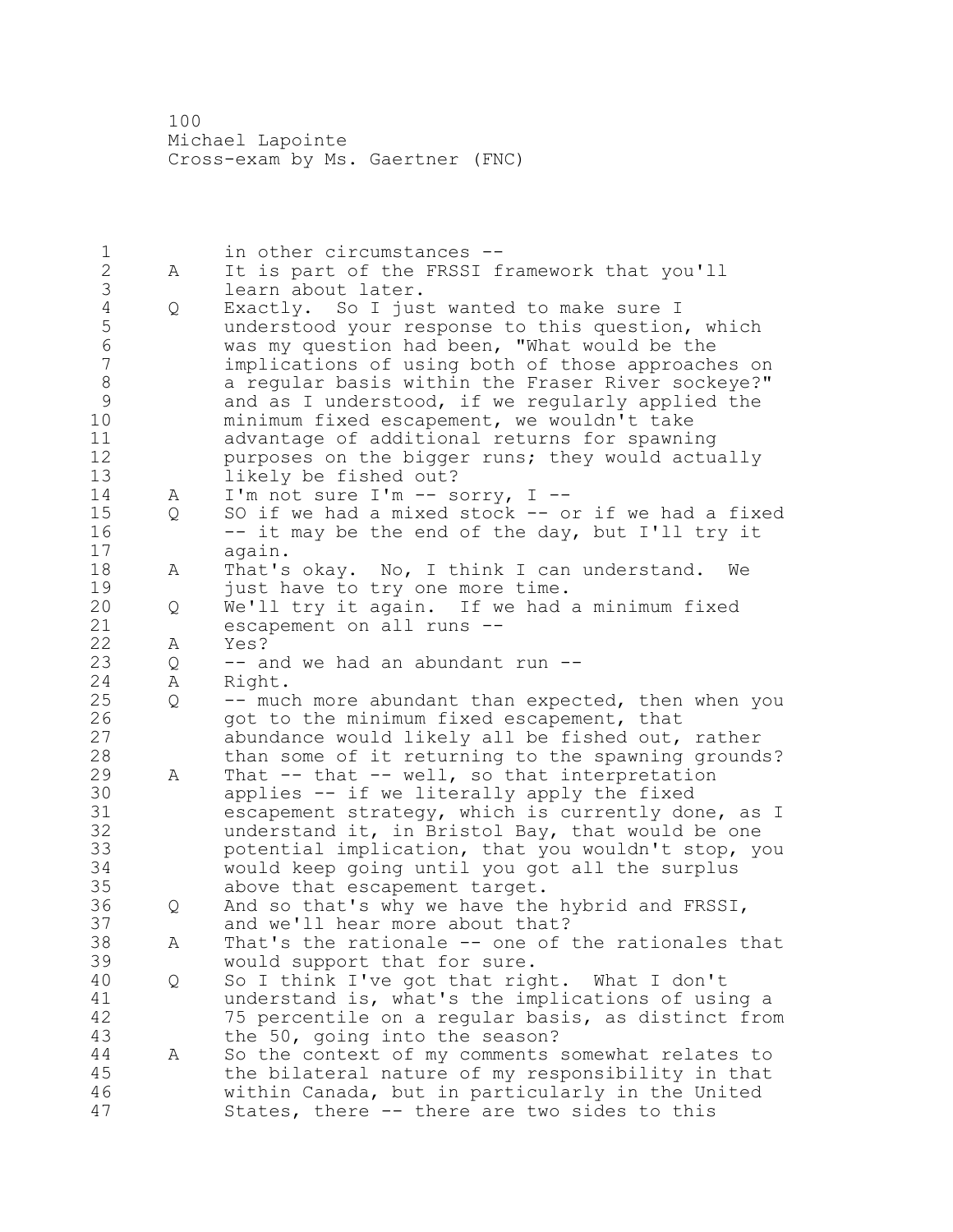1 question, okay? There is the side related to the, 2 you know, it's three objectives within the treaty: 3 spawning escapement; international allocation; and<br>4 domestic allocation. There's a clear priority, 4 domestic allocation. There's a clear priority,<br>5 okay, understood. 5 okay, understood.<br>6 From a spawn 6 From a spawning escapement objective, I don't see any potential really negative implications as 8 long as you're not concerned about a larger than<br>9 desirable escapement target, and what I mean by 9 desirable escapement target, and what I mean by<br>10 this that on the other side of it, if the knob, this that on the other side of it, if the knob, if 11 you like, that controls how many fish arrive on 12 the spawning grounds is the fishery, and by 13 starting off with a low number, like the 75p, and<br>14 finding out sometime later that the run is finding out sometime later that the run is 15 significantly larger at a time when those fish 16 have already passed where most of the fish would 17 be caught, then your ability to turn that knob, if 18 you like, has been restricted. There's going to 19 be some fish that will escape that will limit your<br>20 ability to achieve the target, right, because -ability to achieve the target, right, because  $--$ 21 Q I'm following you, yes. 22 A -- they've passed the fishery. So it's, in part, 23 the trade-off between those allocation goals and 24 the spawning escapement, but it's also, in part, 25 related to how you interpret the spawning 26 escapement targets.<br>27 So if the spaw So if the spawning escapement target is like 28 as long as you get the number, that's the goal, 29 then going to the 75p is not a significant issue, 30 because you'll probably get at least the number most of the time. If you're concerned about 32 directional errors in both directions, the way the 33 current management strategy is, so it's predicated 34 on that, then the risk is that by the time you 35 know the run is later, in those years when it 36 might be larger than the 75p, your flexibility for 37 trying to get to the target has been reduced, 38 because part of the harvest constituency has not 39 got access to those fish. That's the only -- it 40 is that trade-off. This is why I was reluctant to 41 -- because there's a policy decision here that's<br>42 mot a biological decision; it's a policy tradenot a biological decision; it's a policy trade-43 off. 44 Q So you would agree with me, then, from a 45 biological perspective, if the harvesting capacity 46 was more distributed so that you could still 47 harvest those abundance at a later time in the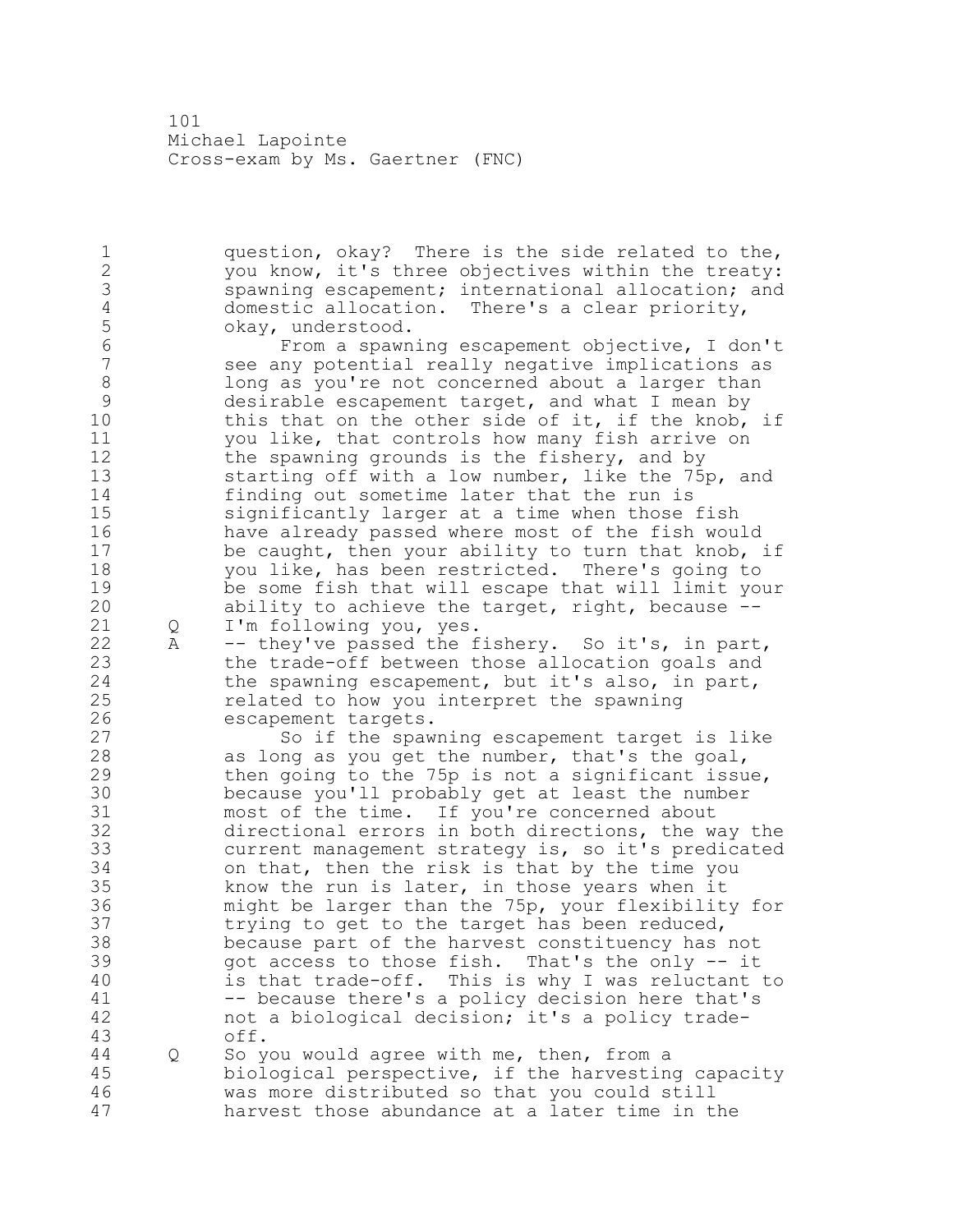1 run, that concern would be addressed? 2 A That's exactly right. That's where I was coming 3 from.<br>4 MS. GAERTN 4 MS. GAERTNER: Thank you. I just have one more<br>5 question of clarification, and then it wou. 5 question of clarification, and then it would be a<br>6 (6 acood opportunity to take the break, if I may, Mr. 6 good opportunity to take the break, if I may, Mr. Commissioner. 8 Q This is this whole issue -- I want to turn, now,<br>9 to another trend that I saw, again, yesterday in 9 to another trend that I saw, again, yesterday in<br>10 vour diagrams, and I have been learning about over your diagrams, and I have been learning about over 11 the last few years, and I just need you to see -- 12 it's a rather humble observation, I think, but I 13 think it's accurate, is that we have these four 14 main aggregates that you -- we all -- we've seen 15 -- many of us have seen biologists create your 16 curves that shows at the expected returns. 17 A Mm-hmm. 18 Q They seem to be piling on top of each other a 19 little bit more than they did 10 years ago or 20<br>20 years ago. Like the trend, generally, between years ago. Like the trend, generally, between 21 that which we call the Early Summers, the Summers 22 and the Lates, is getting closer together and our 23 fishing season for those "aggregates" could 24 sometimes be considered the same fishing season. 25 There's one high -- high areas. 26 And so would you agree with me on that, that<br>27 the trend that we're beginning to see in the runs the trend that we're beginning to see in the runs 28 is that the timing of those runs is getting closer 29 and closer together between the aggregates? 30 A It seems to be. I haven't actually done the<br>31 statistics, but I think that perception that 31 statistics, but I think that perception that<br>32 vou've provided is consistent with what I wo you've provided is consistent with what I would 33 say I'm observing as well. It seems like there's 34 more overlap amongst the groups, and that creates 35 a bigger challenge. 36 I would say, though, that I think we're far 37 more focused on the overlap than we used to be, so 38 it's almost like, you know, is it because we're -- 39 is it real or is it because our -- you know, we're 40 listening to the TV more often and there's more 41 news stories on? So I think there's some work to<br>42 be done. But I -- because we're so much more be done. But  $I$  -- because we're so much more 43 focused on it because we're so much more concerned 44 about the impacts of these different groups, and 45 so there's an element of the perception that may 46 be related to the fact that we're paying much 47 closer attention, but I do agree that the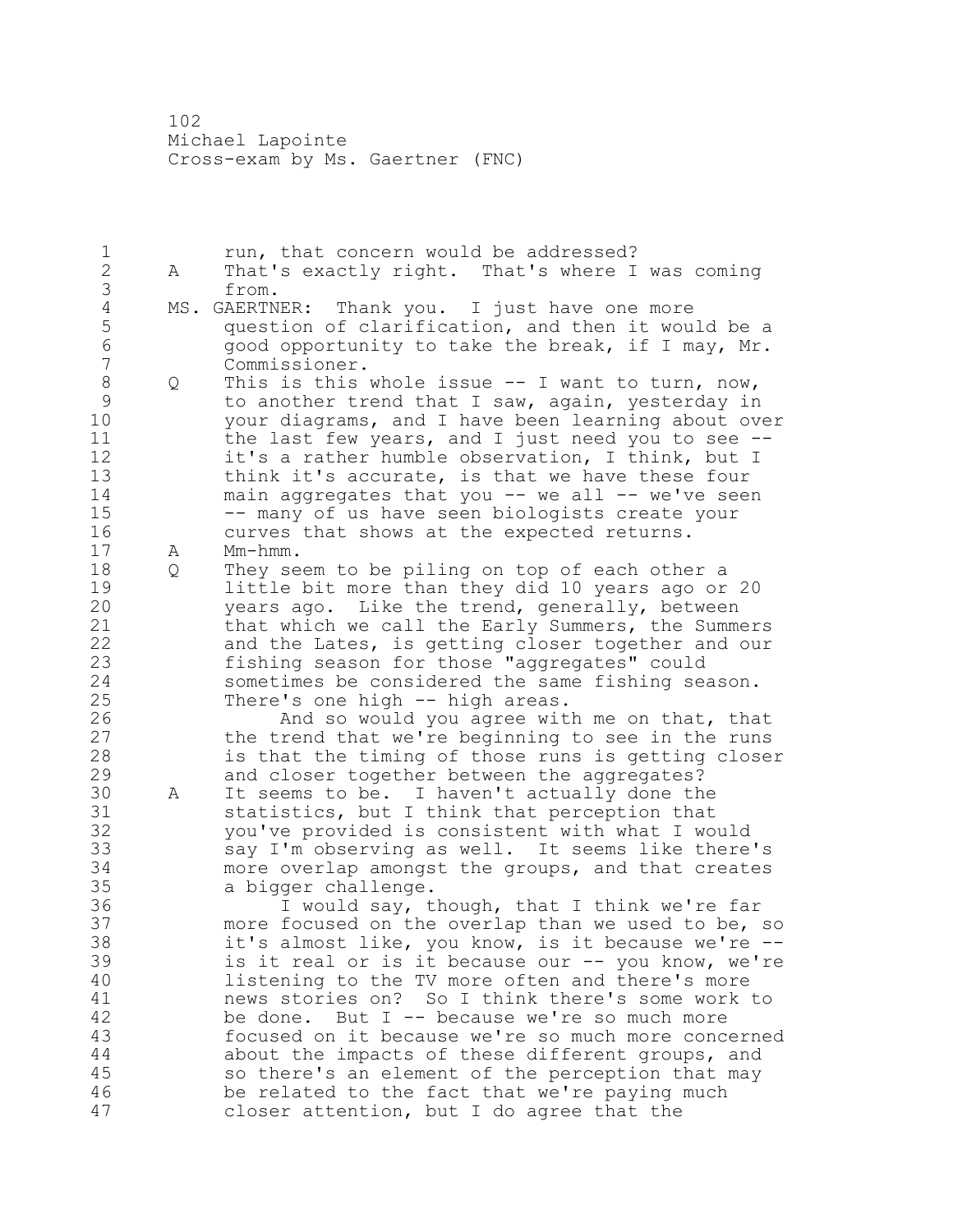**1** perception of them becoming more overlapped is<br>2 **1** something that seems to be consistent with wha something that seems to be consistent with what 3 I've observed over the last few years.<br>4 Q Again, another question that I don't k 4 Q Again, another question that I don't know the<br>5 answer to. Is there any suggestion or resear 5 answer to. Is there any suggestion or research<br>6 that's being done that that may be in response t that's being done that that may be in response to global changes and climatic changes that the 8 salmon are actually taking evolutionary steps, as<br>9 they likely will, to respond to that and try to 9 they likely will, to respond to that and try to<br>10 ensure -ensure -- A I haven't seen anything about that. Run timing is 12 a -- is a heritable trait, and by that I mean that when you have -- early time parents tend to produce, more often than not, early-timed 15 offspring. So there is a -- certainly an opportunity in documented literature, historically, about fishing effects affecting the potential timing of stocks. 19 Now, I'd have to think a little bit more<br>20 10 logically, and maybe I'll need to sleep on th logically, and maybe I'll need to sleep on this in order to answer it, about whether or not fishing patterns, over time, could be generating the patterns we're seeing. I suspect -- my intuition would say it's probably not going in the right direction, but I'd have to think about it. 26 Q Well, I'll just -- I'll feed this thought to you,<br>27 and this is just a story, which is that I've hear and this is just a story, which is that I've heard from many elders over the years that there is quite a relationship between how we fish salmon 30 and how they change over time, so that is<br>31 something that might be worth of observat 31 something that might be worth of observation.<br>32 One more comment on this issue around th One more comment on this issue around the timing of the runs is, if I'm right in my thinking, and that trend is beginning to show, where we have them coming together, we've got these aggregates that are now being divided into stocks, which are now being divided into conservation units, which are all coming together in a shorter period of time. Is it fair to say - and we're going to talk about this a little bit 41 more tomorrow - that distinguishing the peaks is<br>42 detting a little harder? getting a little harder? A It would depend upon the relative abundance of the stocks. So if you have a very big stop being overlapped with a very small stock and that overlap is getting greater, definitely -- Q And we do have that in the --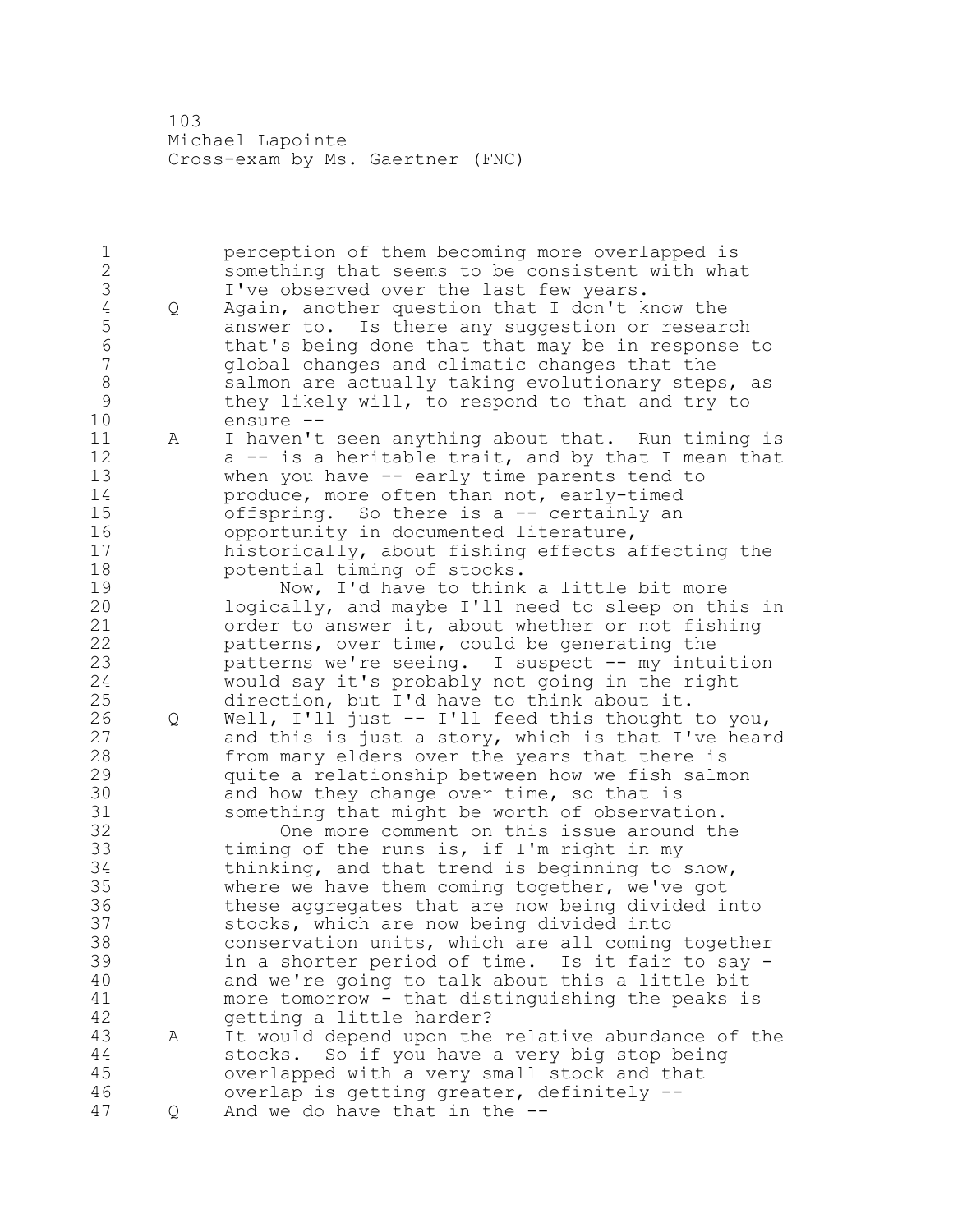Michael Lapointe Cross-exam by Ms. Gaertner (FNC)

1 A -- definitely the mechanism --<br>2 O -- Fraser River sockeve. Q -- Fraser River sockeye. A  $-$  would be there.<br>4 Q Yes? Q Yes? 5 A And the only thing I'll say on this before I<br>6 6 forget, because tomorrow I'll probably forge forget, because tomorrow I'll probably forget, is that another factor in our perceptions about the 8 overlap of these stocks relates to the<br>9 technologies used to distinguish them. 9 technologies used to distinguish them.<br>10 0 Yes. Q Yes. A The genetics has allowed us to distinguish the breadth of these runs much more accurately than the scale patterns that were used prior to the 2000. So it could very well be that perhaps some of these stocks were as overlapped as they are now in the past, but our ability to detect it, because we were not using the genetics, has been enhanced. MS. GAERTNER: Right. This would be a convenient time 19 to stop in my questions, if it were -- thank you.<br>20 MS. BAKER: Mr. Commissioner, before we leave for the MS. BAKER: Mr. Commissioner, before we leave for the day, I wonder if we might just talk for a few minutes about timing. THE COMMISSIONER: Yes. MS. BAKER: Tomorrow, we'll be back, obviously, with Mr. Lapointe. On Friday, there's been -- there's 26 a funeral that many counsel wanted to go to at two<br>27 c'clock, so we could -- and I -- I, at one point, o'clock, so we could  $--$  and I  $--$  I, at one point, earlier this week, thought we might be able to start our part two hearings on Tuesday, but we're 30 running into some difficulties in getting<br>31 witnesses readjusted, and in looking at t 31 witnesses readjusted, and in looking at timing<br>32 estimates today I've applied a timing manageme estimates today I've applied a timing management adjustment to my initial estimates, so I think maybe we better leave Tuesday on our original schedule and not try and adjust those panels. 36 So that leaves us with Friday. Do you want to stop at the noon break on Friday and allow people to go to that funeral, or should we push through or -- THE COMMISSIONER: Yes. I'm not sure if you have time 41 estimates, Ms. Baker, for, I believe it is, Mr.<br>42 Rosenberger and Mr. Grout, and so that would he Rosenberger and Mr. Grout, and so that would help me. MS. BAKER: Yes, I think we would probably finish our questions with them by noon, maybe a little bit before. And then I think my estimates from counsel, right now, are about a day and a half, so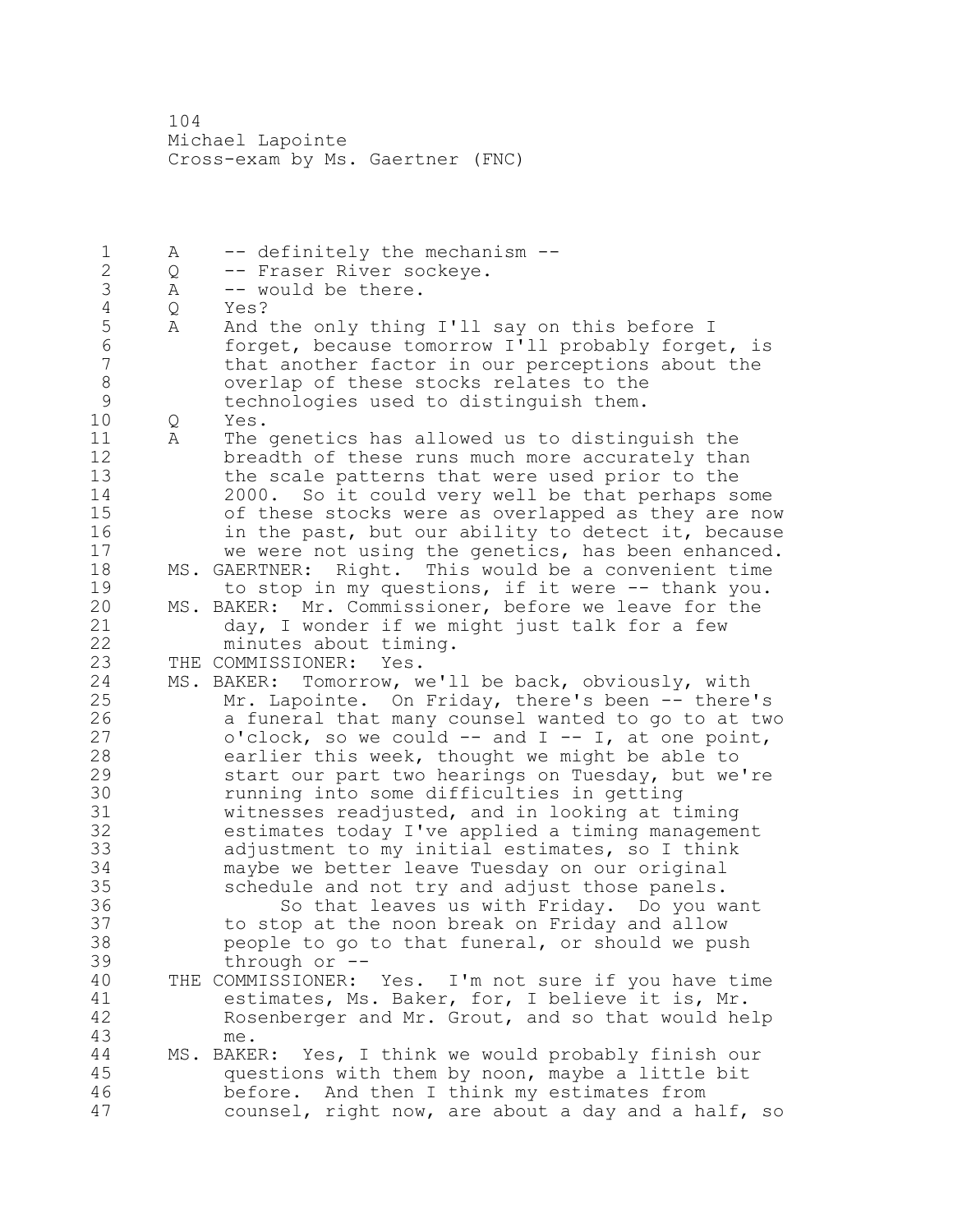105 Michael Lapointe Cross-exam by Ms. Gaertner (FNC)

1 probably two days in reality.<br>2 THE COMMISSIONER: Which means...? THE COMMISSIONER: Which means...? 3 MS. BAKER: Which means if we stopped -- if we went<br>4 till, say 1:00 -- if we went through the lunch 4 till, say 1:00 -- if we went through the lunch<br>5 hour on Friday, maybe till 1:30, we could proba 5 hour on Friday, maybe till 1:30, we could probably<br>6 and the man hour, an hour and a half, perhaps, of 6 6 get an hour, an hour and a half, perhaps, of 6 and that would leave 7 cross-examination done, and that would leave us 8 with two full days next week to complete that.<br>9 THE COMMISSIONER: Well, I know there are a number 9 THE COMMISSIONER: Well, I know there are a number of<br>10 counsel that were -- I don't know if you all are counsel that were  $--$  I don't know if you all are 11 aware that the Honourable H.A.D, Oliver passed 12 away earlier this week, and there is a service, a 13 memorial on Friday at 2:00 p.m. at a church, I 14 believe, on Cordova Street, the 300-block Cordova 15 Street, which isn't terribly far from this 16 location, I believe.<br>17 My suggestion w My suggestion would be that you consult with 18 your colleagues here, but we could try and adjust 19 Friday so that we could sit a bit later over the<br>20 1unch break and perhaps take our break around 1: lunch break and perhaps take our break around 1:30 21 or so, so that those who would like to attend the 22 service could do so. I would like to attend, but 23 I would certainly have to give priority to our 24 demands here, of course. 25 So if we can do that, that's certainly an 26 option. So you could discuss that with your<br>27 learned colleagues, and if there's a way of 27 1earned colleagues, and if there's a way of<br>28 1ealing with it in that framework, we could dealing with it in that framework, we could 29 certainly do that. 30 MS. BAKER: Okay. And the other thing I have been<br>31 asked to -- just really for my friends, if the 31 asked to -- just really for my friends, if there's<br>32 interest in having a counsel meeting Tuesday next interest in having a counsel meeting Tuesday next 33 week, in the morning, before we start court, if 34 you could just indicate to me whether you're 35 interested in that and we'll set it up. 36 And I think that's all the timing questions. 37 THE COMMISSIONER: Yes, that would be great, thank you, 38 Ms. Baker. And thanks to all of you, and we'll 39 resume again, tomorrow morning, at ten o'clock. 40 And thank you, Mr. Lapointe, for your patience and 41 for making yourself available through this ordeal.<br>42 A You're welcome. I hope it wasn't too hard on you. A You're welcome. I hope it wasn't too hard on you. 43 THE REGISTRAR: The hearing is now adjourned until ten 44 o'clock tomorrow morning. 45 46 47